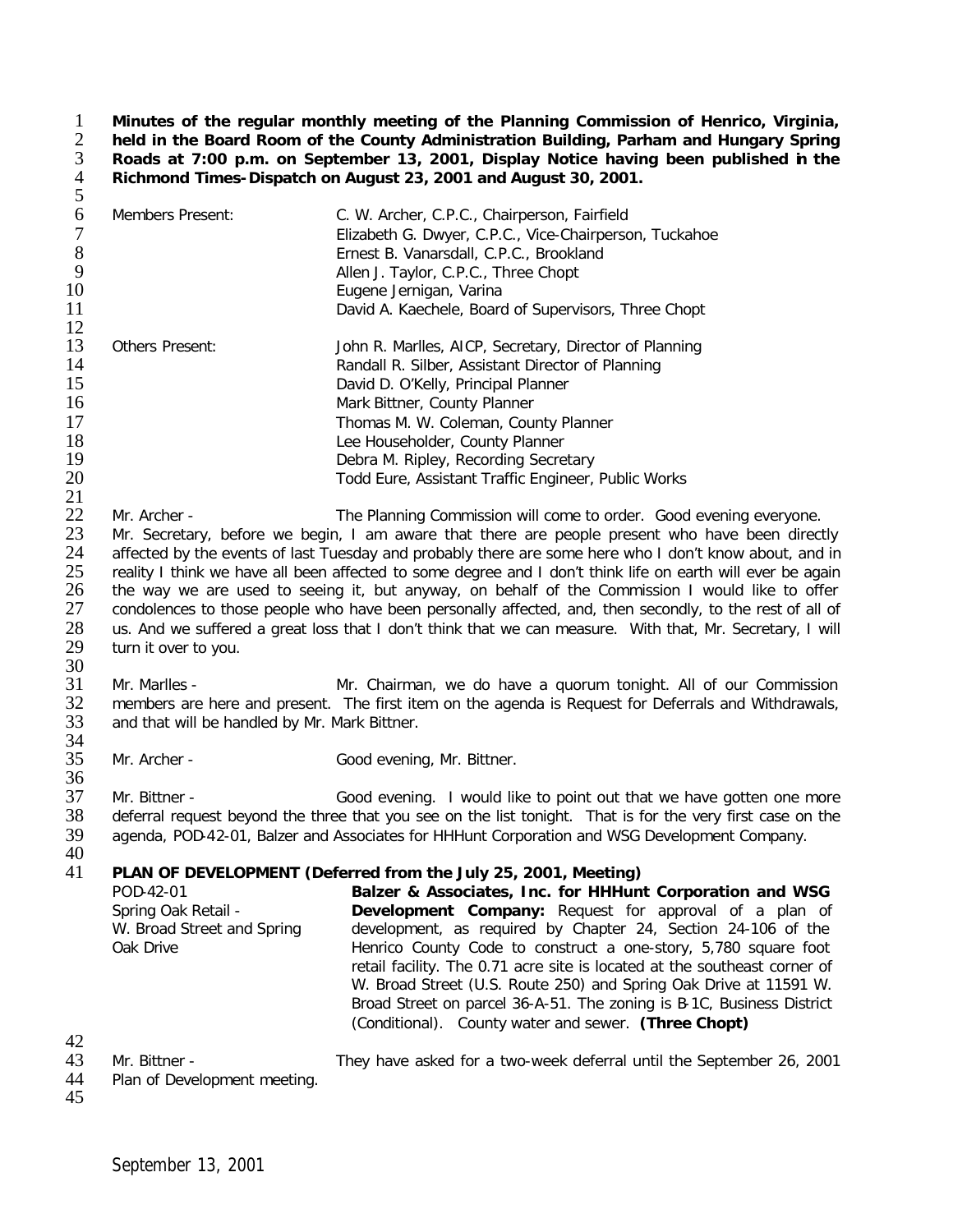46 Mr. Archer - Thank you. Is there anyone here in opposition to the deferral of POD-<br>47 42-01? No opposition. Mr. Taylor. 42-01? No opposition. Mr. Taylor. 48<br>49 49 Mr. Taylor - Mr. Chairman, I move deferral of POD-42-01, Spring Oak Retail, to<br>50 September 26, 2001, at my request. September 26, 2001, at my request. 51

52 Mr. Vanarsdall - Second.

53<br>54 54 Mr. Archer - Motion by Mr. Taylor and seconded by Mr. Vanarsdall. All in favor of the 55 motion say aye. Those opposed say no. The motion carries. motion say aye. Those opposed say no. The motion carries.

56<br>57 57 The Planning Commission deferred POD-42-01, Spring Oak Retail, West Broad Street and Spring Oak<br>58 Drive, to its meeting on September 26, 2001. Drive, to its meeting on September 26, 2001.

59 Mr. Bittner - The next deferral is Case C-49C-00.

#### 62 **THREE CHOPT:**

61

### 63 **Deferred from the March 8, 2001 Meeting**

64 **C-49C-00 James W. Theobald for Tascon Group, Inc.:** Request to amend 65 proffered conditions accepted with rezoning case C-45C-99, on Parcels 58-A-3, 6 and 6A and part of 66 Parcels 58-A-4 and 5, containing approximately 38.3 acres, located on the north line of Three Chopt Road at its intersection with Pell Street. The amendment would allow a condominium development in place of 68 a detached single-family development and assisted living facility. The Land Use Plan recommends Urban<br>69 Residential, 3.4 to 6.8 units per acre, and Environmental Protection Area. Residential, 3.4 to 6.8 units per acre, and Environmental Protection Area.

 $\frac{70}{71}$ 71 Mr. Bittner - I'd like to point out there is a mistake on our list of deferrals. The 72 statement says it is deferred to October 11 and the applicant has requested a deferral to the March 14, 72 statement says it is deferred to October 11 and the applicant has requested a deferral to the March 14,<br>73 2002 Planning Commission meeting. 2002 Planning Commission meeting.

74<br>75 Mr. Kaechele - What is that, six months?

76<br>77 77 Mr. Bittner - I believe it is six months, but I am not sure. March 14, 2002. This is a<br>78 Trequest to amend proffered conditions accepted with Case C-45C-99 containing approximately 38 acres 78 request to amend proffered conditions accepted with Case C-45C-99 containing approximately 38 acres 79 located on the north line of Three Chopt Road at its intersection with Pell Street. The amendment would 70<br>80 allow a condominium development in place of the detached single-family development and assisted living 80 allow a condominium development in place of the detached single-family development and assisted living<br>81 facility. facility.

82<br>83 Mr. Archer - All right. Is there anyone here opposed to this deferral? We have 84 opposition to the deferral. All right, Mr. Taylor. How do you want to handle this?

85<br>86 Mr. Taylor- **Mr. Taylor-** Well, let's hear from the opposition, Mr. Chairman. 87<br>88 Mr. Archer - Do we want to do that? Is that OK, Mr. Secretary? 89<br>90 Mr. Marlles - We can find out if they have a question or if there really is opposition. 91<br>92 92 Mr. Archer - OK. Will someone from the opposition come forward to speak to the 93 issue please? issue, please? 94<br>95

95 Mr. David Kovacs - Thello. My name is David Kovacs and I have been before you several<br>96 times on this property before. We had extensive discussions six months ago at which time we objected 96 times on this property before. We had extensive discussions six months ago at which time we objected<br>97 to the deferral at that point and time. This is the fourth time we have been here, and again this is 97 to the deferral at that point and time. This is the fourth time we have been here, and again this is 98 beginning to be like going to the dentist every six months for your check-up, and I think the pain is beginning to be like going to the dentist every six months for your check-up, and I think the pain is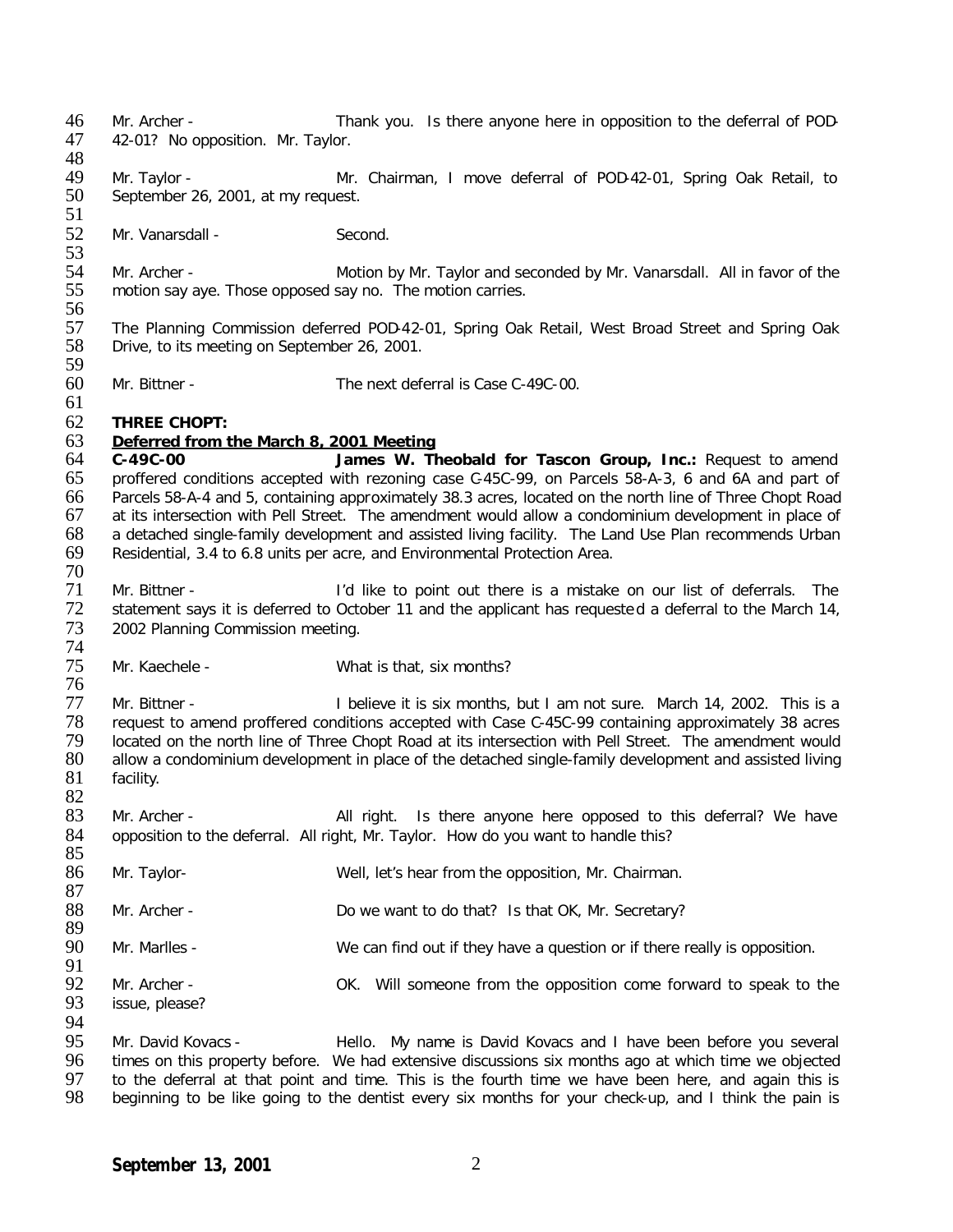99 getting worse as we keep coming back here. I wish you would remove the abscess that I have and <br>100 reiect this deferral, and when a real proposal comes forward on this property, then have them file the 100 reject this deferral, and when a real proposal comes forward on this property, then have them file the 101 proper papers again and start up with a real case. proper papers again and start up with a real case.

 $\frac{102}{103}$ 103 Just to reiterate the history on this, the request to amend the proffers was made in May, 2000. In June, 104 2000, I met with Mr. Taylor, your Planning staff, neighborhood people and the applicant. We pointed out 104 2000, I met with Mr. Taylor, your Planning staff, neighborhood people and the applicant. We pointed out 105 real concerns with the developability of the proposal and we were told by the attorney representing the 105 real concerns with the developability of the proposal and we were told by the attorney representing the 106 client at that time that time was of the essence, and there definitely would not be a continuation. The 106 client at that time that time was of the essence, and there definitely would not be a continuation. The staff report was written up containing our comments that we put forward and there was a request for 107 staff report was written up containing our comments that we put forward and there was a request for 108 continuation made and it was granted in the first one. Just before the September 14<sup>th</sup> hearing, actually 108 continuation made and it was granted in the first one. Just before the September  $14<sup>th</sup>$  hearing, actually 109 on September  $11<sup>th</sup>$ , the Planning staff received a fax stating that the site is more of a challen 109 on September  $11^{th}$ , the Planning staff received a fax stating that the site is more of a challenge to  $110$  develop its product than they originally thought and, therefore, they would like this time to explore 110 develop its product than they originally thought and, therefore, they would like this time to explore<br>111 alternatives. A continuation was granted and the person that was involved with the project at that time 111 alternatives. A continuation was granted and the person that was involved with the project at that time<br>112 with the product as a developer is no longer with the project. Prior to the next scheduled hearing, a 112 with the product as a developer is no longer with the project. Prior to the next scheduled hearing, a<br>113 request was filed to continue conducting engineering studies. At that hearing, we came forward and we 113 request was filed to continue conducting engineering studies. At that hearing, we came forward and we<br>114 asked, "What are the ground rules for continuances," and we don't want to have to be back here in asked, "What are the ground rules for continuances," and we don't want to have to be back here in 115 another six months at the same place we were six months ago, and there was general discussion. There 116 was discussion about adequate progress being made, development plans going ahead but some problems 116 was discussion about adequate progress being made, development plans going ahead but some problems 117 holding them up. Well, here we are six months later, myself will speak. Richard will speak, and we are 117 holding them up. Well, here we are six months later, myself will speak, Richard will speak, and we are 118 no further than we were the last time. no further than we were the last time.

### $\frac{119}{120}$ 120 Mr. Archer - The Mr. Kovacs, if I may interrupt you sir, I understand why you are<br>121 Speaking. Perhaps Mr. Taylor could have the applicant come forward and we could request knowing why 121 speaking. Perhaps Mr. Taylor could have the applicant come forward and we could request knowing why we have to defer this again for this period of time. we have to defer this again for this period of time.

- $\frac{123}{124}$ Mr. Taylor - **I** think that is an excellent idea, Mr. Chairman.
- 126 Mr. Archer Mr. Theobald.

125

 $\frac{127}{128}$ 128 Mr. Theobald - Mr. Chairman, ladies and gentlemen, my name is Jim Theobald I'm here<br>129 on behalf of the Tedesco family, the owners of this property. As you know the site is a challenging site 129 on behalf of the Tedesco family, the owners of this property. As you know the site is a challenging site<br>130 to develop and the original developer terminated his contract. We have been negotiating with a variety 130 to develop and the original developer terminated his contract. We have been negotiating with a variety<br>131 of other potential purchasers of this site, all of whom would benefit greatly by being able to pick up this 131 of other potential purchasers of this site, all of whom would benefit greatly by being able to pick up this<br>132 application and amend it to the extent that it would require further amendment, and as such I think you 132 application and amend it to the extent that it would require further amendment, and as such I think you<br>133 would be doing a courtesy and a favor to the property owner for him to keep the case alive so that he 133 would be doing a courtesy and a favor to the property owner for him to keep the case alive so that he<br>134 doesn't have to sit out a year in order to bring back a substantially similar case and also has the benefit 134 doesn't have to sit out a year in order to bring back a substantially similar case and also has the benefit<br>135 of the filing fees that were not insubstantial in bringing this matter forward. I submit to you that 135 of the filing fees that were not insubstantial in bringing this matter forward. I submit to you that 136 sometimes when we have had problems with deferrals I think there's a belief that vou're trying to gain sometimes when we have had problems with deferrals I think there's a belief that you're trying to gain 137 some advantage over perhaps opposition. I assure you that's not the case. I believe that keeping this 138 matter on vour agenda for another six months does nobody any harm whatsoever, and I believe that the 138 matter on your agenda for another six months does nobody any harm whatsoever, and I believe that the 139 Tedescos would very much appreciate your consideration of this request. It's not like staff has had to 139 Tedescos would very much appreciate your consideration of this request. It's not like staff has had to spend continued time on the matter, and we would appreciate being able to move forward with this 140 spend continued time on the matter, and we would appreciate being able to move forward with this 141 particular developer with whom I've had discussions as recently as two days ago. particular developer with whom I've had discussions as recently as two days ago.

 $\frac{142}{143}$ Mr. Archer - Mr. Taylor do you have any questions for Mr. Theobald?

144<br>145 145 Mr. Taylor - I just would like to make a statement for Mr. Theobald. That the site<br>146 has proven in the past to be what we would call a challenging site particularly for the original use. Is has proven in the past to be what we would call a challenging site particularly for the original use. Is 147 there relative reason to believe that the next significant use would be different enough from the original 148 premise that this would be an acceptable site for this project? premise that this would be an acceptable site for this project?

 $\frac{149}{150}$ 150 Mr. Theobald - I believe so. The uses that are being discussed are not greatly<br>151 inconsistent with the uses already permitted for the property, but would likely still require some inconsistent with the uses already permitted for the property, but would likely still require some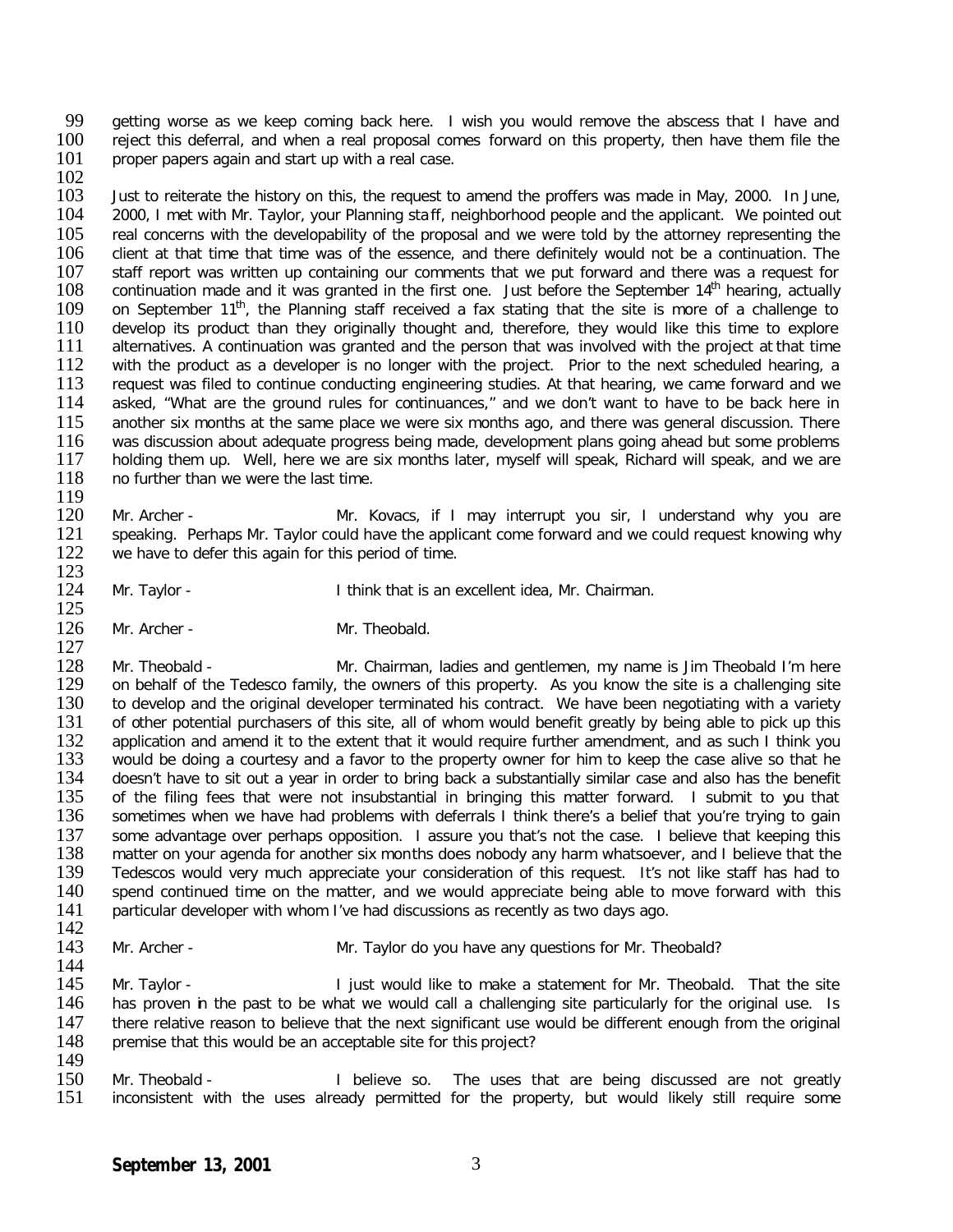152 amendments to proffers. The case that was originally filed on behalf of Tascon Group, as you know from<br>153 recent cases that quad-style condominium products that they build has an enormous footprint on the 153 recent cases that quad-style condominium products that they build has an enormous footprint on the 154 around and on slab construction. And that foot, the size of that footprint made it difficult to work ground and on slab construction. And that foot, the size of that footprint made it difficult to work 155 through the areas that were sensitive on the site. Other types of development, such as more traditional 156 town homes, you know even assisted living facility can better work, I think, with the land than the large 156 town homes, you know even assisted living facility can better work, I think, with the land than the large 157 footprints that were being contemplated by Tascon. footprints that were being contemplated by Tascon.

158<br>159 159 Mr. Taylor - Would the intensity of the use from the previous use that slab on grade<br>160 to the future use, which are separate foundations, would the net coverage of the site be greater less? to the future use, which are separate foundations, would the net coverage of the site be greater less?

 $\frac{161}{162}$ Mr. Theobald - I honestly couldn't tell you.

 $\frac{163}{164}$ Mr. Taylor - Would we be perhaps benefited by a greater environmental sensitivity?

 $\frac{165}{166}$ 166 Mr. Theobald - I think anyone who is going to develop that site successfully, given the 167 limitations, is going to have to pay great deal of attention to those issues, so I believe the answer is ves. limitations, is going to have to pay great deal of attention to those issues, so I believe the answer is yes. 168 I mean this new proposed contract purchaser has not completed any notion of a site plan, so I don't 169 want to mislead you that I've, that he's got a product ready to go with a site plan. But I believe that by 169 want to mislead you that I've, that he's got a product ready to go with a site plan. But I believe that by<br>170 definition vour statements got to be correct. definition your statements got to be correct.

 $\frac{171}{172}$ Mr. Taylor - Therefore, to help the Thedesco family you think we can...

 $\frac{173}{174}$ 174 Mr. Theobald - It would help them and I honestly don't think it hurts anybody to 175 approve this request. approve this request.

 $\frac{176}{177}$ Mr. Taylor - All right, thank you sir.

178<br>179 179 Mr. Archer - Mr. Theobald before you sit down, do you feel that by granting another 180 six month deferral that this will be more ready at that point and time or could it be done earlier? six month deferral that this will be more ready at that point and time or could it be done earlier?

 $\frac{181}{182}$ 182 Mr. Theobald - I think by the time somebody does, continues the extensive due<br>183 diligence and picks up a geotechnical studies that have been done, plans their project and rework with 183 diligence and picks up a geotechnical studies that have been done, plans their project and rework with 184 neighbors, staff and you all again, that we probably won't be ready to come to a public forum for that 184 neighbors, staff and you all again, that we probably won't be ready to come to a public forum for that 185 period of time. If I thought we could it in shorter period I certainly would have asked for that, so as not period of time. If I thought we could it in shorter period I certainly would have asked for that. so as not 186 to have to come back and ask you for more time.

 $\frac{187}{188}$ 188 Mr. Marlles - Mr. Chairman, this case has been deferred twice before for six-month 189 periods. One option that the Commission could consider is if you're inclined to grant another six-month periods. One option that the Commission could consider is if you're inclined to grant another six-month 190 deferral, you could direct that that would be the last six-month deferral that you would be granting.

191<br>192 Mr. Archer - Thank you sir.

193<br>194 Mr. Theobald - Thank you.

195<br>196 196 Mr. Vanarsdall - In other words it's not likely that you would be, Mr. Theobald, not likely 197 vou will be asking for another deferment at all. is it? I know you can't quarantee that at this hour. you will be asking for another deferment at all, is it? I know you can't guarantee that at this hour.

198<br>199 Mr. Theobald - I can't image that I'm going to be able to impose on your good graces, 200 yet again in all candor, obviously, if the client asks me to come defer it, then I'm duty bond to come do <br>201 it, but I would hope that that would not be necessary. I certainly hear what you're saying. it, but I would hope that that would not be necessary. I certainly hear what you're saying.

 $\frac{202}{203}$ Mr. Vanarsdall - Thank you. 204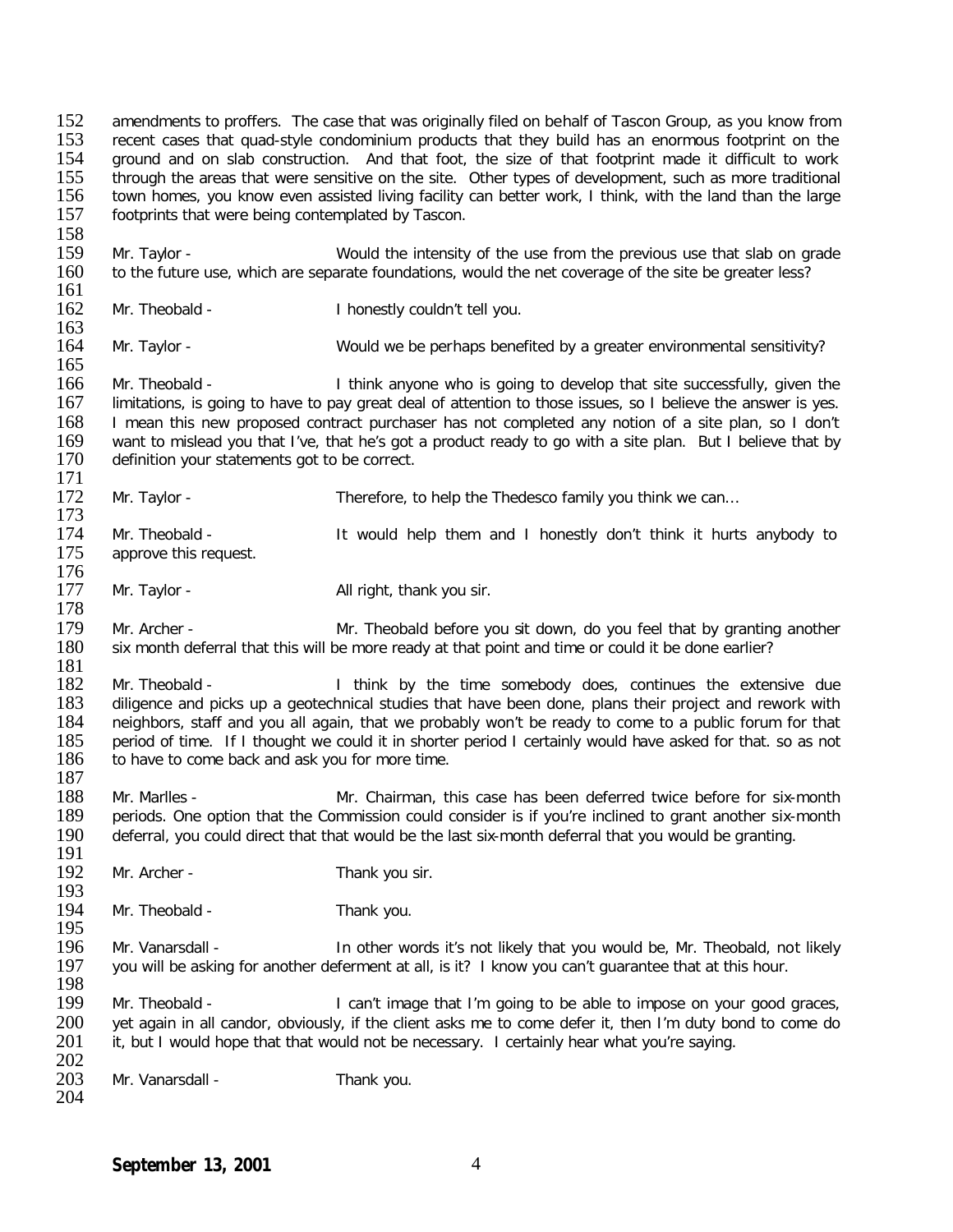205 Mr. Taylor - Mr. Theobald, is there anybody here from the Tedesco family tonight? 206<br>207 Mr. Theobald - No, sir. 208 Mr. Taylor - Thank you. 210 211 Mr. Archer - All right. Mr. Taylor.  $\frac{212}{213}$ 213 Mr. Taylor - Mr. Chairman, if I could I would like for Mr. Kovacs again to come up to 214 the podium. the podium.  $\frac{215}{216}$ Mr. Archer - All right, Mr. Kovacs, are you still here?  $\frac{217}{218}$ Mr. Vanarsdall - And don't forget this is just a deferment, its not a hearing. 219 Mr. Archer - We need to move along.  $\frac{221}{222}$ Mr. Kovacs - Yes, sir. 223<br>224

224 Mr. Taylor - Having gone over this site and having heard these conditions, and I<br>225 understand and you'll understand probably by the two of us going over the area that there are some 225 understand and you'll understand probably by the two of us going over the area that there are some<br>226 specific environmental and some specific geological conditions that need to be taken into view and into 226 specific environmental and some specific geological conditions that need to be taken into view and into 227 consideration if we are going to develop that site. Now with that and the fact that we had a slab on 227 consideration if we are going to develop that site. Now with that and the fact that we had a slab on<br>228 grade before and it was a little more intense. I think they were thinking about this time, and in both 228 grade before and it was a little more intense. I think they were thinking about this time, and in both 229 cases I would hope that there's significant opportunity for us to handle the environmental challenges that 229 cases I would hope that there's significant opportunity for us to handle the environmental challenges that<br>230 we face. What then do you see would be the disadvantage of going ahead and granting the family a six-230 we face. What then do you see would be the disadvantage of going ahead and granting the family a six-<br>231 month deferral? month deferral?

232<br>233 233 Mr. Kovacs - I don't believe we know what's in front of us, or the Commission knows<br>234 what's in front of you. Mr. Theobald last time said, you know, it's the fees and its, as he said as I knew, 234 what's in front of you. Mr. Theobald last time said, you know, it's the fees and its, as he said as I knew,<br>235 which I didn't know, that if it was withdrawn they would be denied for a year for coming back to submit a 235 which I didn't know, that if it was withdrawn they would be denied for a year for coming back to submit a<br>236 proposal. Well later I read vour code and it said a similar proposal. Well is it similar to what, is it simi 236 proposal. Well later I read your code and it said a similar proposal. Well is it similar to what, is it similar<br>237 to the approved project, is it similar to the amended conditions that are before you today? Are there 237 to the approved project, is it similar to the amended conditions that are before you today? Are there two<br>238 projects out there that a third project would be deemed considerable too? I think it's pretty realistic to 238 projects out there that a third project would be deemed considerable too? I think it's pretty realistic to<br>239 say that we're not going to see either one of the first two, so whatever comes again is going to be 239 say that we're not going to see either one of the first two. so whatever comes again is going to be 240 substantially different from what's approved. I think you are better to clear the boards, so that the next 240 substantially different from what's approved. I think you are better to clear the boards, so that the next<br>241 time vou get a staff report savs here's the proposal and here's what's going on, and we don't have to 241 time you get a staff report says here's the proposal and here's what's going on, and we don't have to 242 deal with a lot of the past stuff and this intermediate stuff. I think you know we always say run deal with a lot of the past stuff and this intermediate stuff. I think you know we always say run 243 government like business. Two years it will be before this thing comes back. These mailings that go out,<br>244 putting the signs up, taking the signs down, sending mailings out, frustrations. I mean since I'm here, 244 putting the signs up, taking the signs down, sending mailings out, frustrations, I mean since I'm here, 245 ves, I'm frustrated. It doesn't hurt anybody you know, people in our neighborhood, you know, think 245 yes, I'm frustrated. It doesn't hurt anybody you know, people in our neighborhood, you know, think<br>246 what does it mean to have a sign out, what does it mean to have a hearing if its going to be continued 246 what does it mean to have a sign out, what does it mean to have a hearing if its going to be continued 247 again, its going to be deferred? Is it 247 again, its going to be deferred? The agent brings his request in today. Is it going to be deferred? Is it<br>248 aging to be continued? We don't know what's going on with it. I'm frustrated, and you know I've been 248 going to be continued? We don't know what's going on with it. I'm frustrated, and you know I've been 249 here eleven times on this property, four times on this and the sontinuation. So ves, I'm hurt. here eleven times on this property, four times on this continuation. So yes, I'm hurt.

 $\frac{250}{251}$ 

251 Mr. Archer - OK, Mr. Taylor, I guess we need to make a decision so we can get on 252 with the agenda. with the agenda.

 $\frac{253}{254}$ 254 Mr. Taylor - Mr. Chairman, in view of the past history and in view of the needs or the 255 finances lets say the economics of the Tedesco family, I'm going to move that we defer this for six 255 finances lets say the economics of the Tedesco family, I'm going to move that we defer this for six 256 months at my request. months at my request. 257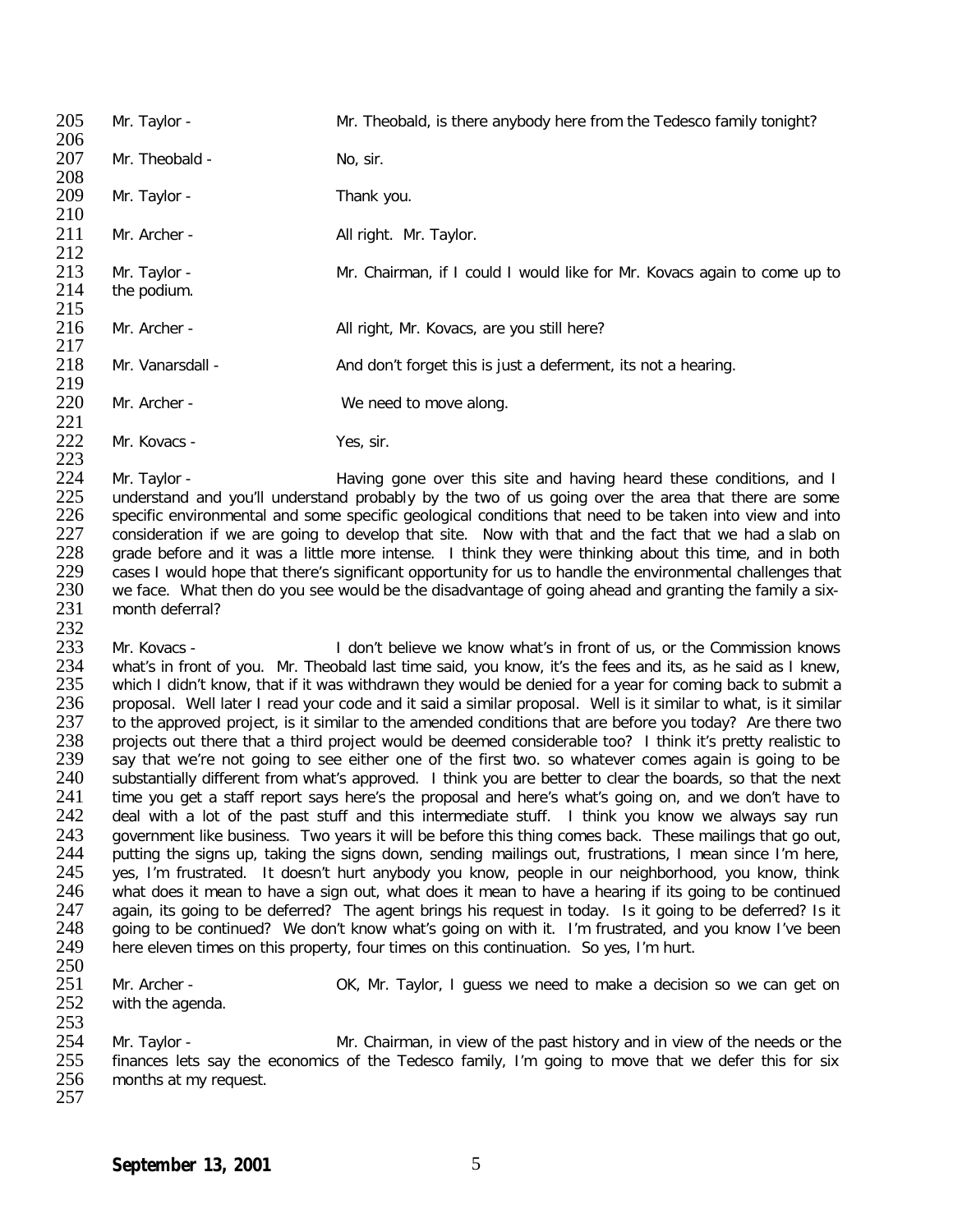258 Mr. Archer - Did you want to add that this will be the last one? 259<br>260 260 Mr. Taylor - Yes sir, this will be the last until we, this will be the last time that we do 261 this.  $\frac{262}{263}$ Mr. Theobald - That would need to be at my request.  $\frac{264}{265}$ Mr. Taylor - All right. 266<br>267 267 Mr. Theobald - It needs to be at my request so you don't run out of time. I appreciate<br>268 your offer. your offer. 269<br>270 Mr. Taylor - All right. 271 272 Mr. Theobald - So you don't run out of time. We're going to have a problem if we do 273 that at your request. Please let me take it at my request that at your request. Please let me take it at my request 274<br>275 275 Mr. Taylor - Thank you. Mr. Theobald for presenting me from having problems. I'll 276 rephrase that. The fellow with the red tie will pay for it. rephrase that. The fellow with the red tie will pay for it. 277<br>278 Mr. Vanarsdall - Was that a motion? 279 Mr. Taylor- That is a motion. 281 Mr. Vanarsdall - All right. I will second the motion. 283 Mr. Archer - **Example 284 Motion by Mr. Taylor and seconded by Mr. Vanarsdall.** Those in favor of 285 the motion say aye. All opposed say no. The ayes have it. The deferral is granted one last time. Thank 286 you, Mr. Theobald. Thank you, Mr. Kovacs. you, Mr. Theobald. Thank you, Mr. Kovacs.  $\frac{287}{288}$ 288 At the applicant's request, the Planning Commission deferred Case C-49C-00, James W. Theobald for 289 Tascon Group, Inc. to its meeting on March 14, 2002. The vote was 5-0. Mr. Kaechele abstained. Tascon Group, Inc. to its meeting on March 14, 2002. The vote was 5-0. Mr. Kaechele abstained. 290<br>291 **P-10-01 Richard Moseley for American Tower:** Request for a provisional use 292 permit under Sections 24-95(a) and 24-122.1 of Chapter 24 of the County Code in order to construct and<br>293 operate a 150' telecommunications tower and related equipment on part of Parcel 235-A-17, containing 293 operate a 150' telecommunications tower and related equipment on part of Parcel 235-A-17, containing<br>294 10.000 square feet (0.223 acre), located on the west side of Osborne Turnpike south of Cornelius Creek 294 10,000 square feet (0.223 acre), located on the west side of Osborne Turnpike south of Cornelius Creek<br>295 and approximately 1,000 feet south of proposed 1895 right-of-way (under construction). The existing 295 and approximately 1,000 feet south of proposed 1895 right-of-way (under construction). The existing 296 zoning is A-1 Agricultural District. The Land Use Plan recommends Rural Residential, up to 1.0 units net 296 zoning is A-1 Agricultural District. The Land Use Plan recommends Rural Residential, up to 1.0 units net 297 density per acre, and Environmental Protection Area. density per acre, and Environmental Protection Area. 298<br>299 299 Mr. Bittner - The Mr. Chairman, the next application for deferral is on page 3 of your 300 agenda. agenda. 301<br>302 Mr. Archer - CK, and how long is the deferment requested for? 303<br>304 Mr. Bittner -  $\blacksquare$  Deferral is one month to October 11<sup>th</sup>. 305 306 Mr. Archer - All right. Is there anyone here opposed to the deferment of P-10-01? 307 All right, Mr. Jernigan. 308 Mr. Jernigan - Mr. Chairman, I make a motion that we defer P-10-01 until October 11<sup>th</sup> 310 by request of the applicant. by request of the applicant.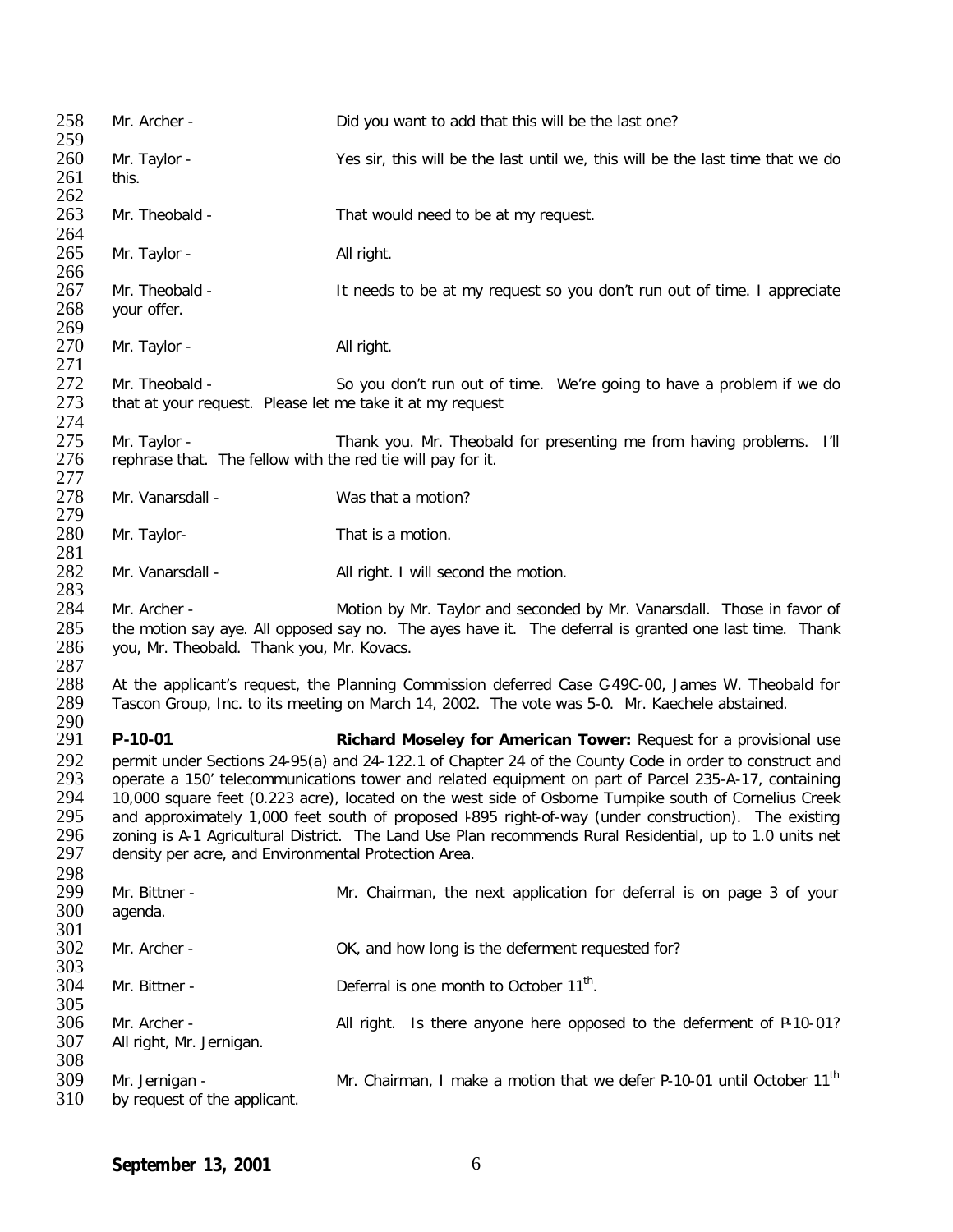$\frac{311}{312}$ Mr. Taylor - Second.  $\frac{313}{314}$ 314 Mr. Archer - Motion by Mr. Jernigan and seconded by Mr. Taylor. All in favor of the 315 motion say aye. Those opposed say no. The ayes have it. The motion is granted. motion say aye. Those opposed say no. The ayes have it. The motion is granted. 316 317 At the request of the applicant, the Planning Commission deferred Case P-10-01, Richard Moseley for 318 American Tower to its meeting on October 11, 2001. The vote was 5-0. Mr. Kaechele abstained. American Tower to its meeting on October 11, 2001. The vote was 5-0. Mr. Kaechele abstained. 319<br>320 320 **P-11-01 Ralph Axselle, Jr. for The American Legion, Dept. of VA, Inc.:** 321 Request for a provisional use permit under Sections 24-51.1(a) and 24-122.1 of Chapter 24 of the County<br>322 Code in order to use the property and existing building as a meeting place and offices for the Virginia Divisi 322 Code in order to use the property and existing building as a meeting place and offices for the Virginia Division<br>323 of the American Legion and the American Legion Auxillary, on Parcels 93-A-11, containing 3.558 acres, 323 of the American Legion and the American Legion Auxillary, on Parcels 93-A-11, containing 3.558 acres, 324 located on the east line of Bethlehem Road approximately 170 feet north of Dickens Road. The existing 324 Iocated on the east line of Bethlehem Road approximately 170 feet north of Dickens Road. The existing 325 zoning is A-1 Agricultural District. The Land Use Plan recommends Government. zoning is A-1 Agricultural District. The Land Use Plan recommends Government. 326<br>327 327 Mr. Bittner - The next and final deferral request for tonight is on page 4 of your agenda. The deferral request is to the October 11, 2001 meeting. agenda. The deferral request is to the October 11, 2001 meeting. 329<br>330 330 Mr. Archer - All right, is there opposition to this deferment P-11-01? No opposition.<br>331 Mr. Vanarsdall. Mr. Vanarsdall. 332<br>333 333 Mr. Vanarsdall - Mr. Chairman, I move that P-11-01, Ralph Axselle, Jr. for American Legion Department of Virginia, Inc. be deferred for 30 days to October 11<sup>th</sup> at the applicant's request. Legion Department of Virginia, Inc. be deferred for 30 days to October  $11<sup>th</sup>$  at the applicant's request. 335<br>336 Ms. Dwyer - Second. 337 338 Mr. Archer - Motion was made by Mr. Vanarsdall and seconded by Ms. Dwyer. All in 339 favor of the motion say aye. All opposed say no. The ayes have it. The motion carries. favor of the motion say aye. All opposed say no. The ayes have it. The motion carries. 340<br>341 341 At the applicant's request, the Planning Commission deferred P-11-01, Ralph Axselle, Jr. for The 342 American Legion, Dept. of VA, Inc., to its meeting on October 11, 2001. The vote was 5-0. Mr. Kaechele 342 American Legion, Dept. of VA, Inc., to its meeting on October 11, 2001. The vote was 5-0. Mr. Kaechele 343 abstained. abstained. 344<br>345 Mr. Archer - All right. No withdrawals? 346<br>347 347 Mr. Marlles - Same Mo sir. Mr. Chairman, the next item on your agenda are items that are 348 requested for expedited approval. Mr. Bittner. requested for expedited approval. Mr. Bittner. 349<br>350 350 **C-52C-01 Foster & Miller, P.C. for Regional Development Co., LLC:** Request to amend proffered conditions accepted with rezoning case C-48C-97, on part of Parcel 157-A-13, containing 352 15.179 acres, located on the north line of Meadow Road approximately 700 feet west of Taylor Road. The 353 amendment is related to Proffer 10, minimum lot widths. The Land Use Plan recommends Suburban 353 amendment is related to Proffer 10, minimum lot widths. The Land Use Plan recommends Suburban<br>354 Residential 1, 1.0 to 2.4 units net density per acre. Residential 1, 1.0 to 2.4 units net density per acre. 355<br>356 356 Mr. Bittner - The first expedited agenda item is in the Varina District, it's at the 357 bottom of page 3 of your agenda, Case C-52C-01. The request would reduce the minimum lot width 357 bottom of page 3 of your agenda, Case C-52C-01. The request would reduce the minimum lot width 358 from 75 feet to 73 feet. from 75 feet to 73 feet. 359<br>360 360 Mr. Archer - OK. Is there opposition to this case, C-52C-01? No opposition, Mr. 361 Jernigan. Jernigan. 362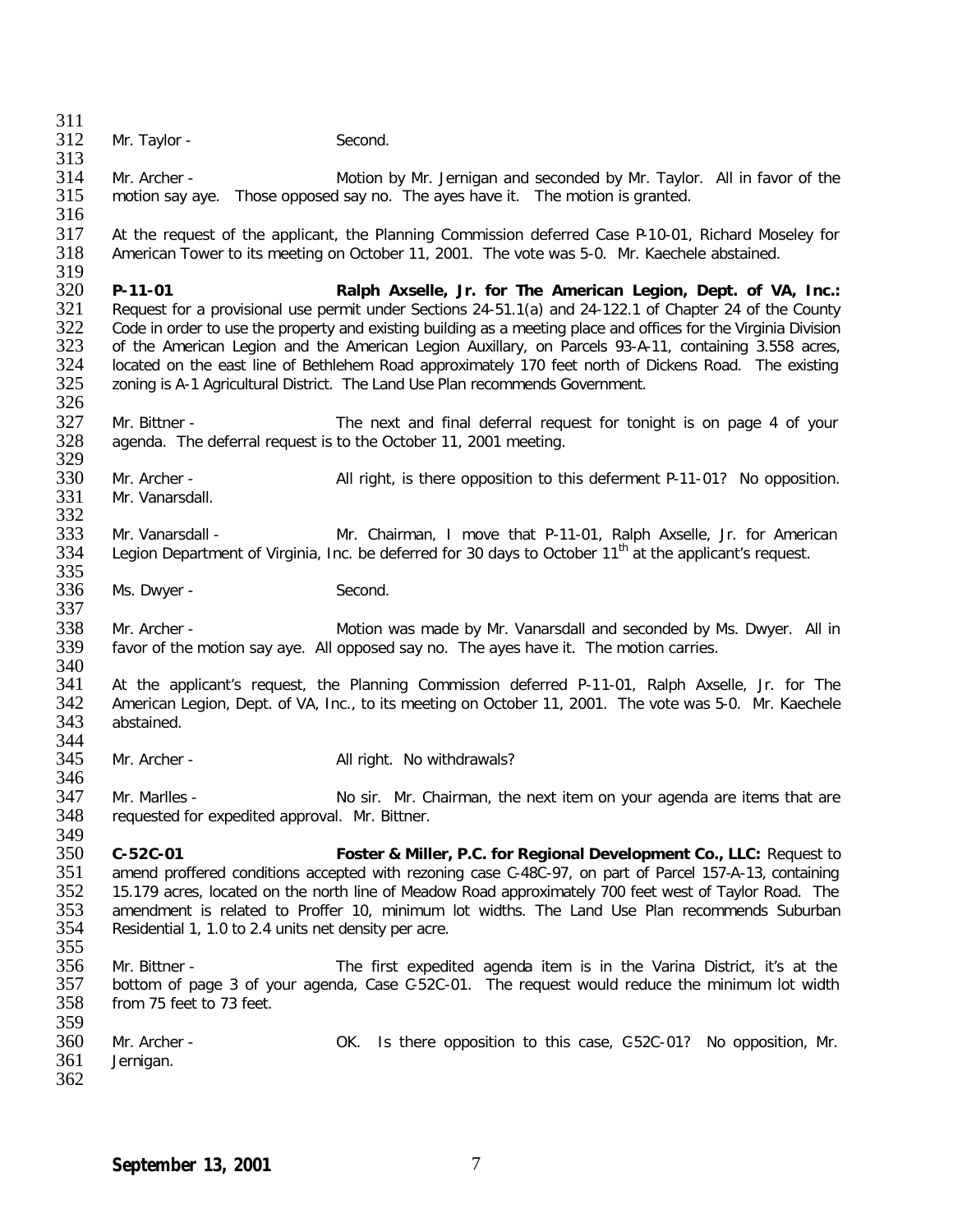363 Mr. Jernigan - Mr. Chairman, I'll make a motion to approve Case C-52C-01. This was a<br>364 case where the County had to take some additional land for the road and this is just to straighten the 364 case where the County had to take some additional land for the road and this is just to straighten the 365 proffers out. proffers out. 366<br>367 Mr. Vanarsdall - Second. 368 369 Mr. Archer - Motion was made by Mr. Jernigan and seconded by Mr. Vanarsdall.<br>370 Those in favor of the motion say aye. Those opposed say no. The ayes have it. The motion carries. The 370 Those in favor of the motion say aye. Those opposed say no. The ayes have it. The motion carries. The 371 vote was 5-0. Mr. Kaechele abstained. vote was 5-0. Mr. Kaechele abstained. 372<br>373 373 REASON: Acting on a motion by Mr. Jernigan, seconded by Mr. Vanarsdall, the Planning Commission<br>374 voted 5-0 (one abstention) to recommend that the Board of Supervisors **grant** the request because the 374 voted 5-0 (one abstention) to recommend that the Board of Supervisors **grant** the request because the change does not greatly reduce the original intended purpose of the proffer. 376<br>377 377 Mr. Bittner - Thank you Mr. Archer. The next expedited item is at the bottom of page 378 4 of your agenda. 4 of your agenda. 379<br>380 380 **C-53C-01 Jack R. Wilson, III for Newco Properties, Inc.:** Request to 381 conditionally rezone from O-3 Office District to B3C Business District (Conditional), part of Parcel 92-A-24,<br>382 containing approximately 0.255 acre (11,100 square feet), located at the Brookfield Office Park entrance 382 containing approximately 0.255 acre (11,100 square feet), located at the Brookfield Office Park entrance on<br>383 the east line of West Broad Street (U.S. Route 250) at its intersection with Forest Avenue approximately 1 383 the east line of West Broad Street (U.S. Route 250) at its intersection with Forest Avenue approximately 170<br>384 feet south of the 164 exit and approximately 700 feet north of Dickens Road. A variable message sign is 384 feet south of the I-64 exit and approximately 700 feet north of Dickens Road. A variable message sign is<br>385 proposed. The use will be controlled by zoning ordinance regulations and proffered conditions. The Land 385 proposed. The use will be controlled by zoning ordinance regulations and proffered conditions. The Land 386 Use Plan recommends Office. Use Plan recommends Office. 387<br>388 388 Mr. Archer - All right. Is there anyone here who is opposed to this case, C-53C-01? I<br>389 see no opposition, Mr. Vanarsdall. see no opposition, Mr. Vanarsdall. 390<br>391 391 Mr. Vanarsdall - I move that C-53C-01, Jack R. Wilson for Newco Properties, Inc. be 392 recommended to the Board for approval on the expedited agenda. recommended to the Board for approval on the expedited agenda. 393<br>394 Mr. Taylor - Second. 395<br>396 Mr. Archer - Motion by Mr. Vanarsdall and seconded by Mr. Taylor. All in favor of the 397 motion say aye. All opposed say no. No opposition. The motion carries. The vote was 5-0. Mr. Kaechele abstained. abstained. 399 REASON: Acting on a motion by Mr. Vanarsdall, seconded by Mr. Taylor, the Planning Commission voted 401 5-0 (one abstention) to recommend that the Board of Supervisors **grant** the request because it would 402 not be expected to adversely affect the pattern of zoning and land use in the area. not be expected to adversely affect the pattern of zoning and land use in the area. 403<br>404 404 **C-55-01 QMT for Gregory Windsor:** Request to rezone from R-2C One Family Residence District (Conditional) and C-1 Conservation District to C-1 Conservation District, part of Parcel 64-406 A-26, containing approximately 7.2 acres, located along the west line of the Chickahominy River and at the<br>407 south line of Faith Landmark Ministries. A conservation area is proposed. The Land Use Plan recommends 407 south line of Faith Landmark Ministries. A conservation area is proposed. The Land Use Plan recommends 408 Suburban Residential 1, 1.0 to 2.4 units net density per acre, and Environmental Protection Area. Suburban Residential 1, 1.0 to 2.4 units net density per acre, and Environmental Protection Area. 409<br>410 Mr. Bittner - The third and final expedited item is on page 5 of your agenda in the 411 Fairfield District, case C-55-01 QMT for Gregory Windsor.  $\frac{412}{413}$ 413 Mr. Archer - All right. Is there anyone here who is opposed to this case, C-55-01?<br>414 Seeing no opposition. I move approval of C-55-01. Seeing no opposition, I move approval of C-55-01. 415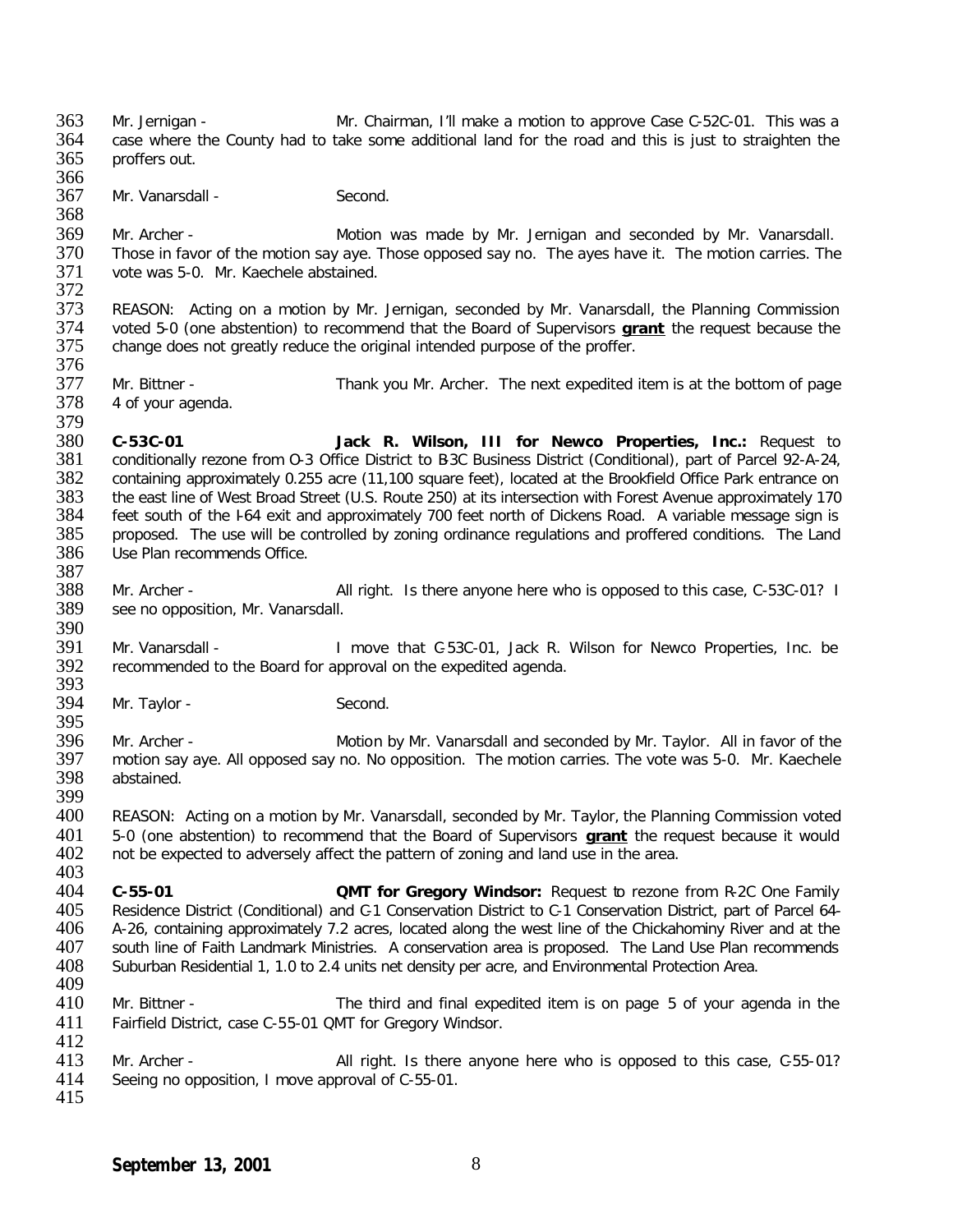416 Ms. Dwyer - Second.  $\frac{417}{418}$ Mr. Archer - Motion by Archer and seconded by Ms. Dwyer. All in favor of the motion 419 let it be known by saying aye. Those opposed say no. The ayes have it. Recommendation for approval is 420 granted. The vote was 5-0. Mr. Kaechele abstained. granted. The vote was 5-0. Mr. Kaechele abstained. 421<br>422 422 REASON: Acting on a motion by Mr. Archer, seconded by Ms. Dwyer, the Planning Commission voted 5-0<br>423 (one abstention) to recommend that the Board of Supervisors **grant** the request because it conforms 423 (one abstention) to recommend that the Board of Supervisors **grant** the request because it conforms with the objectives and intent of the County's Comprehensive Plan. 425<br>426 Mr. Bittner - We are ready to move onto public hearings. 427<br>428 Mr. Archer - Yes, sir. 429<br>430 Mr. Marlles - Yes, sir. 431<br>432 Mr. Bittner - All right. 433<br>434 Mr. Archer - Mr. Secretary, anything else to introduce? 435<br>436 436 **C-49C-01 Frederick D. Edwards for Mark E. Caskey:** Request to conditionally 437 rezone from A-1 Agricultural District to RTHC Residential Townhouse District (Conditional), part of Parcel 58- 438 2-A-10 and Parcel 58-2-A-11, containing 4.38 acres, located at the south east intersection of Pemberton Road and Mayland Drive (Broad Acres Subdivision). Residential townhouses for sale are proposed. The 440 applicant proffers no more than 33 units to be developed on the property. The Land Use Plan recommends 441 Urban Residential. Urban Residential. 442<br>443 Mr. Archer - The Is there anyone here in opposition to this case? Mr. Bittner. 444<br>445 Mr. Bittner - Thank you, Mr. Archer. This property is partly wooded and fronts on the 446 eastern side of Pemberton Road. The county has acquired the right-of-way for extension of Mayland<br>447 Drive between Pemberton and the Culpepper Farms Apartments to the east. Some clearing has already 447 Drive between Pemberton and the Culpepper Farms Apartments to the east. Some clearing has already<br>448 taken place along this future corridor. The applicant has submitted a conceptual layout plan for this site

148 taken place along this future corridor. The applicant has submitted a conceptual layout plan for this site.<br>149 It shows entrances on both Pemberton Road and future Mavland Drive. The layout also shows 33 units 449 It shows entrances on both Pemberton Road and future Mayland Drive. The layout also shows 33 units<br>450 with 25-foot landscape buffers along both Pemberton and Mayland. A proffered building elevation has 450 with 25-foot landscape buffers along both Pemberton and Mayland. A proffered building elevation has<br>451 also been submitted. It shows a very attractive design with colonial style elements. These elements 451 also been submitted. It shows a very attractive design with colonial style elements. These elements<br>452 include brick building materials, dormer windows, and varving doorway and window designs. The 452 include brick building materials, dormer windows, and varying doorway and window designs. The 453 proffers submitted with this proposal provide many positive items including a minimum house size of 453 proffers submitted with this proposal provide many positive items including a minimum house size of 454 and sound suppression measures between terminal and sound suppression measures between terminal and sound the 454 454 1,400 square feet and sound suppression measures between units. The proffers have also been revised 455 to address the comments in the staff report. We have passed those revised proffers out to you tonight. to address the comments in the staff report. We have passed those revised proffers out to you tonight. 456 The new proffers include the following: the 25 foot buffers along Pemberton and Mayland will now be in<br>457 addition to required setbacks, and the site plan already reflects this standard: brick building materials on 457 addition to required setbacks, and the site plan already reflects this standard; brick building materials on<br>458 the fronts of units and the sides of units that fact the street or interior driveway area have also been 458 the fronts of units and the sides of units that fact the street or interior driveway area have also been<br>459 proffered: ground-mounted project identification signage no more than 6 foot in height has been 459 proffered; ground-mounted project identification signage no more than 6 foot in height has been 460 provided; and the applicant has prohibited cantilevered chimneys, gas vent units and closets. In<br>461 summary, the proposed zoning is an appropriate use for this property. The current proffers do address summary, the proposed zoning is an appropriate use for this property. The current proffers do address 462 the comments in the staff report although the time limit would need to be waived to accept them. They 463 were submitted yesterday. Staff recommends approval of this application. I would be happy to answer 464 any questions you may have.

465<br>466 Mr. Archer - Thank you, Mr. Bittner. Are there questions from the Commission for 467 Mr. Bittner? 468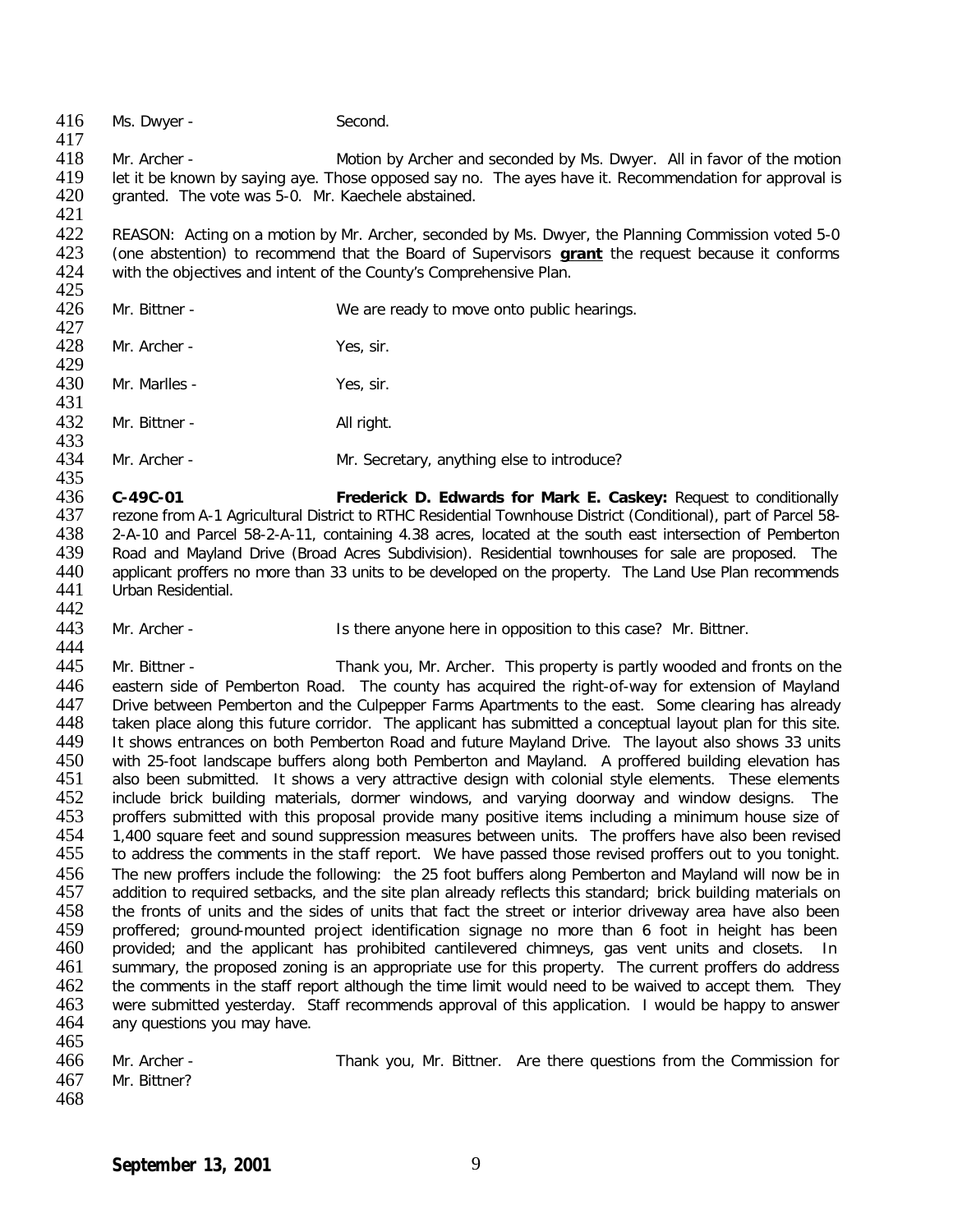469 Ms. Dwyer - Mr. Bittner, the wet pond along Pemberton Drive, will that be an amenity<br>470 or a feature or will that simply be a wet pond? or a feature or will that simply be a wet pond? 471<br>472 AT2 Mr. Bittner - Well, it is a required BMP, but we have already suggested to the<br>473 applicant in the staff report that landscaping around that will be a key issue, that he should look carefully 473 applicant in the staff report that landscaping around that will be a key issue, that he should look carefully<br>474 at the POD stage because of it's fronting along Pemberton. It needs to be carefully designed to be 474 at the POD stage because of it's fronting along Pemberton. It needs to be carefully designed to be 475 aesthetically pleasing. aesthetically pleasing. 476<br>477 477 Ms. Dwyer - So at this stage it's just going to be a functional BMP and we're<br>478 recommending landscaping to hide it from view from the public along Pemberton. It is going to be 478 recommending landscaping to hide it from view from the public along Pemberton. It is going to be 479 treated as a water feature? treated as a water feature? 480<br>481 481 Mr. Bittner - We don't have all those details. Maybe the applicant has some more. I<br>482 don't think that we were suggesting it necessarily be hidden, but to just be enhanced and to be visually 482 don't think that we were suggesting it necessarily be hidden, but to just be enhanced and to be visually 483 attractive, although I think a lot of people would probably recognize it as a BMP facility. attractive, although I think a lot of people would probably recognize it as a BMP facility. 484<br>485 485 Ms. Archer - All right, any further questions for Mr. Bittner? All right, we ready for 486 motion. motion. 487 Ms. Dwyer - Mr. Taylor, I would like to hear about the applicant's plans for the pond. 489<br>490 490 Mr. Taylor - Is the applicant here? Would you please yield to Ms. Dwyer's request and describe a pond or dry pond or wet pond or water feature? and describe a pond or dry pond or wet pond or water feature? 492<br>493 493 Mr. Edwards - Hi, my name is Freddie Edwards, I'm with the JJH Corporation<br>494 representing Mark Caskey and Bartley Pond the project. It's not our intention to hide the pond as a 494 representing Mark Caskey and Bartley Pond the project. It's not our intention to hide the pond as a<br>495 normal type BMP, which is usually pretty unattractive, but to put a fountain in the pond, and to landscape normal type BMP, which is usually pretty unattractive, but to put a fountain in the pond, and to landscape 496 it extensively so that it becomes a water feature to the property, something that will draw people to walk<br>497 there, maybe, as opposed to a standard type common area that would be along the side or rear. there, maybe, as opposed to a standard type common area that would be along the side or rear. 498<br>499 Ms. Dwyer - Would there be fencing around it or plans to do that?  $\frac{500}{501}$ Mr. Edwards - No. 502<br>503 Ms. Dwyer - No plans to do that. 504<br>505 505 Mr. Edwards - Landscaping and possibly somewhere to sit and a place to walk, possibly<br>506 to walk their dog or something like that. There are some migratory ducks that come there every year to walk their dog or something like that. There are some migratory ducks that come there every year 507 that Mr. and Mrs. Bartley have enjoyed. So we don't want to do anything, obviously, to keep them from 508 coming back every vear. coming back every year. 509<br>510 510 Mr. Taylor - But that pond basically has existed for a number of years, and it's not as 511 I see it. it's not terribly deep to pose a hazard of anybody in the neighborhood. 1 see it, it's not terribly deep to pose a hazard of anybody in the neighborhood.  $\frac{512}{513}$ 513 Mr. Edwards - No, it is not very deep. It is about 15" deep in the center and it's been<br>514 there, the property owners have been there 47 years; it's been there since they've owned the property. there, the property owners have been there 47 years; it's been there since they've owned the property. 515<br>516 Mr. Taylor - So you would be willing to attractively landscape it?  $\frac{517}{518}$ 518 Mr. Edwards - Definitely. We intend to use it as a feature of the property, which is why<br>519 we call it Bartley Pond. we call it Bartley Pond.  $\frac{520}{521}$ Ms. Dwyer - Thank you.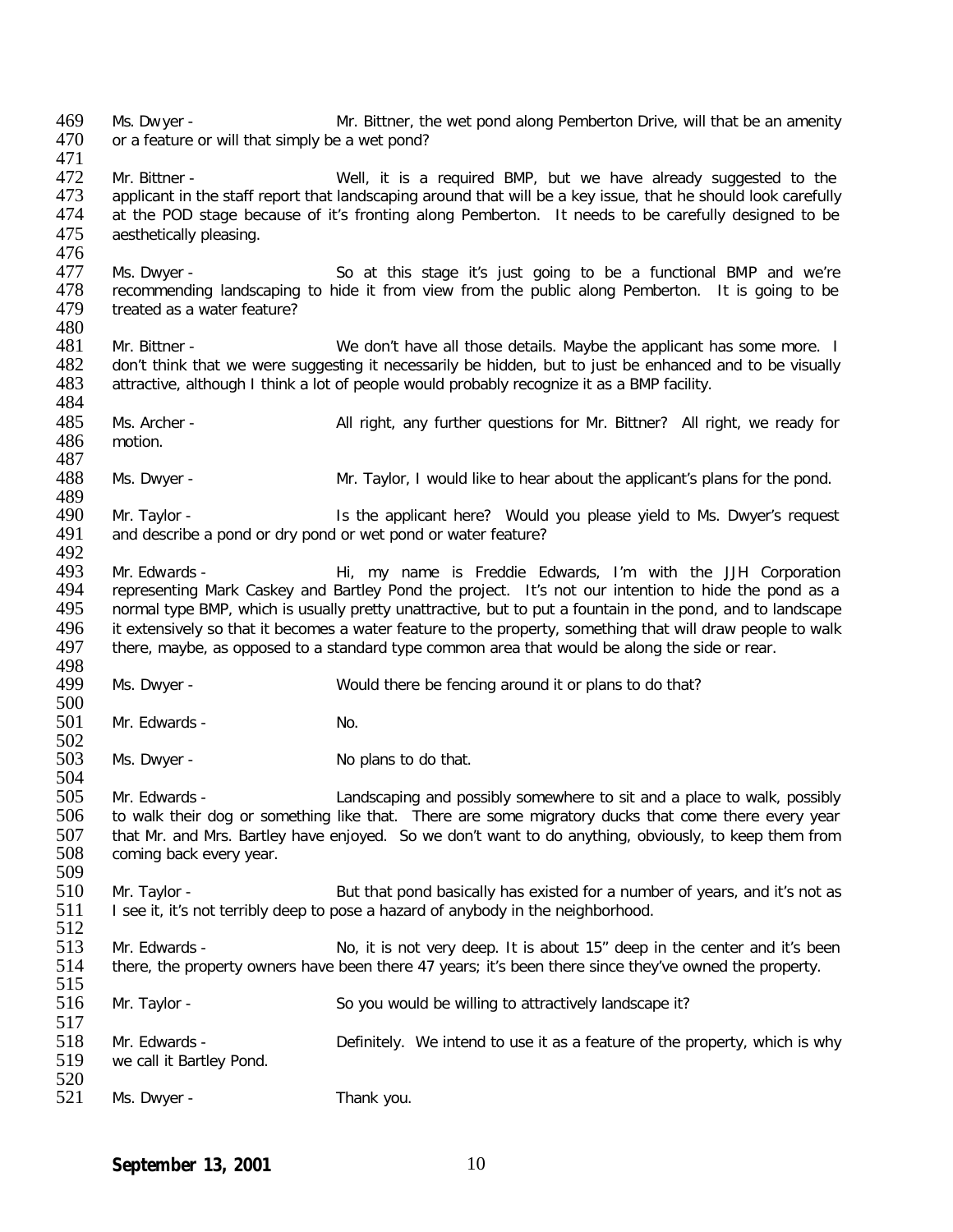| 522                                           |                                                                                                                                                                                                                                                                                                                                                                                                                                                                                                                                                                                                                    |                                                                                                                                                                                                                                                                                                                                  |
|-----------------------------------------------|--------------------------------------------------------------------------------------------------------------------------------------------------------------------------------------------------------------------------------------------------------------------------------------------------------------------------------------------------------------------------------------------------------------------------------------------------------------------------------------------------------------------------------------------------------------------------------------------------------------------|----------------------------------------------------------------------------------------------------------------------------------------------------------------------------------------------------------------------------------------------------------------------------------------------------------------------------------|
| 523<br>524                                    | Mr. Archer -<br>All right, Mr. Taylor.                                                                                                                                                                                                                                                                                                                                                                                                                                                                                                                                                                             | All right. Any further questions before he takes a seat? Thank you sir.                                                                                                                                                                                                                                                          |
| 525<br>526<br>527                             | Mr. Taylor -                                                                                                                                                                                                                                                                                                                                                                                                                                                                                                                                                                                                       | I move approval of Case C-49C-01                                                                                                                                                                                                                                                                                                 |
| 528<br>529<br>530                             | Mr. Archer -<br>limits.                                                                                                                                                                                                                                                                                                                                                                                                                                                                                                                                                                                            | Mr. Taylor, I think we need to approve the, need to waive the time                                                                                                                                                                                                                                                               |
| 531<br>532                                    | Mr. Vanarsdall -                                                                                                                                                                                                                                                                                                                                                                                                                                                                                                                                                                                                   | Yes, waive the time limits on the proffers.                                                                                                                                                                                                                                                                                      |
| 533<br>534                                    | Mr. Taylor -                                                                                                                                                                                                                                                                                                                                                                                                                                                                                                                                                                                                       | I'll move to waive the approval of the time limits on the proffers.                                                                                                                                                                                                                                                              |
| 535<br>536                                    | Mr. Vanarsdall -                                                                                                                                                                                                                                                                                                                                                                                                                                                                                                                                                                                                   | Second.                                                                                                                                                                                                                                                                                                                          |
| 537<br>538                                    | Mr. Archer -                                                                                                                                                                                                                                                                                                                                                                                                                                                                                                                                                                                                       | Motion by Mr. Taylor and seconded by Mr. Vanarsdall. Those in favor of<br>the motion say aye. Those opposed say no. The ayes have it. The time limits are waived.                                                                                                                                                                |
| 539<br>540<br>541<br>542                      | Mark E. Caskey. The vote was 5-0. Mr. Kaechele abstained.                                                                                                                                                                                                                                                                                                                                                                                                                                                                                                                                                          | The Planning Commission approved waiving the time limits on Case C-49C-01, Frederick D. Edwards for                                                                                                                                                                                                                              |
| 543<br>544                                    | Mr. Taylor -                                                                                                                                                                                                                                                                                                                                                                                                                                                                                                                                                                                                       | Mr. Chairman, I'll move approval of Case C-49C-01.                                                                                                                                                                                                                                                                               |
| 545<br>546                                    | Mr. Vanarsdall -                                                                                                                                                                                                                                                                                                                                                                                                                                                                                                                                                                                                   | Second.                                                                                                                                                                                                                                                                                                                          |
| 547<br>548<br>549<br>550                      | Mr. Archer -<br>Mr. Kaechele abstained.                                                                                                                                                                                                                                                                                                                                                                                                                                                                                                                                                                            | Motion by Mr. Taylor and seconded by Mr. Vanarsdall. Those in favor of<br>the motion say aye. Those opposed say no. The ayes have it. The motion is granted. The vote was 5-0.                                                                                                                                                   |
| 551<br>552<br>553<br>554<br>555               | conditions assure a level of quality not otherwise possible.                                                                                                                                                                                                                                                                                                                                                                                                                                                                                                                                                       | REASON: Acting on a motion by Mr. Taylor, seconded by Mr. Vanarsdall, the Planning Commission voted<br>5-0 (one abstention) to recommend that the Board of Supervisors <b>grant</b> the request because it reflects<br>the type of residential growth in the area, it complies with the adopted Land Use Plan, and the proffered |
| 556<br>557<br>558<br>559<br>560               | Mr. Archer -<br>sufficient, so I'll leave it at that.                                                                                                                                                                                                                                                                                                                                                                                                                                                                                                                                                              | This might be an opportune time to mention, and I've been asked to<br>and I think we need to reiterate this from time to time about having proffers submitted in a timely<br>fashion so that we won't have to waive the time limits on it. And as they say, a hint to the wise is                                                |
| 561<br>562<br>563<br>564<br>565<br>566<br>567 | C-50C-01<br>Balzer & Associates, Inc. for John W. & Luitgard H. Webb: Request<br>to conditionally rezone from A-1 Agricultural District to R-3C One Family Residence District (Conditional),<br>Parcel 18-A-16, containing approximately 14.7 acres, located on the east line of Shady Grove Road<br>approximately 525 feet south of Old Nuckols Road. A single-family residential subdivision is proposed. The<br>R-3 District allows a minimum lot size of 11,000 square feet. The Land Use Plan recommends Suburban<br>Residential 2, 2.4 to 3.4 units net density per acre, and Environmental Protection Area. |                                                                                                                                                                                                                                                                                                                                  |
| 568<br>569                                    | Mr. Marlles -                                                                                                                                                                                                                                                                                                                                                                                                                                                                                                                                                                                                      | The staff report will also be given by Mr. Bittner.                                                                                                                                                                                                                                                                              |
| 570<br>571<br>572                             | Mr. Archer -<br>All right, Mr. Bittner.                                                                                                                                                                                                                                                                                                                                                                                                                                                                                                                                                                            | Thank you sir. Is there anyone present in opposition to Case C-50C-01?                                                                                                                                                                                                                                                           |
| 573<br>574                                    | Mr. Bittner -<br>single-family homes.                                                                                                                                                                                                                                                                                                                                                                                                                                                                                                                                                                              | Thank you, Mr. Chairman. This proposal would yield approximately 44<br>The site is mostly wooded and is in an area with much new and future                                                                                                                                                                                      |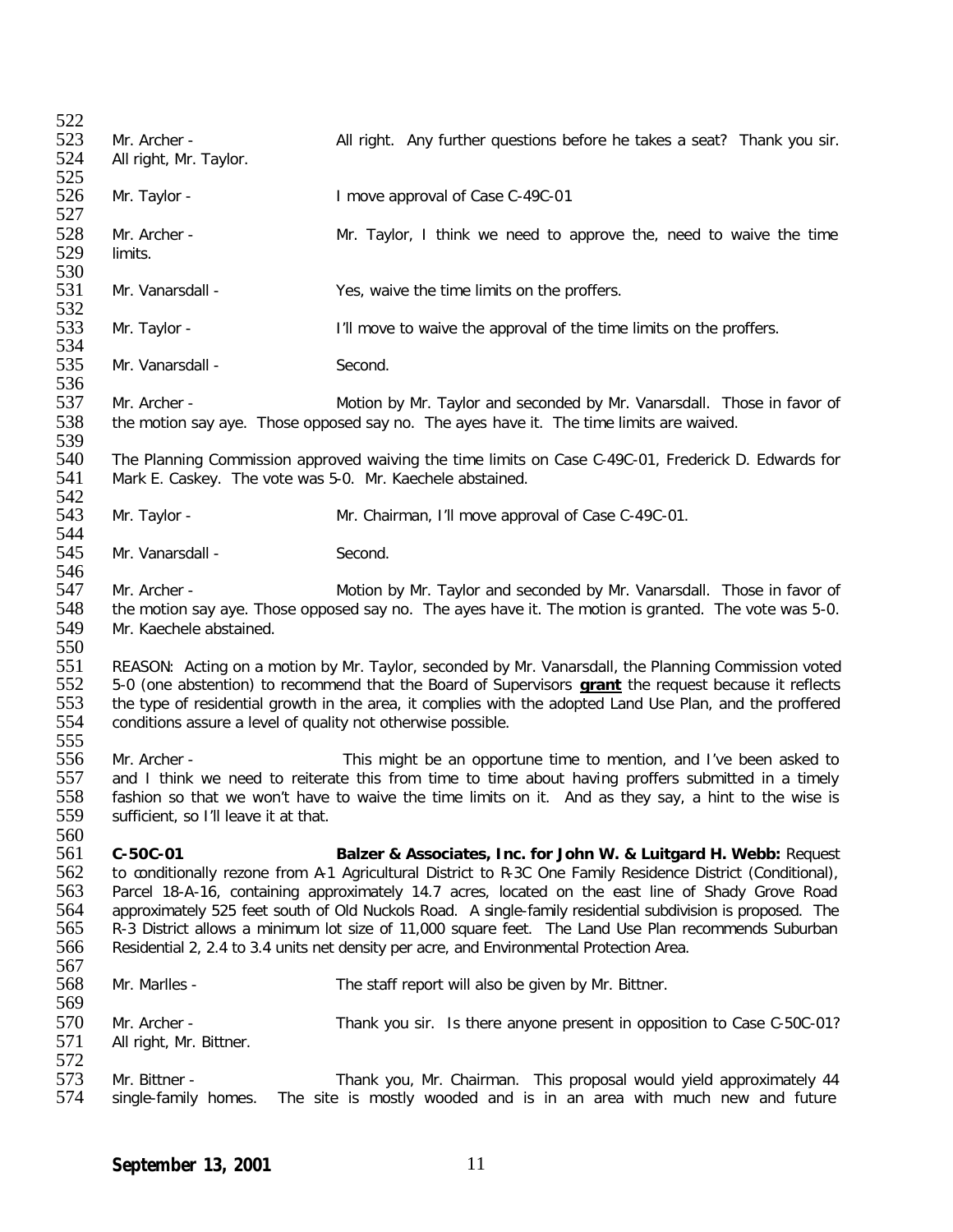575 development. Directly south of the site is the future Shady Grove Park. Further to the south is the new<br>576 West Area High School. The Twin Hickory Planned Community is under development to the southeast. 576 West Area High School. The Twin Hickory Planned Community is under development to the southeast.<br>577 To the north is the new Townes at Shady Grove Townhouse Development and to the west across Shady To the north is the new Townes at Shady Grove Townhouse Development and to the west across Shady 578 Grove Road are two future single-family subdivisions, Mill Race and Hampshire South. The proffers 579 submitted with this proposal provide many quality items including underground utilities, brick or stone 579 submitted with this proposal provide many quality items including underground utilities, brick or stone<br>580 foundations and minimum house sizes of 1,800 square feet for ranchers and 2,200 square feet for two 580 foundations and minimum house sizes of 1,800 square feet for ranchers and 2,200 square feet for two<br>581 story dwellings. The proffers have also been revised to address the comments in the staff report. And 581 story dwellings. The proffers have also been revised to address the comments in the staff report. And<br>582 again, I would like to point out that the time limit would need to be waived on these as well. They were 582 again, I would like to point out that the time limit would need to be waived on these as well. They were<br>583 submitted vesterday, also. The revised proffers include the following: a 25-foot greenbelt for landscaping 583 submitted yesterday, also. The revised proffers include the following: a 25-foot greenbelt for landscaping<br>584 along Shady Grove Road. This greenbelt would be an addition to reguired building setbacks. It will also 584 along Shady Grove Road. This greenbelt would be an addition to required building setbacks. It will also<br>585 include landscaping equivalent to transitional buffer 25 as defined in the zoning ordinance and BMPs 585 include landscaping equivalent to transitional buffer 25 as defined in the zoning ordinance and BMPs<br>586 would also be prohibited within it. Cantilevered chimneys and closets have been prohibited and they will 586 would also be prohibited within it. Cantilevered chimneys and closets have been prohibited and they will<br>587 have foundations matching the house foundation. A sidewalk along Shady Grove Road in front of the have foundations matching the house foundation. A sidewalk along Shady Grove Road in front of the 588 subdivision has been provided and both the Hampshire South and The Townes at Shady Grove<br>589 developments will also have sidewalks along Shady Grove Road. Fencing within 15 feet of Shady Grove 589 developments will also have sidewalks along Shady Grove Road. Fencing within 15 feet of Shady Grove<br>590 Road has been limited to no more than 42" in height. A 20-foot pedestrian trail connection to Shady Grove 590 Road has been limited to no more than 42" in height. A 20-foot pedestrian trail connection to Shady Grove<br>591 Park has been provided along the sites southern border. This connection will include a paved or graveled 591 Park has been provided along the sites southern border. This connection will include a paved or graveled<br>592 footpath at least 5 feet in width. In summary, the proposed zoning is consistent with the Suburban 592 footpath at least 5 feet in width. In summary, the proposed zoning is consistent with the Suburban<br>593 Residential II designation of the property. The new proffers provide several positive items and address the 593 Residential II designation of the property. The new proffers provide several positive items and address the<br>594 issues in the staff report. Staff recommends approval of this application and I'd be happy to answer and 594 issues in the staff report. Staff recommends approval of this application and I'd be happy to answer and 595 questions you may have. questions you may have. 596<br>597 Mr. Archer - Thank you, Mr. Bittner. Are there questions from the Commission? 598<br>599 599 Mr. Kaechele - The access to the new park site, does that run along the whole southern 600 line or is there a trail?

line or is there a trail?

601

602 Mr. Bittner - The exact location of that would be determined at the subdivision stage.<br>603 What this is the POD for the park. The rezoning site is on this property up here (referring to slide). What this is the POD for the park. The rezoning site is on this property up here (referring to slide).

- 604<br>605 Mr. Kaechele - OK.
- 606<br>607 607 Mr. Bittner - **And you might see this dashed line (referring to slide)**, that is a planned 608 trail through the park and the idea would be to have a trail connection from that over to the subdivision. trail through the park and the idea would be to have a trail connection from that over to the subdivision.
- 609<br>610 Mr. Kaechele - OK.

611<br>612 Mr. Bittner - And as you are probably aware, we've done similar type facilities in Deep 613 Run Park. 614<br>615 Mr. Archer - All right. Any further questions? Mr. Bittner, were these proffers on time?  $616$ <br> $617$ Mr. Bittner - No, the time limit would need to be waived. They came in yesterday. 618

619 Mr. Archer - No other questions from the Commission? Mr. Taylor, you have any questions? Would you like to hear from the applicant? questions? Would you like to hear from the applicant?

621<br>622 Mr. Taylor - Note is the State of the State Mr. Bittner that this is keeping with the, 623 this project is in keeping with the high quality nature development in the area. It's consistent in the 624 neighborhood with the other neighbors and it takes adequate recognition of the facilities that are in that are 624 neighborhood with the other neighbors and it takes adequate recognition of the facilities that are in that area<br>625 and I think it's going to be another positive addition to Henrico real estate. So I will move approval 625 and I think it's going to be another positive addition to Henrico real estate. So I will move approval of the, or 626 I wanted to waive the proffers in the case of C-50C-01. I wanted to waive the proffers in the case of C-50C-01. 627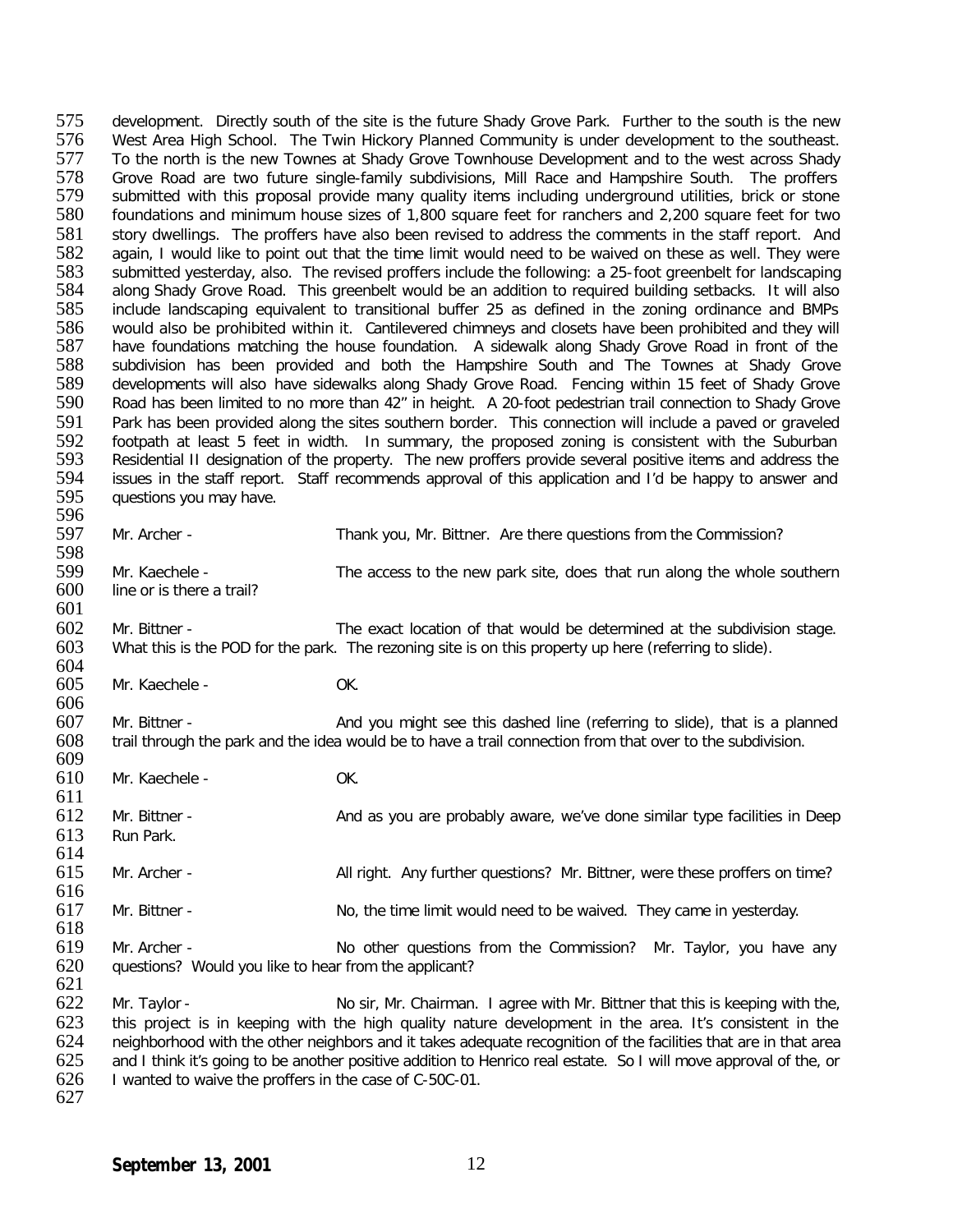| 628<br>629 | Mr. Vanarsdall -                                                                                          | Second.                                                                                                      |  |  |
|------------|-----------------------------------------------------------------------------------------------------------|--------------------------------------------------------------------------------------------------------------|--|--|
| 630        | Mr. Archer -                                                                                              | OK. Motion to waive the time limit made by Mr. Taylor and seconded by                                        |  |  |
| 631        |                                                                                                           | Mr. Vanarsdall. All in favor of the motion say aye. Those opposed say no. The ayes have it. The motion       |  |  |
| 632        | is approved, and now the case.                                                                            |                                                                                                              |  |  |
| 633        |                                                                                                           |                                                                                                              |  |  |
| 634        |                                                                                                           | The Planning Commission approved waiving the time limit for the proffers for Case C-50C-01. The vote         |  |  |
| 635        | was 5-0. Mr. Kaechele abstained.                                                                          |                                                                                                              |  |  |
| 636        |                                                                                                           |                                                                                                              |  |  |
| 637        | Mr. Taylor -                                                                                              | So with that Mr. Chairman, I will move approval of the basic project,                                        |  |  |
| 638        | Case C-50C-01.                                                                                            |                                                                                                              |  |  |
| 639        |                                                                                                           |                                                                                                              |  |  |
| 640        | Mr. Vanarsdall -                                                                                          | Second.                                                                                                      |  |  |
| 641        |                                                                                                           |                                                                                                              |  |  |
| 642        | Mr. Archer -                                                                                              | Motion by Mr. Taylor and seconded by Mr. Vanarsdall. Those in favor of                                       |  |  |
| 643        |                                                                                                           | the motion say aye. Those opposed say no. The ayes have it. The motion is granted. The vote was 5-           |  |  |
| 644        | 0. Mr. Kaechele abstained.                                                                                |                                                                                                              |  |  |
| 645        |                                                                                                           |                                                                                                              |  |  |
| 646        |                                                                                                           | REASON: Acting on a motion by Mr. Taylor, seconded by Mr. Vanarsdall, the Planning Commission voted          |  |  |
| 647        |                                                                                                           | 5-0 (one abstention) to recommend that the Board of Supervisors <b>grant</b> the request because it is       |  |  |
| 648        |                                                                                                           | appropriate residential zoning at this location, it complies with the Land Use Plan, the proffered           |  |  |
| 649        |                                                                                                           | conditions assure a level of quality not otherwise possible, and it would provide greater access to          |  |  |
| 650        | adjacent public facilities.                                                                               |                                                                                                              |  |  |
| 651        |                                                                                                           |                                                                                                              |  |  |
| 652        | Deferred from the August 9, 2001 Meeting                                                                  |                                                                                                              |  |  |
| 653        | C-37C-01                                                                                                  | Robert Stout for The Dakota Group, Ltd.: Request to conditionally                                            |  |  |
| 654        |                                                                                                           | rezone from A1 Agricultural District to R-3C One Family Residence District (Conditional), Parcel 192-A-20,   |  |  |
| 655        | containing 8.254 acres, located on the west line of Midview Road approximately 70 feet south of Habersham |                                                                                                              |  |  |
| 656        |                                                                                                           | Drive and on the north property line of Varina Station Subdivision. Single-family residential development is |  |  |
| 657        |                                                                                                           | proposed. The applicant proposes no more than twenty (20) lots. The Land Use Plan recommends                 |  |  |
| 658        | Suburban Residential 1, 1.0 to 2.4 units net density per acre.                                            |                                                                                                              |  |  |
| 659        |                                                                                                           |                                                                                                              |  |  |
| 660        | Mr. Marlles -                                                                                             | Staff report will be given by Mr. Lee Householder.                                                           |  |  |
| 661        |                                                                                                           |                                                                                                              |  |  |
| 662        | Mr. Archer -                                                                                              | Is there opposition to C-37C-01? We have opposition. Mr. Householder.                                        |  |  |
| 663        |                                                                                                           |                                                                                                              |  |  |
| 664        | Mr. Householder -                                                                                         | Mr. Chairman, it's my understanding that there is an intention to defer                                      |  |  |
| 665        | the case from Mr. Jernigan.                                                                               |                                                                                                              |  |  |
| 666        |                                                                                                           |                                                                                                              |  |  |
| 667        | Mr. Archer -                                                                                              | OK, Mr. Jernigan.                                                                                            |  |  |
| 668        |                                                                                                           |                                                                                                              |  |  |
| 669        | Mr. Jernigan -                                                                                            | I'm going to use my Commission deferral.                                                                     |  |  |
| 670        |                                                                                                           |                                                                                                              |  |  |
| 671        | Mr. Archer -                                                                                              | OK.                                                                                                          |  |  |
| 672        |                                                                                                           |                                                                                                              |  |  |
| 673        | Mr. Jernigan -                                                                                            | But Ms. Roberts is here. Do we normally hear opposition if the case is                                       |  |  |
| 674        | deferred?                                                                                                 |                                                                                                              |  |  |
| 675        |                                                                                                           |                                                                                                              |  |  |
| 676        | Mr. Archer -                                                                                              | We don't necessarily need to when it's being deferred. We don't, no.                                         |  |  |
| 677        |                                                                                                           |                                                                                                              |  |  |
| 678        | Mr. Jernigan -                                                                                            | OK.                                                                                                          |  |  |
| 679        |                                                                                                           |                                                                                                              |  |  |
| 680        | Mr. Archer -                                                                                              | All right, then we'll need a motion.                                                                         |  |  |
|            |                                                                                                           |                                                                                                              |  |  |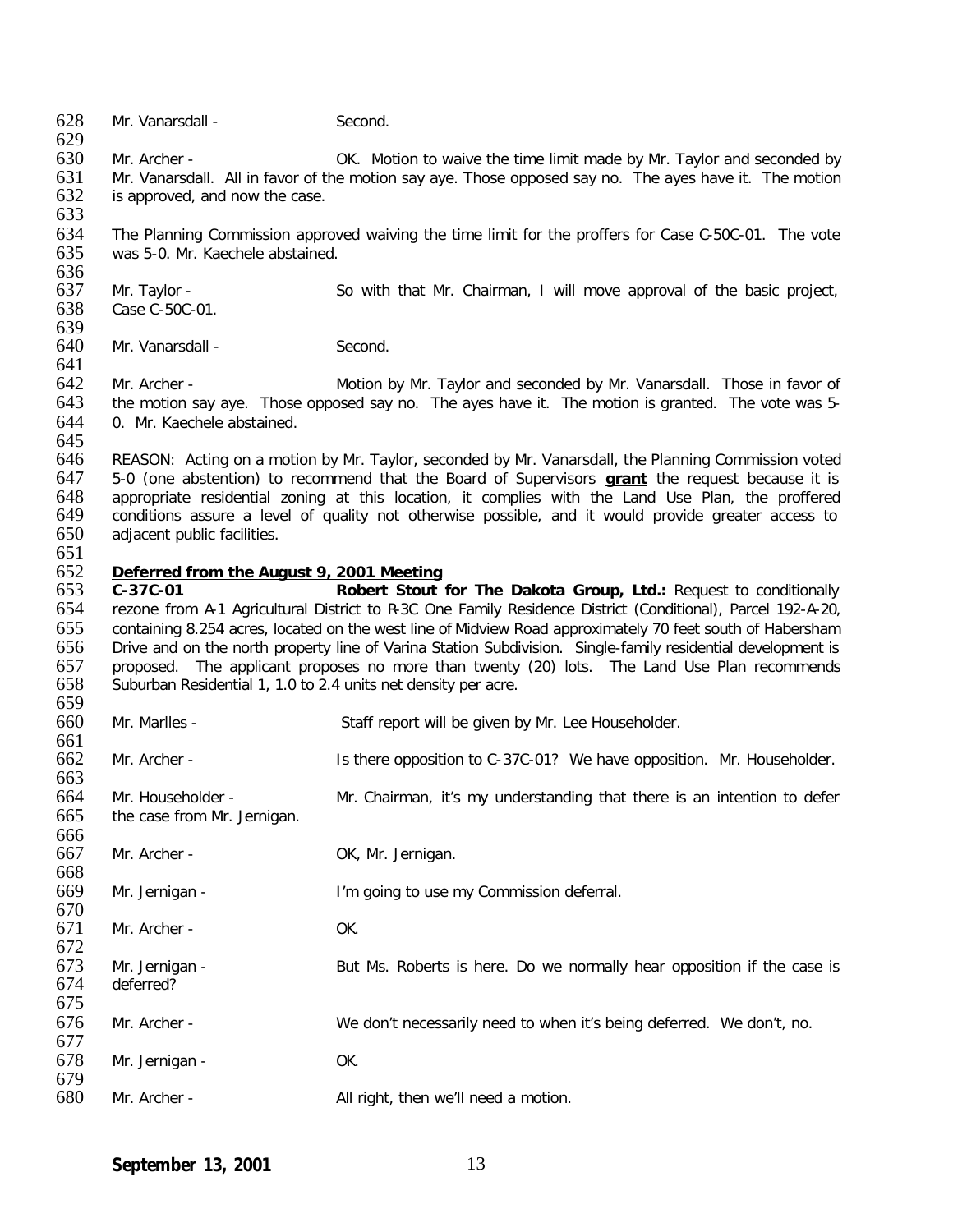681<br>682 Mr. Jernigan - I will make a motion that we defer case C-37C-01 to October 11<sup>th</sup> at the  $683$  request of the Commission. request of the Commission.

684<br>685 Ms. Dwyer - Second.

686

687 Mr. Archer - Motion by Mr. Jernigan and seconded by Ms. Dwyer to defer at the 688 request of Commission. Those in favor of the motion say aye. Those opposed say no. No opposition. request of Commission. Those in favor of the motion say aye. Those opposed say no. No opposition. 689 . Deferral is granted to October  $11<sup>th</sup>$ .

690<br>691

691 The Planning Commission deferred Case C-37C-01, Robert Stout for The Dakota Group, Ltd. to its 692 October 11, 2001 meeting. The vote was 5-0. Mr. Kaechele abstained. October 11, 2001 meeting. The vote was 5-0. Mr. Kaechele abstained.

693<br>694 694 **C-51C-01 Laraine Isaac for Allen Brock:** Request to conditionally rezone from A-1 695 Agricultural District to M-1C Light Industrial District (Conditional), Parcel 172-2-2-26, containing 3.0 acres, located on the north line of Charles City Road approximately 310 feet west of Glen Alden Drive (2372 Charles 697 City Road, Garden City Subdivision). A one-story office, shop and warehouse are proposed. The use will be<br>698 controlled by zoning ordinance regulations and proffered conditions. The Land Use Plan recommends 698 controlled by zoning ordinance regulations and proffered conditions. The Land Use Plan recommends 699 Planned Industry. The site is also in the Airport Safety Overlay District. Planned Industry. The site is also in the Airport Safety Overlay District.

700 Mr. Marlles - The staff report will also be given by Mr. Lee Householder.

702<br>703 Mr. Archer - All right. Is there opposition to C-51C-01? All right, Mr. Householder.

704 705 Mr. Householder - Thank you, Mr. Chairman, members of the Commission. This application<br>706 would rezone 3 acres from A-1 to M-1C. The subject property is a long narrow parcel with 200 feet of 706 would rezone 3 acres from A-1 to M-1C. The subject property is a long narrow parcel with 200 feet of 707 road frontage along Charles City Road. Properties adjacent to this property also have a similar shape and road frontage along Charles City Road. Properties adjacent to this property also have a similar shape and 708 road frontage on Charles City Road. Other developments in vicinity of this request are industrial in<br>709 nature and they've been in developed in various stages over the last 30 years. The applicant in this case 709 nature and they've been in developed in various stages over the last 30 years. The applicant in this case<br>710 is proposing a one-story workshop and warehouse for HVAC and plumbing business and they've 710 is proposing a one-story workshop and warehouse for HVAC and plumbing business and they've<br>711 submitted this preliminary site plan that shows how the site may be developed with this being Charles 711 submitted this preliminary site plan that shows how the site may be developed with this being Charles<br>712 City Road here (referring to slide). City Road here (referring to slide).

713

714 There are several aspects of this request that do not conform with the recommendations of the 2010 715 Land Use Plan and I'd like to go over those. First the 2010 land use plan recommends planned industry<br>716 for this location. Areas that are recommended for plan industry typically have industrial usages that have 716 for this location. Areas that are recommended for plan industry typically have industrial usages that have<br>717 high quality environmental standards, minimal impacts on adjacent uses. They function as a part an 717 high quality environmental standards, minimal impacts on adjacent uses. They function as a part an interrogated development and they would require a large tract of land, larger than what's seen in this 719 case. Secondly, development intended for planned industry areas typically have one or more, one or two<br>720 maior entrances to a project in an industrial park setting, and they have typically coordinated signage, 720 major entrances to a project in an industrial park setting, and they have typically coordinated signage,<br>721 attractive entranceways, pad sites that would be serviced by an on-site road system. Staff feels a one-721 attractive entranceways, pad sites that would be serviced by an on-site road system. Staff feels a one-<br>722 story office workshop that is requested doesn't conform to this recommendation of the 2010 Plan. In 722 story office workshop that is requested doesn't conform to this recommendation of the 2010 Plan. In<br>723 addition, staff feels that a lack of coordination with adiacent parcels would encourage additional access 723 addition, staff feels that a lack of coordination with adjacent parcels would encourage additional access<br>724 points along Charles City Road. Charles City is a designated as a maior arterial on the County's Maior 724 points along Charles City Road. Charles City is a designated as a major arterial on the County's Major<br>725 Thoroughfare Plan, and we feel that access to this road should be limited and minimized when possible. 725 Thoroughfare Plan, and we feel that access to this road should be limited and minimized when possible.<br>726 Staff, therefore, would recommend consolidated access that could serve several parcels at one point. 726 Staff, therefore, would recommend consolidated access that could serve several parcels at one point.<br>727 Also, because the request is between two adjacent residential rezoned properties, staff is concerned with 727 Also, because the request is between two adjacent residential rezoned properties, staff is concerned with<br>728 the impact upon these residential areas. In the staff report, staff points outs that there is a house, which the impact upon these residential areas. In the staff report, staff points outs that there is a house, which 729 in the reports said it's on the western side and it is incorrect. It's meant to say that it's on the eastern<br>730 side right there (referring to slide). I mean it's on the western side; I'm left handed, so I get those 730 side right there (referring to slide). I mean it's on the western side; I'm left handed, so I get those<br>731 backwards sometimes. So to clear that up, there is a house that is close to the property line. When I 731 backwards sometimes. So to clear that up, there is a house that is close to the property line. When I<br>732 visited the site it appears that the house is occupied. But the applicant has told me it hasn't been 732 visited the site it appears that the house is occupied. But the applicant has told me it hasn't been occupied for some time. But, nonetheless, it has been zoned residentially, and has potential for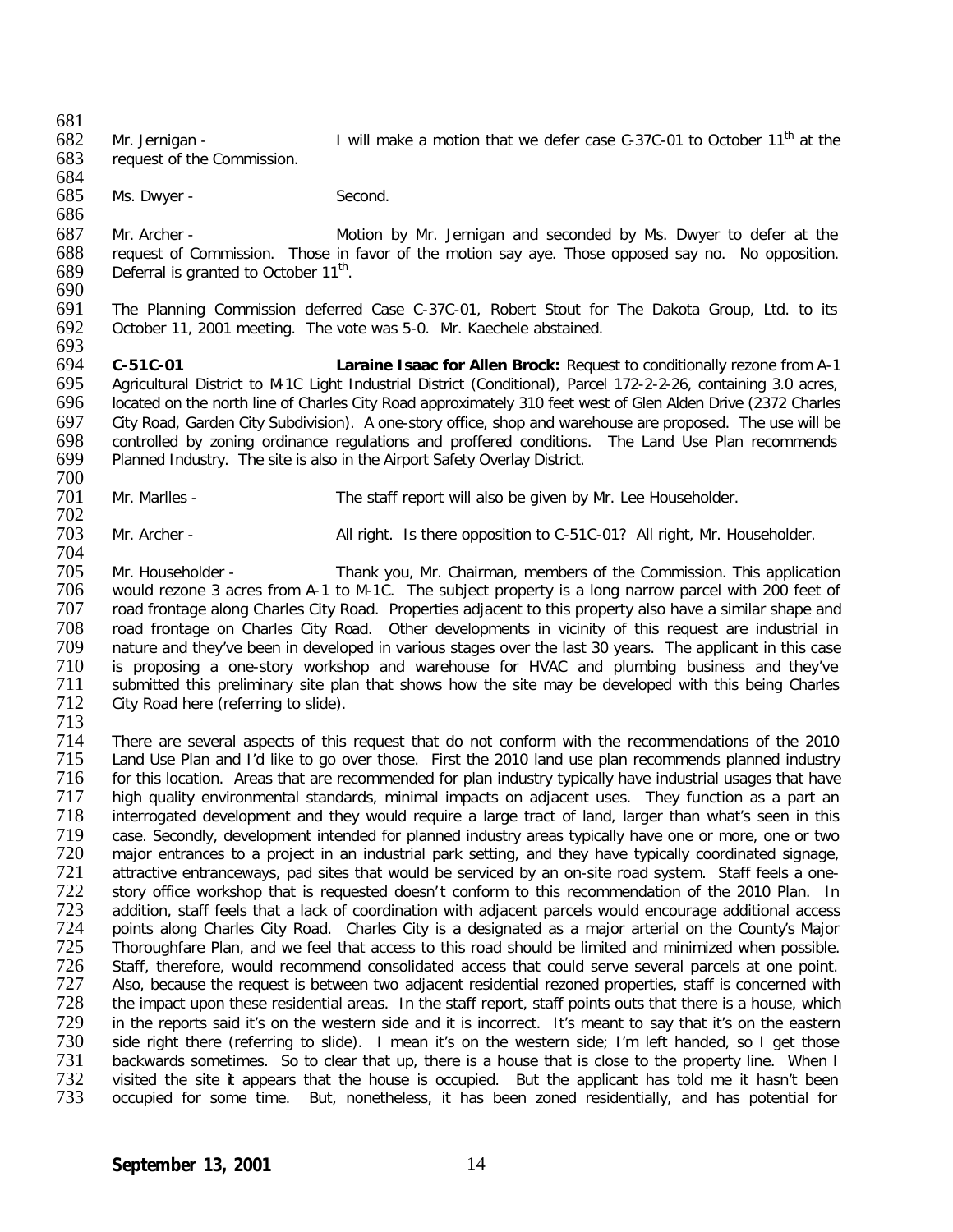734 residential development, and this property would only be setback about 25 feet. A building would only 735 be 25 feet from the property line. Overall, staff feels that the proposed use is not appropriate at this 735 be 25 feet from the property line. Overall, staff feels that the proposed use is not appropriate at this<br>736 time, and we feel that it would set a precedent for future uses on the north side of Charles City Road. time, and we feel that it would set a precedent for future uses on the north side of Charles City Road. 737 Staff encourages the applicant to coordinate the proposal with the adjacent properties to the east and to<br>738 the west, in order to create a higher quality development that is consistent with the 2010 Plan and this 738 the west, in order to create a higher quality development that is consistent with the 2010 Plan and this<br>739 would also reduce impact upon surrounding properties. At this point, staff recommends denial of the 739 would also reduce impact upon surrounding properties. At this point, staff recommends denial of the 740 request and I'll be alad to answer any questions you may have. request and I'll be glad to answer any questions you may have.

741 742 Mr. Archer - Thank you, Mr. Householder. Are there questions from the Commission 743 for Mr. Householder? for Mr. Householder? 744

Road is limited access?

745 Mr. Jernigan - Mr. Householder did you say that is limited access, that Charles City<br>746 Road is limited access?

747<br>748 748 Mr. Householder - It's not required to be limited access, but being a major arterial it should,<br>749 we try to limit the access when possible. So by developing in one small point, it really encourages 749 we try to limit the access when possible. So by developing in one small point, it really encourages<br>750 another separate development here and here (referring to slide), so instead of having possibly one 750 another separate development here and here (referring to slide), so instead of having possibly one 751 access point vou end up with three in this case. access point you end up with three in this case.

752 Mr. Jernigan - All right, I guess we'd better hear from the applicant. 754 755 Mr. Archer - OK. Anybody else have questions before Mr. Householder takes his seat? 757 758 Ms. Isaac - Good evening, Laraine Isaac, representing Allen Brock in this zoning 759 case. 760

761 Mr. Archer - Good evening.

762<br>763 763 Ms. Isaac - In this zoning case, Mr. Allen Brock, the owner of Lakeside Heating Air<br>764 Conditioning and Plumbing Service, is not a developer with the time and finances to put together a large 764 Conditioning and Plumbing Service, is not a developer with the time and finances to put together a large<br>765 tract of property that he does not want and does not need. At a time when lavoffs and business closings 765 tract of property that he does not want and does not need. At a time when layoffs and business closings<br>766 are occurring, the County has the opportunity to have a new business relocate from the City. The 766 are occurring, the County has the opportunity to have a new business relocate from the City. The 767 opportunity to turn a marginal piece of property into a productive tax generating property and the 767 opportunity to turn a marginal piece of property into a productive tax generating property and the 768 opportunity to possibly stimulate interest in an area of the County that has been overlooked and<br>769 bypassed for over 20 years. Economic development is critical to any locality and it is especially critical in 769 bypassed for over 20 years. Economic development is critical to any locality and it is especially critical in<br>770 areas such as Garden City Subdivision. But the County's Land Use Plan denies the property owners worth 770 areas such as Garden City Subdivision. But the County's Land Use Plan denies the property owners worth 771 in their individual properties because one owner cannot act independently, but must work with adiacent in their individual properties because one owner cannot act independently, but must work with adjacent 772 neighbors even though their goals may be different.

773 774 From the County's tax records it appears that only one lot is owner occupied. If a rental property is 775 producing even a marginal income, there may not be an 775 producing even a marginal income, there may not be an incentive to sell. There may also not be an 776 incentive to sell at a reasonable price considering the cost of capital improvements that will be required 776 incentive to sell at a reasonable price considering the cost of capital improvements that will be required<br>777 to develop any property in this area. The staff report has failed to consider that the real estate market i The 1777 to develop any property in this area. The staff report has failed to consider that the real estate market is<br>The 178 and dedicated by the County's desires, that the recommendation to acquire more property may not 778 not dedicated by the County's desires, that the recommendation to acquire more property may not be<br>779 financially feasible, and that the Land Use Plan does not adequately reflect the reality of having several 779 financially feasible, and that the Land Use Plan does not adequately reflect the reality of having several<br>780 property owners agreeing to a common end. The approval of this rezoning request will not have an 780 property owners agreeing to a common end. The approval of this rezoning request will not have an 781 adverse impact on the surrounding properties, as there are no adiacent occupied dwellings and this adverse impact on the surrounding properties, as there are no adjacent occupied dwellings and this 782 business will produce only about 22 vehicular trips a day. It will not be disruptive. With that I request 783 that the Commission review what is presently before them and recommend approval of the rezoning. I 783 that the Commission review what is presently before them and recommend approval of the rezoning. I<br>784 vould be happy to answer any questions and Mary Lou Paine, who represents the seller, is also here and 784 would be happy to answer any questions and Mary Lou Paine, who represents the seller, is also here and 785 I would like to have the Commission hear from her at some point. I would like to have the Commission hear from her at some point.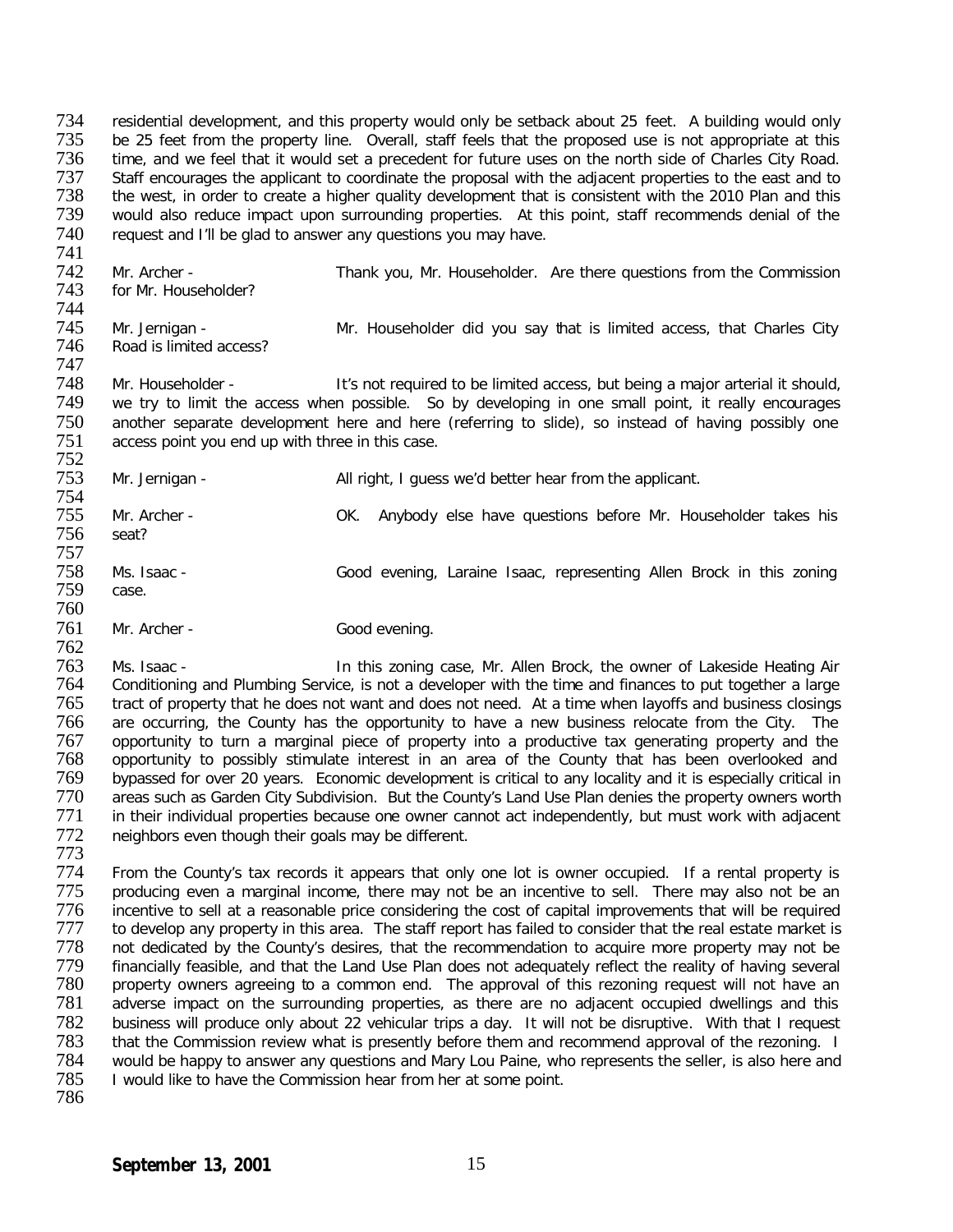787 Mr. Archer - All right. Thank you, Ms. Isaac. Are there questions for Ms. Isaac from 788 the Commission? the Commission? 789 790 Mr. Jernigan - Yes, I've got a few. Ms. Isaac, I spoke to you as soon as I new that we<br>791 had a problem on this property. had a problem on this property. 792<br>793 Ms. Isaac -  $Y$ es, we've had several conversations. 794<br>795 795 Mr. Jernigan - And I know that lot 27 and 28 is not for sale at this time and that's the 796 reason when I called you back I told you that you could become the main entrance. reason when I called you back I told you that you could become the main entrance. 797<br>798 Ms. Isaac - Right. 799 800 Mr. Jernigan - And we discussed at that time that if on that entrance if you moved your<br>801 building back some, and two-story it or give/make a building smaller to where we could use you as a 801 building back some, and two-story it or give/make a building smaller to where we could use you as a<br>802 main entrance, and have stub roads running east and west, that would feed lots 27 and 28 and the lots 802 main entrance, and have stub roads running east and west, that would feed lots 27 and 28 and the lots 803 prior to that that, we could probably work a deal. prior to that that, we could probably work a deal. 804<br>805 Ms. Isaac - Mr. Brock. 806<br>807 Mr. Jernigan - But we don't have that in black and white. 808 809 Ms. Isaac - Mr. Brock is willing to work with adjacent property owners on joint 810 access. At the time of plan of development, we will be happy to delineate where those access points will access. At the time of plan of development, we will be happy to delineate where those access points will 811 be. His concern is one, the major one is safety to his employees and he wants to be sure that if joint access is allowed through his property that whatever use is going to use his entrance is compatible with 812 access is allowed through his property that whatever use is going to use his entrance is compatible with 813 his use and does not adversely affect the safety and welfare of his employees. Yes, he is very willing to his use and does not adversely affect the safety and welfare of his employees. Yes, he is very willing to 814 work with anyone who wants to develop adjacent property.  $815$ <br>816 Mr. Jernigan - You understand why we want to do this?  $\frac{817}{818}$ Ms. Isaac - Yes, and Mr. Brock understands, also. 819<br>820 820 Mr. Jernigan - I agree with the county on this because we'll have curb cuts all up and 821 down there if we don't put a plan together. There's not much I can say about it. Do we, did you say we 821 down there if we don't put a plan together. There's not much I can say about it. Do we, did you say we have another speaker? have another speaker? 823<br>824 Ms. Isaac - Yes. 825<br>826 Mr. Archer - She has someone she would like to speak. 827<br>828 828 Ms. Isaac - The seller's, the representative for the seller is here and I would like for 829 the Commission to hear from her. the Commission to hear from her. 830<br>831 831 Mr. Jernigan - I'm going to hear from her again before we make a final decision on this 832 thing. Thank you. thing. Thank you. 833<br>834 Ms. Isaac - All right. 835<br>836 Mr. Jernigan - Thank you. 837<br>838 838 Ms. Paine - Thello, my name is Marylou Paine and I'm here to represent Mary<br>839 Molyneaux, the current owner, as her power of attorney. She is currently a resident in a nursing home. Molyneaux, the current owner, as her power of attorney. She is currently a resident in a nursing home,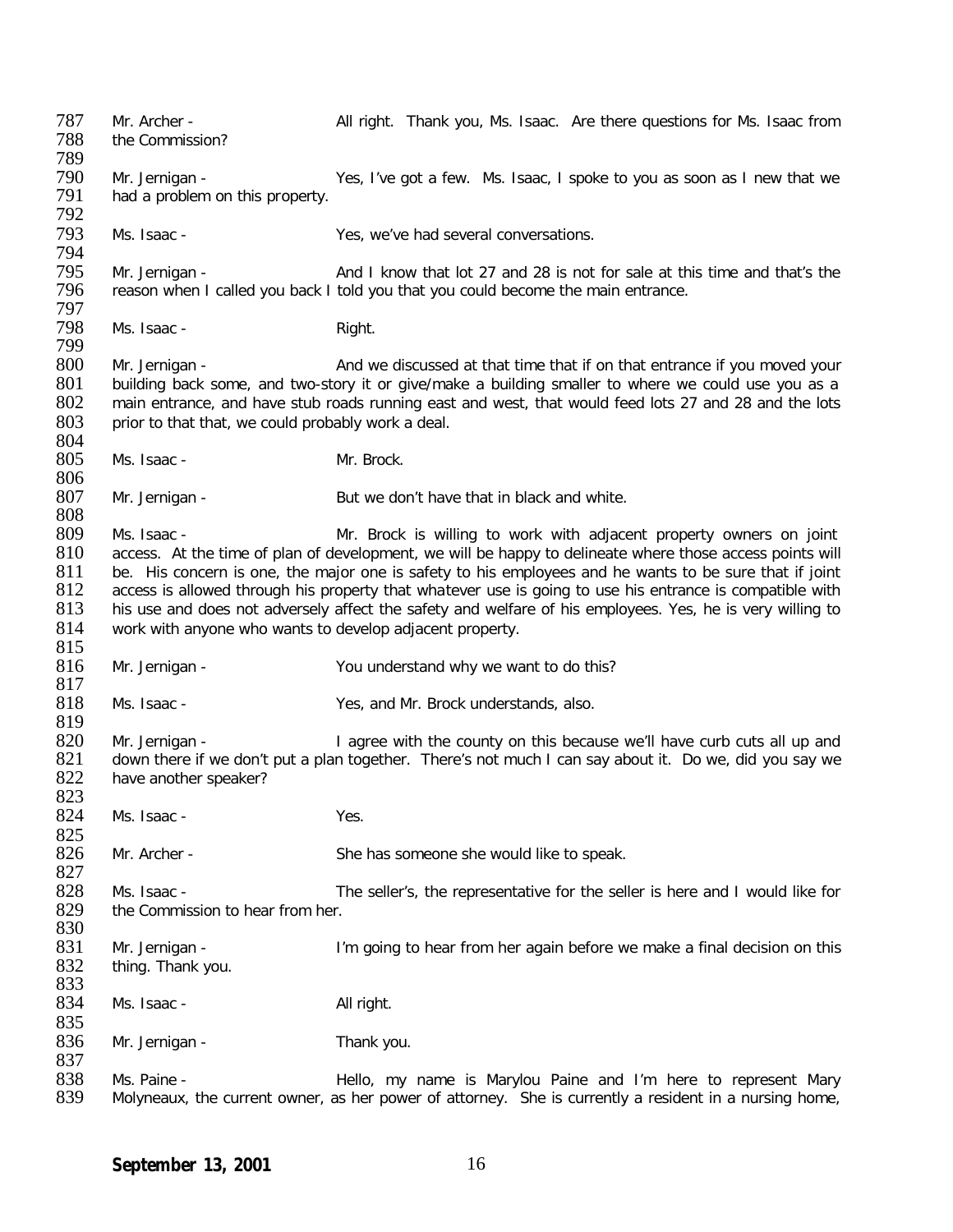840 95 years old, depending on Medicaid for her existence at the current time because the master plan 841 zoning has preempted her right to sell her property. I know that the planners had best of intentions 842 when they set up this planned industry zoning. Things don't always develop the way you want them to. 842 when they set up this planned industry zoning. Things don't always develop the way you want them to.<br>843 The best laid plans of mice and men and you know the rest of that. Though it wasn't intended at the 843 The best laid plans of mice and men and you know the rest of that. Though it wasn't intended at the 844 time, the net result of this zoning has been to confiscate from the owners access to their assets and from 844 time, the net result of this zoning has been to confiscate from the owners access to their assets and from<br>845 Ms. Molyneaux. She has one asset. One asset only and that's the home. She has a 63 year old disabled 845 Ms. Molyneaux. She has one asset. One asset only and that's the home. She has a 63 year old disabled 846 daughter who stands to gain nothing of her mother because the value on the property is so depressed. 846 daughter who stands to gain nothing of her mother because the value on the property is so depressed, 847 even on the market now, because of the trials of going through the zoning process that the price we're 847 even on the market now, because of the trials of going through the zoning process that the price we're<br>848 aetting for the property is way below probably what it should be for commercial property. She has no 848 getting for the property is way below probably what it should be for commercial property. She has no<br>849 choice but to sell. Medicaid dictates that the property must be sold. She has no choice. The property to 849 choice but to sell. Medicaid dictates that the property must be sold. She has no choice. The property to 850 the west is residential and has been abandoned. There are curtains on the windows, furniture in the 850 the west is residential and has been abandoned. There are curtains on the windows, furniture in the 851 house, but it's been approximately ten vears since anyone has lived in the house. In fact, the out 851 house, but it's been approximately ten years since anyone has lived in the house. In fact, the out 852 buildings are falling down. The owner is holding the property, waiting for the day when somebody will 852 buildings are falling down. The owner is holding the property, waiting for the day when somebody will 853 come in and buy up the lot. The property all up and down from Glen Alden Drive up towards 853 come in and buy up the lot. The property all up and down from Glen Alden Drive up towards<br>854 Williamsburg Road has been setting for years and years with for sale signs on it. It's become a blighted 854 Williamsburg Road has been setting for years and years with for sale signs on it. It's become a blighted<br>855 area. The houses are being torn down as they're vacated and fall down. The County dump is across the 855 area. The houses are being torn down as they're vacated and fall down. The County dump is across the 856 road. You're talking about access and traffic, when there were dump trucks the county sent up and 856 road. You're talking about access and traffic, when there were dump trucks the county sent up and 857 down the road for vears. I think that there comes a time when the planners have to reconsider the 857 down the road for years. I think that there comes a time when the planners have to reconsider the 858 impact on the citizens of what their Master Plan has set in place and this is an instance where the Master 858 impact on the citizens of what their Master Plan has set in place and this is an instance where the Master<br>859 Plan has out lived it usefulness, and owners are being denied access to their rights to use there assets to 859 Plan has out lived it usefulness, and owners are being denied access to their rights to use there assets to <br>860 mere existence. And I might just add that before Ms. Molyneaux went into the nursing home, with no 860 mere existence. And I might just add that before Ms. Molyneaux went into the nursing home, with no 861 assets, she was left living in a home with no hot water. It was at great length that she was able to get assets, she was left living in a home with no hot water. It was at great length that she was able to get 862 water from the county. The situation was desperate at the time she went into the nursing home, but she 863 couldn't sell her property the way it was, and we think that in this case Mr. Brock is a savior and we really 864 would like to see you give positive consideration to his request for rezoning. Thank you. 865<br>866 Mr. Jernigan - Ms. Paine, I have a question. You said the house next door is for sale on

867 lot twenty?

868<br>869 869 Ms. Paine - No, it's not for sale. But that's the owners intention is just to hold it until<br>870 it can be sold at some later date because she doesn't want to sell it now because there is no value in that 870 it can be sold at some later date because she doesn't want to sell it now because there is no value in that 871 property for what it's potential could be. property for what it's potential could be.

872<br>873 873 Mr. Jernigan - You know, I'm not against her selling this property and I explained this 874 to Ms. Isaac. We just had to firm up an entrance. If she can sit there and tell me right now that they're 874 to Ms. Isaac. We just had to firm up an entrance. If she can sit there and tell me right now that they're 875 going to put two stub roads in, I'll ask for approval on it. But when I spoke to her the other day that's 875 going to put two stub roads in, I'll ask for approval on it. But when I spoke to her the other day that's<br>876 the reason I gave her time before this Commission meet, that we could work out the fine lines and the 876 the reason I gave her time before this Commission meet, that we could work out the fine lines and the 877 county is denving it because of this, is that if we don't have a plan there, then there'll be curb cuts all the county is denying it because of this, is that if we don't have a plan there, then there'll be curb cuts all the 878 way up and down Charles City Road and it'll be chaos. You know, if we could have, cut it down to two 879 entrances, which Ms. Molyneaux's property be one of them. entrances, which Ms. Molyneaux's property be one of them.

880<br>881 Ms. Paine - The Right.

882<br>883 Mr. Jernigan - Then I'm OK with that.

884<br>885 885 Ms. Paine - Well, I would hope that Mr. Brock and Ms. Isaac can work that out with 886 you. I can't address that. That's their situation. you. I can't address that. That's their situation. 887

888 Mr. Jernigan - I know, but I want you to know the County is not denying this, and we<br>889 would like to see you sell your property, but we've got to work this out with the developer. would like to see you sell your property, but we've got to work this out with the developer.

890<br>891 Ms. Paine - Case Communism Communism OK. Thank you very much. 892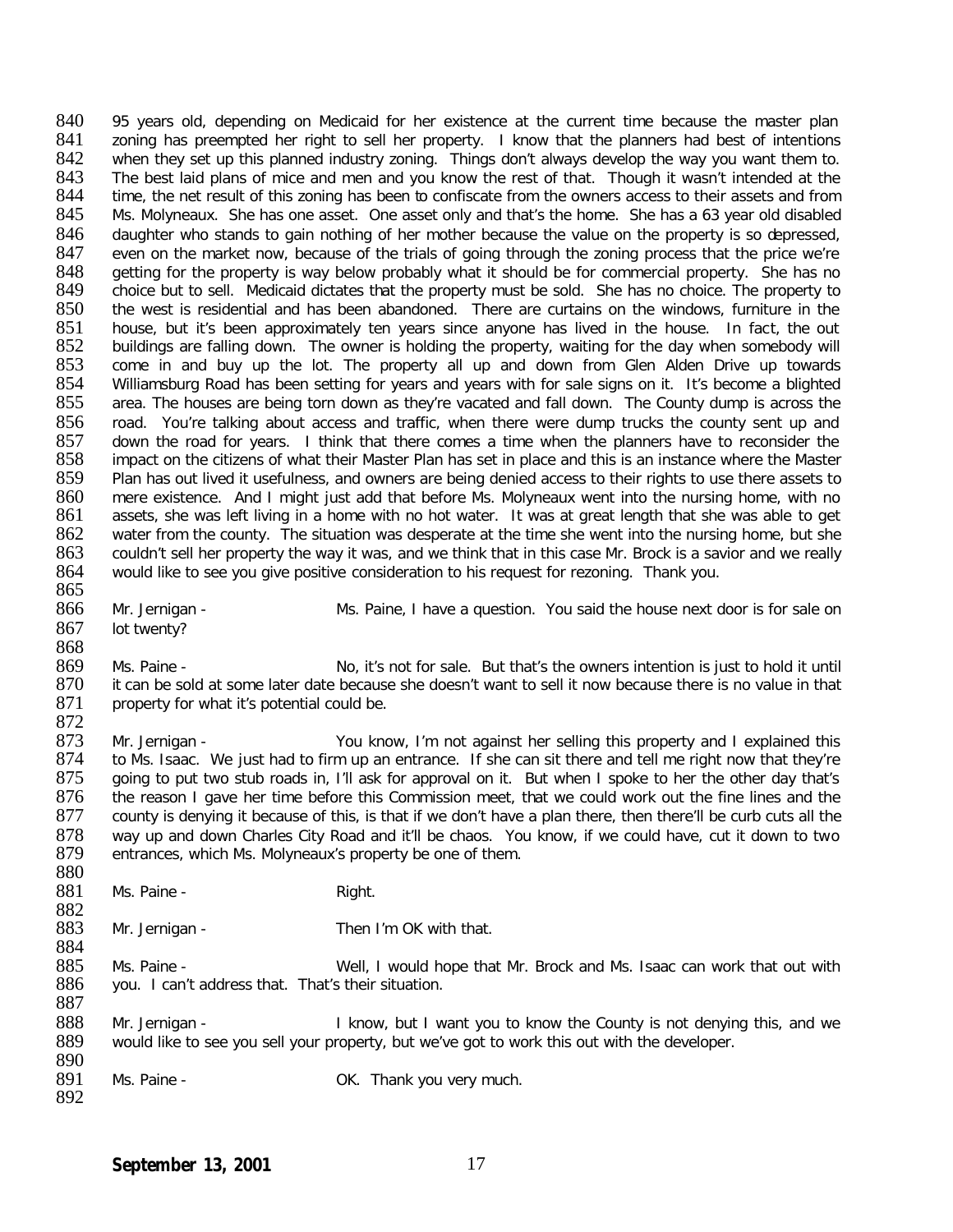893 Mr. Jernigan - OK, thank you, ma'am. 894<br>895 Mr. Archer - Mr. Jernigan, do you think we need to defer this to work these issues out 896 or… Ms. Isaac, I'm sorry. I didn't mean to interrupt you, go ahead. 897<br>898 898 Ms. Isaac - Mr. Jernigan, Mr. Brock and I just been talking. He is willing to put your<br>899 tee intersection in We will. I would like to reserve. I would like to submit a plan, if you recommend this 899 tee intersection in. We will, I would like to reserve, I would like to submit a plan, if you recommend this 900 to go forward, showing at least that entrance area. to go forward, showing at least that entrance area. 901<br>902 Mr. Jernigan - Yes, ma' am. I'd like to have it. 903<br>904 Ms. Isaac - To be made a part of case. 905<br>906 Mr. Jernigan - Yes, ma'am. 907<br>908 Ms. Isaac - I will do that. 909<br>910 910 Mr. Jernigan - Will coming in off of Charles City Road be wide enough for two tractor-<br>911 trailers to come in and immediately... trailers to come in and immediately... 912<br>913 913 Ms. Isaac - It would have to meet the traffic engineers. We would meet his 914 requirements come in and it will tee off ... requirements, come in and it will tee off ... 915<br>916 Mr. Jernigan - Two stubs. 917<br>918 918 Ms. Isaac - We will. We can have that entrance made part of the plan if you<br>919 recommend this plan to go forward. recommend this plan to go forward. 920<br>921 Mr. Jernigan - OK. 922<br>923 Ms. Dwyer - May I ask a question, please? 924<br>925 925 Mr. Marlles - Mr. Marlles - Ms. Isaac, are you agreeing to put that, or your client, in the form of a 926 proffer and a plan? Did I hear you say that? proffer and a plan? Did I hear you say that? 927<br>928 928 Ms. Isaac - We will have the plan and proffer that plan so that it would be a two-<br>929 part between now and the Board meeting. part between now and the Board meeting. 930<br>931 Mr. Marlles - **OK.** Between now and when the Board meeting is scheduled? 932<br>933 Ms. Isaac - Yes. 934<br>935 935 Ms. Dwyer - Mr. Secretary, would there be any additional statement required in the 936 proffer to insure that the adiacent property owners would actually have access to that tee access point? proffer to insure that the adjacent property owners would actually have access to that tee access point? 937<br>938 938 Mr. Marlles - I think that that is important consideration Ms. Dwyer. We, of course,<br>939 can't do anything that requires those adjacent property owners to tie up to that road. But certainly 939 can't do anything that requires those adjacent property owners to tie up to that road. But certainly 940 through the plan we can make sure that it extends to the adiacent, the side property lines, and that it is 940 through the plan we can make sure that it extends to the adjacent, the side property lines, and that it is 941 accessible. But we really can't do anything, I think, that would be an offsite requirement on those 942 adiacent properties. adjacent properties. 943<br>944 Ms. Dwyer - Well, I'm not talking about offsite. I'm talking about on this site. 945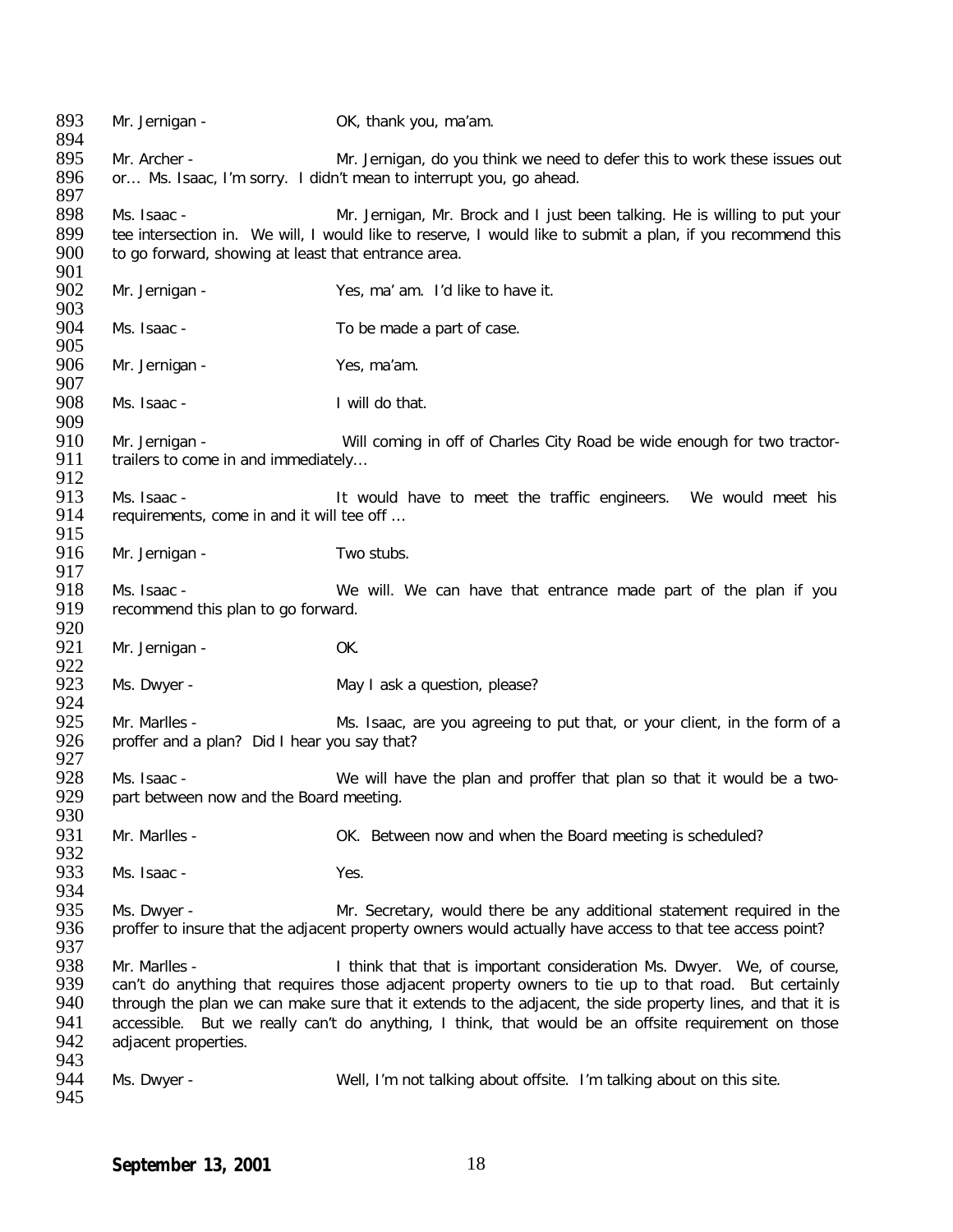946 Mr. Marlles - Right.

947<br>948 948 Ms. Dwyer - Is there a commitment on the part of this applicant to allow access no<br>949 matter what to adiacent property owners? Typically when we do this, it is in subdivisions we have stub 949 matter what to adjacent property owners? Typically when we do this, it is in subdivisions we have stub<br>950 roads, but those are public streets, so there's not question that anyone who needs to have access to that 950 roads, but those are public streets, so there's not question that anyone who needs to have access to that<br>951 stub road can do it because it is a public street. This is not a public street. This is private property. stub road can do it because it is a public street. This is not a public street. This is private property.

952<br>953 Mr. Marlles - Right.

954<br>955 Ms. Dwyer - So that's why I asked the question.

956<br>957 957 Ms. Isaac - There would have to be legal agreements between Mr. Brock and any<br>958 adiacent property owner. There would have to be matched: there would have to be joint access 958 adjacent property owner. There would have to be matched; there would have to be joint access<br>959 agreements. I think that Mr. Brock is showing a great willingness to work with people. I think and I've 959 agreements. I think that Mr. Brock is showing a great willingness to work with people. I think and I've<br>960 said this, that he's concerned about the safety of his employees and that it, any business to either side of 960 said this, that he's concerned about the safety of his employees and that it, any business to either side of 961 him be compatible. BFI is just down the street, and I think that if they wanted to come in develop next him be compatible. BFI is just down the street, and I think that if they wanted to come in develop next 962 to him to park garbage trucks that he would be very concerned about the use of his property and the 963 safety of his employees. But I think this is also something that's going to have to be worked out prior to 963 safety of his employees. But I think this is also something that's going to have to be worked out prior to<br>964 any rezoning case that comes before you, so that it's not something that's going to happen automatically 964 any rezoning case that comes before you, so that it's not something that's going to happen automatically 965 outside of your concerns. outside of your concerns.

966<br>967

967 Ms. Dwyer - I've two points to make about that. One is, I understand the concern<br>968 about what might be located on either side and that really is precisely what's staff's concern is. Staff is 968 about what might be located on either side and that really is precisely what's staff's concern is. Staff is<br>969 saving too small a parcel to develop at this point: it's not right for rezoning. Certainly the owner could 969 saying too small a parcel to develop at this point; it's not right for rezoning. Certainly the owner could 970 sell it as it is. But if we are going to increase the zoning on this piece of property than maybe this is not<br>971 the right time to do that, precisely because we don't know what's going to go on either side and because 971 the right time to do that, precisely because we don't know what's going to go on either side and because<br>972 its such a small parcel. its such a small parcel.

973<br>974 Ms. Isaac - But...

975<br>976 976 Ms. Dwyer - May I finish? So that, I understand your argument and I don't blame<br>977 vou, but I think that goes to support staff's concern about this rezoning at this point. The other question, 977 you, but I think that goes to support staff's concern about this rezoning at this point. The other question,<br>978 the other point is that if there's no commitment to allow access from the two adiacent property owners 978 the other point is that if there's no commitment to allow access from the two adjacent property owners 979 than I'm not sure of what value for having that tee access point ultimately is. than I'm not sure of what value for having that tee access point ultimately is.

- 980<br>981 981 Ms. Isaac - I think that if Mr. Bock is willing to build that tee he has shown a great 982 deal of saving, "Yes, I'm willing to work with it." and I think that no one can do anything without a 982 deal of saying, "Yes, I'm willing to work with it," and I think that no one can do anything without a<br>983 Frezoning. And I think that he's become a pioneer in this section on Charles City that has been overlooked rezoning. And I think that he's become a pioneer in this section on Charles City that has been overlooked 984 for years. So, I think the kind of business he's operating is going to set the standard for what you will<br>985 probably approve on either side of him and that it be compatible with his development in terms 985 probably approve on either side of him and that it be compatible with his development in terms<br>986 predominantly of safety. predominantly of safety.
- 987<br>988 988 Ms. Dwyer - Well, for example, one of the reasons we have proffers is because lots of 989 imes ownership changes, and your client, say five years down the road, for some reason, sells the 989 times ownership changes, and your client, say five years down the road, for some reason, sells the 990 property and the new owner hasn't made a commitment, a moral commitment to allow access to the 990 property and the new owner hasn't made a commitment, a moral commitment to allow access to the 991 adioining property owners. If its not in the proffers then the County's hands are tied, and there's no way 991 adjoining property owners. If its not in the proffers then the County's hands are tied, and there's no way<br>992 that the adiacent property owners can be, required, allowed to have access or there's no way the County 992 that the adjacent property owners can be, required, allowed to have access or there's no way the County can enforce that. So that's my point. can enforce that. So that's my point.
- 994<br>995

995 Ms. Isaac - Well, you know, I understand your point, but if he would build the 996 property, we have a proffer in place showing joint access. Any rezoning would be, you could come and 996 property, we have a proffer in place showing joint access. Any rezoning would be, you could come and 997 say, you know this was provided, and that was the intent. And once the plan of development is 997 say, you know this was provided, and that was the intent. And once the plan of development is<br>998 approved for his property that entrance would then physically be in place. I think that it is so difficult in approved for his property that entrance would then physically be in place. I think that it is so difficult in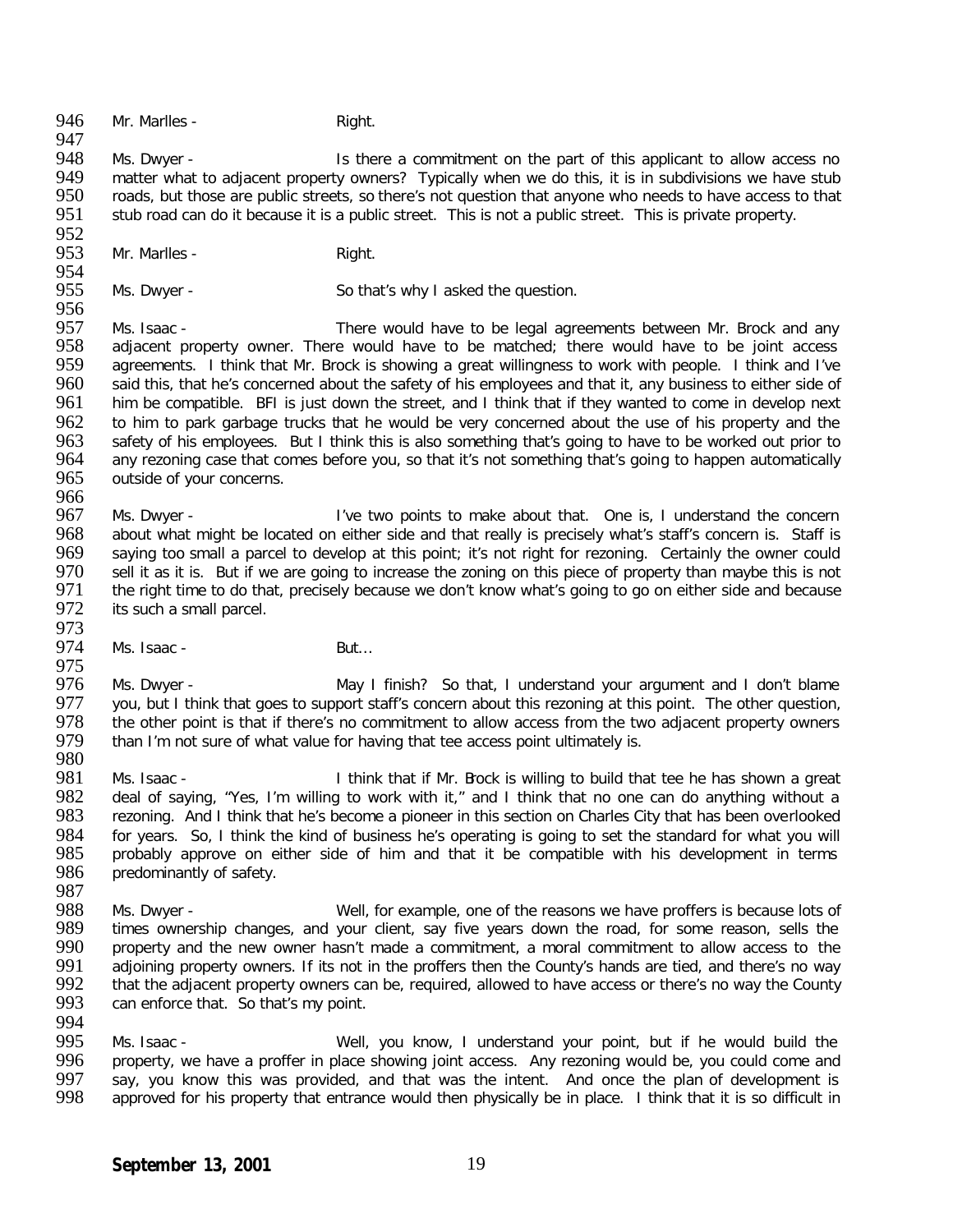999 a case like this, when you have so many property owners, you cannot put the property together.<br>1000 Nothing has been done here for 30 years and Mr. Brock wants to bring a nice business from the City and 1000 Nothing has been done here for 30 years and Mr. Brock wants to bring a nice business from the City and 1001 1 think mavbe that will jump start some interest, and mavbe that will interested and mavbe that will iump sta 1001 I think maybe that will jump start some interest, and maybe there is a developer out there who wants to 1002 ust some land together. But Mr. Brock is a business owner. He's not a developer and would like to come 1002 put some land together. But Mr. Brock is a business owner. He's not a developer and would like to come<br>1003 to Henrico County, and I've given you all the assurances I think I can and that Mr. Brock can give you at 1003 to Henrico County, and I've given you all the assurances I think I can and that Mr. Brock can give you at <br>1004 this time. this time.

1005<br>1006 1006 Mr. Jernigan - Well, I'm interested in seeing you put the business out there. We've just 1007 aot to fall in the quidelines. Mr. Householder, from what Ms. Isaac has said, do you see any problems in 1007 got to fall in the guidelines. Mr. Householder, from what Ms. Isaac has said, do you see any problems in<br>1008 coming off and putting two stubs headed east and west? coming off and putting two stubs headed east and west?

1009<br>1010 1010 Mr. Householder - I think the two stubs would certainly be an improvement to this case. I 1011 can tell you that staff did not review this request in terms of possible approval. I would think staff would 1011 can tell you that staff did not review this request in terms of possible approval. I would think staff would<br>1012 Like more time to analyze some other quality elements on this that could even more enhance the 1012 like more time to analyze some other quality elements on this that could even more enhance the 1013 property. I think the maior concern is access and coordination and that can go together, but there are 1013 property. I think the major concern is access and coordination and that can go together, but there are 1014 also concerns with I would say the landscaping and taking a closer look at the proposed site plan. Things 1014 also concerns with I would say the landscaping and taking a closer look at the proposed site plan. Things<br>1015 like that. I think we could work with the applicant to even get a better quality product. like that. I think we could work with the applicant to even get a better quality product.

1016<br>1017 1017 Mr. Jernigan - Solong Do you think that you could review it before it comes before the Board of 1018 Supervisors? Supervisors?

1019<br>1020 Mr. Householder - Yes, sir.

1021<br>1022 1022 Mr. Jernigan - Ms. Isaac on your word that you'll get a set of plans together that will<br>1023 show stubs. I will ask for approval of C51C-01, with conditions that when it goes to the Board of 1023 show stubs, I will ask for approval of C51C-01, with conditions that when it goes to the Board of 1024 Supervisors they will scrutinize it a little tighter. Supervisors they will scrutinize it a little tighter.

 $\frac{1025}{1026}$ Mr. Taylor - Second.

1027<br>1028 1028 Mr. Archer - Motion made by Mr. Jernigan and seconded by Mr. Taylor. All in favor of 1029 the motion let it be known by saving ave. Those opposed say no. The vote was as follows: the motion let it be known by saying aye. Those opposed say no. The vote was as follows:

- 1030<br>1031 1031 Mr. Taylor, Mr. Jernigan,<br>1032 Mr. Vanarsdall
- Mr. Vanarsdall Aye
- 1033<br>1034 Ms. Dwyer No
- 1035<br>1036 Mr. Archer No

1037<br>1038 The motion carries. The vote was 3-2. Mr. Kaechele abstained.

1039<br>1040 1040 REASON: Acting on a motion by Mr. Jernigan, seconded by Mr. Taylor, the Planning Commission voted 1041 3-2 (one abstention) to recommend that the Board of Supervisors **grant** the request because it is 1041 3-2 (one abstention) to recommend that the Board of Supervisors **grant** the request because it is generally compatible with other uses in the area.

1043<br>1044 1044 Mr. Kaechele - Mr. Secretary, just for the record and information of people here tonight,<br>1045 as the Board of Supervisors' representative to the Commission it's the practice of the supervisor not to 1045 as the Board of Supervisors' representative to the Commission it's the practice of the supervisor not to<br>1046 vote on issues that come before the Board for final decisions. So, any if any of you have observed me 1046 vote on issues that come before the Board for final decisions. So, any if any of you have observed me<br>1047 not voting tonight, that's the reason. Thank you. not voting tonight, that's the reason. Thank you.

| 1048 |              |                                                           |
|------|--------------|-----------------------------------------------------------|
| 1049 | Mr. Archer - | All right. The motion passed three to two. Mr. Secretary. |
| 1050 |              |                                                           |

 $\frac{1050}{1051}$ Ms. Isaac - Thank you.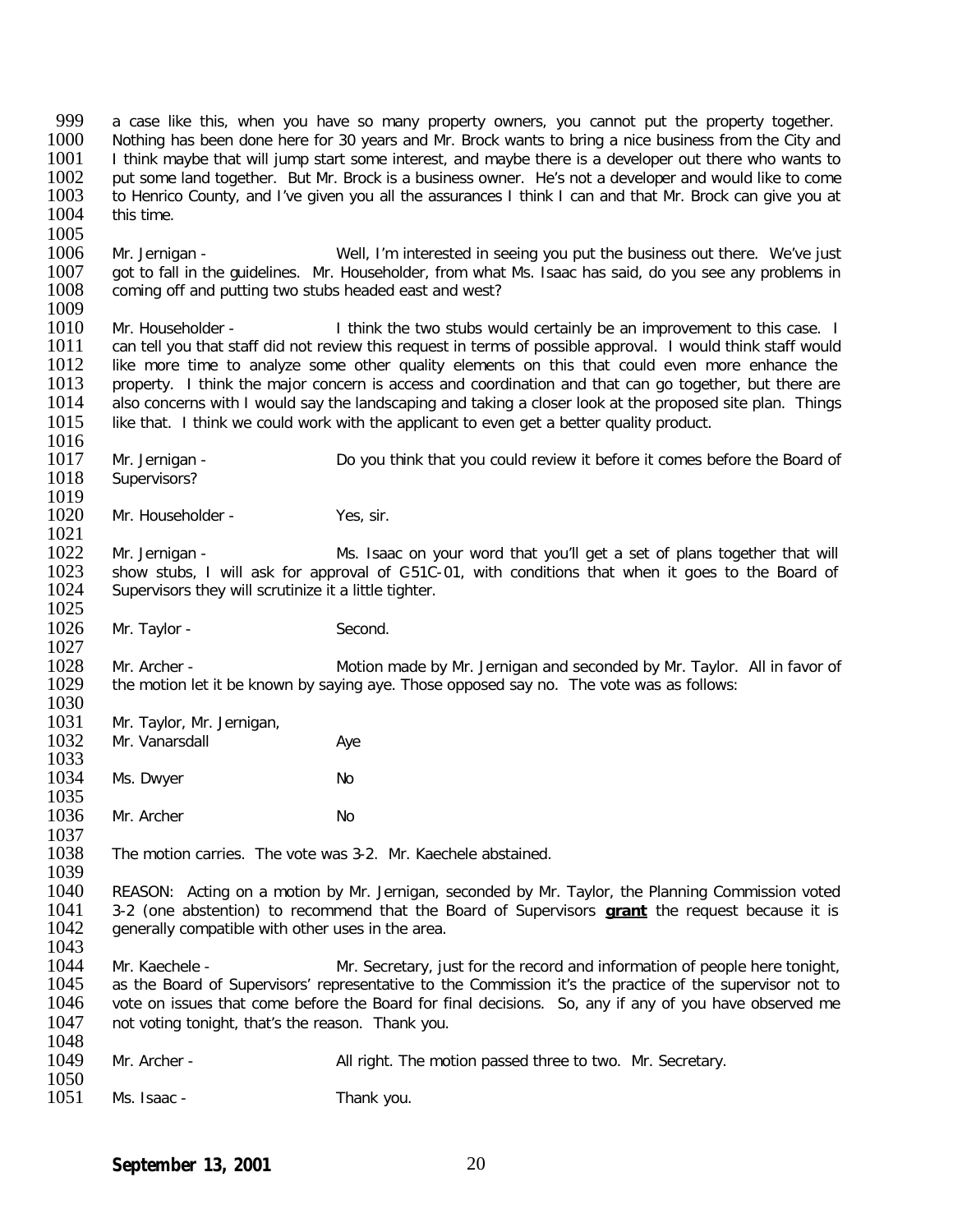$\frac{1052}{1053}$ Mr. Archer - Thank you, Ms. Isaac. 1054<br>1055 1055 *Deferred from the August 9, 2001 Meeting* 1056 **C-46C-01 W. Gerald Yagen:** Request to conditionally rezone from R-3 One Family 1057 Residence District and O-2 Office District to O-3C Office District (Conditional), Parcels 60-A-74 and 61-A-36,<br>1058 containing approximately 3.9 acres, located on the north line of E. Parham Road approximately 240 fee 1058 containing approximately 3.9 acres, located on the north line of E. Parham Road approximately 240 feet east<br>1059 of Hermitage High Boulevard and Prince Henry Drive and approximately 130 feet west of Dixon Powers 1059 of Hermitage High Boulevard and Prince Henry Drive and approximately 130 feet west of Dixon Powers<br>1060 Drive. Office development is proposed. The use will be controlled by zoning ordinance regulations and 1060 Drive. Office development is proposed. The use will be controlled by zoning ordinance regulations and 1061 Upstand 1061 Upstand 1061 Upstand 1061 Upstand 1061 Upstand 1061 Upstand 1061 Upstand 1061 Upstand 1061 Upstan 1061 proffered conditions. The Land Use Plan recommends Office and Environmental Protection Area. 1062<br>1063 Mr. Archer - The Is anyone here in opposition of C-46C-01? Mr. Householder. 1064<br>1065 1065 Mr. Householder -  $\,$  OK, thank you, Mr. Chairman. The Planning Commission did defer this 1066 request from the August  $9^{\text{th}}$  meeting to allow time to work with the applicant to deal with issues that 1066 is request from the August  $9<sup>th</sup>$  meeting to allow time to work with the applicant to deal with issues that  $1067$  is were discussed at great length at the last meeting. Since the last meeting the applicant has p 1067 were discussed at great length at the last meeting. Since the last meeting the applicant has provided a<br>1068 Lavout, a preliminary lavout, and they've also provided possible elevations for the site, but none of these 1068 layout, a preliminary layout, and they've also provided possible elevations for the site, but none of these<br>1069 exhibits have been proffered. We also have this possible facade that's been given to us by the applicant 1069 exhibits have been proffered. We also have this possible façade that's been given to us by the applicant.<br>1070 The proffers that I passed out to you this evening address landscaping, and the proffer was revised to 1070 The proffers that I passed out to you this evening address landscaping, and the proffer was revised to 10<br>1071 Timprove the language which staff feels over the last language that was accepted by staff. improve the language which staff feels over the last language that was accepted by staff. 1072<br>1073 1073 With regard to the remaining issues in this case, access was still an outstanding concern with staff and<br>1074 That the applicant has indicated that there are no plans to coordinate access with the nearby Courthouse 1074 that the applicant has indicated that there are no plans to coordinate access with the nearby Courthouse<br>1075 Commons project, which is right here (referring to slide). Staff feels this is still a Courthouse Commons 1075 Commons project, which is right here (referring to slide). Staff feels this is still a Courthouse Commons<br>1076 have submitted in a letter that thev do not want the other property to access through theirs. The other 1076 have submitted in a letter that they do not want the other property to access through theirs. The other<br>1077 http://www.therenty.case still is the overall appearance of the structure. While staff feels that brick woul 1077 concern with this case still is the overall appearance of the structure. While staff feels that brick would<br>1078 be a quality building material, there are other developments in the Parham Road corridor that some of 1078 be a quality building material, there are other developments in the Parham Road corridor that some of 1079 them being colonial in architecture, and they exhibit some neat features and attractive features in this 1079 them being colonial in architecture, and they exhibit some neat features and attractive features in this<br>1080 area and this exhibit, while not proffered, it's simply a Borders Bookstore and it doesn't fit. We would 1080 area and this exhibit, while not proffered, it's simply a Borders Bookstore and it doesn't fit. We would<br>1081 prefer to see an exhibit that maybe is closer to what the intended product is on this site. Overall, the 1081 prefer to see an exhibit that maybe is closer to what the intended product is on this site. Overall, the<br>1082 staff does feel this use conforms with the Land Use Plan because it is office and that the use itself would 1082 staff does feel this use conforms with the Land Use Plan because it is office and that the use itself would<br>1083 be consistent with existing office development, and if the applicant could address these concerns with 1083 be consistent with existing office development, and if the applicant could address these concerns with 1084 access and the appearance of the structure, staff could recommend approval of this request. I will 1084 access and the appearance of the structure, staff could recommend approval of this request. I will 1085 answer any questions that you have. answer any questions that you have. 1086<br>1087 1087 Mr. Archer - **All right, thank you, Mr. Householder.** Are there questions from the 1088 Commission? There was no opposition, was there? Commission? There was no opposition, was there? 1089 1090 Mr. Vanarsdall - Mr. Householder, you still have problems with the access that still have<br>1091 with the rendering as we talked today. Also the, what you just had on the screen was the Borders 1091 with the rendering as we talked today. Also the, what you just had on the screen was the Borders 1092 Bookstore. Do you like that, is that the type of? Bookstore. Do you like that, is that the type of? 1093<br>1094 1094 Mr. Householder - I think it's difficult to, I like the appearance of the Borders itself, but it's 1095 difficult to take this and make it look. if it was an office I'm not sure. In taking in consideration with 1095 in difficult to take this and make it look, if it was an office I'm not sure. In taking in consideration with<br>1096 in nearby Courthouse Commons, which is an very, very attractive office development and then if you tak 1096 hearby Courthouse Commons, which is an very, very attractive office development and then if you take 1097<br>1097 htis facade, the applicant only needs to build one story and they are not really maximizing their potentia 1097 this façade, the applicant only needs to build one story and they are not really maximizing their potential<br>1098 use. They're really developing this master plan and I would say in a sound way that has limited impact 1098 use. They're really developing this master plan and I would say in a sound way that has limited impact 1099 on the site. But, this structure is rather plain, and if at all possible, like we had in other cases in this on the site. But, this structure is rather plain, and if at all possible, like we had in other cases in this 1100 area, we think that the architecture should be significant. 1101<br>1102 Mr. Vanarsdall - This where we knocked off last month? 1103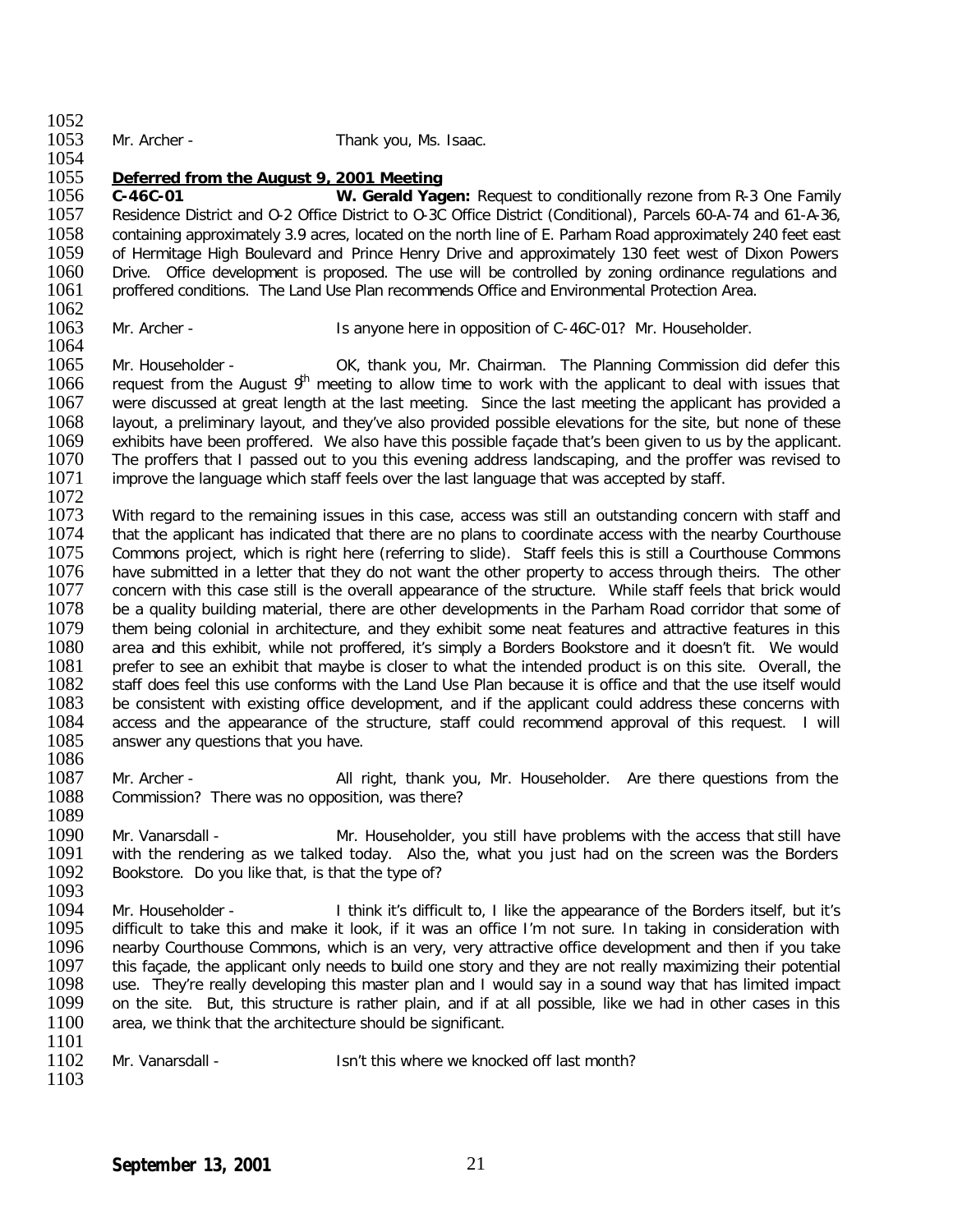1104 Mr. Householder - We left off with landscaping, access and the appearance of the building,<br>1105 and they have addressed landscaping. And also there was the disposition of there is a private road that 1105 and they have addressed landscaping. And also there was the disposition of, there is a private road that 1106 runs where I'm moving this hand here (referring to slide), and we asked the applicant to investigate 1106 runs where I'm moving this hand here (referring to slide), and we asked the applicant to investigate 1107 vacating that area (referring to slide). They have obtained a survey of the property and they have 1107 vacating that area (referring to slide). They have obtained a survey of the property and they have 1108 discovered that its been transferred in ownership to someone back in the 1930's and finding that owner 1108 discovered that its been transferred in ownership to someone back in the 1930's and finding that owner<br>1109 will be very difficult. Staff is content that this issue can be addressed in the future and this case could g 1109 will be very difficult. Staff is content that this issue can be addressed in the future and this case could go<br>1110 on without the disposition of this small parcel. So those were the issues of the last meeting, with t 1110 on without the disposition of this small parcel. So those were the issues of the last meeting, with the 1111 only two remaining being the access and the appearance. only two remaining being the access and the appearance.

- $\frac{1112}{1113}$ 1113 Mr. Vanarsdall - It seems like I remember the last time that Mr. Blake said he would<br>1114 make the building 100% brick and now it's 90%. So let me finalize this. We have two issues: we don't 1114 make the building 100% brick and now it's 90%. So let me finalize this. We have two issues; we don't 1115 have a rendering that he can proffer that you're satisfied with or me. have a rendering that he can proffer that you're satisfied with or me.
- 1116<br>1117 Mr. Householder - Correct. 1118<br>1119 Mr. Vanarsdall - And they haven't worked out the access?  $\frac{1120}{1121}$ Mr. Householder - Correct. 1122<br>1123 Mr. Vanarsdall - OK. 1124<br>1125 1125 Mr. Householder - One comment I'll make on 100% brick is reasoning is for not wanting 1126 100%.  $100\%...$ 1127<br>1128 Mr. Vanarsdall - Inave no more questions, Mr. Chairman. 1129<br>1130 1130 Mr. Householder - Accents and things like that. I mean if you look at the accent on this 1131 building. building. 1132<br>1133 1133 Mr. Archer - All right, any further questions from the rest of the Commission<br>1134 members? members? 1135<br>1136 Mr. Vanarsdall- **I'd like to hear from the applicant.** 1137<br>1138 Mr. Archer - All right, will the applicant come forward please? Good evening, Mr. Blake. 1139 1140<br>1141
- Mr. Blake The Planning Mr. Vanarsdall. Mr. Chairman, members of the Planning 1142 Commission, I'm Donald Blake and I'm here to represent Mr. Yagen, who is applicant, and of course the 1143 two owners of the property, one living in Colorado, one living in a nursing home in Richmond, who is 1143 two owners of the property, one living in Colorado, one living in a nursing home in Richmond, who is 1144 incapacitated, and looking forward to selling this piece of land. As you know it's been for sale for a 1144 incapacitated, and looking forward to selling this piece of land. As you know it's been for sale for a<br>1145 number of vears and this is the best proposal we've had. People have wanted to put mini-warehouses on 1145 number of years and this is the best proposal we've had. People have wanted to put mini-warehouses on 1146 it, put a nursing home on it, put a day care center on it, and we've held out for office use because we felt 1146 it, put a nursing home on it, put a day care center on it, and we've held out for office use because we felt<br>1147 that in the past those other uses would not be permitted. that in the past those other uses would not be permitted.
- 1148<br>1149 1149 To address Mr. Householder's concerns, and we've had a number of meetings on this and they've all<br>1150 been friendly discussions, and we tried to resolve all the issues. But we just can't resolve the access 1150 been friendly discussions, and we tried to resolve all the issues. But we just can't resolve the access 1151 issue. It is impossible for the applicant or the landowners to resolve that. We discovered just recently issue. It is impossible for the applicant or the landowners to resolve that. We discovered just recently 1152 that the 15-foot road that we thought was just an easement, is in fact a deeded piece of land, although 1153 the County records don't show that. But it was deeded in 1897 to two sisters and passed on: one sister 1153 the County records don't show that. But it was deeded in 1897 to two sisters and passed on; one sister 1<br>1154 died, the other sister lived and died in 1939 and passed it on to a son in 1939. And so we have a 15-foot 1154 died, the other sister lived and died in 1939 and passed it on to a son in 1939. And so we have a 15-foot<br>1155 less than a half-acre of land, a long narrow piece of land that actually belongs to someone. We know who 1155 less than a half-acre of land, a long narrow piece of land that actually belongs to someone. We know who<br>1156 lused to own it back in 1939: if the gentleman is still living, he would be rather old by now. I guess. But used to own it back in 1939; if the gentleman is still living, he would be rather old by now, I guess. But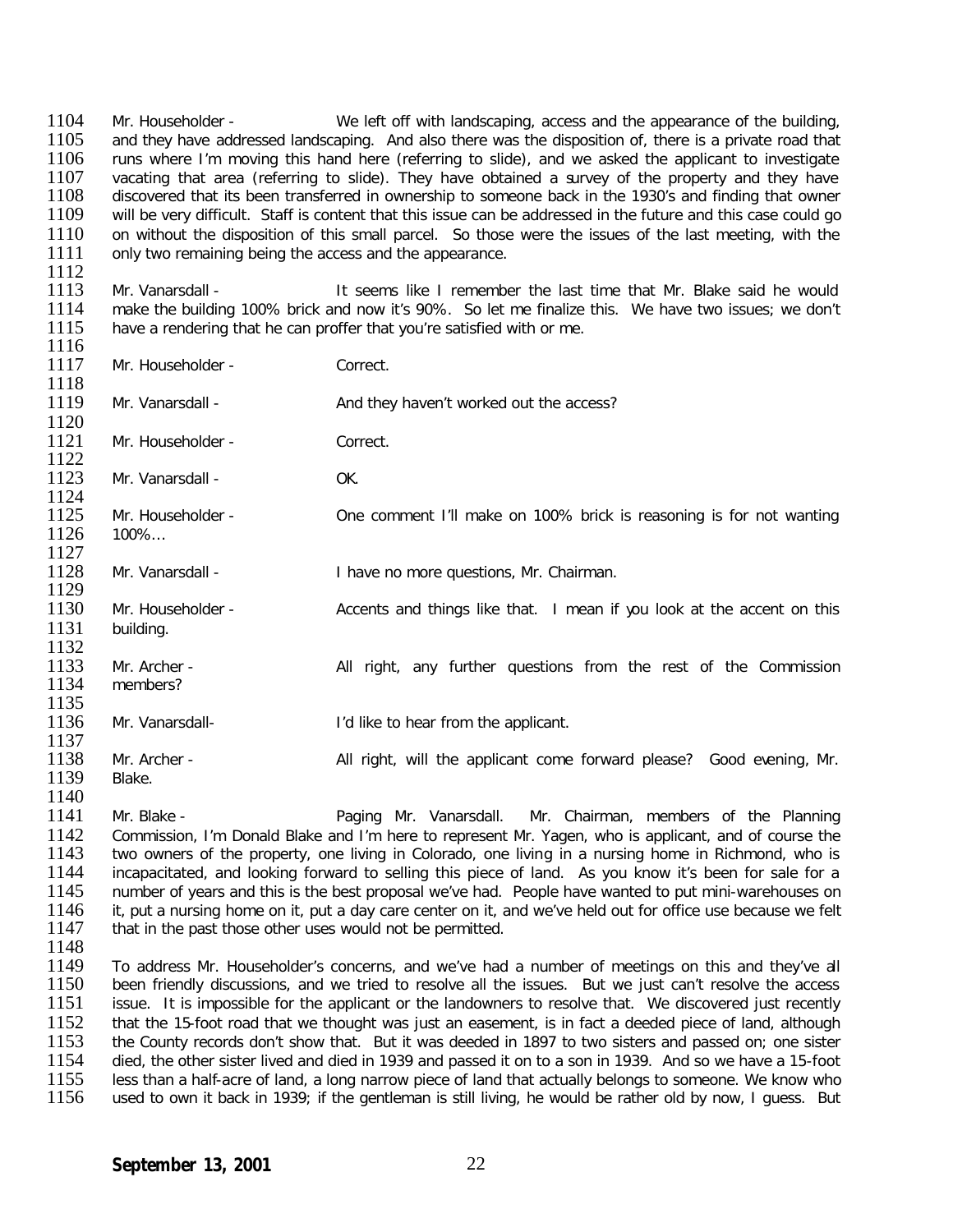- 1157 that's something that the title people and the attorneys will try to figure out how to deal with. But I think 1158 that may involve a court situation to actually vacate that piece of property. None of us own the prope 1158 that may involve a court situation to actually vacate that piece of property. None of us own the property, <br>1159 eneither does Courthouse Commons doesn't own it and the two adioining landowners don't own it. neither does Courthouse Commons doesn't own it and the two adjoining landowners don't own it.
- 1160<br>1161 1161 In regards to access through Courthouse Commons, the pictures show that, how the buildings were laid<br>1162 out. The owners of Courthouse Commons are concerned that traffic through there would come through 1162 out. The owners of Courthouse Commons are concerned that traffic through there would come through 1163 at an angle, take another angle, take another, make three turns to get out of Courthouse Commons and 1163 at an angle, take another angle, take another, make three turns to get out of Courthouse Commons and 1164 it would be a danger to the occupants of that office park and they have flatly refused to allow access to 1164 it would be a danger to the occupants of that office park and they have flatly refused to allow access to<br>1165 the property. Even if they did allow access that 15-foot road, you can't build across somebody else's 1165 the property. Even if they did allow access that 15-foot road, you can't build across somebody else's 1166 property anyway. But that's an issue that the applicant nor the current landowners can address, it's 1166 property anyway. But that's an issue that the applicant nor the current landowners can address, it's 1167 impossible for them to address it at this time. impossible for them to address it at this time.
- 1168<br>1169
- 1169 The issue about the appearance of the building, we had last month a rendering which I think most of you<br>1170 thought it was a pretty good rendering, but it needed a roof. So we went back to the drawing board and 1170 thought it was a pretty good rendering, but it needed a roof. So we went back to the drawing board and 10<br>1171 tried to flaure out how could be put a roof on here. This building would be 153 feet long and 100 feet 1171 tried to figure out how could be put a roof on here. This building would be 153 feet long and 100 feet 1172 deep and vou just can't put an A-roof like vou would on a residential home on a one-story building that 1172 deep and you just can't put an A-roof like you would on a residential home on a one-story building that<br>1173 will look good. So we came up with the idea of a false roof, which the Borders does have, that would 1173 will look good. So we came up with the idea of a false roof, which the Borders does have, that would 1174 look from the perimeter to be a roof. It would hide the air conditioning units and so forth, which we 1174 look from the perimeter to be a roof. It would hide the air conditioning units and so forth, which we<br>1175 proffered to do, and we think it will look good. We did proffer before a 90% brick and. Mr. Vanarsdall, 1175 proffered to do, and we think it will look good. We did proffer before a 90% brick and, Mr. Vanarsdall, 1176 vou asked me if I would agree to 100% brick that you might approve it last time. The gentleman who's 1176 you asked me if I would agree to 100% brick that you might approve it last time. The gentleman who's 1177 buving the piece of property will have about a 2 million dollar investment in this piece of property. His 1177 buying the piece of property will have about a 2 million dollar investment in this piece of property. His<br>1178 intention is to build a quality building. The people who are working on this project now plan to be 1178 intention is to build a quality building. The people who are working on this project now plan to be 1179 involved with it all the way through the construction process. In fact, two of us who are involved live and 1179 involved with it all the way through the construction process. In fact, two of us who are involved live and<br>1180 vork in Courthouse Commons, and we're involved in that proiect over there. So our intention is to make 1180 work in Courthouse Commons, and we're involved in that project over there. So our intention is to make<br>1181 this building one that we as neighbors in Courthouse Commons can be proud of, but also that the County 1181 this building one that we as neighbors in Courthouse Commons can be proud of, but also that the County<br>1182 of Henrico, with a facility across the street, can be proud of and have a good facility. I've would ask that 1182 of Henrico, with a facility across the street, can be proud of and have a good facility. I've would ask that 15 foot road without it at also without 1183 you approve this knowing that we've done due diligence and we can't get rid of that 15 foot road without 1184 probably going to court about it and its going to take many months to do that, and that you have good 1184 probably going to court about it and its going to take many months to do that, and that you have good<br>1185 faith with us and let us have good faith with you to come up with a design between now and POD 1185 faith with us and let us have good faith with you to come up with a design between now and POD<br>1186 approval that'll be pleasing to all people, the County and to the adioining property owner, Courthouse 1186 approval that'll be pleasing to all people, the County and to the adjoining property owner, Courthouse 1187 Courthouse 1187 Commons. That's what I ask you to consider. I ask you to approve that, let us go forward with the next 1188 meeting and go forth with our POD work. The owner would like to develop this property in the spring 1188 meeting and go forth with our POD work. The owner would like to develop this property in the spring<br>1189 time and to do that we just need to move forward and let him get his zoning closed on the property, pay 1189 time and to do that we just need to move forward and let him get his zoning closed on the property, pay<br>1190 for it. He'll invest almost 50 thousand dollars just in drawing the plans for the building. Engineering 1190 for it. He'll invest almost 50 thousand dollars just in drawing the plans for the building. Engineering<br>1191 alone would be another 40 thousand dollars. So this man will invest over a half million dollars in the 1191 alone would be another 40 thousand dollars. So this man will invest over a half million dollars in the 1192 property before he even digs a building, digs a footing to build the building. This will be an expensive 1192 property before he even digs a building, digs a footing to build the building. This will be an expensive<br>1193 property and it'll be a pleasing asset to the County and I ask you to approve this tonight and let it go 1193 property and it'll be a pleasing asset to the County and I ask you to approve this tonight and let it go<br>1194 forward. I'll be alad to answer any questions. forward. I'll be glad to answer any questions.
- 1195<br>1196
- 
- 1196 Mr. Archer Thank you, Mr. Blake. Are there questions for Mr. Blake from the 1197 Commission?
- Commission?

1198<br>1199 1199 Mr. Vanarsdall - Mr. Blake, we left off last month on the same two issues that were<br>1200 bhased tonight. You had thirty days to take care of those, vesterday afternoon you haven't done the 1200 phased tonight. You had thirty days to take care of those, yesterday afternoon you haven't done the 1201 rendering to my satisfaction, or to Mr. Householder, or staff. I asked you vesterday afternoon would you 1201 rendering to my satisfaction, or to Mr. Householder, or staff. I asked you yesterday afternoon would you<br>1202 like to defer it to get it ready again for the Board. The Board is not going to pass on this without 1202 like to defer it to get it ready again for the Board. The Board is not going to pass on this without 1203 knowing what the building is going to look like. It's right across the street from here. We're not asking 1203 knowing what the building is going to look like. It's right across the street from here. We're not asking<br>1204 vou like if it was a dozen buildings or something. I will pass it on to the Board, but not with a 1204 you like if it was a dozen buildings or something. I will pass it on to the Board, but not with a 1205 recommendation to approve. If the Commission wants to go against my wishes, that's OK. But I can't 1205 recommendation to approve. If the Commission wants to go against my wishes, that's OK. But I can't 1206 understand why you can't just do what everyone else does and just get us a rendering of what the 1206 understand why you can't just do what everyone else does and just get us a rendering of what the 1207 building is going to look like, do the access. That's all that he asked vou to do. building is going to look like, do the access. That's all that he asked you to do. 1208

**September 13, 2001** 23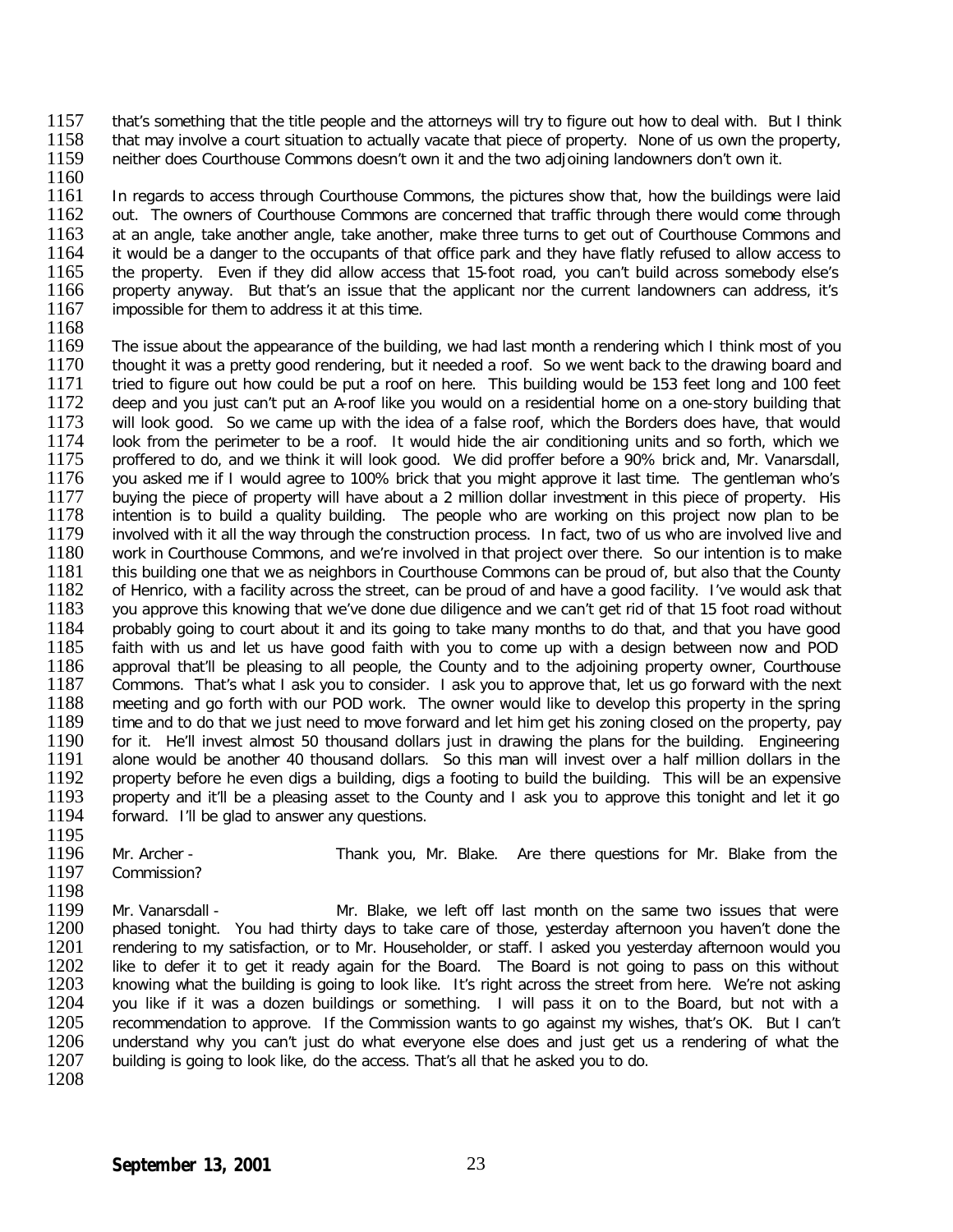1209 Mr. Blake - The access I already explained to you. We cannot, we can't deal with 1210 the access we just cannot. the access, we just cannot.  $\frac{1211}{1212}$ Mr. Vanarsdall - Do you want to defer it tonight? 1213<br>1214 Mr. Blake - Pardon? 1215<br>1216 1216 Mr. Vanarsdall - Do you want to defer it again tonight? You made me use my deferment 1217 last time, so I can't defer it. last time, so I can't defer it. 1218<br>1219 Mr. Blake - That's all right, Mr. Vanarsdall. 1220<br>1221 1221 Mr. Vanarsdall - Do you want to defer it tonight, or do want us to action on it? That's all 1222 I'm asking. I'm asking. 1223<br>1224 1224 Mr. Blake - But I'd like you to act on it. I think the man has a right to build a<br>1225 building and try to work with the County and POD and to come up with the best building. I just know he 1225 building and try to work with the County and POD and to come up with the best building. I just know he<br>1226 isn't going to build a building there that is going to be found objectionable by the County. So I would like 1226 isn't going to build a building there that is going to be found objectionable by the County. So I would like<br>1227 to act on it and let the case go forward. to act on it and let the case go forward. 1228<br>1229 Mr. Vanarsdall - That's all the questions I had, Mr. Chairman. 1230<br>1231 Mr. Archer - Anyone else have any further questions? 1232<br>1233 1233 Mr. Kaechele - Yes, Mr. Blake, did you just indicate that that legal question on the 1234 private road can or would be resolved prior to POD? private road can or would be resolved prior to POD? 1235<br>1236 1236 Mr. Blake - I don't know. We have discussed two methods of resolving that road,<br>1237 Well, actually three. If we can find an heir to the road, then the heir can quit claim a deed and just be rid 1237 well, actually three. If we can find an heir to the road, then the heir can quit claim a deed and just be rid<br>1238 of it because the road has no value. If we can't find an heir, we would have the choice of asking the 1238 of it because the road has no value. If we can't find an heir, we would have the choice of asking the 1239 County, which maybe the simplest way, to have the County claim the property for lack of back taxes. 1239 County, which maybe the simplest way, to have the County claim the property for lack of back taxes, 1240 with no tax been paid on it probably since 1897. It doesn't show up on the County records. So the 1240 with no tax been paid on it probably since 1897. It doesn't show up on the County records. So the 1241 County perhaps could take it for back taxes and then they could. the Board could vote to give part of the 1241 County perhaps could take it for back taxes and then they could, the Board could vote to give part of the<br>1242 property to each landowner like vou do a vacated street. That's one way it could be handled. That 1242 property to each landowner like you do a vacated street. That's one way it could be handled. That 1243 would take months to do that. Now the other way, and I know that the cases have happened in the past 1243 would take months to do that. Now the other way, and I know that the cases have happened in the past 1244 at Henrico County. I'm familiar with one that was recently handled this summer was to sue the last 1244 at Henrico County. I'm familiar with one that was recently handled this summer was to sue the last 1245 known heir and bring it to court, and then let the judge make disposition of the property. You can only 1245 known heir and bring it to court, and then let the judge make disposition of the property. You can only<br>1246 do it those two days, well three ways if you could find an heir to the property who could sign off on it do it those two days, well three ways if you could find an heir to the property who could sign off on it 1247 and a title insurance agency would have to recognize that person as an heir to the property. The three 1248 ways but whatever way it is. I think it's going to take many months to do it, especially if you have to go 1248 ways, but whatever way it is, I think it's going to take many months to do it, especially if you have to go 1249 to court about it. to court about it.  $\frac{1250}{1251}$ Mr. Kaechele - But you are proffering that that would be done prior to POD right?  $1252$ <br> $1253$ 1253 Mr. Blake - I had the proffer in there last month and I was advised to take the 1254 proffer out. proffer out. 1255<br>1256 Mr. Kaechele - Oh, OK. 1257<br>1258 Mr. Blake - The same section of the glad to put it back in there. 1259<br>1260 Mr. Kaechele - No, I didn't notice that it was taken out. 1261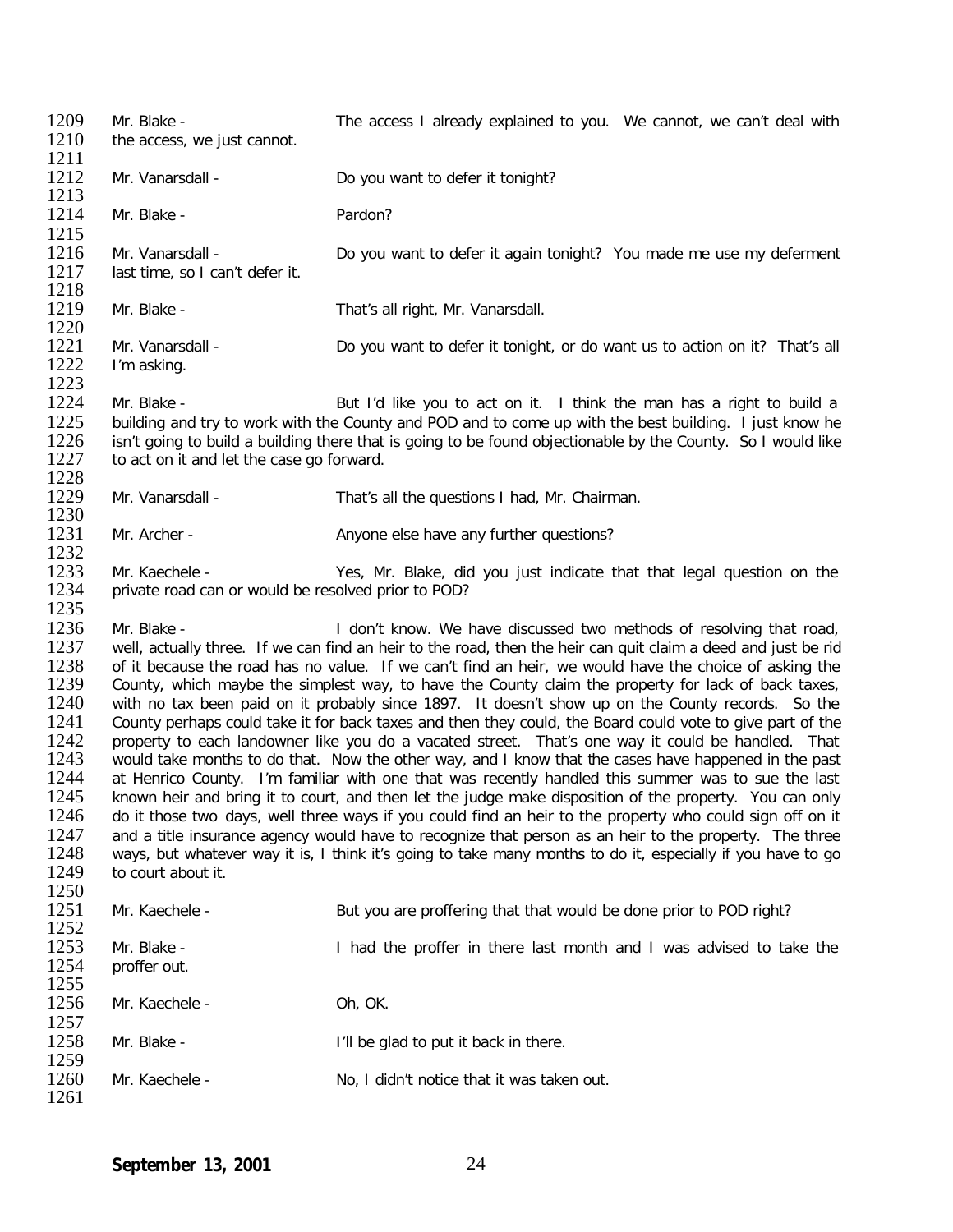1262 Mr. Blake - I think it was taken out... 1263<br>1264 1264 Mr. Householder - I'll address the taking out of the proffer. It was recommended because<br>1265 the letter of intent was that they, the surrounding next-door property, was that they didn't want access 1265 the letter of intent was that they, the surrounding next-door property, was that they didn't want access<br>1266 anyway, and so it kind of removed this strip from being an issue in the case, and they did find out what 1266 anyway, and so it kind of removed this strip from being an issue in the case, and they did find out what <br>1267 the issues were with the strip. So it was recommended that it be removed at that time. the issues were with the strip. So it was recommended that it be removed at that time. 1268<br>1269 Mr. Archer - Thank you, Mr. Householder. 1270<br>1271 Mr. Blake - **I'll be glad to put the proffer back in it because it is intended...** 1272<br>1273 Mr. Kaechele - No. no. 1274<br>1275 1275 Mr. Blake - It is intended to go forward and find out who owns the property and to 1276 clear it up. clear it up. 1277<br>1278 1278 Mr. Kaechele - After you acquire access to their property then that would become part 1279 of the landscape or whatever of the property. of the landscape or whatever of the property. 1280 1281 Mr. Blake - It would become a buffer. As far as the Courthouse Commons people 1282 are concerned, we're just going to leave it there, as an initial 15 foot buffer or so. are concerned, we're just going to leave it there, as an initial 15 foot buffer or so. 1283<br>1284 Mr. Kaechele - That's just natural. 1285<br>1286 Mr. Blake - Just natural. 1287<br>1288 Mr. Archer - All right, are there further questions for Mr. Blake? 1289<br>1290 1290 Mr. Taylor - I had one just because what I think we passed over quickly.<br>1291 Recognizing the limitations you have on trying to work with the owners, has anybody given thought to 1291 Recognizing the limitations you have on trying to work with the owners, has anybody given thought to 1292 what the plan view would be though with the building footprint and the access from Parham? what the plan view would be though with the building footprint and the access from Parham? 1293<br>1294 1294 Mr. Blake - The, it's a lot of green out there. How do you bring this thing back?<br>1295 (Referring to slide) (Referring to slide) 1296<br>1297 1297 Mr. Taylor - Or basically, how the site will be used in those, I guess, that one down<br>1298 in the lower right hand corner, is that the troublesome piece? That is that dark shady green piece. The 1298 in the lower right hand corner, is that the troublesome piece? That is that dark shady green piece. The 1299 only access is, is right off parham, right. only access is, is right off of Parham, right. 1300<br>1301 1301 Mr. Blake - **Off Parham Road, that's correct.** The reason, there's a logical reason 1302 that staff would like to see it to go through Courthouse Commons, so people could come out and make a 1302 that staff would like to see it to go through Courthouse Commons, so people could come out and make a<br>1303 left hand turn. Here they have to come down the street, they have to come out and make a right-hand 1303 left hand turn. Here they have to come down the street, they have to come out and make a right-hand 1304 turn and go somewhere else. What you have to do from Courthouse Commons during, twice a day 1304 turn and go somewhere else. What you have to do from Courthouse Commons during, twice a day<br>1305 during rush hour anyway. It's heavily green there, and we proffered a buffer there and agreed in the 1305 during rush hour anyway. It's heavily green there, and we proffered a buffer there and agreed in the 1306 proffer to add additional landscaping to make it compatible with the landscaping at Courthouse Commons 1306 proffer to add additional landscaping to make it compatible with the landscaping at Courthouse Commons<br>1307 and with the County right across the street from it. We have, we're proposing a 153-foot building with 1307 and with the County right across the street from it. We have, we're proposing a 153-foot building with 1308 100, that's 90% brick but, of course, we'll have a lot of glass in the building, but its juvenile building ju 1308 100, that's 90% brick but, of course, we'll have a lot of glass in the building, but its juvenile building just 1309 belongs to the County of Henrico. It's almost across the street from it. This is where we build. We belongs to the County of Henrico. It's almost across the street from it. This is where we build. We are 1310 better looking than the juvenile building would be, for sure. We just can't put an A-roof on it. All we can<br>1311 do is to try and find a way of putting a facade that looks like a roof. But to try to span 100 foot on a 1311 do is to try and find a way of putting a façade that looks like a roof. But to try to span 100 foot on a<br>1312 one-story, you can image a ranch home trying to make it something colonial, and having a 100-foot roof 1312 one-story, you can image a ranch home trying to make it something colonial, and having a 100-foot roof 1313 span. It just, it would actually be unattractive. But the way, the Borders was done with a false roof 1313 span. It just, it would actually be unattractive. But the way, the Borders was done with a false roof 1314 looks pretty good, and we chose that picture because we liked that roof. We thought it met the needs looks pretty good, and we chose that picture because we liked that roof. We thought it met the needs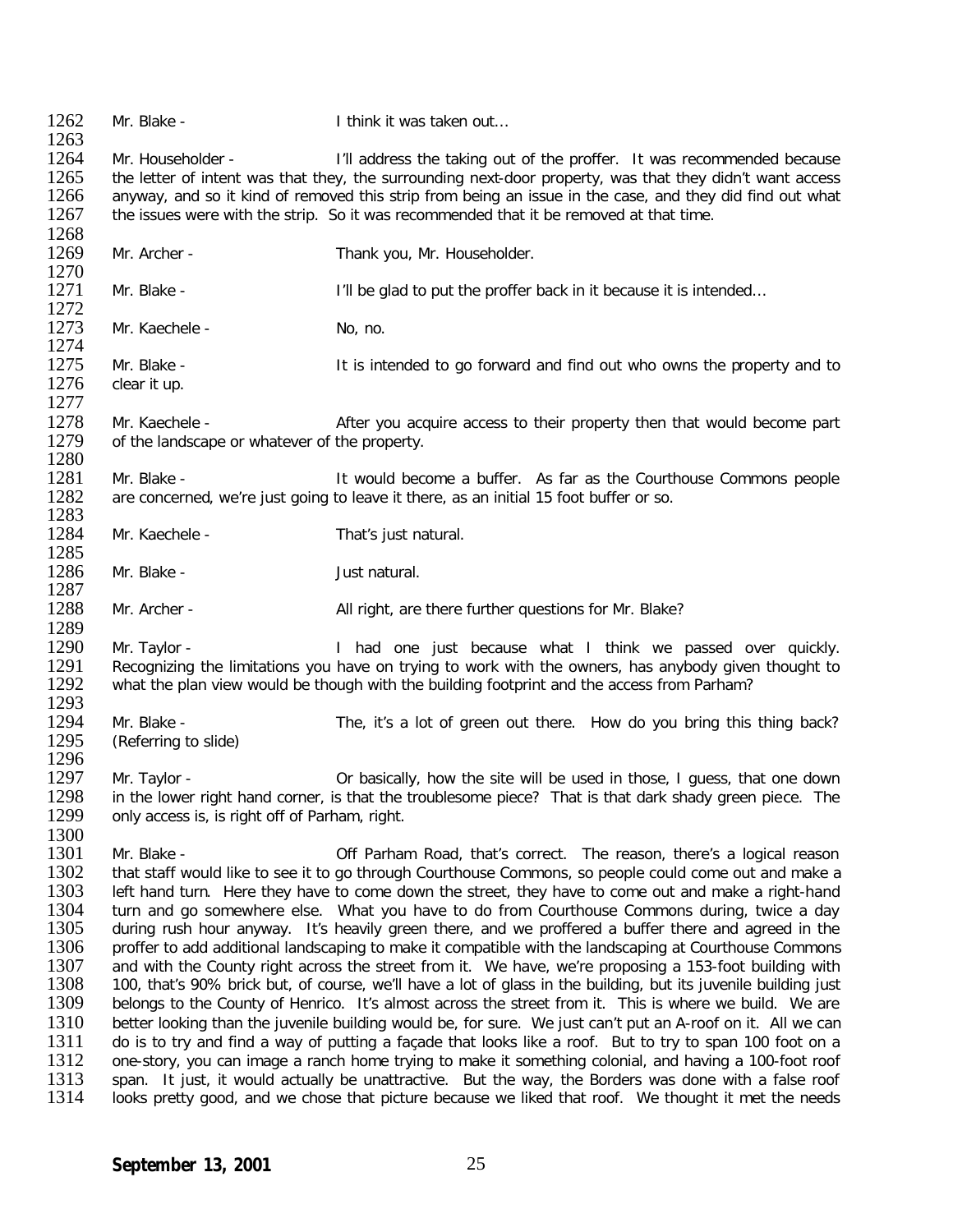1315 and the request of the County to put a roof on the building. So we went out to find a roof and said how<br>1316 can we build a fake roof that will cover the air conditioning and look good and be a transition from the 1316 can we build a fake roof that will cover the air conditioning and look good and be a transition from the,<br>1317 what the County has here is sort of a contemporary building, and then Courthouse Commons is a colonial 1317 what the County has here is sort of a contemporary building, and then Courthouse Commons is a colonial 1318 building. We think a transitional building would be appropriate. building. We think a transitional building would be appropriate. 1319<br>1320 1320 Mr. Taylor - But the elevation that you show really isn't a transitional building in my<br>1321 iudoment. judament. 1322<br>1323 1323 Mr. Blake - The roof is, and then we're looking at that roof, and we brought the 1324 building, we had this building last time with a flat roof, for those of you who remembered... building, we had this building last time with a flat roof, for those of you who remembered... 1325<br>1326 1326 Mr. Taylor - But that would be a long access, and I think what you're really looking<br>1327 at, at Parham is the shorter access. Do you have an elevation of what that shorter access would look like 1327 at, at Parham is the shorter access. Do you have an elevation of what that shorter access would look like<br>1328 at this point? at this point? 1329<br>1330 1330 Mr. Blake - No, I don't. But we'll have some more elevations. We'll be more precise 1331 by the time of the Board of Supervisors meeting. by the time of the Board of Supervisors meeting. 1332<br>1333 1333 Mr. Taylor - The point that's been raised is the architectural fit here with the adjacent<br>1334 Government Complex, and I think one of the things that might mollify some of the concerns that people 1334 Government Complex, and I think one of the things that might mollify some of the concerns that people 1335 have is if architecture that was provided be a Georgian or whatever really was a real nice fit, the 1335 have is if architecture that was provided be a Georgian or whatever really was a real nice fit, the 1336 landscaping was above par, to make up for the other limitations that we have on this site. landscaping was above par, to make up for the other limitations that we have on this site. 1337<br>1338 1338 Mr. Blake - But we had some limitations on there because, there are some floodplain<br>1339 wetlands on there. wetlands on there. 1340<br>1341 1341 Mr. Taylor - I understand that, but what I'm saying is understanding all of those<br>1342 Ilmitations, approving the project is somewhat a leap of faith given that it doesn't exactly match to the 1342 limitations, approving the project is somewhat a leap of faith given that it doesn't exactly match to the<br>1343 surrounding facilities over in the Government Complex. surrounding facilities over in the Government Complex. 1344<br>1345 1345 Mr. Blake - I know and I think this a case where you ought to make a leap of faith.<br>1346 Let's trust this quy: let's trust this developer, and the people working on the project. They developed the 1346 Let's trust this guy; let's trust this developer, and the people working on the project. They developed the<br>1347 property next-door, right next-door to it and it's a colonial. A little faith in here, it's a proposal t 1347 property next-door, right next-door to it and it's a colonial. A little faith in here, it's a proposal that<br>1348 minimizes the use. You could build three times the size building. You can build a 45,000 square foot 1348 minimizes the use. You could build three times the size building. You can build a 45,000 square foot 1349 building in here. They only want 15,000 square foot 1349 building in here. They only want 15,000 square feet and I don't want two stories. I want one story, so 1350 that people can walk from, without having to use the elevators or stairs, they can go from one end of the 1350 that people can walk from, without having to use the elevators or stairs, they can go from one end of the<br>1351 building to the other. That's all I want, and I'm willing to do it out of almost all brick and I'm willing 1351 building to the other. That's all I want, and I'm willing to do it out of almost all brick and I'm willing to 1352 put a roof on it that would be compatible, but I don't want to put an A-roof because architecturally i put a roof on it that would be compatible, but I don't want to put an A-roof because architecturally it's, 1353 you can't do it. 1354<br>1355 1355 Mr. Taylor - I like quite agree, but I think you could come up with an elevation that 1356 was, that had all the limitations included and was compatible with the architecture across the street in 1356 was, that had all the limitations included and was compatible with the architecture across the street in<br>1357 keeping with Georgian context to kind of satisfy everybody at this point, given the other warts and hares. keeping with Georgian context to kind of satisfy everybody at this point, given the other warts and hares. 1358<br>1359 1359 Mr. Blake - I agree with you, too. I mean I'm the next door neighbor, so I been<br>1360 I looking at this building to our regard, so I want it to look as well as it can look. I don't think that, you 1360 looking at this building to our regard, so I want it to look as well as it can look. I don't think that, you<br>1361 looking a Parham Road there's really probably aren't any properties along Parham Road that the 1361 know, along Parham Road there's really probably aren't any properties along Parham Road that the<br>1362 County is ashamed of and we wouldn't want to be the first one, right across from the Government that 1362 County is ashamed of and we wouldn't want to be the first one, right across from the Government that 1363 the County of Henrico would be ashamed. the County of Henrico would be ashamed. 1364<br>1365 1365 I know that we have between now and POD time, we have a number of months to work out a plan and,<br>1366 vou know, we've got another 30 days between now and the Board of Supervisors to come up some 1366 you know, we've got another 30 days between now and the Board of Supervisors to come up some<br>1367 elevations that mavbe vou can handle. I think it's. I understand the concerns of the Commissioners and elevations that maybe you can handle. I think it's, I understand the concerns of the Commissioners and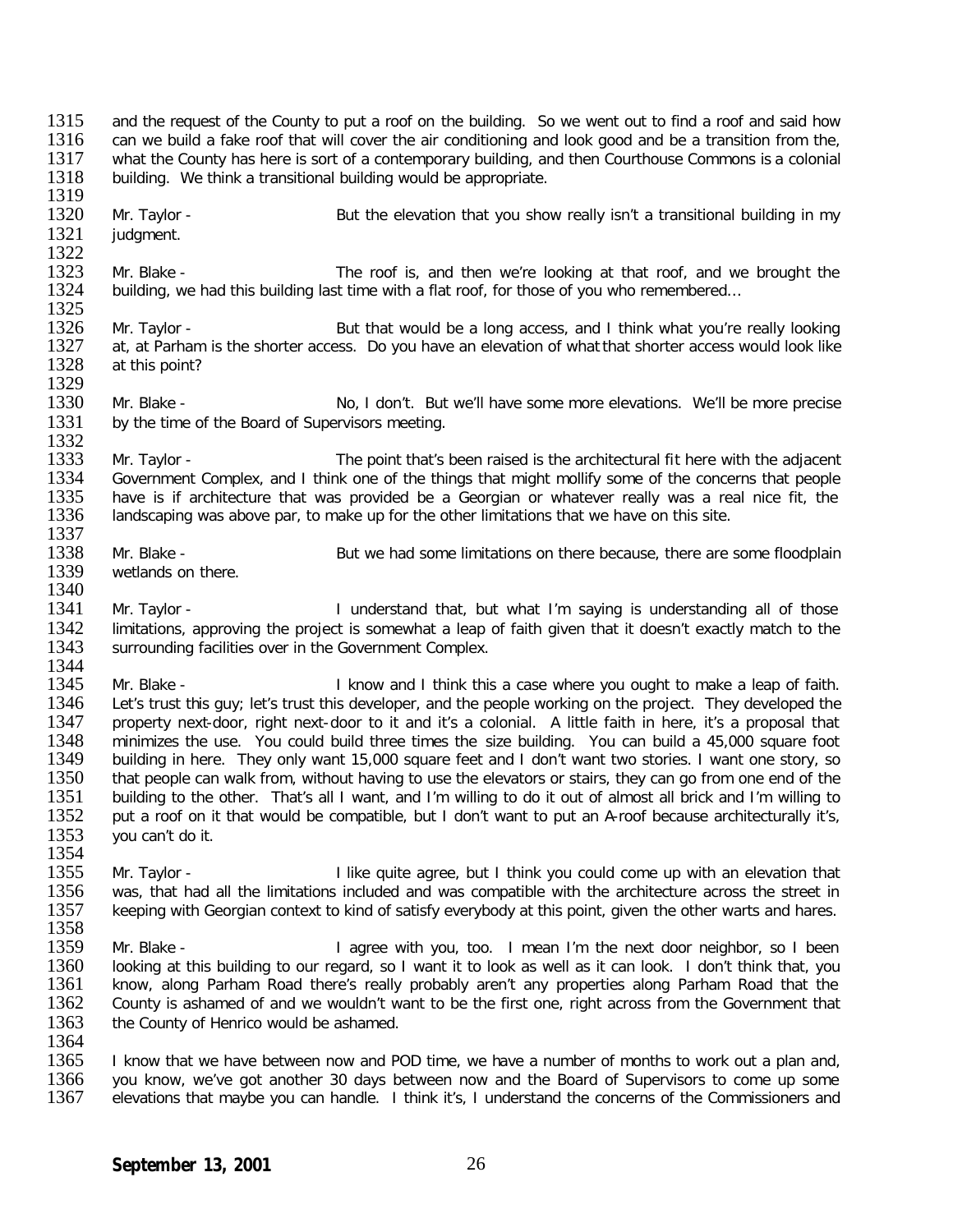1368 the staff, and I appreciate Henrico staff. I've worked with Henrico County now for almost 30 years.<br>1369 Some of my first projects and I've always had a good relationship. We've always done things that have 1369 Some of my first projects and I've always had a good relationship. We've always done things that have 1370 turned out well and they've looked out for the County and for the citizens and I'm a citizen. I think we 1370 turned out well and they've looked out for the County and for the citizens and I'm a citizen. I think we<br>1371 will work this out between now and POD time and we'll have a building we're all proud of. I just want to 1371 will work this out between now and POD time and we'll have a building we're all proud of. I just want to<br>1372 move the case forward, let the man close on his property, and work on the POD and start a building in 1372 move the case forward, let the man close on his property, and work on the POD and start a building in 1373 the spring of next vear. the spring of next year.

1374<br>1375 1375 Mr. Archer - Thank you. Any further questions? All right. Mr. Vanarsdall. 1376<br>1377 1377 Mr. Vanarsdall - I move that C-46C-01 be recommended to the Board of Supervisors for 1378 denial. I need a second. denial. I need a second. 1379<br>1380 Mr. Archer - Yes, sir. 1381<br>1382 Ms. Dwyer - Second. 1383<br>1384 1384 Mr. Archer - Motioned by Mr. Vanarsdall and seconded by Ms. Dwyer. All those in<br>1385 Favor of the motion let it be known by saving ave. Those opposed say no. The aves have it. The motion 1385 favor of the motion let it be known by saying aye. Those opposed say no. The ayes have it. The motion 1386 is granted. The vote was 5-0. Mr. Kaechele abstained. is granted. The vote was 5-0. Mr. Kaechele abstained. 1387<br>1388 1388 REASON: Acting on a motion by Mr. Vanarsdall, seconded by Ms. Dwyer, the Planning Commission voted 1389 5-0 (one abstention) to recommend that the Board of Supervisors **deny** the request because of 1389 5-0 (one abstention) to recommend that the Board of Supervisors **deny** the request because of 1390 accessibility issues associated with the site and because the proffered conditions did not assure a level of 1391 auality consistent with development in the surrounding area. quality consistent with development in the surrounding area. 1392<br>1393 Mr. Vanarsdall - Thank you. 1394<br>1395 Mr. Blake - Thank you, gentlemen. 1396<br>1397 1397 Mr. Archer - The Commission will take a brief recess. Let's reconvene at no later that 1398 8:50, please. 8:50, please. 1399<br>1400 **THE COMMISSION TOOK A RECESS AT THIS TIME.** 

#### 1401<br>1402 **THE COMMISSION RECONVENED.**

1403<br>1404 1404 Mr. Archer- The Commission will please come back to order. All right, Mr. 1405 Secretary. Secretary.

1406<br>1407

## 1407 *Deferred from the August 9, 2001 Meeting*

1408 **C-47C-01 Atack Properties:** Request to conditionally rezone from A-1 Agricultural 1409 District and O/SC Office/Service District (Conditional) to R5C General Residence District (Conditional) and<br>1410 RTHC Residential Townhouse District (Conditional), part of Parcel 12-A-4B, Parcel 12-A-5, and part of Pa 1410 RTHC Residential Townhouse District (Conditional), part of Parcel 12-A-4B, Parcel 12-A-5, and part of Parcel<br>1411 21-A-2, containing 33.719 acres, located on the north line of Hunton Park Boulevard approximately 700 f 1411 21-A-2, containing 33.719 acres, located on the north line of Hunton Park Boulevard approximately 700 feet<br>1412 northeast of Staples Mill Road (State Route 33). Apartments and townhouses are proposed. The R-5 District 1412 northeast of Staples Mill Road (State Route 33). Apartments and townhouses are proposed. The R-5 District<br>1413 allows a density up to 14.52 units per acre. The RTH District allows a density up to 9 units per acre. The 1413 allows a density up to 14.52 units per acre. The RTH District allows a density up to 9 units per acre. The 1414 Land Use Plan recommends Office/Service and Environmental Protection Area. Land Use Plan recommends Office/Service and Environmental Protection Area.

1415

# 1416 *Deferred from the August 9, 2001 Meeting*

1417 **C-48C-01 Atack Properties:** Request to conditionally rezone from RTHC Residential 1418 Townhouse District (Conditional) and O/SC Office/Service District (Conditional) to R-5AC General Residence<br>1419 District (Conditional), part of Parcels 13-A-24 and 21-A-5, containing 23.088 acres, located along the 1419 District (Conditional), part of Parcels 13-A-24 and 21-A-5, containing 23.088 acres, located along the 1420 northwest line of Mill Road between hterstate 295 and Long Meadow Drive. A residential subdivision for northwest line of Mill Road between Interstate 295 and Long Meadow Drive. A residential subdivision for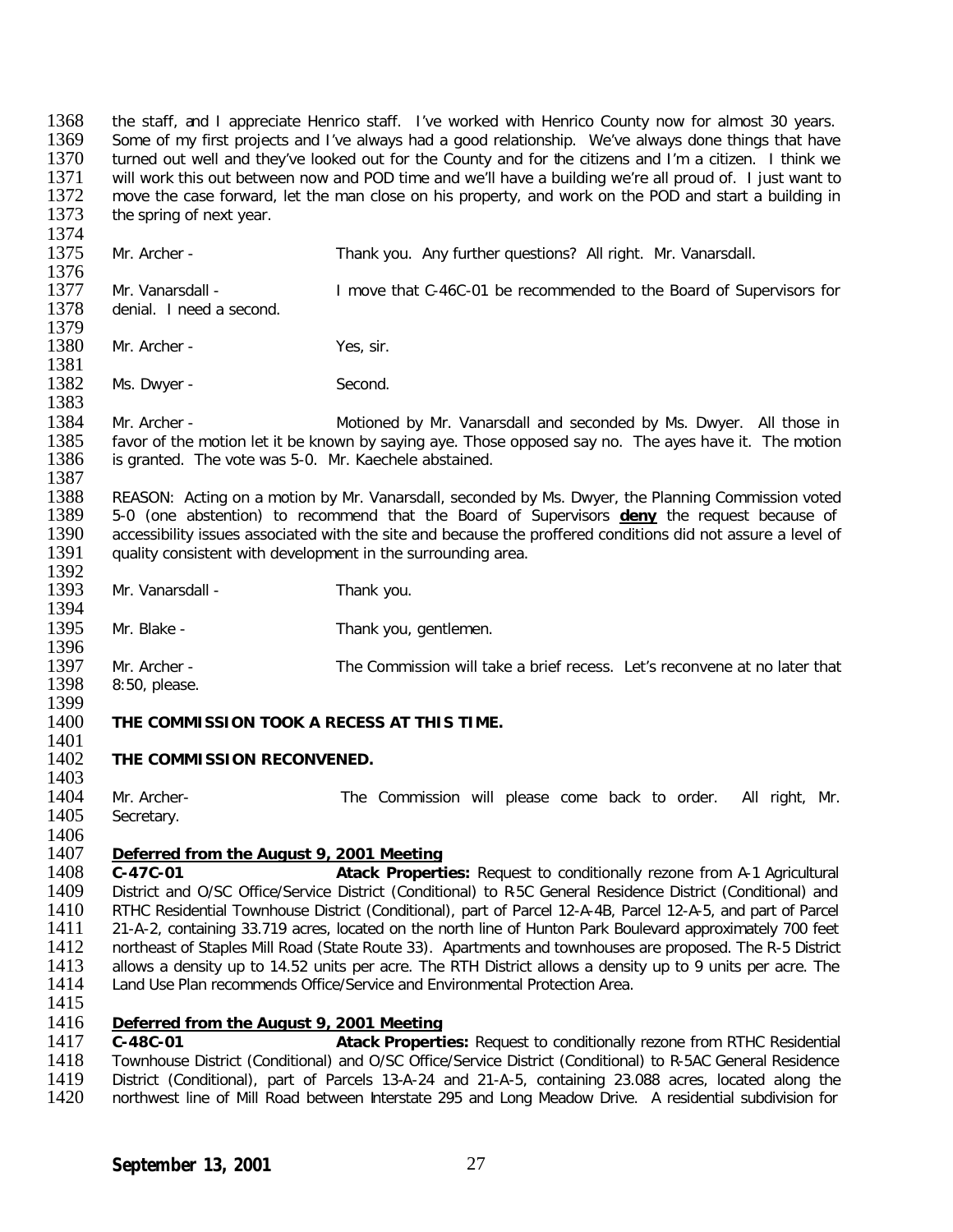1421 older persons is proposed. The minimum lot size allowed in the R-5A District is 5,625 square feet. The Land<br>1422 Use Plan recommends Urban Residential, 3.4 to 6.8 units net density per acre, and Office/Service. 1422 Use Plan recommends Urban Residential, 3.4 to 6.8 units net density per acre, and Office/Service.

1423<br>1424 Mr. Marlles - The staff reports will be given by Mr. Mark Bittner. 1425<br>1426

1426 Mr. Archer - All right. Thank you, Mr. Secretary. Is there opposition to C-47C-01? All 1427 right. Thank you. We'll get to you. Mr. Bittner. right. Thank you. We'll get to you. Mr. Bittner.

1428<br>1429 1429 Mr. Bittner - Thank you, Mr. Archer. As you know, these cases were heard at the<br>1430 Drevious Planning Commission Meeting in August, and at that meeting staff recommended approval of 1430 previous Planning Commission Meeting in August, and at that meeting staff recommended approval of 1431 both applications. Staff continues to recommend approval of both cases tonight. No new information for 1431 both applications. Staff continues to recommend approval of both cases tonight. No new information for 1432 either case has been submitted to staff. The proffers for both cases remain unchanged from what was 1432 either case has been submitted to staff. The proffers for both cases remain unchanged from what was<br>1433 reviewed in August with the exception of two minor modifications, and you should have those new 1433 reviewed in August with the exception of two minor modifications, and you should have those new<br>1434 proffers in front of you. For the apartment proposal, which is C-47C-01, the applicant has clarified that 1434 proffers in front of you. For the apartment proposal, which is C-47C-01, the applicant has clarified that<br>1435 the proffers in question pertain to the R-5 portion of the property only. The RTH portion of the property 1435 the proffers in question pertain to the R-5 portion of the property only. The RTH portion of the property<br>1436 would be subiect to the original Hunton Properties proffers established in 1990. That RTH portion is this 1436 would be subject to the original Hunton Properties proffers established in 1990. That RTH portion is this<br>1437 small strip right here on the edge of the property (referring to slide), which is adiacent to this townhou 1437 small strip right here on the edge of the property (referring to slide), which is adjacent to this townhouse<br>1438 development right here (referring to slide). The original Hunton proffers also apply to the adjacent RT 1438 development right here (referring to slide). The original Hunton proffers also apply to the adjacent RTH<br>1439 property to the north. Therefore what is happening is that the new RTH property would be subject to 1439 property to the north. Therefore what is happening is that the new RTH property would be subject to 1440 the exact same development standards as the existing. the exact same development standards as the existing.

1441<br>1442 1442 For the Manor Homes application, which is C-48C-01, the proffers now include a minimum square footage<br>1443 For individual dwelling units. Fach unit would have at least 2.000 square feet of floor area and each 1443 for individual dwelling units. Each unit would have at least 2,000 square feet of floor area and each<br>1444 building would have at least 4.000 square feet of floor area. Staff has no obiections to either of these 1444 building would have at least 4,000 square feet of floor area. Staff has no objections to either of these<br>1445 modifications. The time limit would need to be waived to accept both sets of these proffers. As I said 1445 modifications. The time limit would need to be waived to accept both sets of these proffers. As I said 1446 before, staff continues to recommend approval of both of these applications. I would be happy to 1446 before, staff continues to recommend approval of both of these applications. I would be happy to 1447 answer any questions you may have. answer any questions you may have.

1448<br>1449 1449 Mr. Archer - All right, are there questions for Mr. Bittner from the Commission? Mr.<br>1450 Secretary, since we're hearing these together, should I have asked for opposition on both cases at the 1450 Secretary, since we're hearing these together, should I have asked for opposition on both cases at the 1451 same time or. I quess, we need to handle them individually? same time or, I guess, we need to handle them individually?

1452<br>1453 Mr. Jernigan - I would say so.

1454<br>1455 Mr. Marlles - The I would ask if there is opposition to the second case.

1456<br>1457 1457 Mr. Archer - Is there opposition to C-48C-01? So there is? I sorted of suspected 1458 there was. OK, then Mr. Vanarsdall, do we need to hear from the applicant? there was. OK, then Mr. Vanarsdall, do we need to hear from the applicant?

1459<br>1460 Mr. Vanarsdall - Oh, yes, sir.

1461<br>1462 Mr. Archer - All right.

1463<br>1464 1464 Mr. Marlles - Mr. Chairman, while the representative for the applicant is coming up to<br>1465 the podium, since there is opposition to this case, I would like to read the policy of the Commission when 1465 the podium, since there is opposition to this case, I would like to read the policy of the Commission when<br>1466 there is opposition to a case. there is opposition to a case.

1467<br>1468 1468 Mr. Archer - OK

1469<br>1470 1470 Mr. Marlles - Ladies and gentlemen, when there is opposition to a case it is the policy<br>1471 of the Commission to grant 10 minutes to the applicant to present his or her case and for rebuttal, and 1471 of the Commission to grant 10 minutes to the applicant to present his or her case and for rebuttal, and<br>1472 10 minutes to the opponents to the case to present their concerns and issues. The 10 minutes does not 1472 10 minutes to the opponents to the case to present their concerns and issues. The 10 minutes does not 1473 include answering questions from the Commission. To make the most effective use of the 10 minutes. include answering questions from the Commission. To make the most effective use of the 10 minutes,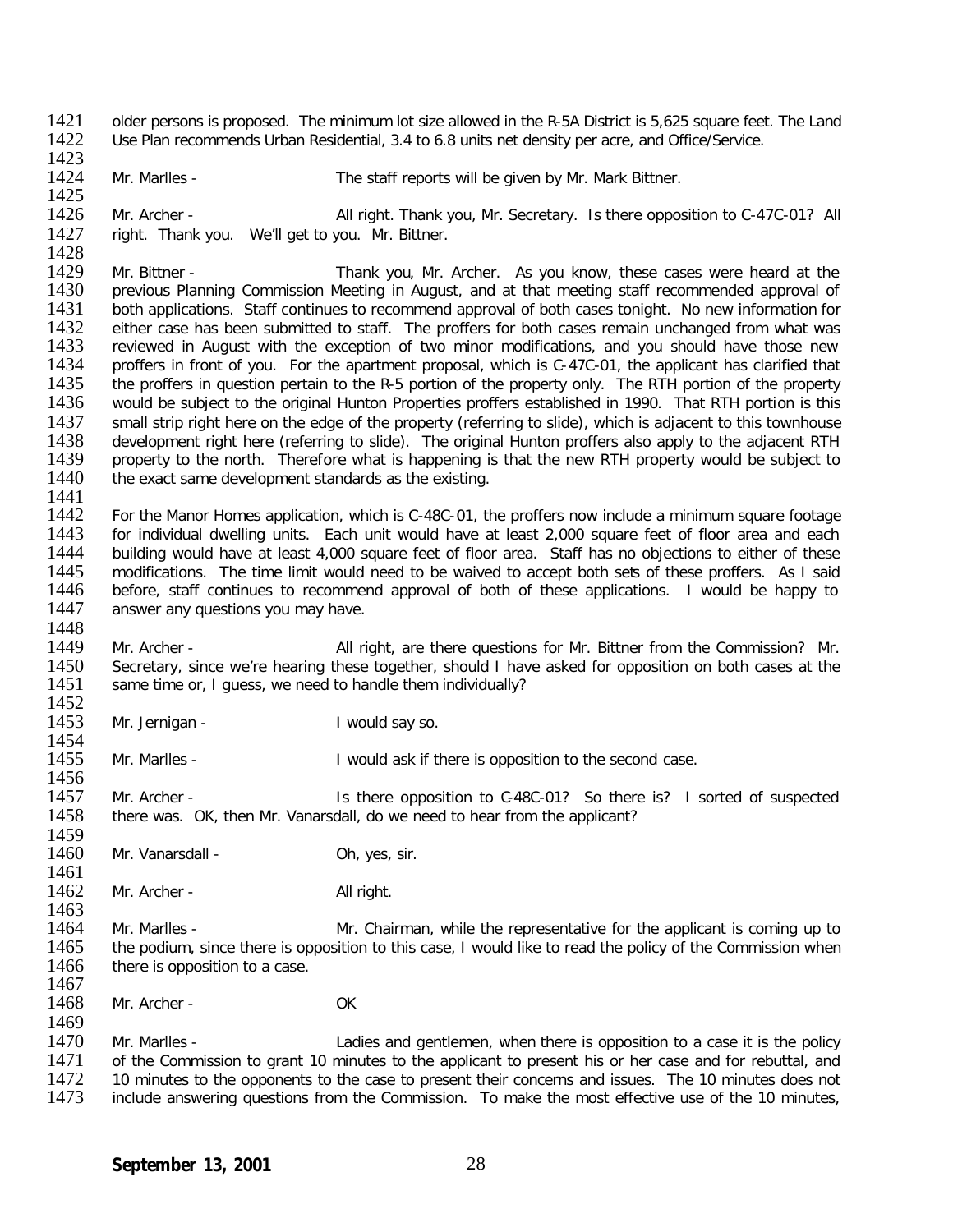1474 the opponents to the case may want to consider having a spokesperson or persons present the case and 1475 both parties should avoid repetition. Ms. Freve, would you like to leave some time for rebuttal? both parties should avoid repetition. Ms. Freye, would you like to leave some time for rebuttal?

1476<br>1477 1477 Ms. Freye - Yes, sir, Mr. Marlles. I would like to follow the same approach that we<br>1478 Lused last time is allow about two minutes rebuttal and allow time for people to speak in support of the 1478 used last time is allow about two minutes rebuttal and allow time for people to speak in support of the<br>1479 project. I think we allowed four minutes for the support for each case last time, and that seemed to 1479 project. I think we allowed four minutes for the support for each case last time, and that seemed to 1480 work fairly well. work fairly well.

1481<br>1482 1482 Mr. Marlles - Cass Corportion Corporation Corporters and OK. So two minutes for rebuttal plus four minutes for other supporters 1483 of the case? of the case?

1484<br>1485

Ms. Freye - Yes, sir.

1486<br>1487 Mr. Vanarsdall - Ms. Freye, you may have a couple of people here in favor of this case.

1488<br>1489 1489 Ms. Freye - Yes, sir. Yes sir, we do and they would like to speak and so we want to 1490 make sure that if we have four minutes for each case that would be a total of eight minutes. make sure that if we have four minutes for each case that would be a total of eight minutes.

1491<br>1492 Mr. Vanarsdall - OK.

1493<br>1494 1494 Ms. Freye - For them to speak as well. If you would, will you help me watch the 1495 time. I'd really appreciate it. time, I'd really appreciate it.

1496<br>1497 Mr. Archer - We'll make a good effort, Ms. Freye.

1498<br>1499 1499 Mr. Freye - Mr. Chairman, members of the Commission, my name is Gloria Freye, 1500 I'm an attorney here on behalf of Atack Properties, the applicant. Mr. Atack is also here and will speak<br>1501 on these cases. As we explained last time, this property is part of the original Hunton zoning that was 1501 on these cases. As we explained last time, this property is part of the original Hunton zoning that was<br>1502 done about 10 years ago and involved over 400 acres and when it was owned by RF&P it was rezoned 1502 done about 10 years ago and involved over 400 acres and when it was owned by RF&P it was rezoned<br>1503 Office Service and Residential Town homes. There is residential town home development adiacent to 1503 Office Service and Residential Town homes. There is residential town home development adjacent to 1504 Rock Springs Estates that's being underway now. What this case would do is rezone a portion of that 1504 Rock Springs Estates that's being underway now. What this case would do is rezone a portion of that 1505 property for R-5 to permit 300 apartments on that property that would be north of the Hunton Park 1505 property for R-5 to permit 300 apartments on that property that would be north of the Hunton Park<br>1506 Boulevard, which would leave most of the office service development on the southern part of Hunton 1506 Boulevard, which would leave most of the office service development on the southern part of Hunton<br>1507 Park Boulevard. It's important to note that this case will not change the proffers, the buffers that were 1507 Park Boulevard. It's important to note that this case will not change the proffers, the buffers that were<br>1508 approved with the prior case that were in the fence. That was approved in a prior case that protects 1508 approved with the prior case that were in the fence. That was approved in a prior case that protects 1509 Rocks Springs Estate. Rocks Springs Estate.

1510<br>1511

This apartment project would be about a mile from the Rock Springs Estate development as the crow 1512 flies, and about three miles travel by car. So, in effect, what this apartment and multi-family rezoning<br>1513 would do is provide an even greater distance in buffer for single-family homes between them and the 1513 would do is provide an even greater distance in buffer for single-family homes between them and the<br>1514 office service warehouses that could be developed south of Hunton Park Boulevard. This proposed 1514 office service warehouses that could be developed south of Hunton Park Boulevard. This proposed<br>1515 development for apartments, residential use is much more compatible with the town homes and the 1515 development for apartments, residential use is much more compatible with the town homes and the<br>1516 residential character that's now taking place north of the Park Boulevard. Hunton Park Boulevard, than 1516 residential character that's now taking place north of the Park Boulevard, Hunton Park Boulevard, than<br>1517 the office service. The other advantage of this zoning is that will actually generate less traffic and, of 1517 the office service. The other advantage of this zoning is that will actually generate less traffic and, of<br>1518 course, all that traffic will go out to Staples Mill Road. We do ask that you waive the time rule and all 1518 course, all that traffic will go out to Staples Mill Road. We do ask that you waive the time rule and allow<br>1519 the one change that was: well I quess it was actually two changes to the proffer that clarifies the prof 1519 the one change that was; well I guess it was actually two changes to the proffer that clarifies the proffers<br>1520 that are applicable to the apartments and the one that's applicable to the RTH. It's really just a 1520 that are applicable to the apartments and the one that's applicable to the RTH. It's really just a 1521 clarification there. clarification there.

1522<br>1523 1523 We did spend some time at the last hearing going over all the proffers that addressed the concerns that 1<br>1524 Were raised by staff that addressed the quality of the proposed development. And I will be glad to 1524 were raised by staff that addressed the quality of the proposed development. And I will be glad to 1525 answer any questions about those, but I think that I'll let Mr. Atack speak to the quality of these 1525 answer any questions about those, but I think that I'll let Mr. Atack speak to the quality of these<br>1526 apartments because I think it germane to the economics, the marketing, and that will effect the number apartments because I think it germane to the economics, the marketing, and that will effect the number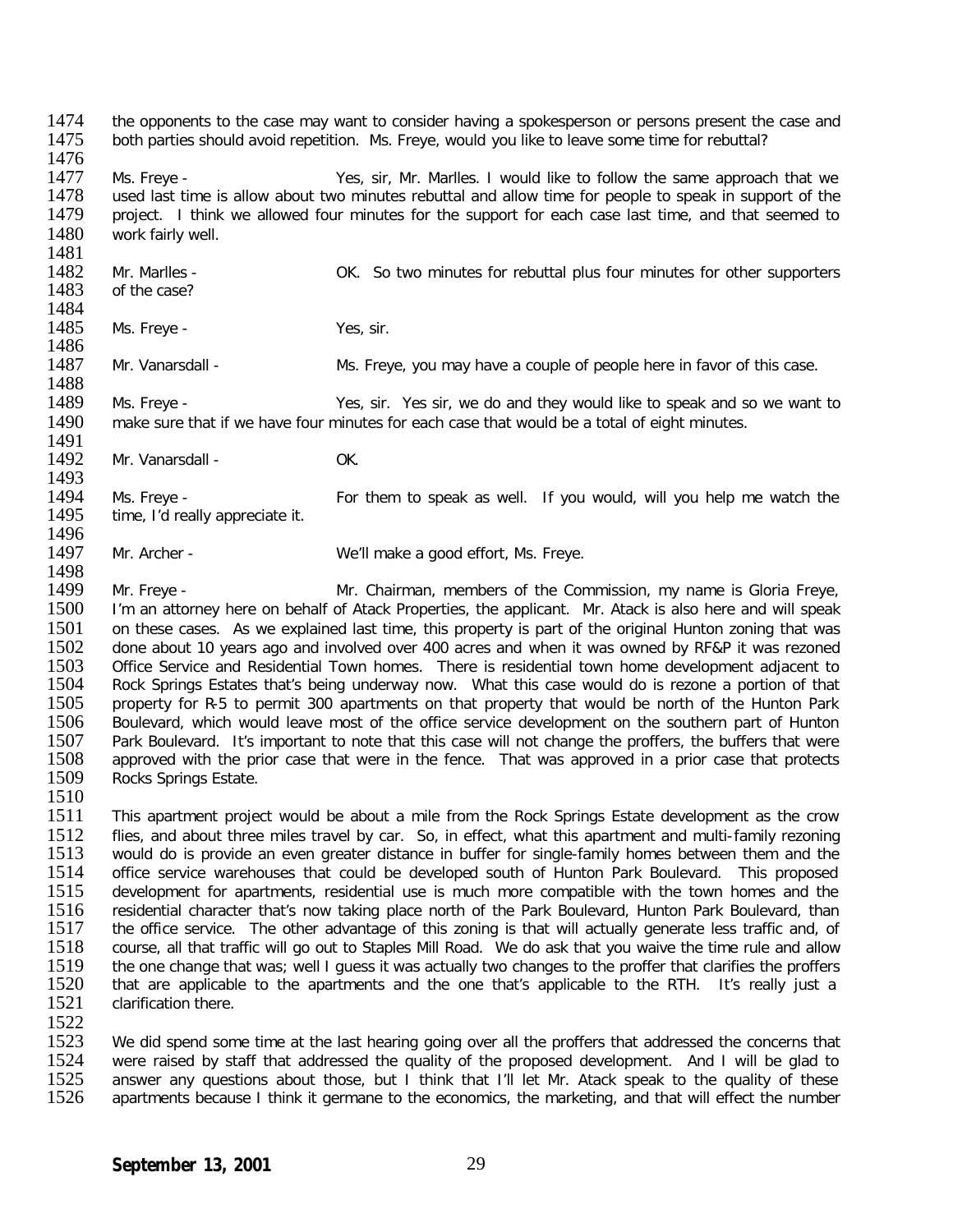1527 of school children and some other concerns that the neighbors have commented on. I think that what I'll<br>1528 of a at this point is let Mr. Atack take a few minutes to address that, and then we can move on to the 1528 do at this point is let Mr. Atack take a few minutes to address that, and then we can move on to the 1529 Manor Homes. Manor Homes.

1530<br>1531 Mr. Archer - All right. Good evening, Mr. Atack

1532<br>1533 1533 Mr. Atack - Good evening Mr. Chairman, members of the Planning Commission, my<br>1534 name is Bob Atack. I'm the applicant before you this evening and to elaborate more with regard to our 1534 name is Bob Atack. I'm the applicant before you this evening and to elaborate more with regard to our 1535 luxury apartment homes, what we have before you is two exhibits (referring to slide), one that shows an 1535 Luxury apartment homes, what we have before you is two exhibits (referring to slide), one that shows an<br>1536 Lactual copy of the apartments, which is on your far left. To your right is our amenity package, which is a 1536 actual copy of the apartments, which is on your far left. To your right is our amenity package, which is a<br>1537 community center, which we have proffered would be a minimum of 5.000 square feet. There is outdoor 1537 community center, which we have proffered would be a minimum of 5,000 square feet. There is outdoor<br>1538 swimming, tennis. Mr. Bittner has put up an example of one of the actual apartment buildings, but these 1538 swimming, tennis. Mr. Bittner has put up an example of one of the actual apartment buildings, but these<br>1539 apartments are truly luxury apartments. In fact what we have found is that there is a market of people 1539 apartments are truly luxury apartments. In fact what we have found is that there is a market of people<br>1540 who do not want to own a condominium, do not want to own a home, and will pay a premium for luxury 1540 who do not want to own a condominium, do not want to own a home, and will pay a premium for luxury 1541 home iving. We expect that the rents will be approximately \$1.000 per month. We have done an 1541 home living. We expect that the rents will be approximately \$1,000 per month. We have done an 1542 extensive market sturdy that these apartments will probably be as expensive if not the most expensive 1542 extensive market sturdy that these apartments will probably be as expensive if not the most expensive<br>1543 apartments built to date in Henrico County. Some of the amenities that they have are nine foot ceilings. 1543 apartments built to date in Henrico County. Some of the amenities that they have are nine foot ceilings,<br>1544 crown molding, they have up fitted bathrooms with granite counter tops. A lot of units have garages and 1544 crown molding, they have up fitted bathrooms with granite counter tops. A lot of units have garages and<br>1545 some of the units have attached garages. I think this elevation represents a very high quality community 1545 some of the units have attached garages. I think this elevation represents a very high quality community<br>1546 and speaks well of what our plans are as far as the specific product itself. And if you have any questions 1546 and speaks well of what our plans are as far as the specific product itself. And if you have any questions 1547 with regards to those apartments. I'll be glad to answer them. with regards to those apartments, I'll be glad to answer them.

1548<br>1549 1549 Mr. Archer - All right. Are there questions for Mr. Atack from the Commission? All 1550 right. Ms. Freve. right. Ms. Freye.

1551<br>1552 1552 Ms. Freye - Thank you. I would like now to address the next case that deals with<br>1553 the Manor Home proposal on the other part of this property. Mr. Atack is proposing to develop a 90-lot 1553 the Manor Home proposal on the other part of this property. Mr. Atack is proposing to develop a 90-lot 1554 subdivision for Manor Homes that are aged qualified to 55 years and older. That's on the eastern side of 1554 subdivision for Manor Homes that are aged qualified to 55 years and older. That's on the eastern side of<br>1555 the Hunton property on about 22 acres. To do this, the property does need to be rezoned to R-5A. The 1555 the Hunton property on about 22 acres. To do this, the property does need to be rezoned to R-5A. The 1556 are restriction has been proffered and that requirement there will be a management company, a 1556 age restriction has been proffered and that requirement there will be a management company, a<br>1557 property management company that will be responsible for compliance with that requirement to meet the 1557 property management company that will be responsible for compliance with that requirement to meet the 1558 age qualification. Sixteen proffers have been filed with this case. Again we ask you to waive the time 1558 age qualification. Sixteen proffers have been filed with this case. Again we ask you to waive the time<br>1559 limit and accept the one proffer change that does proffer a minimum square footage of 2.000 square feet 1559 limit and accept the one proffer change that does proffer a minimum square footage of 2,000 square feet 1<br>1560 per unit or these buildings actually have the appearance of one building, so it would be 4,000 square feet 1560 per unit or these buildings actually have the appearance of one building, so it would be 4,000 square feet<br>1561 per building. The proffers do say that if the access is to Mill Road then there would be no connection to 1561 per building. The proffers do say that if the access is to Mill Road then there would be no connection to<br>1562 Mill Road from Hunton Park Boulevard, so that there's no risk to the community that there would be 1562 Mill Road from Hunton Park Boulevard, so that there's no risk to the community that there would be 1563 office service traffic entering Mill Road. All that traffic would go out to Staples Mill. office service traffic entering Mill Road. All that traffic would go out to Staples Mill. 1564

1565 Another important proffer is the 35-foot or hunt and setback or 100 foot buffer from Mill Road. There are<br>1566 residents that live immediately across Mill Road where it's very important to them to keep the natural 1566 residents that live immediately across Mill Road where it's very important to them to keep the natural 1567 vegetation, to keep the rural feel of Mill Road and the residential character. We've actually had people in 1567 vegetation, to keep the rural feel of Mill Road and the residential character. We've actually had people in<br>1568 the community say that every time this property goes through zoning it just gets better, and this is an 1568 the community say that every time this property goes through zoning it just gets better, and this is an 1569 example where instead of having office service, office buildings or service buildings or warehouses that 1569 example where instead of having office service, office buildings or service buildings or warehouses that<br>1570 could be as close as 100 feet to Mill Road and very visible and somewhat looming on Mill Road that vou 1570 could be as close as 100 feet to Mill Road and very visible and somewhat looming on Mill Road that you<br>1571 would have a residential community of very high quality and the natural vegetation along Mill Road. Plus 1571 would have a residential community of very high quality and the natural vegetation along Mill Road. Plus<br>1572 we've proffered that 50% of the homes would have brick or stone fronts. The conceptual designs have 1572 we've proffered that 50% of the homes would have brick or stone fronts. The conceptual designs have 1573 been proffered, which Mr. Atack will go over and we've also proffered sound suppression measures 1573 been proffered, which Mr. Atack will go over and we've also proffered sound suppression measures<br>1574 between the units. The rezoning is an improvement for the reasons that I just stated. Having a between the units. The rezoning is an improvement for the reasons that I just stated. Having a 1575 residential community here actually protects the single-family development that's adjacent and uses Mill<br>1576 Road now, because it serves as a better buffer between them and the office service zoning that's there 1576 Road now, because it serves as a better buffer between them and the office service zoning that's there<br>1577 now. Rezoning the property to the Manor Home development would not have a negative impact on the 1577 now. Rezoning the property to the Manor Home development would not have a negative impact on the 1578 adiacent properties, it is compatible, it has been studied very closely by the staff, and staff has concluded 1578 adjacent properties, it is compatible, it has been studied very closely by the staff, and staff has concluded<br>1579 that the residential development of this type would be actually more compatible with residential that the residential development of this type would be actually more compatible with residential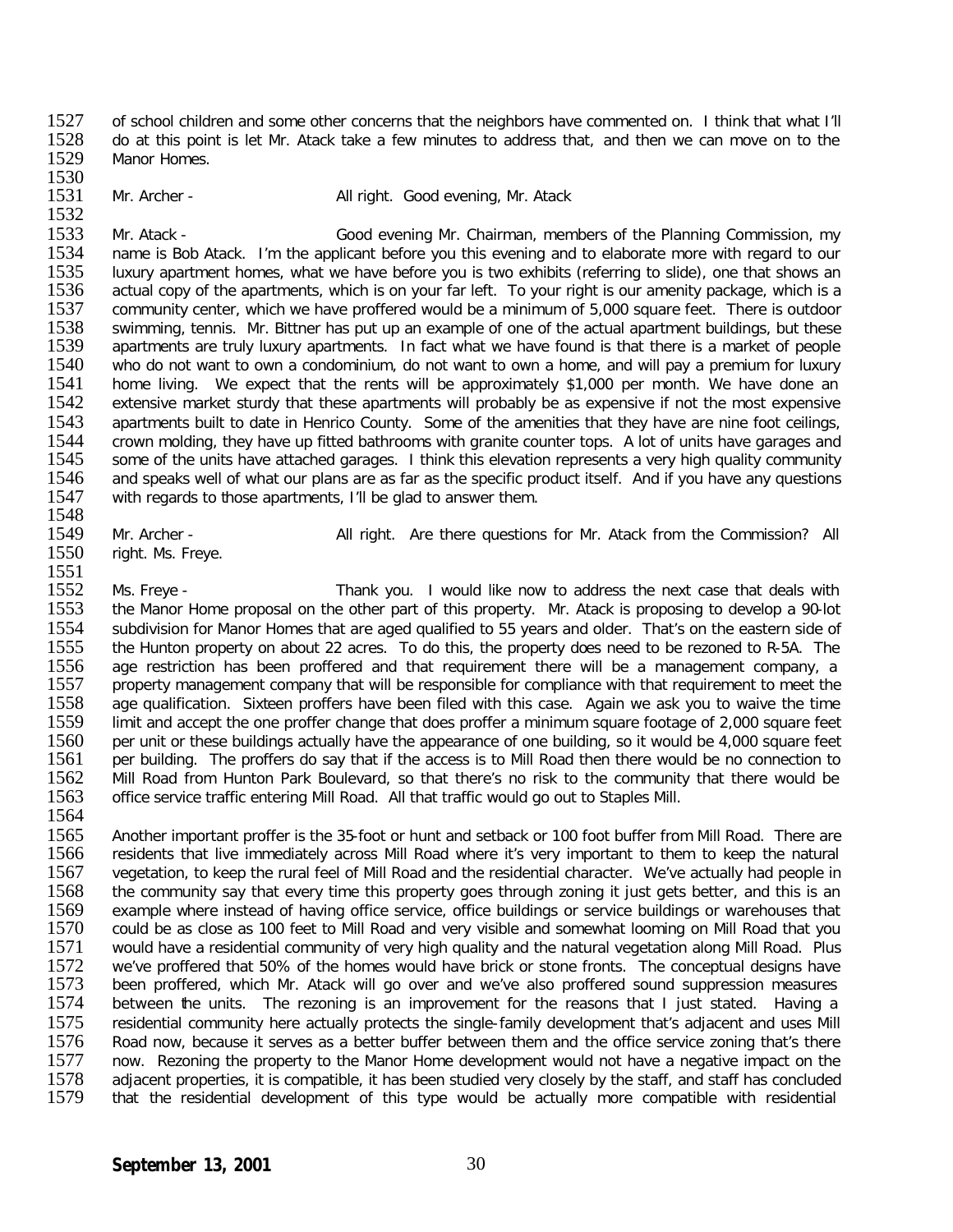1580 development along Mills and the current zoning. The traffic projected on Mill Road as reported in the 1581 staff report because this is age qualified and because we have proffered the number of lots to 90 would 1581 staff report because this is age qualified and because we have proffered the number of lots to 90 would 1582 be about 350 vehicles per day. Because the development is going to be age restricted that means that 1582 be about 350 vehicles per day. Because the development is going to be age restricted that means that 1583<br>1583 the cars that would be generated, the trips generated by this development, would not have an impact in 1583 the cars that would be generated, the trips generated by this development, would not have an impact in 1584 the peak hours of 7 to 9 in the morning. The staff concluded that the roads are adequate to serve this 1584 the peak hours of 7 to 9 in the morning. The staff concluded that the roads are adequate to serve this 1585 development. There is a need for this type of development, there is a need for this type of development, ther development. There is a need for this type of development, there has in recent times been zonings for 1586 age restricted communities, but still in this area there is a need for this. There are waiting lists list and, as<br>1587 lunderstand it, one of the statistics is that every 8 seconds an American turns 50. So unless you 1587 I understand it, one of the statistics is that every 8 seconds an American turns 50. So unless you have 1588 auestions for me right now I'll turn this over to Mr. Atack and let him explain the product. questions for me right now I'll turn this over to Mr. Atack and let him explain the product.

1589<br>1590

Mr. Archer - Another American turned 50 while you were coming up Mr. Atack.

1591<br>1592 Mr. Jernigan - I've aged just in the last few seconds.

1593<br>1594 1594 Mr. Atack - We are very enthusiastic about this product because it does offer a high<br>1595 quality life style that compliments the existing residential community that this property abuts as opposed 1595 quality life style that compliments the existing residential community that this property abuts as opposed<br>1596 to the current Office Service zoning. I would say the biggest concern that we have had with our 1596 to the current Office Service zoning. I would say the biggest concern that we have had with our 1597 adioining constituents, and for the record I would mention this makes our  $4<sup>th</sup>$  public meeting. As well, I 1597 adjoining constituents, and for the record I would mention this makes our  $4^{\text{th}}$  public meeting. As well, I<br>1598 bave met on five different occasions with residents in the community. But I believe that it would be 1598 have met on five different occasions with residents in the community. But I believe that it would be fair<br>1599 to say the single biggest concern of the community has been access to Mill Road from our property. We 1599 to say the single biggest concern of the community has been access to Mill Road from our property. We 1600 are requesting that we be able to access Mill Road so that this community can be a part of the residential 1600 are requesting that we be able to access Mill Road so that this community can be a part of the residential<br>1601 community along Mill Road, so that the residents who live here will be able to share in the same 1601 community along Mill Road, so that the residents who live here will be able to share in the same<br>1602 amenities, churches, recreations and parks that currently exist in a close vicinity to this site. I would sav 1602 amenities, churches, recreations and parks that currently exist in a close vicinity to this site. I would say<br>1603 that is probably our single biggest point of debate with residents. Also, I think its fair and appropr 1603 that is probably our single biggest point of debate with residents. Also, I think its fair and appropriate for 1604 me to clarify a question with regards to traffic. When we had our first meeting with the residents and we<br>1605 had filed our zoning case, the staff report reflected the approximate number of traffic increase based on 1605 had filed our zoning case, the staff report reflected the approximate number of traffic increase based on<br>1606 the full development potential of this site. That number was 1500 units per day. That was prior to us 1606 the full development potential of this site. That number was 1500 units per day. That was prior to us<br>1607 proffering a maximum number of homes. We have since proffered that there will be no more than 90 1607 broffering a maximum number of homes. We have since proffered that there will be no more than 90<br>1608 bomes on this site, and as Mrs. Freve reiterated earlier, that reduces the traffic to less than 500 units of 1608 homes on this site, and as Mrs. Freye reiterated earlier, that reduces the traffic to less than 500 units of<br>1609 traffic per day. In addition, we did employ a traffic engineering company, DRW, to do a consulting and 1609 traffic per day. In addition, we did employ a traffic engineering company, DRW, to do a consulting and 1610 do a traffic study for us. We have had the study done and they have given us a summary of that report 1610 do a traffic study for us. We have had the study done and they have given us a summary of that report 1611 in which they also conclude that the traffic would be adequate for the roads, and with only one period of 1611 in which they also conclude that the traffic would be adequate for the roads, and with only one period of<br>1612 time causing a delay, and that would be during this time that school is open there would be a delay 1612 time causing a delay, and that would be during this time that school is open there would be a delay<br>1613 between 7:30 and 7:45 in the morning, and primarily between 7:40 and 7:45 a.m. I'll be glad to answer 1613 between 7:30 and 7:45 in the morning, and primarily between 7:40 and 7:45 a.m. I'll be glad to answer 1614 any questions that you may have. 1615

| 1616 | Mr. Archer -                    | Thank you Mr. Atack. Are there questions from the Commission?                                                |
|------|---------------------------------|--------------------------------------------------------------------------------------------------------------|
| 1617 |                                 |                                                                                                              |
| 1618 | Ms. Dwyer -                     | I have one question about ownership. Will these be rental units or                                           |
| 1619 | owner occupied?                 |                                                                                                              |
| 1620 |                                 |                                                                                                              |
| 1621 | Mr. Atack -                     | These will be owner occupied, Ms. Dwyer.                                                                     |
| 1622 |                                 |                                                                                                              |
| 1623 | Ms. Dwyer -                     | OK. But that's not part of the proffer that they will be offered for sale or                                 |
| 1624 | that's part of the future plan. |                                                                                                              |
| 1625 |                                 |                                                                                                              |
| 1626 | Mr. Atack -                     | That is our plan, I'm not sure that, we've had a lot of experience in age                                    |
| 1627 |                                 | qualified housing; just my the nature of this product it really wouldn't lend itself to being a rental unit. |
| 1628 |                                 |                                                                                                              |
| 1629 | Ms. Dwyer -                     | Because of the cost?                                                                                         |
| 1630 |                                 |                                                                                                              |
| 1631 | Ms. Atack -                     | Yes.                                                                                                         |
| 1632 |                                 |                                                                                                              |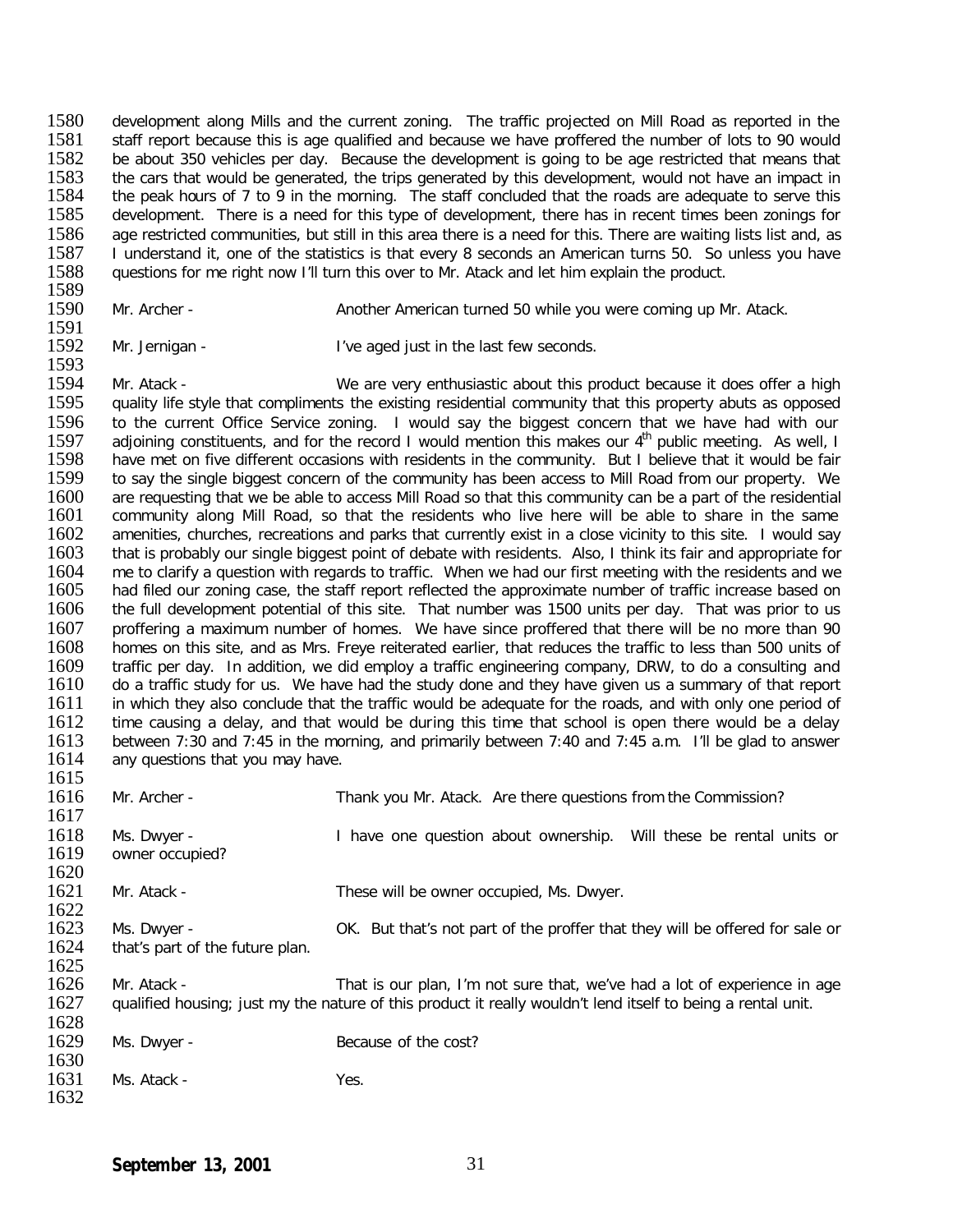1633 Ms. Dwyer - I can't read the floor plan from, my copy is a little fuzzy. There's one<br>1634 bedroom downstairs and two plus a study upstairs. Is that the floor plan? bedroom downstairs and two plus a study upstairs. Is that the floor plan? 1635<br>1636 1636 Mr. Atack - There are a number of different floor plans, Ms. Dwyer. But yes, in<br>1637 some cases there's as many as two rooms upstairs, either an extra bedroom or an office or two, and 1637 some cases there's as many as two rooms upstairs, either an extra bedroom or an office or two, and 1638 sometimes as many as two baths upstairs. sometimes as many as two baths upstairs. 1639<br>1640 Ms. Dwyer - But they all have first floor baths? 1641<br>1642 Mr. Atack - Yes. 1643<br>1644 Ms. Dwyer - OK. 1645<br>1646 1646 Mr. Atack - Yes, I'm sorry. They'll have at least a one and a half full baths on the 1647 first floor. first floor. 1648<br>1649 Mr. Archer - **All right.** Any further questions from the Commission? 1650<br>1651 1651 Ms. Dwyer - I have one more question about access. Proffer 5 says if access is from<br>1652 Mill Road no access other than emergency will be provided to Hunton Boulevard. So as I look at the plan 1652 Mill Road no access other than emergency will be provided to Hunton Boulevard. So as I look at the plan<br>1653 in our packet, would Hunton Boulevard just stub at the property line? in our packet, would Hunton Boulevard just stub at the property line? 1654<br>1655 Mr. Atack - That is correct. Yes ma 'am. 1656 1657 Ms. Dwyer - Then how would the emergency access be configured? 1658<br>1659 1659 Mr. Atack - Well the emergency access would have to be approved during the POD 1660 process, but there is what we believe access to that stub road through the back of the community. The 1661 maximum, excuse me, Ms. Dwyer, is 82 units without the emergency access. maximum, excuse me, Ms. Dwyer, is 82 units without the emergency access. 1662<br>1663 1663 Ms. Dwyer - Would you mind just showing me where the emergency access would 1664 come on this site plan that you have? come on this site plan that you have? 1665<br>1666 1666 Mr. Atack - Certainly. You get access here, here (referring to slide). There's a<br>1667 number of different points. There would be access (referring to slide). number of different points. There would be access (referring to slide). 1668<br>1669 Mr. Vanarsdall - **Do we have that portable mike?** Excuse me, Mr. Atack. 1670 1671 Mr. Bittner - No, we don't have the portable mike. 1672<br>1673 Mr. Atack - I'm sorry. I'll to speak up Mr. Vanarsdall. 1674<br>1675 1675 Ms. Dwyer - So what that means is you'd give up a lot for the emergency access<br>1676 according to this (referring to slide)? according to this (referring to slide)? 1677<br>1678 1678 Mr. Atack - That is a possibility Ms. Dwyer, but we believe that it won't be necessary<br>1679 because this would be a typical emergency access that would be done in payers, with grass growing 1679 because this would be a typical emergency access that would be done in pavers, with grass growing<br>1680 through, and then a permanent structure. Either it can be a gate, it could be a cable, or it could be a through, and then a permanent structure. Either it can be a gate, it could be a cable, or it could be a 1681 ballaster of some sort, but it could be available for emergency access but not for vehicular access. 1682<br>1683 Ms. Dwyer - So you might have it between two buildings? 1684<br>1685 Mr. Atack - Yes ma'am, it could be a 20-foot wide right-of-way.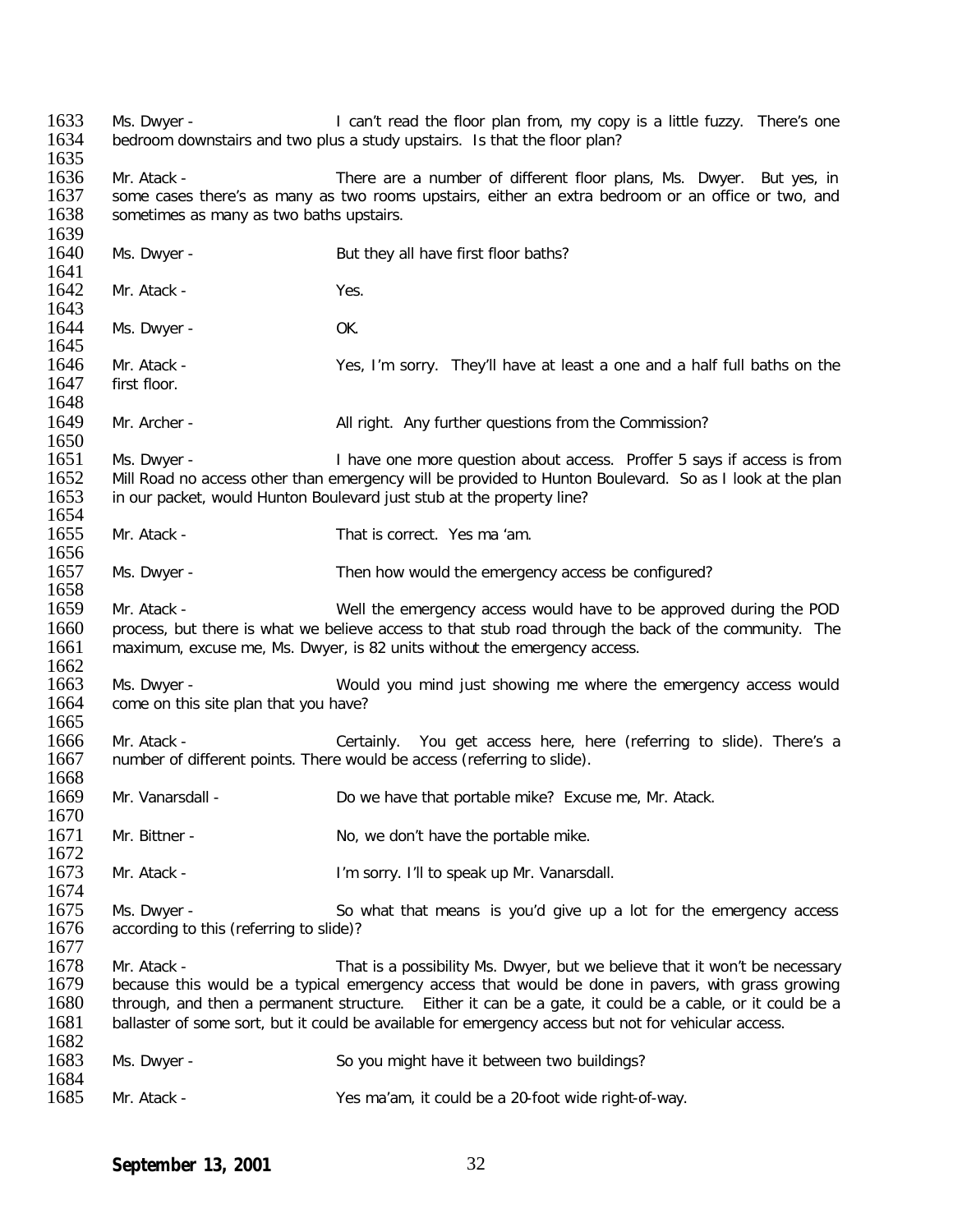1686<br>1687 1687 Ms. Dwyer - And my last question is where is this right-of-way through here that 1688 vou're trying to acquire, as you mentioned earlier? Would that change when you came, if you were able 1688 you're trying to acquire, as you mentioned earlier? Would that change when you came, if you were able<br>1689 to acquire that and include that as part of this parcel, would that change the maximum number of units 1689 to acquire that and include that as part of this parcel, would that change the maximum number of units 1690 that you're proffered or... 1691<br>1692 1692 Mr. Atack - No ma 'am. That is currently owned by the State; we own both sides of 1693 it, so we would just simply petition the State and they would give the property owners on both sides. 1693 it, so we would just simply petition the State and they would give the property owners on both sides, 1694 which would be us. which would be us. 1695<br>1696 Ms. Dwyer - Right, but then if, once you acquired it would that change these proffers 1697 at all? 1698<br>1699 Mr. Atack - No ma'am. 1700<br>1701 Ms. Dwyer - You wouldn't add units or… 1702<br>1703 Mr. Atack - No ma'am. 1704<br>1705 Ms. Dwyer - You wouldn't change them? OK. Thank you that's all. 1706<br>1707 Mr. Atack - Thank you. 1708<br>1709 Mr. Archer - The Anyone else have questions for Mr. Atack? Ms. Freye. 1710<br>1711 1711 Ms. Freye - The Mr. Chairman, could we allow persons to speak in support, if they'd like 1712 at this time? at this time? 1713<br>1714 Mr. Archer - Yes ma'am. 1715<br>1716 1716 Mr. Marlles - Mrs. Freye, you have a total of five minutes and 21 seconds on case C-<br>1717 47C-01, and you have three minutes and 29 seconds on case C-48C-01. 47C-01, and you have three minutes and 29 seconds on case C-48C-01. 1718<br>1719 Ms. Freye - Sounds good. 1720<br>1721 1721 Mr. Elmore - My name is William Elmore and I have lived for 61 years approximately<br>1722 two blocks east of Mr. Atack's proposal. I have no objections to this: in fact. I am very much in favor of 1722 two blocks east of Mr. Atack's proposal. I have no objections to this; in fact, I am very much in favor of<br>1723 it. In the last few vears there's been an awful lot of development going on in this community. Rock it. In the last few years there's been an awful lot of development going on in this community. Rock 1724 Springs, Chickahominy Branch and across the road from me, Hunton, and they're real, very high quality<br>1725 homes. It's a real nice community and I think what he is proposing here is in keeping with what the high 1725 homes. It's a real nice community and I think what he is proposing here is in keeping with what the high 1726 quality of the neighborhood. Thank you. quality of the neighborhood. Thank you. 1727<br>1728 Mr. Archer - Thank you, Mr. Elmore. Any questions for Mr. Elmore? Thank you sir. 1729<br>1730 1730 Ms. Corson - Mr. Chairman, members of the Commission, my name is Barbara Corson.<br>1731 I live at 11754 Mill Road. I've only been living there for two years, but I am very familiar with Mr. Atack 1731 I live at 11754 Mill Road. I've only been living there for two years, but I am very familiar with Mr. Atack<br>1732 and his developments around Henrico County. They're all of highest qualities and standards. The 1732 and his developments around Henrico County. They're all of highest qualities and standards. The 1733 housing proposal he has is a very attractive package from what I've seen in the drawings and it seems a housing proposal he has is a very attractive package from what I've seen in the drawings and it seems a 1734 much preferred, some of it, as far as the housing is concerned, it seems much preferred to office and 1735 warehousing which is zoned for that right now, that property along with the fact that he is planning on 1735 warehousing which is zoned for that right now, that property along with the fact that he is planning on<br>1736 Leaving the trees and buffers and keeping it a natural looking area, and I think we'd welcome to have an 1736 Leaving the trees and buffers and keeping it a natural looking area, and I think we'd welcome to have an<br>1737 Lage-gualified community added to our neighborhood. It is a growth spurt in that road itself. We do have 1737 age-qualified community added to our neighborhood. It is a growth spurt in that road itself. We do have<br>1738 another subdivision being built right now, and there are plans to build a new middle school on that street another subdivision being built right now, and there are plans to build a new middle school on that street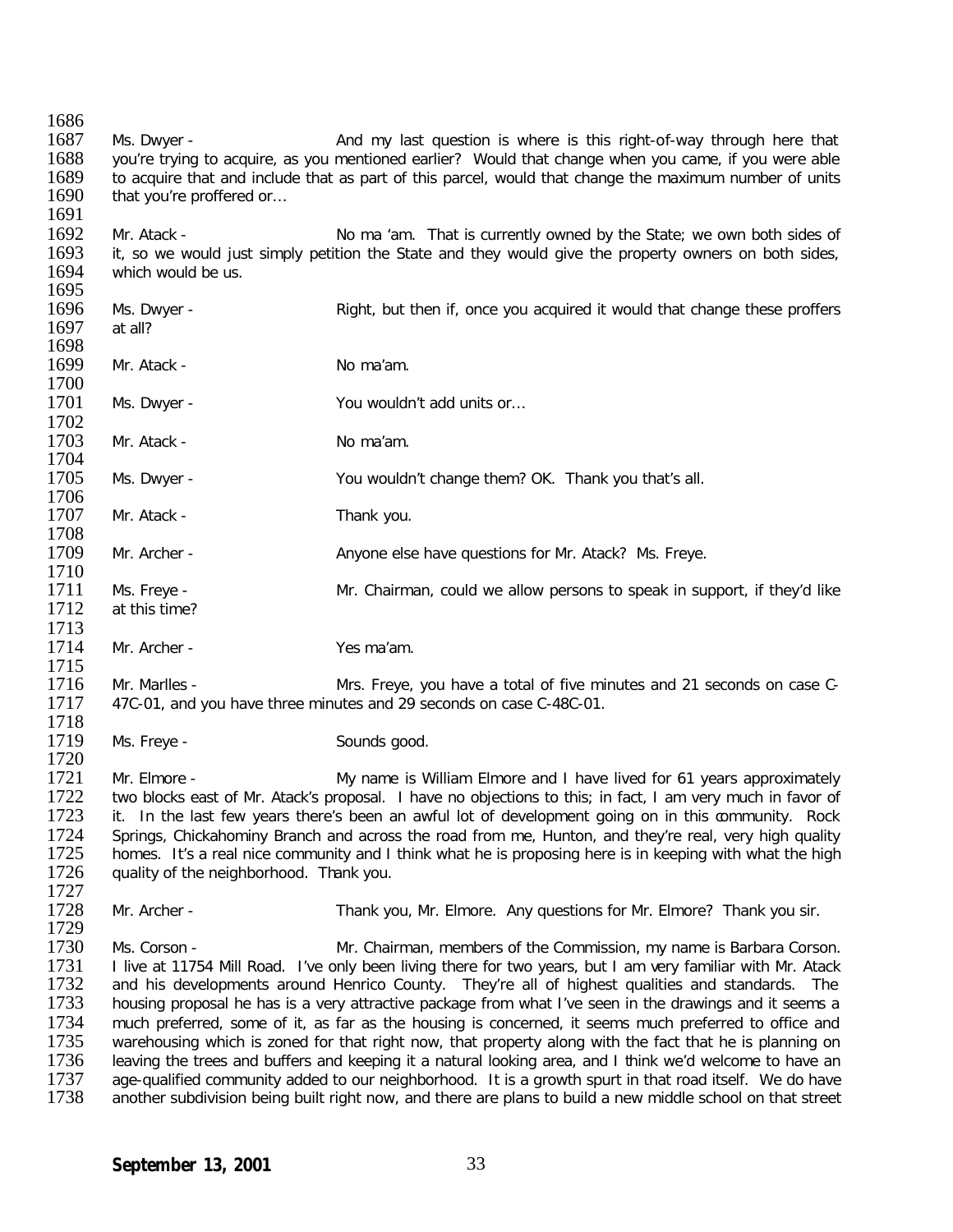1739 coming up in a couple of years. So, change is inevitable, and I think that Mill Road now has to be 1740 prepared for the fact that we're going to grow. It's not just going to be a little country road anymore. 1740 prepared for the fact that we're going to grow. It's not just going to be a little country road anymore.<br>1741 But I very much support Mr. Atack's proposal. Thanks. But I very much support Mr. Atack's proposal. Thanks. 1742<br>1743 Mr. Archer - Thank you Ms. Corson. 1744<br>1745 Mr. Atack - Thank you. 1746<br>1747 1747 Mr. Harris - Thello again, my name is Tallmadge Harris and my wife and I have lived<br>1748 The Mill Road for the past 16 years and, don't worry, I'm going to try not to be to redundant, but I'm just 1748 on Mill Road for the past 16 years and, don't worry, I'm going to try not to be to redundant, but I'm just<br>1749 trying to make a few points. As I said in previous meetings. I strongly feel that residential housing is 1749 trying to make a few points. As I said in previous meetings, I strongly feel that residential housing is<br>1750 much more desirable to our area than warehouses. The County Planning department has intended for 1750 much more desirable to our area than warehouses. The County Planning department has intended for 1751 our area to be a residential corridor. our area to be a residential corridor. 1752<br>1753 1753 When my wife and I moved here Mill Road was predominantly rural. It has now become more and more 1754 suburban, and that's fine and we've expected that. But we feel that warehouses would detract from the 1754 suburban, and that's fine and we've expected that. But we feel that warehouses would detract from the 1755 area and negatively impact the character of the neighborhood. The traffic that's been mentioned in the 1755 area and negatively impact the character of the neighborhood. The traffic that's been mentioned in the 1756 area and noina during a brief period of 1756 past at Mill and Mountain Road is due to the school parents coming and going during a brief period of 1757 time. Having carried my daughter to that school. I feel that it's a part of the neighborhood. I almost feel 1757 time. Having carried my daughter to that school, I feel that it's a part of the neighborhood, I almost feel<br>1758 like I've paid my dues. Now that she is out of the elementary school, I wait and just move on a few 1758 like I've paid my dues. Now that she is out of the elementary school, I wait and just move on a few<br>1759 minutes later. Many of the opposition to this proposal had the opportunity to vote for residential or 1759 minutes later. Many of the opposition to this proposal had the opportunity to vote for residential or 1760 warehouses just a few vears ago on another nearby project and chose warehouses. We moved into this 1760 warehouses just a few years ago on another nearby project and chose warehouses. We moved into this 1761 area knowing it was going to change. Lets make that change an improvement. My wife and I and 1761 area knowing it was going to change. Lets make that change an improvement. My wife and I and 1<br>1762 evervone we've talked to on Mill Road support this residential proposal. Thank vou. everyone we've talked to on Mill Road support this residential proposal. Thank you. 1763<br>1764 Mr. Archer - Thank you sir. 1765<br>1766 Mr. Harris - Thank you. 1767<br>1768 1768 Mr. Archer - Is there anyone else to speak in favor of the proposal? OK, how much 1769 time is left. Mr. Secretary? time is left, Mr. Secretary? 1770<br>1771 1771 Mr. Marlles - Two minutes and five seconds on case C-47C and three minutes and 29<br>1772 seconds on Case C-48C. seconds on Case C-48C. 1773<br>1774 1774 Mr. Archer - All right, thank you. OK, then at this time we will hear from the 1775 opposition. opposition. 1776 1777 Mr. Kizer - Good evening, Mr. Chairman and members of the Commission. My Good evening, Mr. Chairman and members of the Commission. My 1778 name is Wade Kizer and I live at 11621 Chickahominy Branch Drive. name is Wade Kizer and I live at 11621 Chickahominy Branch Drive. 1779<br>1780 Mr. Archer - Good evening, Mr. Kizer. 1781<br>1782 1782 Mr. Kizer - Good evening. I'm opposed to both cases that are here tonight. For the 1783 past six years the residents, the overwhelming maiority of the residents of Rock Springs Estate, as well as 1783 past six years the residents, the overwhelming majority of the residents of Rock Springs Estate, as well as<br>1784 Chickahominy Branch, have been opposed and fought the rezoning of this piece of property. Until 1784 Chickahominy Branch, have been opposed and fought the rezoning of this piece of property. Until<br>1785 tonight we've been successful in our fight. As Mr. Atack pointed out, one of the maior points of 1785 tonight we've been successful in our fight. As Mr. Atack pointed out, one of the major points of 1786 contention about rezoning this property has always been access to Mill Road. The second point, in my 1786 contention about rezoning this property has always been access to Mill Road. The second point, in my<br>1787 copinion, has been the fact that we've also consistently against putting apartments on any part of this 1787 opinion, has been the fact that we've also consistently against putting apartments on any part of this 1788 piece of this property. piece of this property. 1789<br>1790 1790 With regard to access to Mill Road, Mill Road is a narrow winding two-lane road with a 45 mile per hour zone. It is congested already and that is due not only because of the homes that already exist on Mill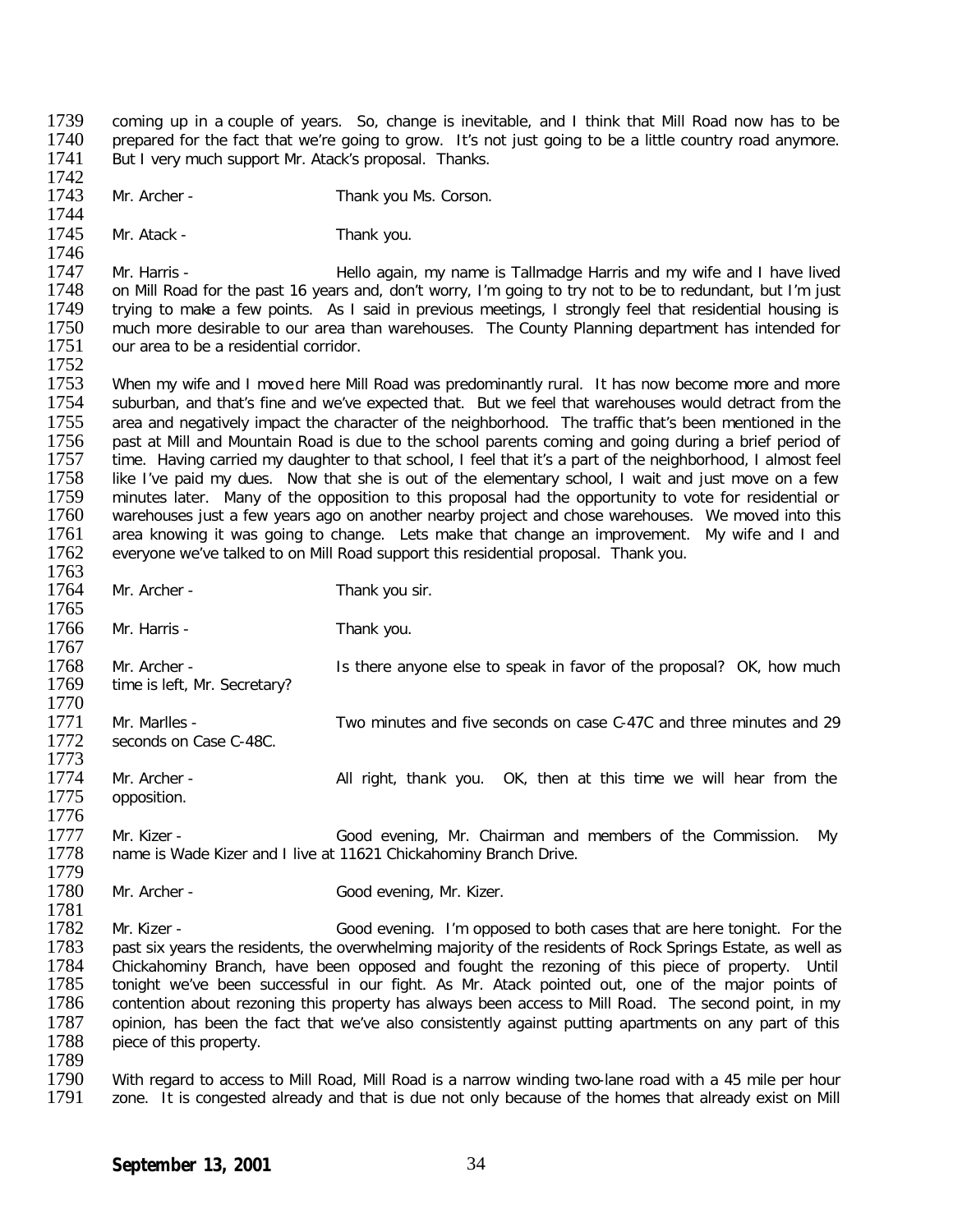1792 Road and in that general area, but also because of Glen Allen Elementary School that sets at the<br>1793 intersection of Mill Road and Mountain Road. What we believe that the County has not heard us on yet is 1793 intersection of Mill Road and Mountain Road. What we believe that the County has not heard us on yet is<br>1794 that not only is Mill Road presently congested, and going to be made even more congested by 90 manor 1794 that not only is Mill Road presently congested, and going to be made even more congested by 90 manor<br>1795 thomes that Mr. Atack wants to build, but we're not taking into account the fact that there are 175 new 1795 homes that Mr. Atack wants to build, but we're not taking into account the fact that there are 175 new<br>1796 homes that Mr. Atack is building on the east side of Mil Road that have just been rezoned, and that's 1796 homes that Mr. Atack is building on the east side of Mil Road that have just been rezoned, and that's 1797 Hunton Estates. In addition to that 175 homes that will be additional traffic that's not already there, but 1797 Hunton Estates. In addition to that 175 homes that will be additional traffic that's not already there, but<br>1798 is already zoned and is coming, there's a new county public middle school that's in that same piece of 1798 is already zoned and is coming, there's a new county public middle school that's in that same piece of 1799 property that is due to be developed during the next several year, and it'll be that many more cars and 1799 property that is due to be developed during the next several year, and it'll be that many more cars and<br>1800 that many more parents driving their children to school, as well as that many more school buses. In 1800 that many more parents driving their children to school, as well as that many more school buses. In<br>1801 addition to the 175 new houses in Hunton Estates and the new middle school that is yet to be built, there 1801 addition to the 175 new houses in Hunton Estates and the new middle school that is yet to be built, there<br>1802 are also approximately 75 new homes that have already been zoned but have yet to built on the west 1802 are also approximately 75 new homes that have already been zoned but have yet to built on the west 1803 side of Mill Road, and those are in the back end of Rock Springs Estates. The lots have already been 1803 side of Mill Road, and those are in the back end of Rock Springs Estates. The lots have already been<br>1804 subdivided, foundations have been put in some of them, but for the vast maiority they've vet to be built, 1804 subdivided, foundations have been put in some of them, but for the vast majority they've yet to be built,<br>1805 and that traffic is vet to be taken into consideration. When we were here approximately a month ago, it 1805 and that traffic is yet to be taken into consideration. When we were here approximately a month ago, it 1806 was my understanding that one of the reasons that the developer asked this case to be continued was 1806 was my understanding that one of the reasons that the developer asked this case to be continued was<br>1807 for the purpose of having a traffic study done. I have yet to see a traffic study. I did see a single page 1807 for the purpose of having a traffic study done. I have yet to see a traffic study. I did see a single page<br>1808 sheet tonight that appears to be a traffic count. There is a gentleman here that I think is from the 1808 sheet tonight that appears to be a traffic count. There is a gentleman here that I think is from the 1809 County Traffic department. As I understand it, a traffic study is an in-depth study that would consider all 1809 County Traffic department. As I understand it, a traffic study is an in-depth study that would consider all<br>1810 of the traffic on the road, not just at one intersection of Mill Road but also at the other intersection 1810 of the traffic on the road, not just at one intersection of Mill Road but also at the other intersection near<br>1811 the railroad track, and to take into account all traffic not only just exiting Mill Road onto Mountain 1811 the railroad track, and to take into account all traffic not only just exiting Mill Road onto Mountain Road,<br>1812 but traffic going onto Mill from both Mountain Road as well as the other end at the railroad track. I'v 1812 but traffic going onto Mill from both Mountain Road as well as the other end at the railroad track. I've 1813 vet to see any traffic study. Perhaps Mr. Atack has one, but I didn't see it in the County file today, and 1813 yet to see any traffic study. Perhaps Mr. Atack has one, but I didn't see it in the County file today, and I<br>1814 when I looked for it and I haven't seen any reference to it tonight, other than the single page what 1814 when I looked for it and I haven't seen any reference to it tonight, other than the single page what 1815<br>1815 appears to be a traffic count. I would point out this, and that is approximately a vear and a half ago Mr appears to be a traffic count. I would point out this, and that is approximately a year and a half ago Mr. 1816 Atack came to this same two neighborhoods and requested that we join him in asking for the rezoning of 1817 the acreage on the east side of Mill Road which is now going to be Hunton Estates and the 175 new 1817 the acreage on the east side of Mill Road which is now going to be Hunton Estates and the 175 new<br>1818 houses and the new middle school. We dealt with him in good faith and to a large extent agreed that 1818 houses and the new middle school. We dealt with him in good faith and to a large extent agreed that 1819 that would be a good change in zoning, and for the most part did not object to that rezoning. But we did 1819 that would be a good change in zoning, and for the most part did not object to that rezoning. But we did<br>1820 that and we gave up for what we had fought long and hard for, that being the denial of access to Mill 1820 that and we gave up for what we had fought long and hard for, that being the denial of access to Mill<br>1821 Road. We gave up two accesses to Mill Road on the east side of Mill when he came to us a vear and a 1821 Road. We gave up two accesses to Mill Road on the east side of Mill when he came to us a year and a<br>1822 half ago because we believed that we were protected on the west side of Mill Road and that access at 1822 half ago because we believed that we were protected on the west side of Mill Road and that access at 1823 that time was not allowed, and it would continue to be denied. It's just a vear and a half now since then, 1823 that time was not allowed, and it would continue to be denied. It's just a year and a half now since then,<br>1824 and now we're asking for access to the west side of Mill Road. We are against it and we dealt in good 1824 and now we're asking for access to the west side of Mill Road. We are against it and we dealt in good 1825 faith a vear and a half ago, and we ask that the County do likewise with us now. We're not against. I 1825 faith a year and a half ago, and we ask that the County do likewise with us now. We're not against, I<br>1826 think for the very large part of people that are concerned about this, are not against the project itself. 1826 think for the very large part of people that are concerned about this, are not against the project itself. I<br>1827 think it's a quality one. All we have asked is that it be turned around and that the access come down 1827 think it's a quality one. All we have asked is that it be turned around and that the access come down<br>1828 Hunton Parkway off of Staples Mill Road as opposed to off of Mill Road. It could be a win-win situation 1828 Hunton Parkway off of Staples Mill Road as opposed to off of Mill Road. It could be a win-win situation<br>1829 for evervbody if that simple thing were done, and I think that Mr. Atack would have no trouble selling for everybody if that simple thing were done, and I think that Mr. Atack would have no trouble selling 1830 these units to people who are interested in buying them even if the access came off of Staples Mill Road.

- 1831<br>1832 Mr. Archer - All right.
	-

1833<br>1834 1834 Mr. Kizer - With regards to the apartments, we've always been against apartments<br>1835 in this area. There have until recently have been no apartments in this area. Recently zoning has been 1835 in this area. There have until recently have been no apartments in this area. Recently zoning has been 18<br>1836 allowed on the west side of Staples Mill Road not far from this proposed project for 300 new apartments. 1836 allowed on the west side of Staples Mill Road not far from this proposed project for 300 new apartments.<br>1837 blit this project is allowed, it is going to give us 600 apartments in an area that heretofore has never ha 1837 If this project is allowed, it is going to give us 600 apartments in an area that heretofore has never had<br>1838 apartment houses. Lastly, I would just mention the buffer with regard to the manor houses. The buffer 1838 apartment houses. Lastly, I would just mention the buffer with regard to the manor houses. The buffer 1839 on Long Meadow Drive is 35 feet. The residents certainly don't believe that that is a wide enough buffer. on Long Meadow Drive is 35 feet. The residents certainly don't believe that that is a wide enough buffer. 1840 What you are going to have is Long Meadow Drive 35 feet, which is very narrow, and then the next, the 1841 private road, which goes through the manor houses, and it's going to have the appearances of two 1841 private road, which goes through the manor houses, and it's going to have the appearances of two<br>1842 parallel roads. We respectfully ask that you hear our concerns. As I said, we've been successful for the 1842 parallel roads. We respectfully ask that you hear our concerns. As I said, we've been successful for the<br>1843 last six years, and we ask that you not change the zoning on this piece of property now. last six years, and we ask that you not change the zoning on this piece of property now. 1844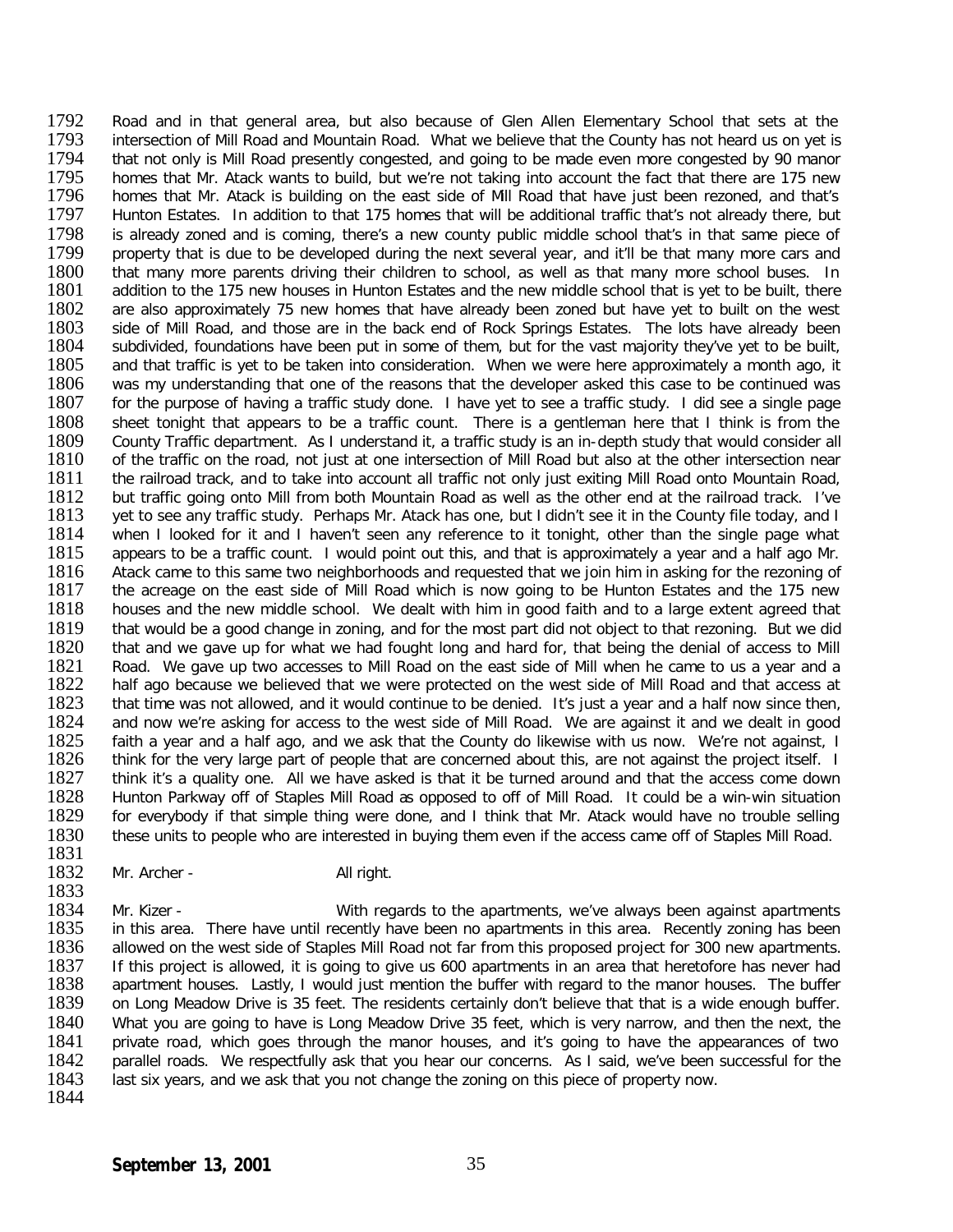1845 Mr. Archer - Are there questions for Mr. Kizer before he takes a seat? All right, thank 1846 vou sir. Did vou have a question Ms. Dwyer? you sir. Did you have a question Ms. Dwyer?

1847<br>1848 Ms. Dwyer - No.

1849<br>1850 Mr. Archer - All right.

1851<br>1852

1852 Mr. Paxton - Mr. Chairman, ladies and gentlemen, my name is David Paxton. My wife<br>1853 and I live at 11616 Chickahominy Branch Drive. I would like to speak to a couple of access issues on Mill 1853 and I live at 11616 Chickahominy Branch Drive. I would like to speak to a couple of access issues on Mill<br>1854 Road, if I may. Although a lot of attention has been directed to the school at the intersection of Mill 1854 Road, if I may. Although a lot of attention has been directed to the school at the intersection of Mill<br>1855 Road and Mountain Road, I'd like to direct your attention to how traffic flows on a portion of Mill Road 1855 Road and Mountain Road, I'd like to direct your attention to how traffic flows on a portion of Mill Road<br>1856 and mainly the portion I'm indicating here with the light (referring to slide), as you proceed east bound 1856 and mainly the portion I'm indicating here with the light (referring to slide), as you proceed east bound<br>1857 on Mill Road crossing 295, that's a four lane divided road. As you approach the property (referring to 1857 on Mill Road crossing 295, that's a four lane divided road. As you approach the property (referring to 1858 sille), and the intersection where Mr. Atack proposes to have access, it reduces to a two-lane road and, 1858 slide), and the intersection where Mr. Atack proposes to have access, it reduces to a two-lane road and,<br>1859 specifically, if you are going eastbound the right lane merges into the left lane. Mr. Atack, by reguesting 1859 specifically, if you are going eastbound the right lane merges into the left lane. Mr. Atack, by requesting<br>1860 access to Mill Road, is asking that you allow him to use the through lane of Mill Road into which traffi access to Mill Road, is asking that you allow him to use the through lane of Mill Road into which traffic is 1861 being merged as a deceleration and stacking lane for vehicles entering his property. That I would submit<br>1862 is an inherently dangerous situation, and we can all speculate as to how dangerous something is and 1862 is an inherently dangerous situation, and we can all speculate as to how dangerous something is and 1863 vhat may or may not result. But it would seem to me that since we're not dealing here with property 1863 what may or may not result. But it would seem to me that since we're not dealing here with property 1864 that it is<br>1864 that has an absolute right to access to Mill Road, its asking for a waiver of a prohibition, tha 1864 that has an absolute right to access to Mill Road, its asking for a waiver of a prohibition, that it is<br>1865 incumbent upon the applicant to satisfy this body and the public that safety is not going to be unduly 1865 incumbent upon the applicant to satisfy this body and the public that safety is not going to be unduly 1866 compromised. That has not been done. The traffic memo, I'm sorry, the traffic memo that the applicant 1866 compromised. That has not been done. The traffic memo, I'm sorry, the traffic memo that the applicant 1867 referred to basically tells us nothing more about the traffic at this point then we knew 30 days ago. 1867 in referred to basically tells us nothing more about the traffic at this point then we knew 30 days ago.<br>1868 in Specifically, what this, this does not refer to a study, if you will, it refers to a traffic count and w 1868 Specifically, what this, this does not refer to a study, if you will, it refers to a traffic count and what it<br>1869 Goes is refers to a count made on two different days at two different times down at the intersection 1869 does is refers to a count made on two different days at two different times down at the intersection of 1870 Mountain and Mill Road, approximately a mile away from where the applicant proposes to use the 1870 Mountain and Mill Road, approximately a mile away from where the applicant proposes to use the 1871 through lane as a merge is going on for deceleration and stacking. And all this does is looks at traffic 1871 through lane as a merge is going on for deceleration and stacking. And all this does is looks at traffic<br>1872 aoing southbound, if you will, on Mill Road onto Mountain. At the time this count was being done, the 1872 going southbound, if you will, on Mill Road onto Mountain. At the time this count was being done, the 1873 traffic could have been bumper-to-bumper coming on Mountain Road and turning on to Mill Road mainly 1873 traffic could have been bumper-to-bumper coming on Mountain Road and turning on to Mill Road mainly 1874 and the access point that the applicant requests. The traffic could have been bumper-to-1874 going in front of the access point that the applicant requests. The traffic could have been bumper-to-<br>1875 bumper coming the other on Mill Road and going to the school. The study, the count by definition, does 1875 bumper coming the other on Mill Road and going to the school. The study, the count by definition, does 1876 not include any of the traffic coming out of the Chickahominy Branch in Rock Springs Estates area or 1876 not include any of the traffic coming out of the Chickahominy Branch in Rock Springs Estates area or<br>1877 coming in from that direction on Mill Road that goes to the school. All of that is excluded from this count 1877 coming in from that direction on Mill Road that goes to the school. All of that is excluded from this count<br>1878 and I'd submit to you that you truly know nothing more about traffic now then you did 30 days ago, and 1878 and I'd submit to you that you truly know nothing more about traffic now then you did 30 days ago, and 1879 vou're entitled to know more. You're entitled to know more and the to the applicant preparing a real traffic 1879 you're entitled to know more. You're entitled to the applicant preparing a real traffic study that looks at 1880 the proposed intersection that he is requesting and addresses issues over an engineers seal certified to 1880 the proposed intersection that he is requesting and addresses issues over an engineers seal certified to<br>1881 the county such as whether using a through traffic lane during the course of a 45 mile an hour merge 1881 the county such as whether using a through traffic lane during the course of a 45 mile an hour merge<br>1882 around a turn is consistent with county and other applicable governmental design criteria and whether its around a turn is consistent with county and other applicable governmental design criteria and whether its 1883 inconsistent with best engineering practice. Unless a traffic engineer certifies that to you, you're being<br>1884 asked to simply allow this to go on and wonder whether something will happen, and I think the applicant 1884 asked to simply allow this to go on and wonder whether something will happen, and I think the applicant 1885 owes us all, more than speculation on that score. owes us all, more than speculation on that score.

1886<br>1887 1887 On the second traffic matter, we're in a situation now where the applicant came come in again and again<br>1888 and request access to Mill Road. He's talking about getting some property from the state. We don't 1888 and request access to Mill Road. He's talking about getting some property from the state. We don't 1889 know when that would take place, how that will come before you in terms of another request for access, 1889 know when that would take place, how that will come before you in terms of another request for access,<br>1890 and I would submit that its time for the applicant to show his intentions regarding Mill Road by 1890 and I would submit that its time for the applicant to show his intentions regarding Mill Road by<br>1891 dedicating, for example, a one-foot wide conservation easement around the perimeter of the property he 1891 dedicating, for example, a one-foot wide conservation easement around the perimeter of the property he<br>1892 is applying for. That would in effect sterilize and preclude further access to Mill Road as a matter of law 1892 is applying for. That would in effect sterilize and preclude further access to Mill Road as a matter of law<br>1893 rather than a matter of good faith. If there's a need for a fire entrance to this property, then that po 1893 rather than a matter of good faith. If there's a need for a fire entrance to this property, then that portion<br>1894 of the one-foot strip could be dedicated to the county for fire purposes. On a less substantive but 1894 of the one-foot strip could be dedicated to the county for fire purposes. On a less substantive but 1895 annoyance factor, the proffers refer to a 15-foot high sign. The entrance signage for Rock Springs is four 1895 annoyance factor, the proffers refer to a 15-foot high sign. The entrance signage for Rock Springs is four<br>1896 feet, 10 inches high, Chickahominy Branch is six feet high, Hunton Estates' new sign is 11 foot eight. Fo feet, 10 inches high, Chickahominy Branch is six feet high, Hunton Estates' new sign is 11 foot eight. For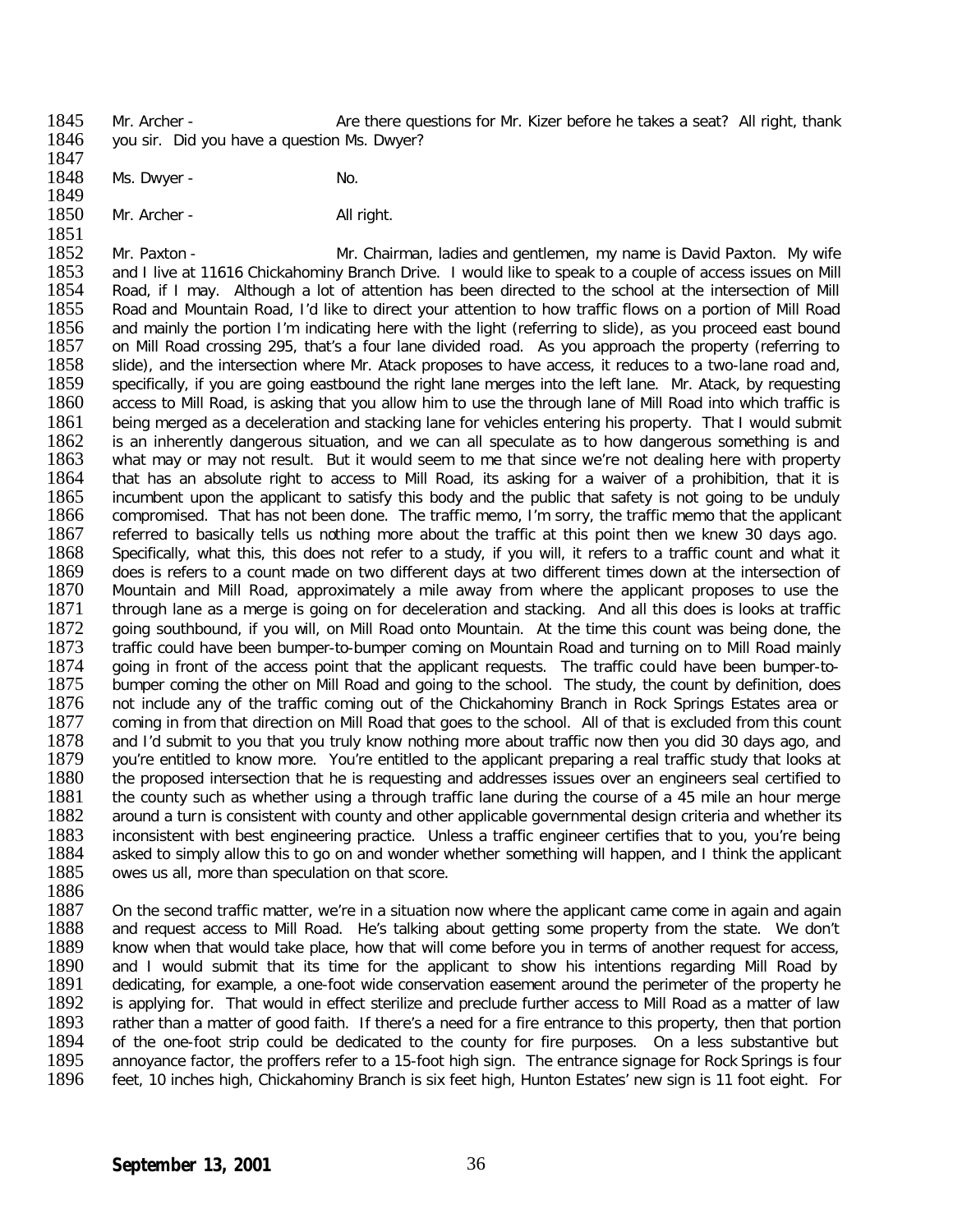1897 reference, the wall over here at the projector is 12 foot, six, and the applicant is asking for two and a half<br>1898 feet more than that with no specification on width. That's ridiculous. Thank you. feet more than that with no specification on width. That's ridiculous. Thank you.

1899<br>1900 1900 Mr. Archer - Thank you Mr. Paxton. Are there questions for Mr. Paxton from the 1901 Commission members? Thank you sir. Commission members? Thank you sir.

1902<br>1903 1903 Ms. Suffa - Good evening. My name is Linda Suffa. I live at 3330 Wood Book<br>1904 Lane. I've lived in the Glen Allen community for approximately 25 years. My concerns are traffic, the 1904 Lane. I've lived in the Glen Allen community for approximately 25 years. My concerns are traffic, the 1905 auantity to the population which would be quantity and quality. and what I would like to do is show you 1905 guantity to the population which would be quantity and quality, and what I would like to do is show you<br>1906 some brief pictures I've taken to kind of reiterate what the other folks are saving - realizing that perhaps 1906 some brief pictures I've taken to kind of reiterate what the other folks are saying - realizing that perhaps<br>1907 at least one of two of vou have not traveled in the community recently. at least one of two of you have not traveled in the community recently.

1908<br>1909

Mr. Archer - OK, we can put those up for you, ma'am, I believe.

1910<br>1911 1911 Mr. Marlles - Ma'am, would you mind spelling your last name, just so we catch it on 1912 the record. the record.

1913<br>1914 Ms. Suffa - The Music State of the It is S as in Sam u f f a.

1915<br>1916 Mr. Marlles - Thank you.

1917<br>1918 1918 Ms. Suffa - It's a little different. This is a picture of Hunton Parkway (referring to 1919 Slide). If you travel from the intersection up Staples Mill west on Staples Mill from Mountain Road, this is 1919 slide). If you travel from the intersection up Staples Mill west on Staples Mill from Mountain Road, this is<br>1920 the dual-lane divided highway that will become Hunton Parkway/Hunton Boulevard that we've been 1920 the dual-lane divided highway that will become Hunton Parkway/Hunton Boulevard that we've been<br>1921 Speaking of. If you go to the next picture (referring to slide), this is actually the very first picture and 1921 speaking of. If you go to the next picture (referring to slide), this is actually the very first picture and<br>1922 what this shows you is at this point Staples Mill is a four-lane divided highway that then feeds into 1922 what this shows you is at this point Staples Mill is a four-lane divided highway that then feeds into 1923 Hunton Parkway, which is to the far side where you see the stop sign. That's where Hunton Parkway 1923 Hunton Parkway, which is to the far side where you see the stop sign. That's where Hunton Parkway<br>1924 Freeds into Staples Mill Road. So it is four lanes divided feeding into a four-lane divided highway. This is 1924 feeds into Staples Mill Road. So it is four lanes divided feeding into a four-lane divided highway. This is<br>1925 a picture of the intersection (referring to slide) of Mountain Road that to, the feed in road here is Mi 1925 a picture of the intersection (referring to slide) of Mountain Road that to, the feed in road here is Mill<br>1926 Road, which you see that its two lanes with the turning lane going into two lanes. You can tell this was 1926 Road, which you see that its two lanes with the turning lane going into two lanes. You can tell this was <br>1927 unprepared and unpracticed. unprepared and unpracticed.

1928<br>1929 Mr. Archer - You're doing real good.

1930<br>1931 1931 Ms. Suffa - This is a picture of standing on Mountain Road looking at what is the 1932 beginning of Mill Road (referring to slide). There is a fire station to the far side where the van is sitting. 1932 beginning of Mill Road (referring to slide). There is a fire station to the far side where the van is sitting.<br>1933 This is taking that same intersection and looking at it from Mill Road (referring to slide). As you s 1933 This is taking that same intersection and looking at it from Mill Road (referring to slide). As you see, Mill<br>1934 Road is two lanes that feeds into Mountain Road, which is two lanes with the one little turning lane f Road is two lanes that feeds into Mountain Road, which is two lanes with the one little turning lane from 1935 a different perspective. This is a picture of Mill Road as you come over that hill that you saw (referring to<br>1936 slide). Glen Allen Elementary is to the side where the van is sitting (referring to slide). As you see 1936 slide). Glen Allen Elementary is to the side where the van is sitting (referring to slide). As you see, Mill<br>1937 Road goes down and then goes up over 295. There's an overpass there with a new residential 1937 Road goes down and then goes up over 295. There's an overpass there with a new residential 1938 community on the left. This is taken (referring to slide) on top of the overpass looking further down Mill 1938 community on the left. This is taken (referring to slide) on top of the overpass looking further down Mill<br>1939 Road. This is just a picture (referring to slide) of the east side of Mill Road and the property that is 1939 Road. This is just a picture (referring to slide) of the east side of Mill Road and the property that is in<br>1940 auestion to be developed, of which I might even though with the restricted age community and the 1940 question to be developed, of which I might even though with the restricted age community and the 1941 apartments that Mr. Atack is suggesting, there is still in this plan offices. Now if you look at this picture 1941 apartments that Mr. Atack is suggesting, there is still in this plan offices. Now if you look at this picture<br>1942 (referring to slide) and it's very difficult to see, where you see the steam shovel is Bekah Lane. Rig 1942 (referring to slide) and it's very difficult to see, where you see the steam shovel is Bekah Lane. Right<br>1943 diagonally across from that is where the entrance to the restricted age facility would be. In the distance 1943 diagonally across from that is where the entrance to the restricted age facility would be. In the distance<br>1944 (referring to slide), you see a small sign which is the entrance to Rock Springs Estates. This is the 1944 (referring to slide), you see a small sign which is the entrance to Rock Springs Estates. This is the 1945 entrance to Rock Springs Estates and it is at this point that Mill Road goes back to two 1945 entrance to Rock Springs Estate (referring to slide), and it is at this point that Mill Road goes back to two<br>1946 lanes. This is where Mill Road starts into two lanes (referring to slide), as you see there's another 1946 Lanes. This is where Mill Road starts into two lanes (referring to slide), as you see there's another new<br>1947 Lhousing development that Mr. Atack is building to the right (referring to slide). Now in this development 1947 housing development that Mr. Atack is building to the right (referring to slide). Now in this development,<br>1948 there's going to be 147 new homes, and there's also proposed a middle school. This is about 1948 there's going to be 147 new homes, and there's also proposed a middle school. This is about 1949 approximately 50 more feet down the road. As you see Mill Road is very narrow, its two lanes, and most approximately 50 more feet down the road. As you see Mill Road is very narrow, its two lanes, and most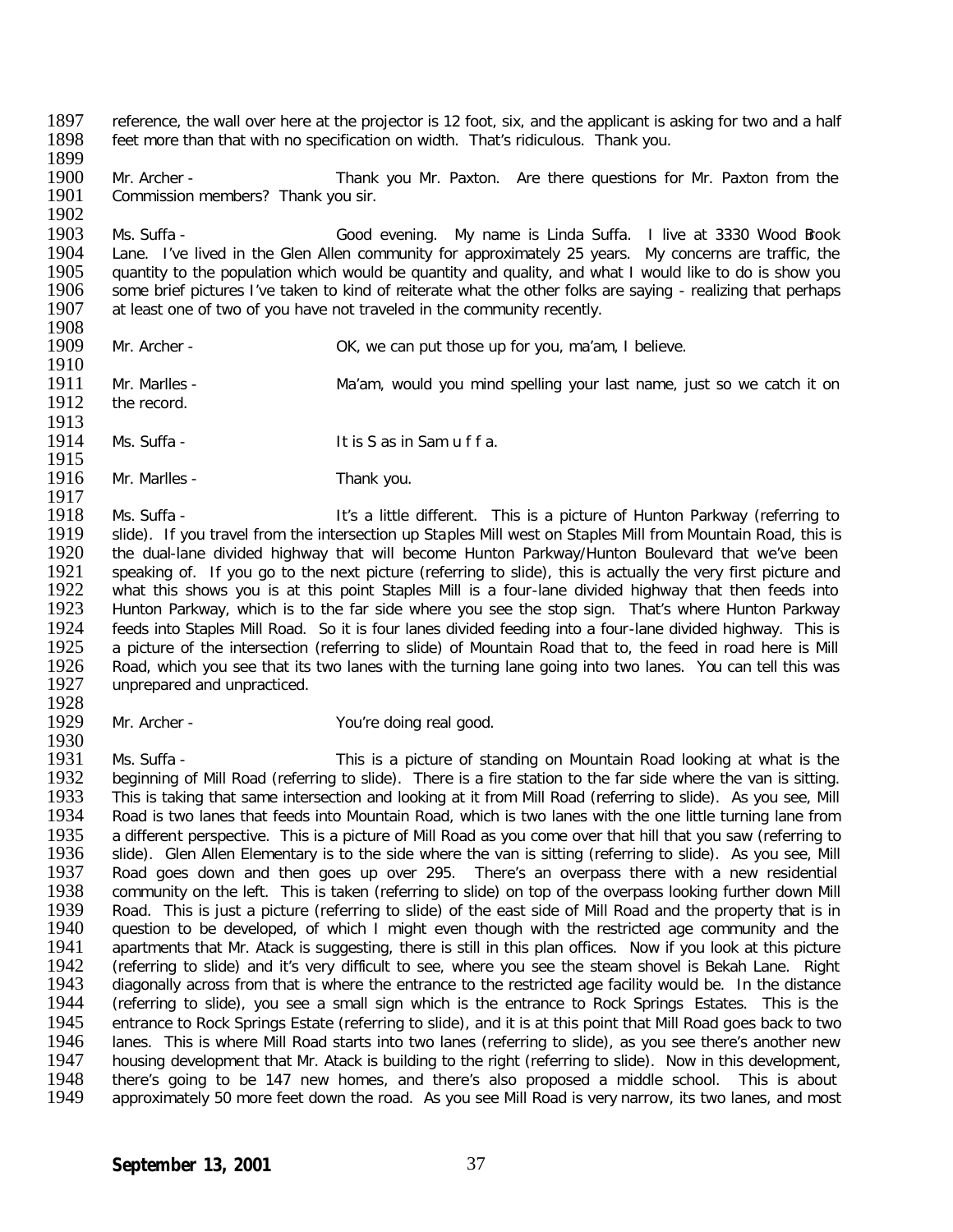1950 places there is no shoulder. As you see in the next couple of pictures, this one it's also very, very curvy.<br>1951 This is the next curve (referring to slide): this is kind of like a virtual reality pictorial show down 1951 This is the next curve (referring to slide); this is kind of like a virtual reality pictorial show down Mill Road<br>1952 Geferring to slide). Obviously I don't work for National Geographic. Next one. This is the next cu 1952 (referring to slide). Obviously I don't work for National Geographic. Next one. This is the next curve 1953 and the next curve (referring to slide), and this is almost to the end, but as you see there's one last curve 1953 and the next curve (referring to slide), and this is almost to the end, but as you see there's one last curve<br>1954 before vou come to the railroad tracks. And the railroad tracks are sitting approximately 100 feet in 1954 before you come to the railroad tracks. And the railroad tracks are sitting approximately 100 feet in front<br>1955 of the house that's right at the end of Mill Road (referring to slide). This is the first end of Mill Ro 1955 of the house that's right at the end of Mill Road (referring to slide). This is the first end of Mill Road, you<br>1956 cross over the railroad tracks and you come to the stop sign then it takes almost a 90 degree turn t 1956 cross over the railroad tracks and you come to the stop sign then it takes almost a 90 degree turn to the<br>1957 left, where you go another, I'll say 300 feet where there is another stop sign and it continues on to be a 1957 left, where you go another, I'll say 300 feet where there is another stop sign and it continues on to be a<br>1958 ltwo-lane road through, up through Hanover County where it connects with 623, where there is another 1958 two-lane road through, up through Hanover County where it connects with 623, where there is another<br>1959 new housing development. new housing development.

1960<br>1961 1961 I just took some pictures of the neighborhood houses just to show you representative of the type of 1962<br>1962 Thouses in the neighborhood. You can flip through these really quickly (referring to slides). Tike I say th 1962 houses in the neighborhood. You can flip through these really quickly (referring to slides). Like I say this<br>1963 all back to the type of property that are adioining or within a few feet of this property we're taking 1963 all back to the type of property that are adjoining or within a few feet of this property we're taking about.<br>1964 Like I sav, the only other points I wanted to make is the fact that Mill Road is two lanes feeding int 1964 Like I say, the only other points I wanted to make is the fact that Mill Road is two lanes feeding into 1965 another two lanes road that is already very congestive with many new additions coming in the future. 1965 another two lanes road that is already very congestive with many new additions coming in the future.<br>1966 Staples Mill is a two-lane four-lane divided highway with Hunton Parkway being four lanes divided. The 1966 Staples Mill is a two-lane four-lane divided highway with Hunton Parkway being four lanes divided. The 1967 four lanes divided. The 1967 fact that the traffic survey is done is nice. I quess. I still have some questio 1967 fact that the traffic survey is done is nice. I guess, I still have some questions about if 55-year-old 1968 individuals or shut-ins. I myself at 55, will have twins going into the first grade. I can tell vou I don't 1968 individuals or shut-ins, I myself at 55, will have twins going into the first grade. I can tell you I don't plan<br>1969 on being retired. I certainly don't plan on sitting at home. My trips up and down Mill Road probabl 1969 on being retired, I certainly don't plan on sitting at home. My trips up and down Mill Road probably are<br>1970 close to 10 or 15 a dav now, and I expect them to escalate, as the twins get older, and participate in 1970 close to 10 or 15 a day now, and I expect them to escalate, as the twins get older, and participate in 1971 reighborhood activities as my three older children did. I don't think the apartments are appropriate for 1971 neighborhood activities as my three older children did. I don't think the apartments are appropriate for<br>1972 this neighborhood, and I don't think Mill Road really can stand any more traffic activity then what is 1972 this neighborhood, and I don't think Mill Road really can stand any more traffic activity then what is 1973 actually on it. Thank vou for vour time. actually on it. Thank you for your time.

1974<br>1975

Mr. Archer - Thank you Ms. Suffa. Are there questions from the Commission?

1976<br>1977 1977 Mr. Jernigan - I have one. You made a statement, maybe I heard you wrong. What 1978 did you say about offices a little while ago? There's going to be offices on this property? did you say about offices a little while ago? There's going to be offices on this property?

1979<br>1980 1980 Ms. Suffa - There still is in the plan, planned offices. There is, in this proposed plan<br>1981 there are apartments, there are town homes, there's this restrictive age community and there still are 1981 there are apartments, there are town homes, there's this restrictive age community and there still are 1982 plans for office. 1983<br>1984

Mr. Bittner - Think I might be able to clarify that, Mr. Jernigan.

1985<br>1986 Mr. Jernigan - Clarify that for me, please. 1987

1988 Mr. Bittner - The overall Hunton property is about 400 acres and includes Office<br>1989 Service. This would be a piece of the original Hunton that they want to rezone. So there would still be 1989 Service. This would be a piece of the original Hunton that they want to rezone. So there would still be 1990 some Office Service left over, which would basically be the south side of the new Hunton Park Boulevard 1990 some Office Service left over, which would basically be the south side of the new Hunton Park Boulevard 1991 backing up to interstate 295. backing up to interstate 295.

1992<br>1993 Mr. Jernigan - OK. 1994<br>1995 Mr. Archer - Are the offices a part of this zoning case? 1996<br>1997 Mr. Bittner - No sir, they are not. 1998<br>1999 1999 Mr. Jernigan - That's a separate piece. That's what I was questioning, that's a separate 2000 piece of property. piece of property. 2001<br>2002 Mr. Archer - The I just wanted to clarify that. Any more questions for Ms. Suffa?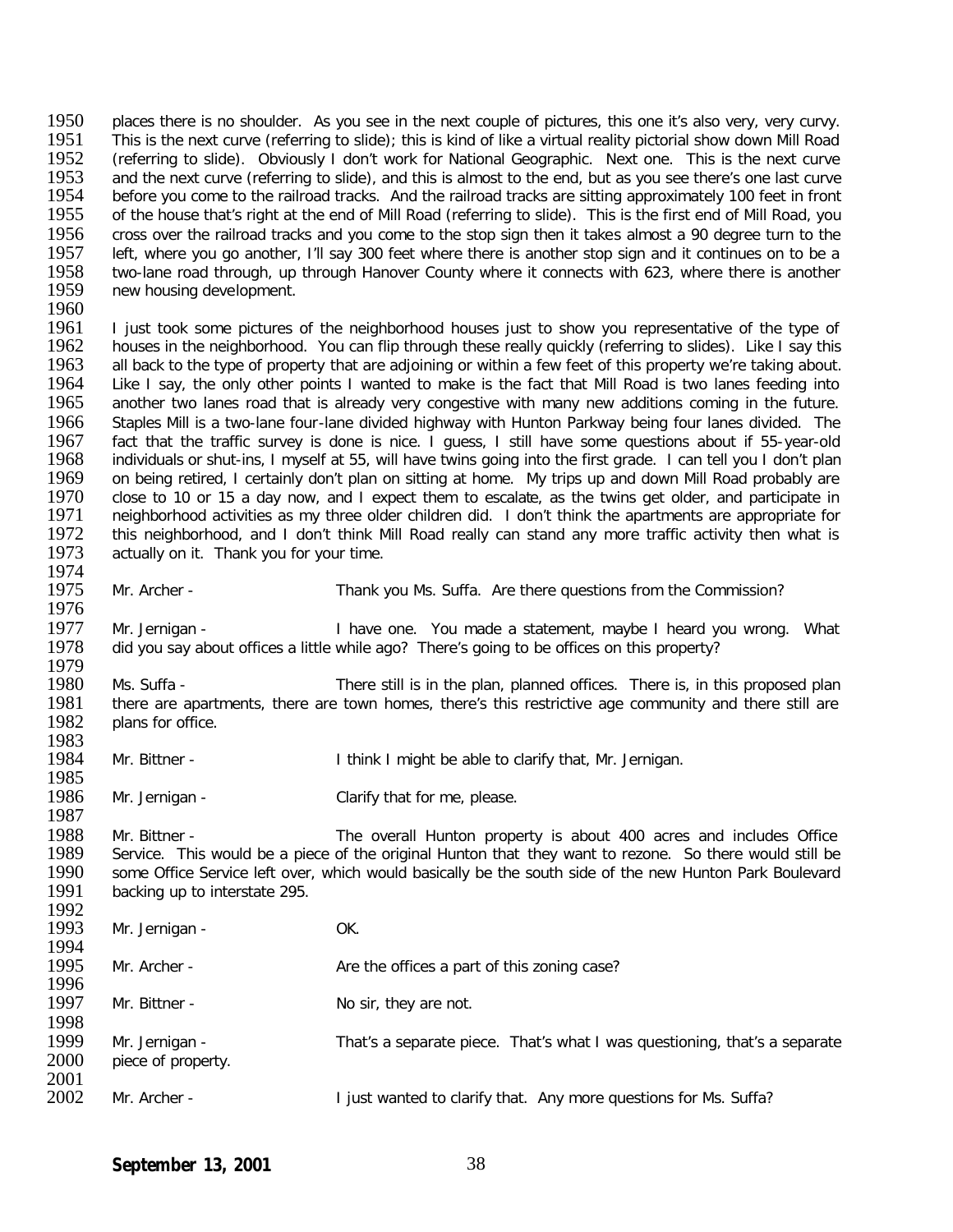2003<br>2004 2004 Ms. Dwyer - I'm wondering if the traffic engineer is going to be speaking tonight, I do<br>2005 have a couple of questions of him in light of some of the comments that have been made tonight. Mr. 2005 have a couple of questions of him in light of some of the comments that have been made tonight. Mr.<br>2006 Vanarsdall, did you want him to come after the applicant finished or does it matter? Todd? Vanarsdall, did you want him to come after the applicant finished or does it matter? Todd? 2007<br>2008 Mr. Vanarsdall - The Constantial Providence and I guess right now would be just a good a time as any. 2009<br>2010 2010 Mr. Archer - I might let you know that we do have, we have 46 seconds left for the 2011 opposing side. opposing side.  $\frac{2012}{2013}$ Mr. Vanarsdall - Oh, you do. 2014<br>2015 Ms. Dwyer - Well, this wouldn't count against anybody. 2016<br>2017 Mr. Archer - No, no it wouldn't. 2018<br>2019 Mr. Vanarsdall - Since we were on traffic and roads this would be a good time to do this. 2020<br>2021 2021 Mr. Archer - No I don't have any objection; I was just making that observation so<br>2022 they would know. they would know. 2023<br>2024 2024 Mr. Eure - Good eve ning Mr. Chairman, members of the Commission. My name is 2025 Todd Fure. I'm the Assistant County Traffic Fngineer. Todd Eure. I'm the Assistant County Traffic Engineer. 2026<br>2027 2027 Ms. Dwyer - Looking at our map, what is the status of Hunton Park Boulevard? Will it<br>2028 connect to Mill Road if the Commission does not; say the Commission did not vote to allow this C-48C to 2028 connect to Mill Road if the Commission does not; say the Commission did not vote to allow this C-48C to 2029 be built as designed so that it would cut off Hunton Park Boulevard? Would it then continue to Mill Road 2029 be built as designed so that it would cut off Hunton Park Boulevard? Would it then continue to Mill Road<br>2030 and then be a connection for the whole development or has that been nixed? and then be a connection for the whole development or has that been nixed? 2031<br>2032 2032 Mr. Eure - That's been nixed. Basically, Hunton Parkway is a long cul-de-sac, four<br>2033 lane divided cul-de-sac at this point. lane divided cul-de-sac at this point. 2034<br>2035 2035 Ms. Dwyer - Given the number of residential units and the office, is that road 2036 sufficient to carry all that traffic, given that's just one access to Staples Mill Road and no other access? sufficient to carry all that traffic, given that's just one access to Staples Mill Road and no other access? 2037<br>2038 2038 Mr. Eure - The road itself is designed to carry that much traffic and more because it<br>2039 is a four-lane divided facility with proper turn lanes. The intersection of Staples Mill and Hunton Parkway 2039 is a four- lane divided facility with proper turn lanes. The intersection of Staples Mill and Hunton Parkway<br>2040 vill have a traffic signal done in coniunction with VDOT. So access there will be as good as it can get will have a traffic signal done in conjunction with VDOT. So access there will be as good as it can get. 2041 Obviously, the original conception was to have the road connect through, but that has been eliminated, 2042 so with what we have there, it will work as satisfactorily as possible under the circumstances. so with what we have there, it will work as satisfactorily as possible under the circumstances. 2043<br>2044 2044 Ms. Dwyer - Do we have a count of the number of residential units and the number<br>2045 of people who would be in the office buildings at full build-out for this area that would be served by this 2045 of people who would be in the office buildings at full build-out for this area that would be served by this 2046 cul-de-sac? cul-de-sac? 2047<br>2048 2048 Mr. Eure - I don't have those numbers with me. It is my understanding that the 2049 original traffic impact study was being revised to reflect the changes in zoning and anticipated 2049 original traffic impact study was being revised to reflect the changes in zoning and anticipated<br>2050 development that has occurred there, but I've not reviewed that at this point. Actually I think it has been 2050 development that has occurred there, but I've not reviewed that at this point. Actually I think it has been<br>2051 downgraded, if I'm not mistaken. downgraded, if I'm not mistaken. 2052<br>2053 2053 Ms. Dwyer - So when this when Hunton was really, originally designed there was a<br>2054 connection to Staples Mill and a connection to Mill. which would provide good circulation and good access connection to Staples Mill and a connection to Mill, which would provide good circulation and good access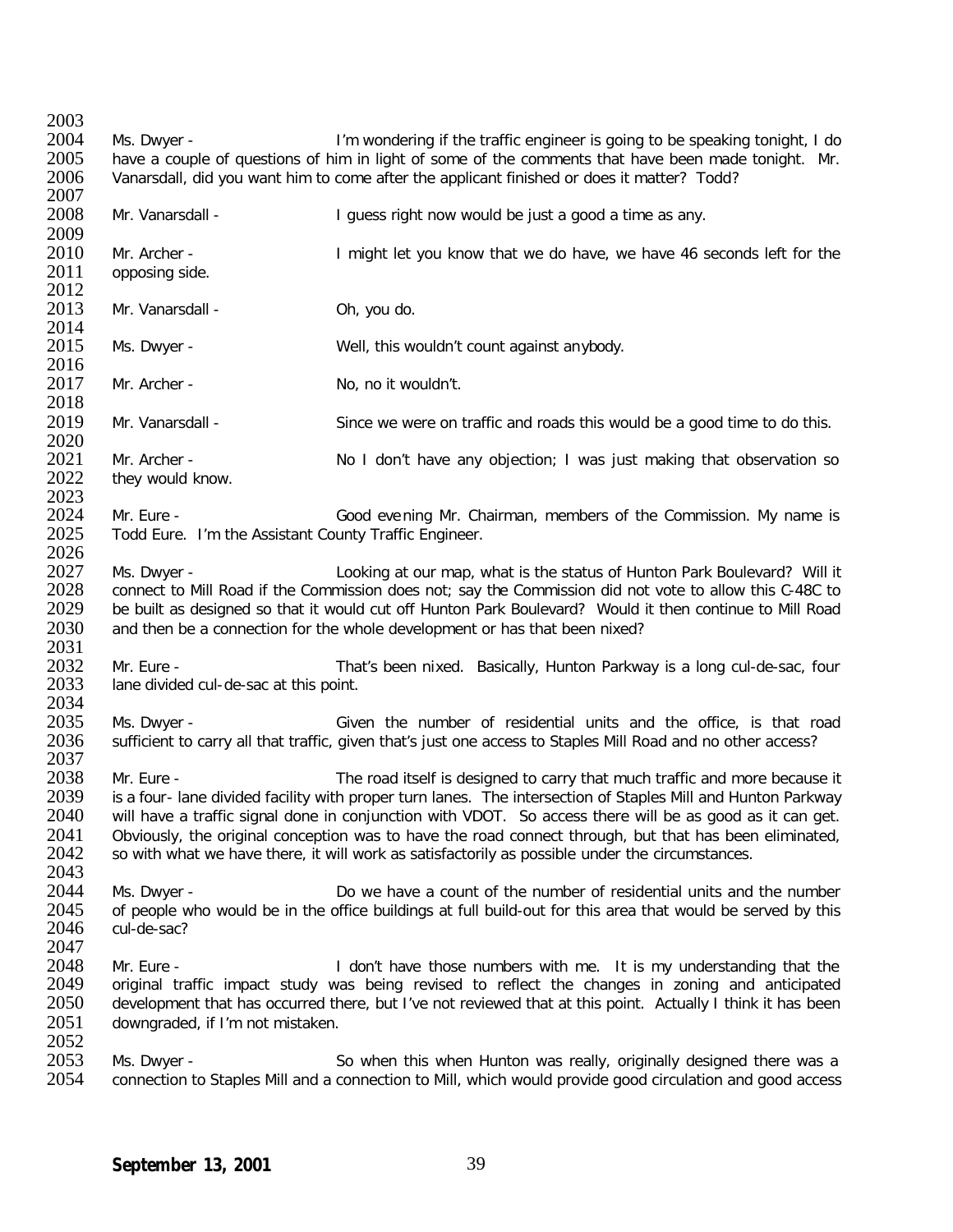2055 if there were an emergency. Is that correct? No? OK, I'm getting nos. OK I just want to be straight on 2056 the history. the history. 2057<br>2058 2058 Mr. Eure - It's, in some respects it's sort of like Cox Road north of Nuckols except<br>2059 less intense. That's basically a long cul-de-sac with very intense development on both sides of it all the 2059 less intense. That's basically a long cul-de-sac with very intense development on both sides of it all the<br>2060 way back. I'm don't know what the length comparison is. They're probably comparable. way back. I'm don't know what the length comparison is. They're probably comparable. 2061<br>2062 Ms. Dwyer - North of Nuckols you mean? 2063<br>2064 2064 Mr. Eure - North of Nuckols. Yes. I'm sorry, with a traffic signal at the intersection.<br>2065 So, you know, it functions. Yes, it would nice if it connected through somewhere, else but at this point 2065 So, you know, it functions. Yes, it would nice if it connected through somewhere, else but at this point  $2066$  it's not an option. it's not an option. 2067<br>2068 Ms. Dwyer - Are there plans to widen Mill Road? 2069<br>2070 2070 Mr. Eure - Yes ma'am. Mill Road is a minor collector in the County's Thoroughfare<br>2071 – Plan. Ultimately it will be a four lane divided road from Mountain Road up north of 295, or east of. 2071 Plan. Ultimately it will be a four lane divided road from Mountain Road up north of 295, or east of, 2072 depending on how you interpret its orientation. I quess it starts out north south and turns east west. 2072 depending on how you interpret its orientation. I guess it starts out north south and turns east west.<br>2073 Bevond that point it will be a four-lane undivided roadway all the way up to intersection of Old 2073 Beyond that point it will be a four-lane undivided roadway all the way up to intersection of Old 2074 Washington, with ultimately some improvements in that vicinity of Old Washington and Greenwood. So, 2074 Washington, with ultimately some improvements in that vicinity of Old Washington and Greenwood. So, 2075 ves, it is ultimately going to be improved and with development with the proposed apartment units or 2075 yes, it is ultimately going to be improved and with development with the proposed apartment units or 2076 townhouse units and adiacent subdivisions, improvements are being done with those developments and 2076 townhouse units and adjacent subdivisions, improvements are being done with those developments and 2077 then ultimately it will be the county's responsibility to come in and kind of fill in the gaps in front of 2077 then ultimately it will be the county's responsibility to come in and kind of fill in the gaps in front of 2078 residential portions. residential portions. 2079 Ms. Dwyer - So this would just occur with development? The widening of Mill Road? 2081<br>2082 2082 Mr. Eure - At this point, yes ma'am. Just as with the frontage of these townhouses<br>2083 along Mill the developer would be required to do the full widening providing SA turn lanes, make any. 2083 along Mill the developer would be required to do the full widening providing SA turn lanes, make any, 2084 provide any necessary left turn lanes and any proposed crossovers for access so that we don't have 2084 provide any necessary left turn lanes and any proposed crossovers for access so that we don't have<br>2085 traffic turning into the development off of a merge lane as Mr. Paxton was indicating he thought was 2085 traffic turning into the development off of a merge lane as Mr. Paxton was indicating he thought was 2086 coing to happen. So ves we would make the developer do all the necessary road improvements in his 2086 going to happen. So yes we would make the developer do all the necessary road improvements in his 2087 immediate frontage to accommodate the traffic. immediate frontage to accommodate the traffic. 2088 2089 Ms. Dwyer - I'm assuming that access from Hunton Park Boulevard to Mill is 2090 something that the neighborhood does not want. something that the neighborhood does not want. 2091<br>2092 2092 Mr. Eure - That's my understanding yes, ma'am, and for that reason our 2093 recommendation is if the townhouses are to access off of Mill that there be no access provided to 2093 recommendation is if the townhouses are to access off of Mill that there be no access provided to 2094 through Hunton Parkway, because at that point we would provide basically a cut-through connection 2094 through Hunton Parkway, because at that point we would provide basically a cut-through connection<br>2095 that's not designed to handle the traffic that would use it. So, if that access is to be provided, we would 2095 that's not designed to handle the traffic that would use it. So, if that access is to be provided, we would 2096 request that it be emergency access only. request that it be emergency access only. 2097<br>2098 Ms. Dwyer - Thank you. That's all I had. 2099<br>2100 Mr. Archer - All right. 2101<br>2102 Mr. Vanarsdall - Aren't they going to do something along, in front of the school? 2103<br>2104 2104 Mr. Eure - Yes, sir. There is currently a project underway to improve the school<br>2105 entrance driveway, widen that, as well as improve the onsite circulation within the school parking lot. 2105 entrance driveway, widen that, as well as improve the onsite circulation within the school parking lot.<br>2106 That may not sound like its going to help traffic on Mill, but its our opinion that it will because if we ca That may not sound like its going to help traffic on Mill, but its our opinion that it will because if we can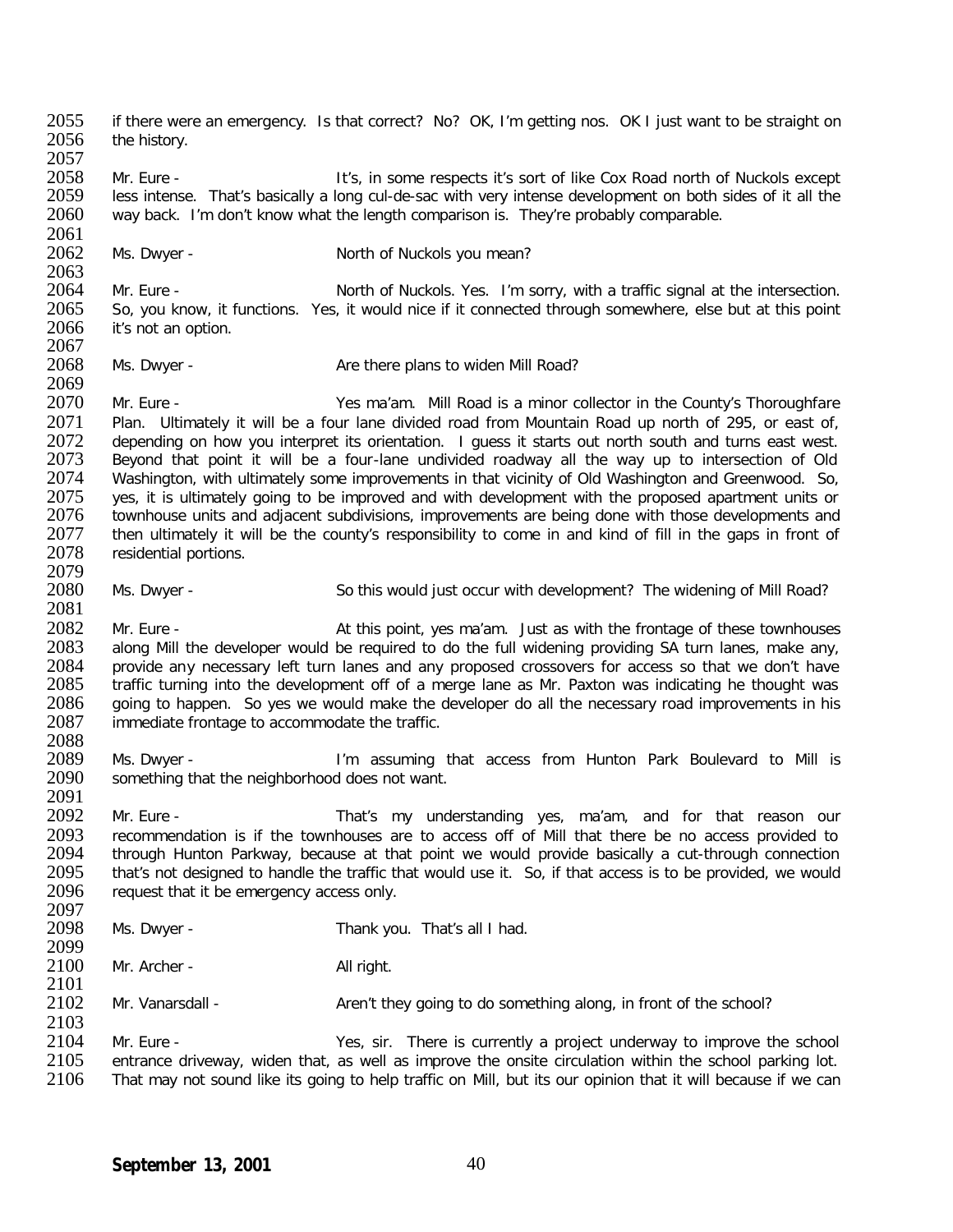2107 get traffic off of Mill quicker into the school site and circulate better within the site then we won't have 2108 the degree of back ups on Mill that we currently have. the school traffic. the degree of back ups on Mill that we currently have, the school traffic.

2109<br>2110

Mr. Archer - All right, any further questions of Mr. Eure?

2111<br>2112 2112 Mr. Taylor - Overall, I have just one capsule question. Noting all the proposed 2113 increases in subdivisions and different development, is it your view that the road capacities and the road 2113 increases in subdivisions and different development, is it your view that the road capacities and the road<br>2114 improvements will take will be made a pace with this development, such that safety and capacity would 2114 improvements will take will be made a pace with this development, such that safety and capacity would 2115 be adequate? be adequate?

2116<br>2117 2117 Mr. Eure - Yes sir, it would be our opinion. One thing that I would like to add that 2118 are to vour question, we have heard a number of concerns about the intersection of Mill and Mountain 2118 goes to your question, we have heard a number of concerns about the intersection of Mill and Mountain<br>2119 as it currently operates, irregardless of any additional proposed traffic, and that's an intersection we are 2119 as it currently operates, irregardless of any additional proposed traffic, and that's an intersection we are<br>2120 in the process of reviewing to determine what operational and safety improvements we can make there. 2120 in the process of reviewing to determine what operational and safety improvements we can make there.<br>2121 We don't propose a traffic signal at this point. I will point out that in the future if a traffic signal is 2121 We don't propose a traffic signal at this point. I will point out that in the future if a traffic signal is<br>2122 warranted there, then one would be installed. That would be done. We've monitored traffic as it grows 2122 warranted there, then one would be installed. That would be done. We've monitored traffic as it grows<br>2123 and anticipate approximately a year ahead of time if a traffic signal is needed, and have it up and 2123 and anticipate approximately a year ahead of time if a traffic signal is needed, and have it up and 2124 operational prior to its meeting federal warrants. In the meantime, we are going to look at the 2124 operational prior to its meeting federal warrants. In the meantime, we are going to look at the 2125 intersection and see what operational improvements we can make there. There's a possibility that we 2125 intersection and see what operational improvements we can make there. There's a possibility that we<br>2126 can use the existing pavement we have on Mill just north of Mountain and add an additional approach 2126 can use the existing pavement we have on Mill just north of Mountain and add an additional approach<br>2127 lane to Mountain Road to help congestion there, particularly in the morning. And that we will do, 2127 lane to Mountain Road to help congestion there, particularly in the morning. And that we will do, 2128 reaardless of the outcome of this project. regardless of the outcome of this project.

2129<br>2130 2130 Mr. Taylor - I recognize as we go along here there are some congested areas now. I 2131 iust wanted the assurance that with the road, before you can build roads, we usually have a higher traffic 2131 just wanted the assurance that with the road, before you can build roads, we usually have a higher traffic<br>2132 count. So the higher and higher traffic count, the more of the road. The travel log that we had along 2132 count. So the higher and higher traffic count, the more of the road. The travel log that we had along<br>2133 Mill Road is, there is a few curves in there, and I think that's in need of modernization and widening. So 2133 Mill Road is, there is a few curves in there, and I think that's in need of modernization and widening. So<br>2134 my concerns would be alleviated somewhat, if we were assured, as members of the Commission, that 2134 my concerns would be alleviated somewhat, if we were assured, as members of the Commission, that 2135 road improvements either by the developer or by the County or whoever, by the state perhaps, would 2135 road improvements either by the developer or by the County or whoever, by the state perhaps, would 2136 keep pace with the development such that a reasonable amount of safety could be assured over the 2136 keep pace with the development such that a reasonable amount of safety could be assured over the 2137 course of the project, recognizing that eventually it'll get to another web, and it'll, roads will begin to 2137 course of the project, recognizing that eventually it'll get to another web, and it'll, roads will begin to<br>2138 develop where they have other outlets, other then the ones they have now. You think that, looking at 2138 develop where they have other outlets, other then the ones they have now. You think that, looking at 2139 the way roads develop is a good final opinion that we can keep up with the growth that we see here so 2139 the way roads develop is a good final opinion that we can keep up with the growth that we see here so<br>2140 that safety is maintained and we won't, we'll end up with a good road system for Henrico County during 2140 that safety is maintained and we won't, we'll end up with a good road system for Henrico County during 2141 the pace of this project? the pace of this project?

2142<br>2143 2143 Mr. Eure - The short answer to your question is yes, the, I guess the, if I can<br>2144 elaborate on that slightly, into a certain degree development drives road improvements. It we don't 2144 elaborate on that slightly, into a certain degree development drives road improvements. It we don't 2145 have... have...

2146<br>2147 2147 Mr. Taylor - I recognize that and that's the point. It drives it and then to keep pace<br>2148 with it, it's a question of, the chicken and the egg, you can't have one without the other and you'd like to 2148 with it, it's a question of, the chicken and the egg, you can't have one without the other and you'd like to<br>2149 ekeep the two of them together so that as the improvements are needed, the improvements are made. 2149 keep the two of them together so that as the improvements are needed, the improvements are made, 2150 and safety is maintained and we get rid of that. and safety is maintained and we get rid of that.

2151<br>2152 2152 Mr. Eure - There would be improvements with the alignment of Mill as it is widened<br>2153 primarily to the north and east of this proposed site. That's where the majority of the curves are. The 2153 primarily to the north and east of this proposed site. That's where the majority of the curves are. The 2154 lower end, many, much of the widening is already in place, its kind of not consistently wide throughout 2154 lower end, many, much of the widening is already in place, its kind of not consistently wide throughout 2155 there, so we can't use the payement as efficiently as we'd like, and that probably would be the first 2155 there, so we can't use the pavement as efficiently as we'd like, and that probably would be the first 2156 section to be fully improved so that we would have a full four-lane section all the way from Mountain up 2156 section to be fully improved so that we would have a full four-lane section all the way from Mountain up<br>2157 through this area of development (referring to slide). I don't have a time frame at this point in time. through this area of development (referring to slide). I don't have a time frame at this point in time. 2158

**September 13, 2001** 41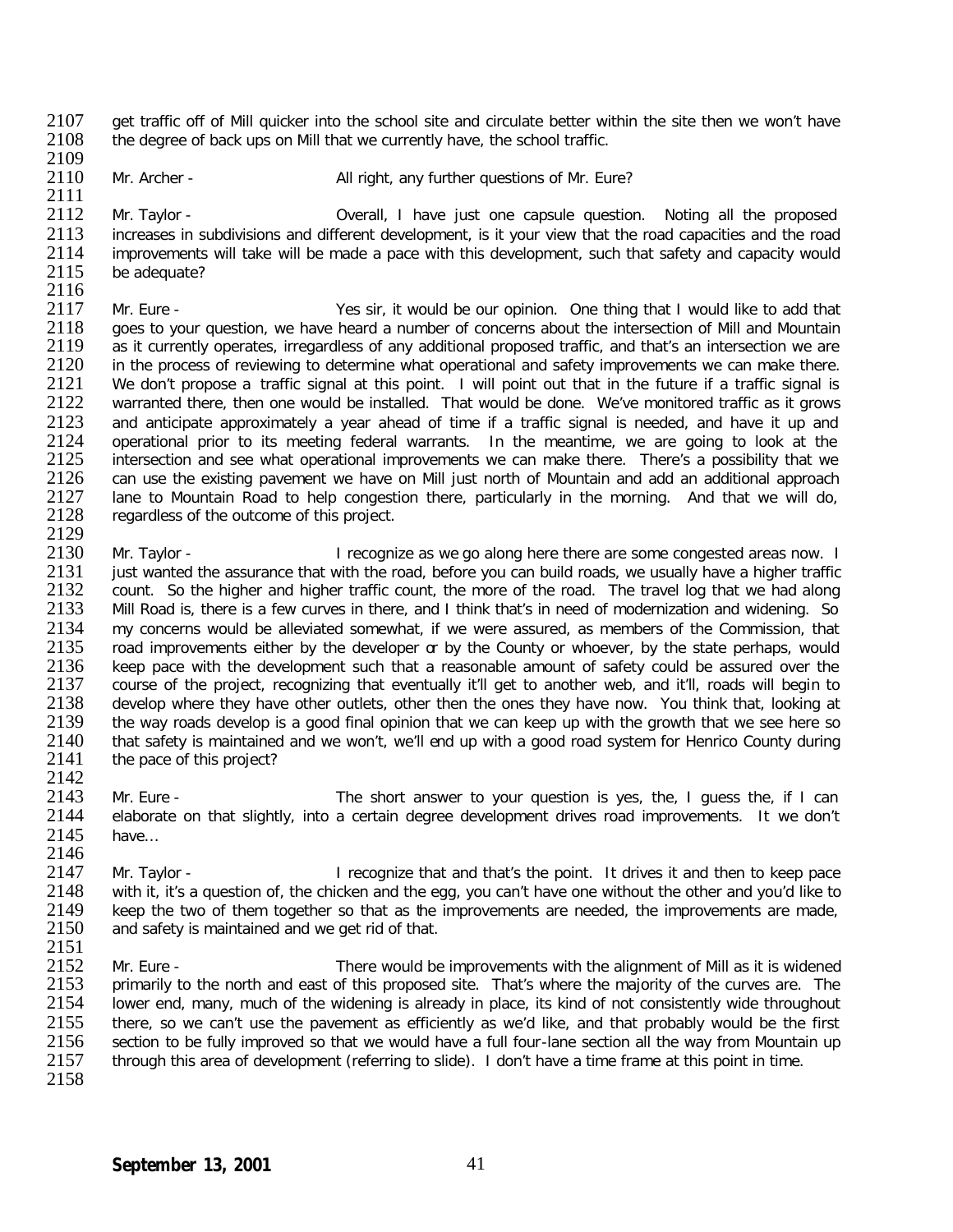2159 Mr. Taylor - Well, my experience in Henrico County in terms of watching the<br>2160 development and watching your ability to improve the roads as the development takes place, overall, in 2160 development and watching your ability to improve the roads as the development takes place, overall, in 2161 all the places I've lived it's about as good as I have seen. all the places I've lived it's about as good as I have seen. 2162<br>2163 Ar. Eure - Sir, its not perfect but its... 2164<br>2165 2165 Mr. Taylor - I would like d to be assured with this project of this magnitude and scope<br>2166 that your good record would be maintained and certainly we would have the traffic improvements keep 2166 that your good record would be maintained and certainly we would have the traffic improvements keep<br>2167 pace with development. pace with development. 2168<br>2169 2169 Mr. Eure - I think that would be our goal as well, and I will also point out that as I<br>2170 Stated earlier, we would require the developer to do full improvements, anything and everything that we 2170 stated earlier, we would require the developer to do full improvements, anything and everything that we<br>2171 would feel is needed from a safety standpoint that we can legally require him to do. would feel is needed from a safety standpoint that we can legally require him to do. 2172<br>2173 2173 Mr. Archer - OK, any further questions for Mr. Eure? As I said, the opposition does<br>2174 have 46 additional seconds if any body cares to use it and of course Ms. Freve has a rebuttal. have 46 additional seconds if anybody cares to use it and of course Ms. Freye has a rebuttal. 2175<br>2176 2176 Ms. Hawthorne - I can do that. I'm Carolyn Hawthorne. I live in Rock Springs Estates and<br>2177 I would like to ditto the previous concerns, but I purchased this home two vears ago because it is a verv 2177 I would like to ditto the previous concerns, but I purchased this home two years ago because it is a very<br>2178 I low density, less than one home per acre area. So my concern is that the population density will triple 2178 low density, less than one home per acre area. So my concern is that the population density will triple or<br>2179 ao to 6 times that with the proposal. Another concern is when we moved in, we were told we could not 2179 go to 6 times that with the proposal. Another concern is when we moved in, we were told we could not 2180 have a pumping station, the County would not provide one for us for sewage, and I wonder how they're 2180 have a pumping station, the County would not provide one for us for sewage, and I wonder how they're 2181 oping to handle that and why can they get one and we can't? going to handle that and why can they get one and we can't? 2182<br>2183 2183 Mr. Archer - Thank you, ma'am. Perhaps Ms. Freye can refer to that when she does<br>2184 the rebuttal. the rebuttal. 2185<br>2186 2186 Ms. Freye - Mr. Chairman, I would like for Mr. Atack to respond to the question 2187 about the pumping station. about the pumping station. 2188<br>2189 Mr. Archer - Cassett Controller Controller Controller Mr. Atack. 2190<br>2191 2191 Mr. Atack - The short answer is that the pumping station is being installed is being<br>2192 done by private funds. It's close to a three million dollar project that is being done by the private 2192 done by private funds. It's close to a three million dollar project that is being done by the private<br>2193 developer. So the County's. I don't think they had sewer scheduled for your area, originally, ma'am and 2193 developer. So the County's, I don't think they had sewer scheduled for your area, originally, ma'am and 2194 this property necessitated its development. It could only be achieved by a pumping station, and so the 2194 this property necessitated its development. It could only be achieved by a pumping station, and so the 2195 developer is paving those entire expenses. That's the short answer. developer is paying those entire expenses. That's the short answer. 2196<br>2197 Mr. Archer - Thank you, Mr. Atack. 2198<br>2199 Ms. Freye - Thank you, Mr. Chairman. 2200<br>2201 Mr. Archer - The How much time do we have Mr. Secretary? 2202<br>2203 Mr. Marlles Five minutes and 34 seconds. 2204<br>2205 Ms. Freye - The Can do better than that, too. 2206<br>2207 Mr. Archer - All right. 2208<br>2209 2209 Mrs. Freye - One of the things I really appreciated in hearing your questions,<br>2210 particularly vours. Ms. Dwyer, is an understanding about the prior zoning and the concerns of the 2210 particularly yours, Ms. Dwyer, is an understanding about the prior zoning and the concerns of the 2211 neighbors. It is real important to note that the prior zoning did not allow access to Mill Road for a very neighbors. It is real important to note that the prior zoning did not allow access to Mill Road for a very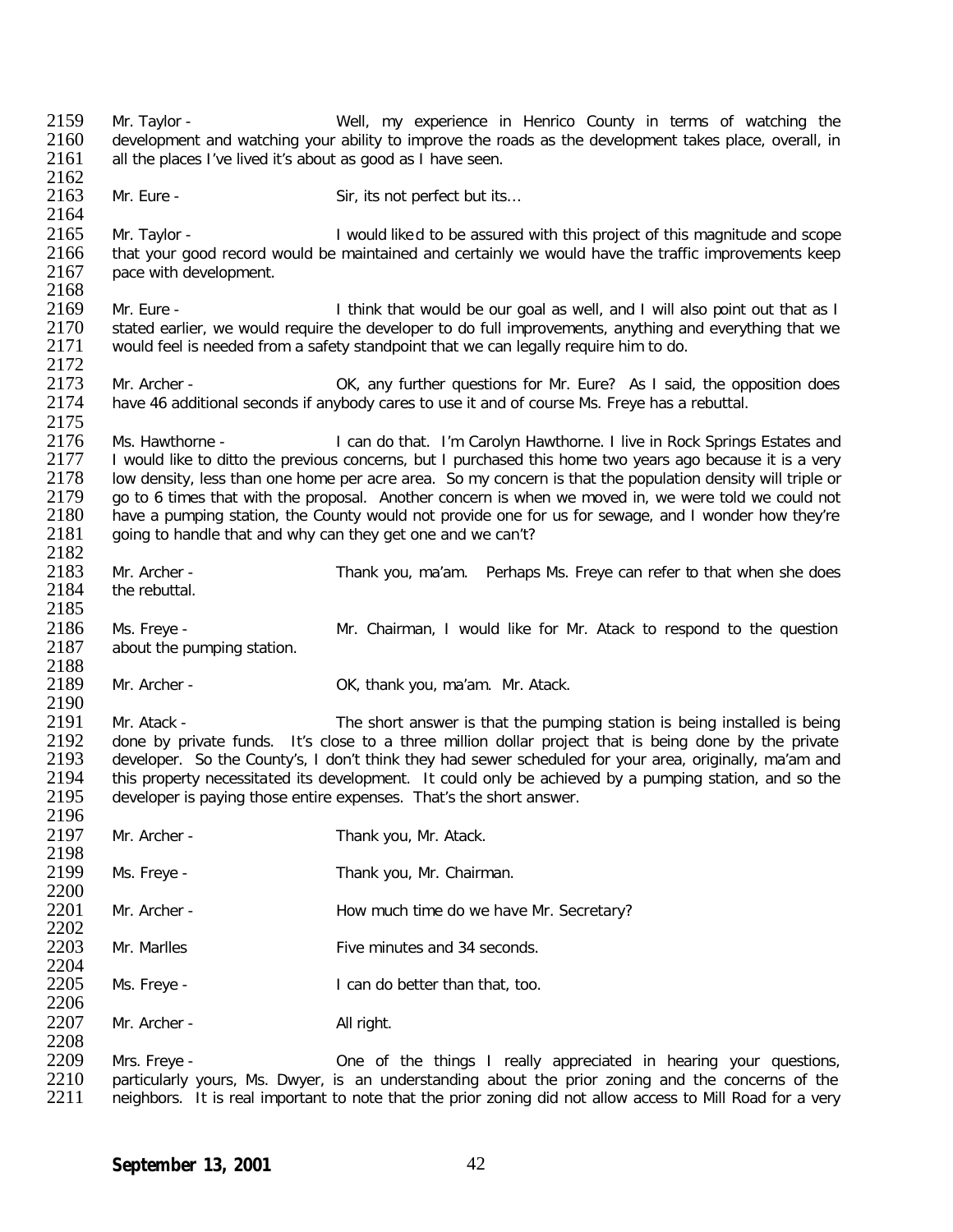2212 important reason, and that's because the development primarily was office service, warehouse, which<br>2213 vould have involved both the type of traffic which would have been a lot of truck traffic, and then also 2213 would have involved both the type of traffic which would have been a lot of truck traffic, and then also<br>2214 the volume of office traffic that is generated with that type, so that Mill Road would not have been a 2214 the volume of office traffic that is generated with that type, so that Mill Road would not have been a<br>2215 compatible road for that type or that volume of traffic that that zoning would have required at that time. 2215 compatible road for that type or that volume of traffic that that zoning would have required at that time.<br>2216 However, since then, as one of the residents spoke to, in 1999 there was a rezoning immediately to the 2216 However, since then, as one of the residents spoke to, in 1999 there was a rezoning immediately to the 2217 east side that did allow some of that zoning to change to residential and that residential development is 2217 east side that did allow some of that zoning to change to residential and that residential development is<br>2218 allowed access to Mill Road. So, the precedence for residential development to have access to Mill Road 2218 allowed access to Mill Road. So, the precedence for residential development to have access to Mill Road<br>2219 has been established. The traffic report did show, we think it did add some information here. It did 2219 has been established. The traffic report did show, we think it did add some information here. It did<br>2220 show where the congestion problem is that the folks are so concerned about. It showed that that 2220 show where the congestion problem is that the folks are so concerned about. It showed that that 2221 congestion is between 7:30 and 7:45 in the morning, and while there may be exceptions it not likely or 2221 congestion is between 7:30 and 7:45 in the morning, and while there may be exceptions it not likely or 2222 the rule that the age-qualified folks that would be living in this development would be likely taking 2222 the rule that the age-qualified folks that would be living in this development would be likely taking<br>2223 children to school then, and would not likely be on the road at that time of day. The County traffic 2223 children to school then, and would not likely be on the road at that time of day. The County traffic<br>2224 engineer has looked at this. I think that he has recognized that there are general road improvements 2224 engineer has looked at this. I think that he has recognized that there are general road improvements<br>2225 that are needed to Mill Road. We certainly understand and appreciate the frustrations that the residents 2225 that are needed to Mill Road. We certainly understand and appreciate the frustrations that the residents<br>2226 have, but you've heard the County's own engineer testify that it would be safe and that the road can 2226 have, but you've heard the County's own engineer testify that it would be safe and that the road can<br>2227 accommodate this development. accommodate this development.

2228<br>2229 2229 We feel that the apartments would not have a negative impact on the Rocks Spring, Chickahominy, Mill<br>2230 Road development at all. It's over towards Staples Mill. All the access would be to Staples Mill. It is 2230 Road development at all. It's over towards Staples Mill. All the access would be to Staples Mill. It is <br>2231 three miles by car. It's really not a part of their area. And also, I think its note worthy that the 2231 three miles by car. It's really not a part of their area. And also, I think its note worthy that the 2232 objections are not about the residential development on Mill: it's just the access. And I think that the 2232 objections are not about the residential development on Mill; it's just the access. And I think that the<br>2233 evidence before vou supports that the road is adequate and is safe to accommodate that, particularly 2233 evidence before you supports that the road is adequate and is safe to accommodate that, particularly 2234 since its age restricted and because it is, the density has been out limited. So we ask you please to 2234 since its age restricted and because it is, the density has been out limited. So we ask you please to 2235 follow the recommendation of the staff and recommend approval of this to the Board of Supervisors for 2235 follow the recommendation of the staff and recommend approval of this to the Board of Supervisors for 2236 both cases. Thank vou. both cases. Thank you.

2237<br>2238

Mr. Archer - Thank you, Ms. Freye. Any questions from the Commission?

2239<br>2240 2240 Ms. Dwyer - Ms. Freye, there was another comment other than traffic, relating to<br>2241 Something other than traffic. One was the height of the sign and the other was a 35-foot buffer adiacent 2241 something other than traffic. One was the height of the sign and the other was a 35-foot buffer adjacent <br>2242 to Long Meadow and Rock Springs Estate, and I'm wondering if that 35 feet, so it's a two-part question, 2242 to Long Meadow and Rock Springs Estate, and I'm wondering if that 35 feet, so it's a two-part question,<br>2243 but I'm wondering if the 35-foot proffer is in addition to any required setback or if that's meant to be? but I'm wondering if the 35-foot proffer is in addition to any required setback or if that's meant to be?

2244<br>2245 2245 Ms. Freye - At this point, its worded just as a 35-foot buffer. It doesn't say in 2246 addition to setbacks. So, at this point, it's strictly is a 35-foot buffer. addition to setbacks. So, at this point, it's strictly is a 35-foot buffer.

2247<br>2248

2249

Ms. Dwyer - So what is required? What is the minimum requirement?

2250 Ms. Freye - What is the minimum requirement for a setback? I can answer the other<br>2251 part of your question about the sign. In all the meetings that we've had with residents they've never 2251 part of your question about the sign. In all the meetings that we've had with residents they've never<br>2252 once had any issue about the sign proffer. That is something that we would be glad to work with them 2252 once had any issue about the sign proffer. That is something that we would be glad to work with them<br>2253 on and talk with them about between now and the Board now that we know that that is a concern. I feel 2253 on and talk with them about between now and the Board now that we know that that is a concern. I feel 2254 like that is something that we certainly can dialogue with them about. like that is something that we certainly can dialogue with them about. 2255

| 2256<br>2257 | Mr. Archer -<br>Dwyer. | All right. Did we, I think they were looking for an answer for you Ms. |
|--------------|------------------------|------------------------------------------------------------------------|
| 2258         |                        |                                                                        |
| 2259         | Mr. Marlles -          | Mr. Chairman, the minimum rear yard setback is 35' according to Code.  |
| 2260         |                        |                                                                        |
| 2261         | Mr. Archer -           | OK. Ms. Dwyer you hear that?                                           |
| 2262         |                        |                                                                        |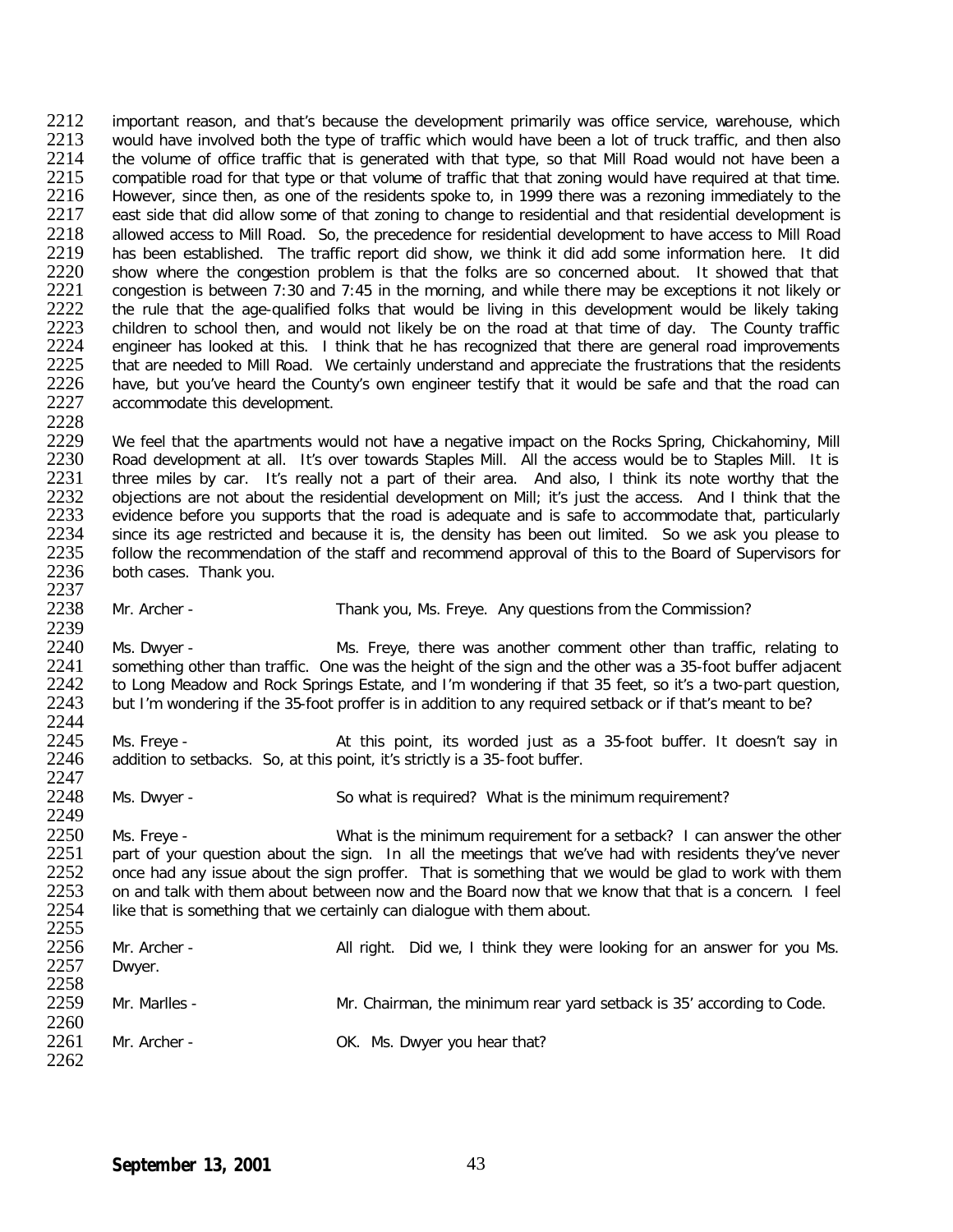2263 Ms. Dwyer - OK. So just so that I'm clear on this, the minimum Code requirement is 2264 35' and since this buffer is not in addition to the required setback then you're not giving any extra space. 2264 35' and since this buffer is not in addition to the required setback then you're not giving any extra space.<br>2265 Is that correct? Is that correct? 2266<br>2267 Mr. Atack - **Mr. Atack -** Ms. Dwyer I would (unintelligible – mike not picking up the audience). 2268<br>2269 2269 Ms. Dwyer - So what is the minimum legal requirement then between the road and 2270 the residents? the residents? 2271<br>2272 2272 Mr. Atack - I'm not sure that be a front yard setback with the 35', probably 24'<br>2273 whatever the front vard setback is. whatever the front yard setback is. 2274<br>2275 Ms. Dwyer -  $OK, I$  see. Is this site plan proffered? 2276<br>2277 Mr. Atack - No it's not proffered. 2278<br>2279 Ms. Dwyer So this is between the road? 2280<br>2281 Mr. Atack - The setback from the road would be 35', also. 2282<br>2283 Mr. Archer - The Music State of the It is 35 front and back. 2284<br>2285 Ms. Dwyer - OK. 2286 2287<br>2288 2288 Mr. Jernigan - You've got 35' to the road, then you've got the road, then you've got 2289 another 35' setback to the house. another  $35'$  setback to the house. 2290<br>2291 Ms. Dwyer - OK. 2292<br>2293 2293 Mr. Archer - OK, Miss Freye, I had one question, just before we wrap up. One of the<br>2294 opponents. I think it might have been Mr. Paxton or Mr. Kizer indicated. I think, that it would be better 2294 opponents, I think it might have been Mr. Paxton or Mr. Kizer indicated, I think, that it would be better<br>2295 satisfied with a reorientation of the lavout, and since Mr. Atack indicated that it had not been proffered 2295 satisfied with a reorientation of the layout, and since Mr. Atack indicated that it had not been proffered, is<br>2296 that possible or is the optimum layout as to what you all have looked at? that possible or is the optimum layout as to what you all have looked at? 2297<br>2298 2298 Miss Freye - We believe it is the optimum layout, considering the market that we are<br>2299 trying to attract to these residential homes. These are folks that are going to want to be a part of this 2299 trying to attract to these residential homes. These are folks that are going to want to be a part of this<br>2300 community, the rural residential feel, and to have accessibility to that and not be segregated from the 2300 community, the rural residential feel, and to have accessibility to that and not be segregated from the<br>2301 residential community. It, the proffer, is worded that says if the access is to Mill Road, there would not 2301 residential community. It, the proffer, is worded that says if the access is to Mill Road, there would not<br>2302 be the impact from Hunton Park Boulevard. There are just a lot of marketing reasons about why that 2302 be the impact from Hunton Park Boulevard. There are just a lot of marketing reasons about why that 2303 makes sense, the precedence for access for residential access to Mill Road has been affirmed as recently 2303 makes sense, the precedence for access for residential access to Mill Road has been affirmed as recently<br>2304 as 1999, just across the road, and it doesn't seem that this property should be treated differently. as 1999, just across the road, and it doesn't seem that this property should be treated differently. 2305<br>2306 2306 Mr. Archer - OK, I just wanted the information because I haven't heard anybody<br>2307 mention it. mention it. 2308<br>2309 Miss Freye - Thank you. 2310<br>2311 2311 Mr. Archer - Thank you, Miss Freye. Are there any further questions for either side?<br>2312 All right. Are we done. Mr. Vanarsdall? All right. Are we done, Mr. Vanarsdall? 2313<br>2314 2314 Mr. Vanarsdall - I start by waiving the time limit. I move that we waive the time limit on 2315 C-47C-01.  $C-47C-01$ .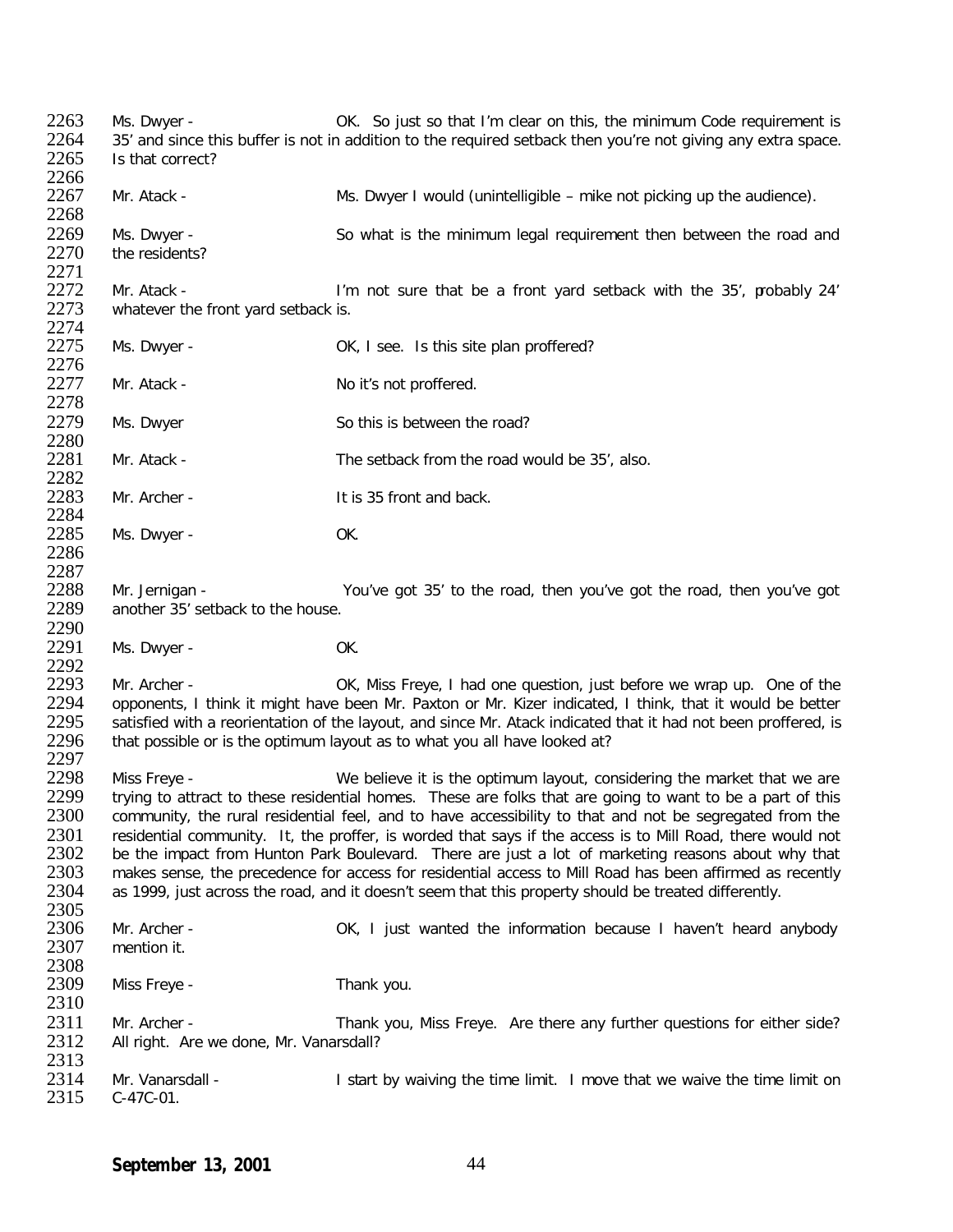2316<br>2317

Ms. Dwyer - Second.

2318<br>2319 2319 Mr. Archer - Motioned by Mr. Vanarsdall and seconded by Ms. Dwyer. All in favor of 2320 the motion say ave. All opposed say no. The aves have it. The time limits are waived. The vote was 5-2320 the motion say aye. All opposed say no. The ayes have it. The time limits are waived. The vote was 5-<br>2321 0. Mr. Kaechele abstained. 0. Mr. Kaechele abstained.

2322<br>2323 2323 Mr. Vanarsdall - Now I have to waive the time limit on the next case C-48C-01. 2324<br>2325

Ms. Dwyer - Second.

2326<br>2327 2327 Mr. Archer - Motioned by Mr. Vanarsdall and seconded by Ms. Dwyer. All in favor of 2328 the motion say ave. All those opposed say no. The aves have it. The time limits are waived. The vote 2328 the motion say aye. All those opposed say no. The ayes have it. The time limits are waived. The vote 2329 was 5-0. Mr. Kaechele abstained. was 5-0. Mr. Kaechele abstained.

2330<br>2331 2331 Mr. Vanarsdall - I see the hour is late and a lot of people have been here before we got 2332 here, so I won't be very long on my comments. I would first always just thank the people who came and 2332 here, so I won't be very long on my comments. I would first always just thank the people who came and 2333 spoke for and against. I appreciate that very much you coming out. And there is not a lot I can add to 2333 spoke for and against. I appreciate that very much you coming out. And there is not a lot I can add to 2334 these comments that has not already been asked or said or stated. But I would like to give you a run 2334 these comments that has not already been asked or said or stated. But I would like to give you a run<br>2335 down and where we are tonight. I jotted down some things here. We've had several meetings including, 2335 down and where we are tonight. I jotted down some things here. We've had several meetings including, 2336 as vou know, another public hearing last month on this case, both of these cases. Mr. Atack has 2336 as you know, another public hearing last month on this case, both of these cases. Mr. Atack has 2337 responded to the issues by deferring the case last month for a traffic study. Traffic is the number one 2337 responded to the issues by deferring the case last month for a traffic study. Traffic is the number one<br>2338 complaint that probably that I would quess that we hear from the Commission in any part of town. I 2338 complaint that probably that I would guess that we hear from the Commission in any part of town. I<br>2339 vish there was a proffer that we could write that there would be no more traffic, but that's not possible 2339 wish there was a proffer that we could write that there would be no more traffic, but that's not possible.<br>2340 Around where I live and some of the people in the audience, the traffic out on Mill and Mountain would 2340 Around where I live and some of the people in the audience, the traffic out on Mill and Mountain would 2341 I look like a horse and buggy to what we see, and I don't mean it should get any worse: I'm not trying to 2341 look like a horse and buggy to what we see, and I don't mean it should get any worse; I'm not trying to 2342 say that. My wife, Effie, and I went out to the intersection of Mill Road and Mountain last Monday. A 2342 say that. My wife, Effie, and I went out to the intersection of Mill Road and Mountain last Monday. A<br>2343 comment was made by one of the citizens that probably nobody on this Commission knew anything 2343 comment was made by one of the citizens that probably nobody on this Commission knew anything<br>2344 about the traffic on Mill Road or where Mill Road was. So I said, well I am familiar with it and I will get 2344 about the traffic on Mill Road or where Mill Road was. So I said, well I am familiar with it and I will get<br>2345 more familiar with it. So we went out and staved for a while and there was a lot of traffic through the 2345 more familiar with it. So we went out and stayed for a while and there was a lot of traffic through the 2346 intersection. But I'm told by the traffic. Todd Eure, that numbers don't necessarily mean as much as 2346 intersection. But I'm told by the traffic, Todd Eure, that numbers don't necessarily mean as much as 2347 how long you wait to get through an intersection. Around 7:30, 7:40 or 7:45 p.m., it backed up at the 2347 how long you wait to get through an intersection. Around 7:30, 7:40 or 7:45 p.m., it backed up at the 2348 most and not very long then, maybe eight to 10 cars, and school buses, of course, caused it to back up. 2348 most and not very long then, maybe eight to 10 cars, and school buses, of course, caused it to back up.<br>2349 Most of the people come from the school and took a right and went up Mountain to Staples Mill Road and 2349 Most of the people come from the school and took a right and went up Mountain to Staples Mill Road and 2350 then to 295, which is a good way to get out. Some traffic went down Mountain, most turned right and 2350 then to 295, which is a good way to get out. Some traffic went down Mountain, most turned right and 2351 went up, but it, the backup was not bad as you think. I do not believe that the age restricted will cause 2351 went up, but it, the backup was not bad as you think. I do not believe that the age restricted will cause<br>2352 that much early morning traffic; it should not. And if the present zoning, they talked about traffic on 2352 that much early morning traffic; it should not. And if the present zoning, they talked about traffic on<br>2353 those roads, if the present zoning remains vou will have in addition to automobiles, vou'll have trucks and those roads, if the present zoning remains you will have in addition to automobiles, you'll have trucks and 2354 all kinds of different vehicles. I guess what I'm saying is that if you don't know it, this body does not go<br>2355 on what is popular or what is anything other than technical, and we have a very professional staff that 2355 on what is popular or what is anything other than technical, and we have a very professional staff that <br>2356 reviews all of this before it ever comes to us. Its been said that we are the lightening rod for the Board 2356 reviews all of this before it ever comes to us. Its been said that we are the lightening rod for the Board<br>2357 of Supervisors. That means that we have to prepare the cases and send it to them. I don't know of 2357 of Supervisors. That means that we have to prepare the cases and send it to them. I don't know of 2358 anything else we can do on these two cases at the Commission level that we haven't already done. Mrs. 2358 anything else we can do on these two cases at the Commission level that we haven't already done. Mrs.<br>2359 Freve has worked closely with Mr. Atack, and they have improved the cases by adding and changing 2359 Freye has worked closely with Mr. Atack, and they have improved the cases by adding and changing 2360 proffers, and Mr. Bittner has written a very favorable staff report in favor of both cases. The traffic 2360 proffers, and Mr. Bittner has written a very favorable staff report in favor of both cases. The traffic<br>2361 department also had no problem with it. The Land Use Plan and the goals, objectives and policies, which 2361 department also had no problem with it. The Land Use Plan and the goals, objectives and policies, which<br>2362 we have to go by and want to go by and look at, they are both favorable on these two cases. And both 2362 we have to go by and want to go by and look at, they are both favorable on these two cases. And both 2363 projects are very upscaled and certainly more compatible with the residential lavout and development 2363 projects are very upscaled and certainly more compatible with the residential layout and development 2364 then present zoning. And all the things that we bok at as commissioners point to very favorable<br>2365 conditions, and I would like to see these passed on to the Board and then the things vou all have talked 2365 conditions, and I would like to see these passed on to the Board and then the things you all have talked<br>2366 about tonight, in addition to what is here, could be worked on. With that said, I would like to start with 2366 about tonight, in addition to what is here, could be worked on. With that said, I would like to start with <br>2367 Case C-47C-01 and recommend to the Board of Supervisors to approve this case. Case C-47C-01 and recommend to the Board of Supervisors to approve this case. 2368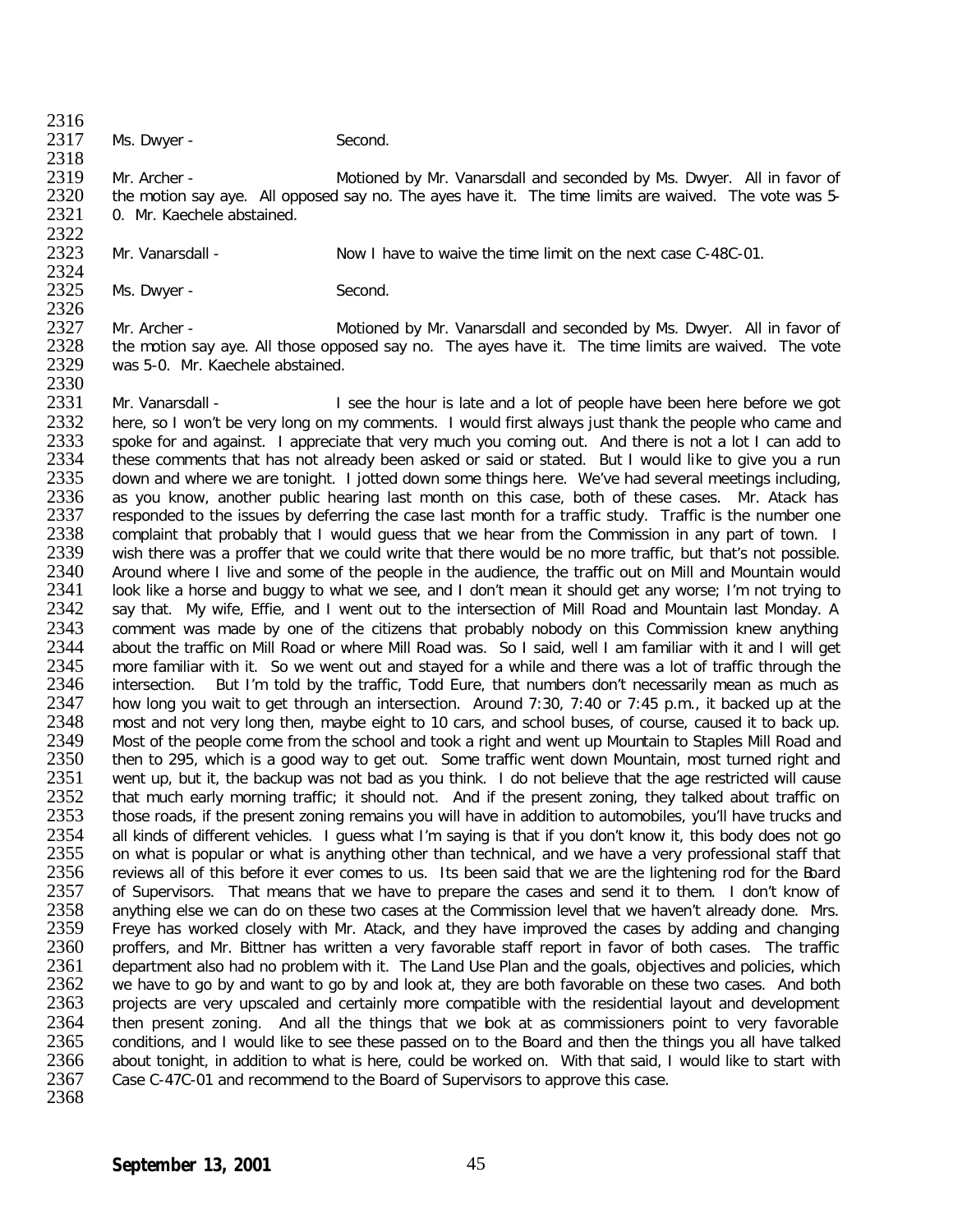2369 Mr. Jernigan - Second.

2370<br>2371 2371 Mr. Archer - Motioned by Mr. Vanarsdall and seconded by Mr. Jernigan. All in favor<br>2372 of the motion say ave. Those opposed to the motion say no. The aves have it. The motion passes. The 2372 of the motion say aye. Those opposed to the motion say no. The ayes have it. The motion passes. The 2373 vote was 5-0. Mr. Kaechele abstained. vote was 5-0. Mr. Kaechele abstained.

2374<br>2375 2375 REASON: Acting on a motion by Mr. Vanarsdall, seconded by Mr. Jernigan, the Planning Commission<br>2376 voted 5-0 (one abstention) to recommend that the Board of Supervisors **grant** the request because it 2376 voted 5-0 (one abstention) to recommend that the Board of Supervisors **grant** the request because it 2377 would be compatible with the type of residential growth in the area, the proffered conditions assure a<br>2378 Level of quality not otherwise possible, and it adds a valuable component to the mixed development 2378 level of quality not otherwise possible, and it adds a valuable component to the mixed development 2379 concept of the larger overall development. concept of the larger overall development.

- 2380<br>2381 2381 Mr. Vanarsdall - The next case is C-48C-01. I would like to recommend to the Board of 2382 Supervisors to recommend approval for this case. Supervisors to recommend approval for this case.
- 2383<br>2384 Mr. Taylor - Second.

2385<br>2386 2386 Mr. Archer - Motioned by Mr. Vanarsdall and seconded by Mr. Taylor. All in favor of 2387 the motion say ave. Those opposed say no. The aves have it. The motion passes. The vote was 5-0. 2387 the motion say aye. Those opposed say no. The ayes have it. The motion passes. The vote was 5-0.<br>2388 Mr. Kaechele abstained. Mr. Kaechele abstained.

2389<br>2390 2390 REASON: Acting on a motion by Mr. Vanarsdall, seconded by Mr. Taylor, the Planning Commission voted 2391 5-0 (one abstention) to recommend that the Board of Supervisors **grant** the request because it would 2391 5-0 (one abstention) to recommend that the Board of Supervisors **grant** the request because it would 2392 reinforce the residential character of the area and the proffered conditions assure a level of quality not 2393 otherwise possible. otherwise possible.

- 2394<br>2395 Mr. Vanarsdall - I appreciate everyone coming out.
- 2396<br>2397 Mr. Archer - The Mr. Secretary, when will the Board hear this case?
- 2398<br>2399 Mr. Marlles - Do you have a date, Randy?
- 2400<br>2401 Mr. Kaechele -  $October 9<sup>th</sup>$  isn't it? October  $9<sup>th</sup>$ ?

2402<br>2403 2403 Mr. Archer - These cases will be heard by the Board of Supervisors at their next  $2404$  public hearing on October 9<sup>th</sup>. public hearing on October 9<sup>th</sup>.

2405<br>2406

Mr. Archer - All right, let's give everybody a second to clear out, Mr. Secretary. Well 2407 we can call the case. Lets go ahead and call another case. All right, we ready? 2408

2409<br>2410 2410 **C-39C-01 James W. Theobald for JG Virginia, L.P.:** Request to conditionally 2411 rezone from R-5 General Residence District to R-6C General Residence District (Conditional) and B2C<br>2412 Business District (Conditional), Parcels 103-A-58 through 61, containing approximately 69.10 acres (R-6C 2412 Business District (Conditional), Parcels 103-A-58 through 61, containing approximately 69.10 acres (R-6C<br>2413 - 52.6 acres: and B2C - 16.5 acres), located on the west line of Staples Mill Road (U.S. Route 33) 2413 – 52.6 acres; and B2C – 16.5 acres), located on the west line of Staples Mill Road (U.S. Route 33)<br>2414 – approximately 60 feet north of Park Lane (Mavfield Subdivision). Multi-family and commercial retail 2414 approximately 60 feet north of Park Lane (Mayfield Subdivision). Multi-family and commercial retail<br>2415 development are proposed. The R-6 District allows a density up to 19.8 units per acre. The business will 2415 development are proposed. The R-6 District allows a density up to 19.8 units per acre. The business will<br>2416 be controlled by zoning ordinance regulations and proffered conditions. The Land Use Plan recommends 2416 be controlled by zoning ordinance regulations and proffered conditions. The Land Use Plan recommends 2417 Office/Service. Office/Service. 2418

2419<br>2420 Mr. Marlles - Mr. Householder will present the case. 2421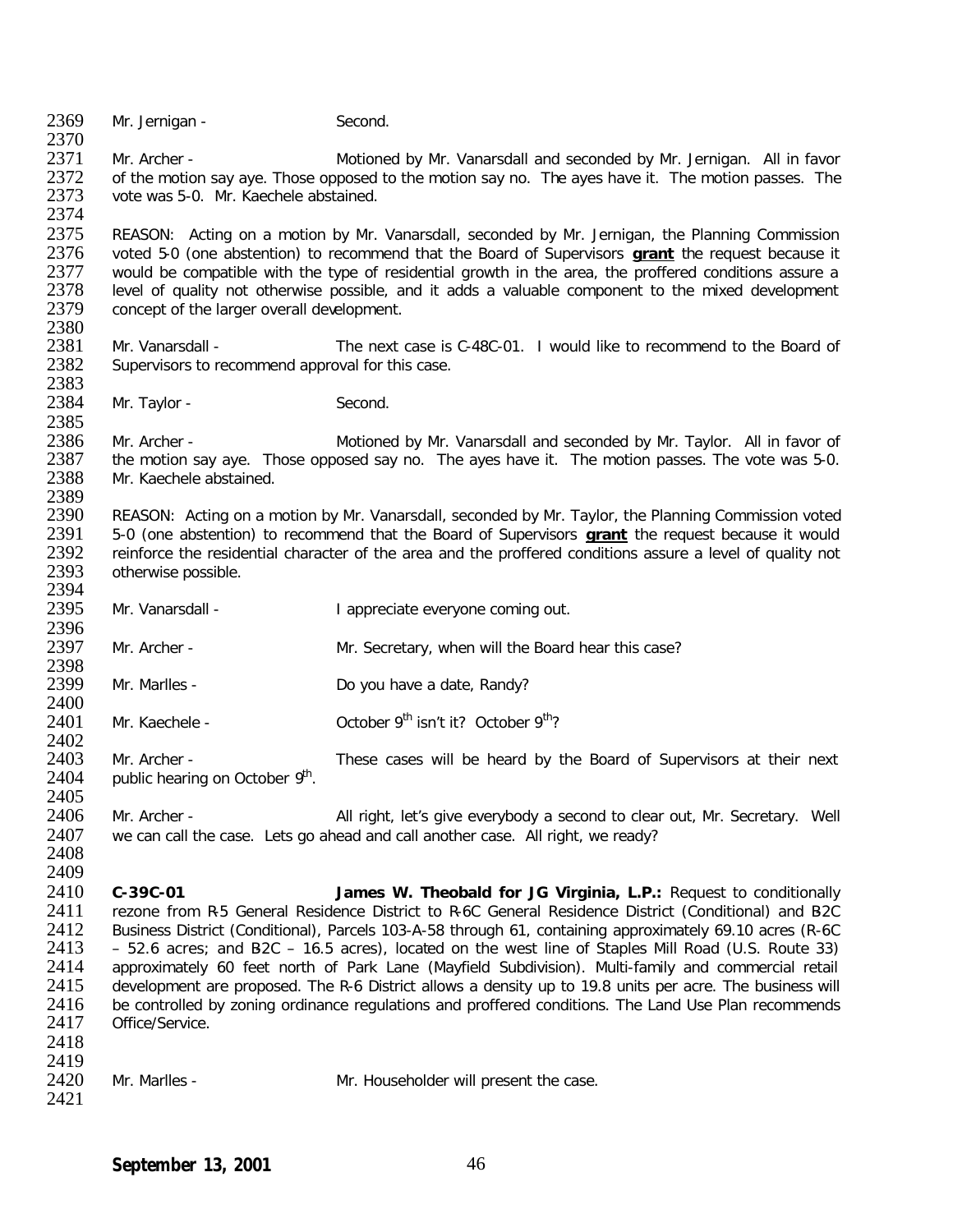2422 Mr. Archer - Thank you, Mr. Secretary. Is there anyone here opposed to C-39C-01?<br>2423 We have opposition.

We have opposition.

2424<br>2425

2425 Mr. Householder - Thank you, Mr. Chairman. This request would rezone 52.6 acres from R-<br>2426 5 General Residence District to R-6 General Residence District, and it would zone 16½ acres from R-5 to 2426 5 General Residence District to R-6 General Residence District, and it would zone 16½ acres from R-5 to 2427 B-2C Business District.

**B-2C Business District.** 

2428<br>2429

2429 The property as shown here on the aerial map (referring to slide) is generally bounded by Staples Mill<br>2430 Road to the east, Bethlehem Road, Willow Place Shopping Center and Jordan's Branch Creek. Let me 2430 Road to the east, Bethlehem Road, Willow Place Shopping Center and Jordan's Branch Creek. Let me<br>2431 Show it to you on the zoning map (referring to slide). With this, this would be Jordan's Branch down here 2431 show it to you on the zoning map (referring to slide). With this, this would be Jordan's Branch down here<br>2432 and Bethlehem Road running up here (referring to slide). This request would be a maior redevelopment 2432 and Bethlehem Road running up here (referring to slide). This request would be a major redevelopment 2433 project. The proposed redevelopment would include the demolition of 688 multi-family units. The 2433 project. The proposed redevelopment would include the demolition of 688 multi-family units. The 2434 applicant has indicated that the engineering studies show that a 60-vear Suburban Apartments were 2434 applicant has indicated that the engineering studies show that a 60-year Suburban Apartments were<br>2435 vearing out and nearing the end of the useful life. They've also indicated the rehabilitation of the 2435 wearing out and nearing the end of the useful life. They've also indicated the rehabilitation of the 2436 Suburban Apartments would not be economically feasible. As shown here, there are actually three 2436 Suburban Apartments would not be economically feasible. As shown here, there are actually three 2437 complexes that make up this property, the Suburban Apartments. The Crestwood Apartments, and The 2437 complexes that make up this property, the Suburban Apartments, The Crestwood Apartments, and The 2438 Yorkshire Apartments would occupy all these areas here (referring to slide), with Crestwood here. 2438 Yorkshire Apartments would occupy all these areas here (referring to slide), with Crestwood here, 2439 Yorkshire, and then the remaining area and here being the Suburban Apartments (referring to slide). 2439 Yorkshire, and then the remaining area and here being the Suburban Apartments (referring to slide).<br>2440 Currently zoned R-5, the applicant could, by right, demolish these units and construct 1,003 apartment 2440 Currently zoned R-5, the applicant could, by right, demolish these units and construct 1,003 apartment 2441 units. Instead the applicant is requesting rezoning to provide retail development along Staples Mill, in 2441 units. Instead the applicant is requesting rezoning to provide retail development along Staples Mill, in<br>2442 this area (referring to slide), and have a higher density apartment project back here (referring to slide), this area (referring to slide), and have a higher density apartment project back here (referring to slide).

2443<br>2444 2444 I would like to first go over the particulars of the B2C portion of the request. The Land Use Plan<br>2445 The recommends Office Service, but staff believes there is merit to providing neighborhood oriented retail 2445 recommends Office Service, but staff believes there is merit to providing neighborhood oriented retail<br>2446 services that could serve the residents not only of the apartments but also other residents in the area. 2446 services that could serve the residents not only of the apartments but also other residents in the area.<br>2447 The applicant has submitted several proffers that we feel would insure quality development on the site 2447 The applicant has submitted several proffers that we feel would insure quality development on the site<br>2448 that would be compatible with surrounding uses. These proffers include that they've limited substantially 2448 that would be compatible with surrounding uses. These proffers include that they've limited substantially<br>2449 the B-2 uses on the site: they've provided for a 25' landscape buffer along Staples Mill Road: they've als 2449 the B-2 uses on the site; they've provided for a 25' landscape buffer along Staples Mill Road; they've also<br>2450 addressed staffs concern with a big-box retail in this location by prohibiting what we would consider a 2450 addressed staffs concern with a big-box retail in this location by prohibiting what we would consider a<br>2451 big-box retail, and they've insured a coordinated architectural appearance along the subiect property. big-box retail, and they've insured a coordinated architectural appearance along the subject property.

2452<br>2453 2453 Now, to the R-6 portion of the request, which is 52.6 acres. It would be located just behind this B2C<br>2454 portion (referring to slide) and this existing zoning would allow 14.52 units per acre, whereas the R-6 2454 portion (referring to slide) and this existing zoning would allow 14.52 units per acre, whereas the R-6<br>2455 proposal would be 19.8. Based on 52.6 acres, this could be 1.041 apartment units constructed on this 2455 proposal would be 19.8. Based on 52.6 acres, this could be 1,041 apartment units constructed on this 2456 portion of the property. It is anticipated that in order to develop at this density, the applicant would have 2456 portion of the property. It is anticipated that in order to develop at this density, the applicant would have<br>2457 to have a mix of building types that would include anywhere from two to a four-story building. The 2457 to have a mix of building types that would include anywhere from two to a four-story building. The 2458 applicant for this apartment portion has proffered to provide for a mix of unit styles with a maximum of 2458 applicant for this apartment portion has proffered to provide for a mix of unit styles with a maximum of <br>2459 35% one-bedroom units, and which would be a typo in staff report. I think that it said minimum and it 2459 35% one-bedroom units, and which would be a typo in staff report. I think that it said minimum and it 2460 should refer to a maximum of 35% one-bedroom and a maximum of 15% three bedroom units, which<br>2461 vould provide for a variety of unit types. Also, in this case we have an exhibit, which I will bring up, 2461 would provide for a variety of unit types. Also, in this case we have an exhibit, which I will bring up,<br>2462 which kind of gives a very basis conceptual view of the project. But it shows this four-lane road coming 2462 which kind of gives a very basis conceptual view of the project. But it shows this four-lane road coming<br>2463 through the project which staff thinks is very important to provide access to the proposed site and would 2463 through the project which staff thinks is very important to provide access to the proposed site and would<br>2464 Freally make it a better quality development. There currently exist four roads within the complex and the 2464 really make it a better quality development. There currently exist four roads within the complex and the<br>2465 applicant has indicated that when they demolish the units they will also vacate existing roads and put in a 2465 applicant has indicated that when they demolish the units they will also vacate existing roads and put in a<br>2466 spine road, as its called in the proffers, as shown on this exhibit. As I said, the existing buildings a 2466 spine road, as its called in the proffers, as shown on this exhibit. As I said, the existing buildings are<br>2467 nearing the end of their usable life, which would require demolition, and this obviously would displace t 2467 nearing the end of their usable life, which would require demolition, and this obviously would displace the<br>2468 current residents of the Suburban Apartments. The owner has indicated that relocation assistance will be 2468 current residents of the Suburban Apartments. The owner has indicated that relocation assistance will be<br>2469 provided to assist these residents of the current apartments. As in the B-2C portion of the development. 2469 provided to assist these residents of the current apartments. As in the B-2C portion of the development,<br>2470 the applicant has submitted proffers that staff feels would insure in quality development on the site. 2470 the applicant has submitted proffers that staff feels would insure in quality development on the site, 2471 including a pedestrian access system throughout the maior project areas of the development. They are 2471 including a pedestrian access system throughout the major project areas of the development. They are 2472 coing to have a clubhouse and recreational area for use of residents, which would be proffered to be 2472 going to have a clubhouse and recreational area for use of residents, which would be proffered to be 2473 built on the first phase of the project. The Proffer 16, they stated that any storm water management 2473 built on the first phase of the project. The Proffer 16, they stated that any storm water management 2474 facility would be utilized as a water feature and become an integral part of the development. This is facility would be utilized as a water feature and become an integral part of the development. This is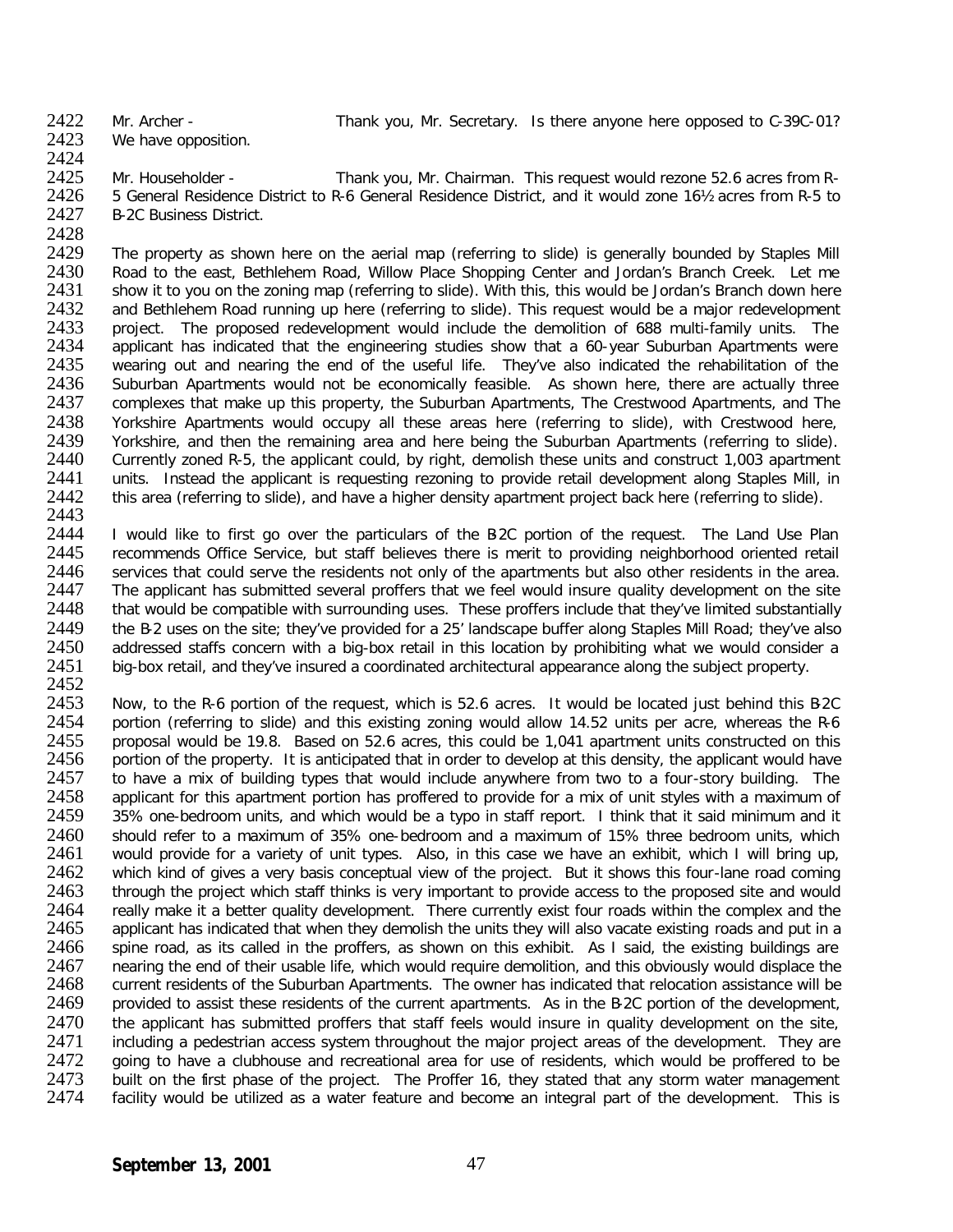2475 something staff worked for and is consistent with our multi-family design guidelines. The remaining issue<br>2476 in the staff report was the buffer area between the north and west portions of the property (referring to 2476 in the staff report was the buffer area between the north and west portions of the property (referring to<br>2477 in slide) and which are single-family residential areas. This proffer has been revised and handed out to y 2477 slide) and which are single-family residential areas. This proffer has been revised and handed out to you<br>2478 tonight and it now provides for a 35' side vard setback and a 40' rear-vard setback, which is a 5' increas 2478 tonight and it now provides for a 35' side yard setback and a 40' rear-yard setback, which is a 5' increase<br>2479 from the previous proffer from the northern western property lines. Also, to address staff concerns with 2479 from the previous proffer from the northern western property lines. Also, to address staff concerns with <br>2480 the buffer area with the size of the buildings for the three and four story buildings, the applicant has 2480 the buffer area with the size of the buildings for the three and four story buildings, the applicant has<br>2481 oroffered 60' for a three-story building, and a minimum 100' setback for a four-story building. In essence 2481 proffered 60' for a three-story building, and a minimum 100' setback for a four-story building. In essence<br>2482 in keeping the perimeters clear with the lowered buildings off the perimeter of the site, which was the 2482 in keeping the perimeters clear with the lowered buildings off the perimeter of the site, which was the 2483 intent that staff was trying to get at with those comments, so they now have addressed that concern. 2483 intent that staff was trying to get at with those comments, so they now have addressed that concern.<br>2484 Additional proffers that we typically get with higher quality apartment complexes, dumpster screening, 2484 Additional proffers that we typically get with higher quality apartment complexes, dumpster screening, 2485 limited parking light lighting, sounds suppression measures, and quality building materials. limited parking light lighting, sounds suppression measures, and quality building materials.

2486<br>2487 2487 In summary, this request would be a major redevelopment opportunity for a site that has great potential.<br>2488 Although the request is not consistent with the 2010 Land Use Plan designation of office service, staff 2488 Although the request is not consistent with the 2010 Land Use Plan designation of office service, staff<br>2489 Feels that the applicant has provided many additional assurances that to justify this type and quality. I 2489 feels that the applicant has provided many additional assurances that to justify this type and quality, I<br>2490 think it would justify a departure from the recommendations of the Land Use Plan. Because the existing 2490 think it would justify a departure from the recommendations of the Land Use Plan. Because the existing<br>2491 uses are multi-family in nature, staff feels that a high quality multi-family development project combined 2491 uses are multi-family in nature, staff feels that a high quality multi-family development project combined<br>2492 vith the retail neighborhood services along Staples Mill would be a substantial improvement for this site 2492 with the retail neighborhood services along Staples Mill would be a substantial improvement for this site<br>2493 and the appropriate redevelopment option. Staff recommends approval of this request, and I would be 2493 and the appropriate redevelopment option. Staff recommends approval of this request, and I would be 2494 glad to answer any questions you have. glad to answer any questions you have.

2495<br>2496

Mr. Archer - Thank you, Mr. Householder. Are there questions on the Commission?

2497<br>2498 2498 Mr. Vanarsdall - I don't have a question for Mr. Householder, but I would like to mention, 2499 Mr. Chairman, that they asked if anyone was in opposition to the case. We also have some people here<br>2500 in favor of the case. I would like for everybody in favor of the case to raise their hand. Thank you. in favor of the case. I would like for everybody in favor of the case to raise their hand. Thank you.

2501<br>2502 Mr. Archer - Thank you.

2503<br>2504 2504 Ms. Dwyer - Mr. Householder, I have a questions about the B2 zoning. I think you<br>2505 stated in your staff report that this would be a neighborhood kind of retail service-oriented area. But B 2505 stated in your staff report that this would be a neighborhood kind of retail service-oriented area. But B-1<br>2506 is usually what we think of when we think of neighborhood-oriented service areas. Also, being this close 2506 is usually what we think of when we think of neighborhood-oriented service areas. Also, being this close<br>2507 to all these apartments. B2 is allowed to be open 24 hours a day and B1 establishments have to close 2507 to all these apartments, B2 is allowed to be open 24 hours a day and B1 establishments have to close<br>2508 at midnight. So I'm wondering, especially given all the uses B-2 uses at have been proffered out, what is 2508 at midnight. So I'm wondering, especially given all the uses B-2 uses at have been proffered out, what is <br>2509 the rationale for B-2 as opposed to B-1 zoning? the rationale for B-2 as opposed to B-1 zoning?

2510<br>2511 2511 Mr. Householder - I think the applicant probably address it better than I could because they<br>2512 have, obviously, some intentions for B-2 that I may not be aware of. But, in general, I know the have, obviously, some intentions for B-2 that I may not be aware of. But, in general, I know the 2513 automobile filling station with the convenience store was a, I think a use that it seems to be something<br>2514 they were looking forward to, which would require the B2 designation. That's a quess as why they are 2514 they were looking forward to, which would require the B2 designation. That's a guess as why they are 2515 clooking for B-2. looking for B-2. 2516

| 2J <sub>1</sub> |                   |                                 |
|-----------------|-------------------|---------------------------------|
| 2517            | Mr. Jernigan -    | And that's closing at midnight? |
| 2518            |                   |                                 |
| 2519            | Ms. Dwyer -       | Yes, its 24 hours.              |
| 2520            |                   |                                 |
| 2521            | Mr. Archer -      | B-2 is 24 hours. Right.         |
| 2522            |                   |                                 |
| 2523            | Ms. Dwyer -       | $B-2$ is 24 hours.              |
| 2524            |                   |                                 |
| 2525            | Mr. Householder - | $B-3$ is                        |
| 2526            |                   |                                 |
| 2527            | Mr. Jernigan -    | I'm thinking we                 |
|                 |                   |                                 |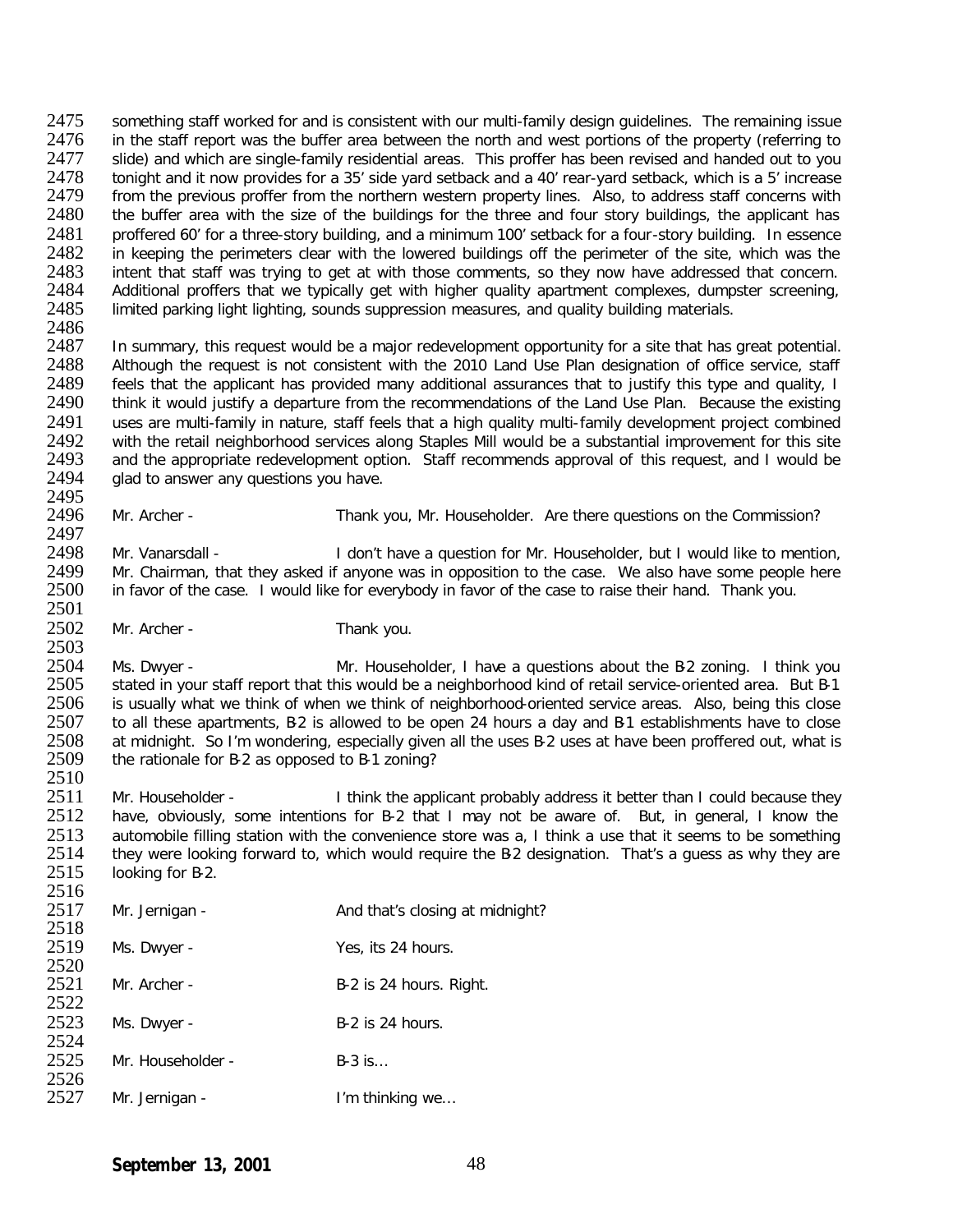| 2528                                                         |                                                                                                                                                                                                                                                                                                                                                                                                                                                                                                                                                                                                                                                                                                                                                                                                                                                             |                                                                       |  |
|--------------------------------------------------------------|-------------------------------------------------------------------------------------------------------------------------------------------------------------------------------------------------------------------------------------------------------------------------------------------------------------------------------------------------------------------------------------------------------------------------------------------------------------------------------------------------------------------------------------------------------------------------------------------------------------------------------------------------------------------------------------------------------------------------------------------------------------------------------------------------------------------------------------------------------------|-----------------------------------------------------------------------|--|
| 2529<br>2530                                                 | Ms. Dwyer -                                                                                                                                                                                                                                                                                                                                                                                                                                                                                                                                                                                                                                                                                                                                                                                                                                                 | Maybe I looked it up wrong.                                           |  |
| 2531<br>2532                                                 | Mr. Archer -                                                                                                                                                                                                                                                                                                                                                                                                                                                                                                                                                                                                                                                                                                                                                                                                                                                | B-3 is 24 hours.                                                      |  |
| 2533<br>2534                                                 | Mr. Jernigan -                                                                                                                                                                                                                                                                                                                                                                                                                                                                                                                                                                                                                                                                                                                                                                                                                                              | You have to be B-3 to have 24 hours.                                  |  |
| 2535<br>2536                                                 | Ms. Dwyer -                                                                                                                                                                                                                                                                                                                                                                                                                                                                                                                                                                                                                                                                                                                                                                                                                                                 | Let me check.                                                         |  |
| 2537<br>2538                                                 | Mr. Vanarsdall -                                                                                                                                                                                                                                                                                                                                                                                                                                                                                                                                                                                                                                                                                                                                                                                                                                            | Mr. Secretary, I thought B-1 was community and B-2 was neighborhood.  |  |
| 2539<br>2540                                                 | Mr. Archer -                                                                                                                                                                                                                                                                                                                                                                                                                                                                                                                                                                                                                                                                                                                                                                                                                                                | B-2 is midnight, I believe.                                           |  |
| 2541<br>2542                                                 | Mr. Marlles -                                                                                                                                                                                                                                                                                                                                                                                                                                                                                                                                                                                                                                                                                                                                                                                                                                               | Right.                                                                |  |
| 2543<br>2544                                                 | Mr. Archer & Mr. Marlles -                                                                                                                                                                                                                                                                                                                                                                                                                                                                                                                                                                                                                                                                                                                                                                                                                                  | B-3 is 24 hours.                                                      |  |
| 2545<br>2546                                                 | Mr. Householder -                                                                                                                                                                                                                                                                                                                                                                                                                                                                                                                                                                                                                                                                                                                                                                                                                                           | I think B-2 allows for the provisional use to extend the hours.       |  |
| 2547<br>2548                                                 | Ms. Dwyer -                                                                                                                                                                                                                                                                                                                                                                                                                                                                                                                                                                                                                                                                                                                                                                                                                                                 | Let me see.                                                           |  |
| 2549<br>2550                                                 | Mr. Householder-<br>is.                                                                                                                                                                                                                                                                                                                                                                                                                                                                                                                                                                                                                                                                                                                                                                                                                                     | My recollection is that is where the difference between the B1 and B2 |  |
| 2551<br>2552<br>2553                                         | Mr. Archer -                                                                                                                                                                                                                                                                                                                                                                                                                                                                                                                                                                                                                                                                                                                                                                                                                                                | I think the applicant can answer that                                 |  |
| 2554<br>2555                                                 | Mr. Vanarsdall -                                                                                                                                                                                                                                                                                                                                                                                                                                                                                                                                                                                                                                                                                                                                                                                                                                            | Mr. Theobald can answer that very easily.                             |  |
| 2556<br>2557                                                 | Mr. Householder -                                                                                                                                                                                                                                                                                                                                                                                                                                                                                                                                                                                                                                                                                                                                                                                                                                           | I am sure he can.                                                     |  |
| 2558<br>2559<br>2560<br>2561<br>2562                         | Mr. Archer -<br>Any further questions for Mr. Householder. All right, while Mr. Theobald<br>is coming, I will reiterate what the secretary said concerning the rules for the time limits for the applicant<br>and for the opposition. Ten minutes for each side, and Mr. Theobald would you like to reserve some<br>time, sir?                                                                                                                                                                                                                                                                                                                                                                                                                                                                                                                              |                                                                       |  |
| 2563<br>2564                                                 | Mr. Theobald -                                                                                                                                                                                                                                                                                                                                                                                                                                                                                                                                                                                                                                                                                                                                                                                                                                              | Two minutes please, Mr. Chairman.                                     |  |
| 2565<br>2566                                                 | Mr. Archer -                                                                                                                                                                                                                                                                                                                                                                                                                                                                                                                                                                                                                                                                                                                                                                                                                                                | All right.                                                            |  |
| 2567<br>2568                                                 | Ms. Dwyer -                                                                                                                                                                                                                                                                                                                                                                                                                                                                                                                                                                                                                                                                                                                                                                                                                                                 | Provisional use permit allows 24 hours in B-2.                        |  |
| 2569<br>2570<br>2571<br>2572                                 | Mr. Theobald -<br>Correct. It would require me come back to the Commission and the<br>Board of Supervisors, but not as a matter of right. Mr. Chairman, ladies and gentlemen, my name is Jim<br>Theobald I'm here this evening on the behalf of JG Virginia LP and Gumenick Properties.                                                                                                                                                                                                                                                                                                                                                                                                                                                                                                                                                                     |                                                                       |  |
| 2573<br>2574<br>2575<br>2576<br>2577<br>2578<br>2579<br>2580 | As Mr. Householder stated, this is a request to rezone approximately 70 acres of land from unrestricted<br>R-5 to R-6 and B-2 with substantial proffered conditions. As you know, Suburban, Yorkshire, and<br>Crestwood Apartments were constructed beginning in the late 40's and on into the early 60's. They<br>certainly served an important role in initially providing housing for our returning veterans from World War<br>II, but now some 40 to 50 years later they are just worn out to the extent that renovations are just not<br>feasible. Gumenick Properties intends to replace the current structures with the highest quality<br>apartments along with related neighborhood-oriented retail along Staples Mill Road. This, obviously,<br>involves a long-term commitment to the site by the Gumenicks in the investment of over 60 million |                                                                       |  |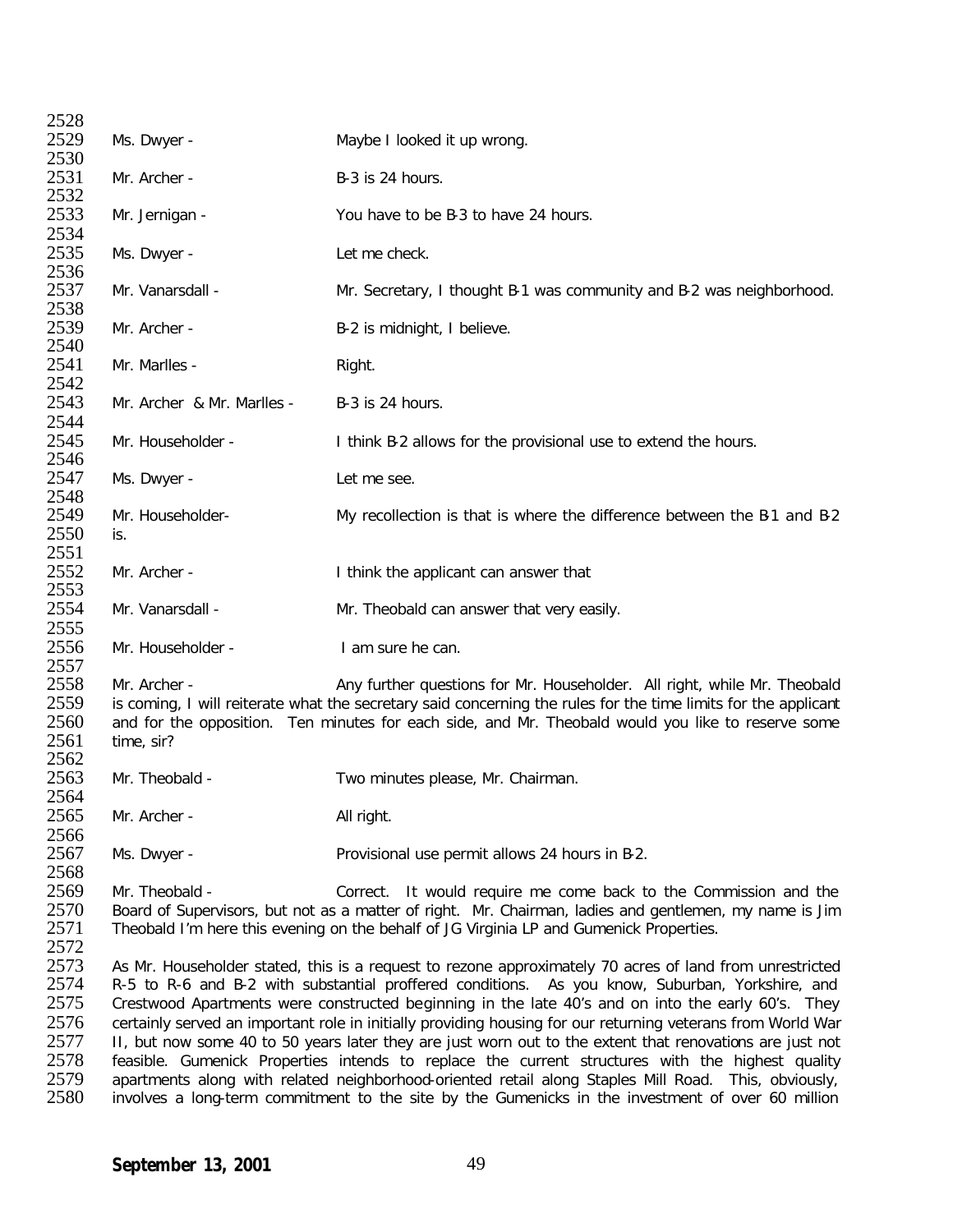2581 dollars by them in a location that has been designated by the County and its Land Use Plan as a strategic<br>2582 redevelopment area. As such, our plans are consistent with many of the County's goals, objectives and 2582 Fedevelopment area. As such, our plans are consistent with many of the County's goals, objectives and 2583<br>2583 Fedicies, as expressed in vour Land Use Plan. Timportantly, I think this request represents a significant 2583 policies, as expressed in your Land Use Plan. Importantly, I think this request represents a significant<br>2584 opportunity. It's obviously a mature site. If you have been out there, its extraordinary well located with 2584 opportunity. It's obviously a mature site. If you have been out there, its extraordinary well located with<br>2585 convenient access to West Broad Street and Interstate 64 and is almost equal distance between some of 2585 convenient access to West Broad Street and Interstate 64 and is almost equal distance between some of 2586 the exciting development that is occurring in the downtown Richmond area as well as out in the 2586 the exciting development that is occurring in the downtown Richmond area as well as out in the<br>2587 Innsbrook and Short Pump area. All the necessary infrastructure is in place and it's in an area that is 2587 Innsbrook and Short Pump area. All the necessary infrastructure is in place and it's in an area that is<br>2588 undergoing redevelopment: witness the expansion of the Trigon Complex. Gumenicks' commitment to 2588 undergoing redevelopment; witness the expansion of the Trigon Complex. Gumenicks' commitment to 2589 complete the redevelopment in a responsible and quality fashion. I think, is made all the more creditable 2589 complete the redevelopment in a responsible and quality fashion, I think, is made all the more creditable<br>2590 by their successful redevelopment efforts at Crestview. But their vision for redevelopment is not just 2590 by their successful redevelopment efforts at Crestview. But their vision for redevelopment is not just 2591 related to this site, but for the surrounding area as well, and that vision results from a strategic business 2591 related to this site, but for the surrounding area as well, and that vision results from a strategic business<br>2592 plan that has been over two vears in the making. As Mr. Householder indicated, the site is currently 2592 plan that has been over two years in the making. As Mr. Householder indicated, the site is currently 2593 zoned R-5 unconditional, thus resulting in the potential to develop over 1.000 units, as a matter of right, 2593 zoned R-5 unconditional, thus resulting in the potential to develop over 1,000 units, as a matter of right,<br>2594 vithout any written binding quality assurances. Now our request for our R-6 classification would allow u 2594 without any written binding quality assurances. Now our request for our R-6 classification would allow us<br>2595 to develop approximately the same number of units net of the 161/<sub>2</sub> acre site slated for neighborhood 2595 to develop approximately the same number of units net of the 16½ acre site slated for neighborhood<br>2596 retail. We had submitted nearly 30 written conditions that are binding and will run with the land. You've 2596 retail. We had submitted nearly 30 written conditions that are binding and will run with the land. You've<br>2597 beard Mr. Householder summarize those. They do include such features as pedestrian access ways 2597 heard Mr. Householder summarize those. They do include such features as pedestrian access ways<br>2598 connecting all areas, provision of a primary access way bisecting the property, that being a four-lane 2598 connecting all areas, provision of a primary access way bisecting the property, that being a four-lane<br>2599 spine road, underground utilities. We've limited the hours of trash pick up. We've agreed to rezone any 2599 spine road, underground utilities. We've limited the hours of trash pick up. We've agreed to rezone any<br>2600 areas that lie within the 100 vear flood plan to a C-1 Conservation District. With regard to our apartment 2600 areas that lie within the 100 year flood plan to a C-1 Conservation District. With regard to our apartment 2601 and, very importantly we have put minimum square footages on the different types of units to assure 2601 land, very importantly we have put minimum square footages on the different types of units to assure<br>2602 vou that these are units to the highest quality. One-bedroom units have a minimum finished floor area of 2602 you that these are units to the highest quality. One-bedroom units have a minimum finished floor area of 2603 700 square feet, two-bedroom units minimum finished floor area of 925 square feet, and three bedroom 2603 700 square feet, two-bedroom units minimum finished floor area of 925 square feet, and three bedroom<br>2604 Lunits a minimum of 1.100 square feet of finished floor area. We have also limited the mix. This is 2604 units a minimum of 1,100 square feet of finished floor area. We have also limited the mix. This is 2605 important in terms of considering potential impacts on schools. The apartments will consist of a 2605 important in terms of considering potential impacts on schools. The apartments will consist of a<br>2606 maximum of 35% one-bedroom units and a maximum of 15% three-bedroom units. There have been 2606 maximum of 35% one-bedroom units and a maximum of 15% three-bedroom units. There have been<br>2607 significant recreational amenities proffered, that being a clubhouse or multiple clubhouses, which will 2607 significant recreational amenities proffered, that being a clubhouse or multiple clubhouses, which will<br>2608 include a business center, swimming pool or pools and fitness facilities, and we have agreed to construct 2608 include a business center, swimming pool or pools and fitness facilities, and we have agreed to construct 2609 the clubhouse with the first phase of development. the clubhouse with the first phase of development.

2610<br>2611

2611 We provided for sound suppression measures. We've committed that each unit will have a washer and a<br>2612 drver, and be electrically wired to readily accommodate computers and modems. Mr. Householder has 2612 dryer, and be electrically wired to readily accommodate computers and modems. Mr. Householder has <br>2613 indicated our recent proffer amendment. It was filed Tuesday ahead of the deadlines. We will not need 2613 indicated our recent proffer amendment. It was filed Tuesday ahead of the deadlines. We will not need<br>2614 a waiver, increasing the building setbacks and dealing with taller buildings, trying to internalize those to 2614 a waiver, increasing the building setbacks and dealing with taller buildings, trying to internalize those to 2615 our site. our site.

2616<br>2617 2617 Our storm water management facility must be designed as a water feature amenity. There is a rather 2618 Iarae one planned on this site, and well landscaped so that it's an integral part of the development. We large one planned on this site, and well landscaped so that it's an integral part of the development. We 2619 have limited our exterior materials, eliminated the use of cantilevered chimney. We have required any <br>2620 recreational vehicles, campers, etc. to be parked or stored or stored in designated areas rather than 2620 recreational vehicles, campers, etc. to be parked or stored or stored in designated areas rather than 2621 throughout the project at random, and limited the height of lighting. throughout the project at random, and limited the height of lighting.

2622<br>2623 2623 Turning for a moment to the B-2 parcels, we have eliminated a significant number of otherwise permitted 2624 uses in the B2 area. Again, the hours of operation are limited to 6:00 a.m. to midnight. We have 2624 uses in the B2 area. Again, the hours of operation are limited to 6:00 a.m. to midnight. We have 2625 provided for a buffer along Staples Mill Road; provided a proffer to assure you this is not a site where a 2625 provided for a buffer along Staples Mill Road; provided a proffer to assure you this is not a site where a<br>2626 big-box retailer would be welcomed. big-box retailer would be welcomed.

2627<br>2628 We've addressed such things as exterior materials, the height of lighting, also to the extent that there 2629 would be a convenience store fuel pumps provided that any such canopy lighting would be recessed, so<br>2630 as to conceal the direct source of light. Furthermore, we've limited the signage; the detached signage on 2630 as to conceal the direct source of light. Furthermore, we've limited the signage; the detached signage on<br>2631 the B2 piece to be ground mounted in nature and not to exceed 15' in height and also provided that all 2631 the B-2 piece to be ground mounted in nature and not to exceed 15' in height and also provided that all 2632 landscape areas along the public rights-of-way would be irrigated. landscape areas along the public rights-of-way would be irrigated. 2633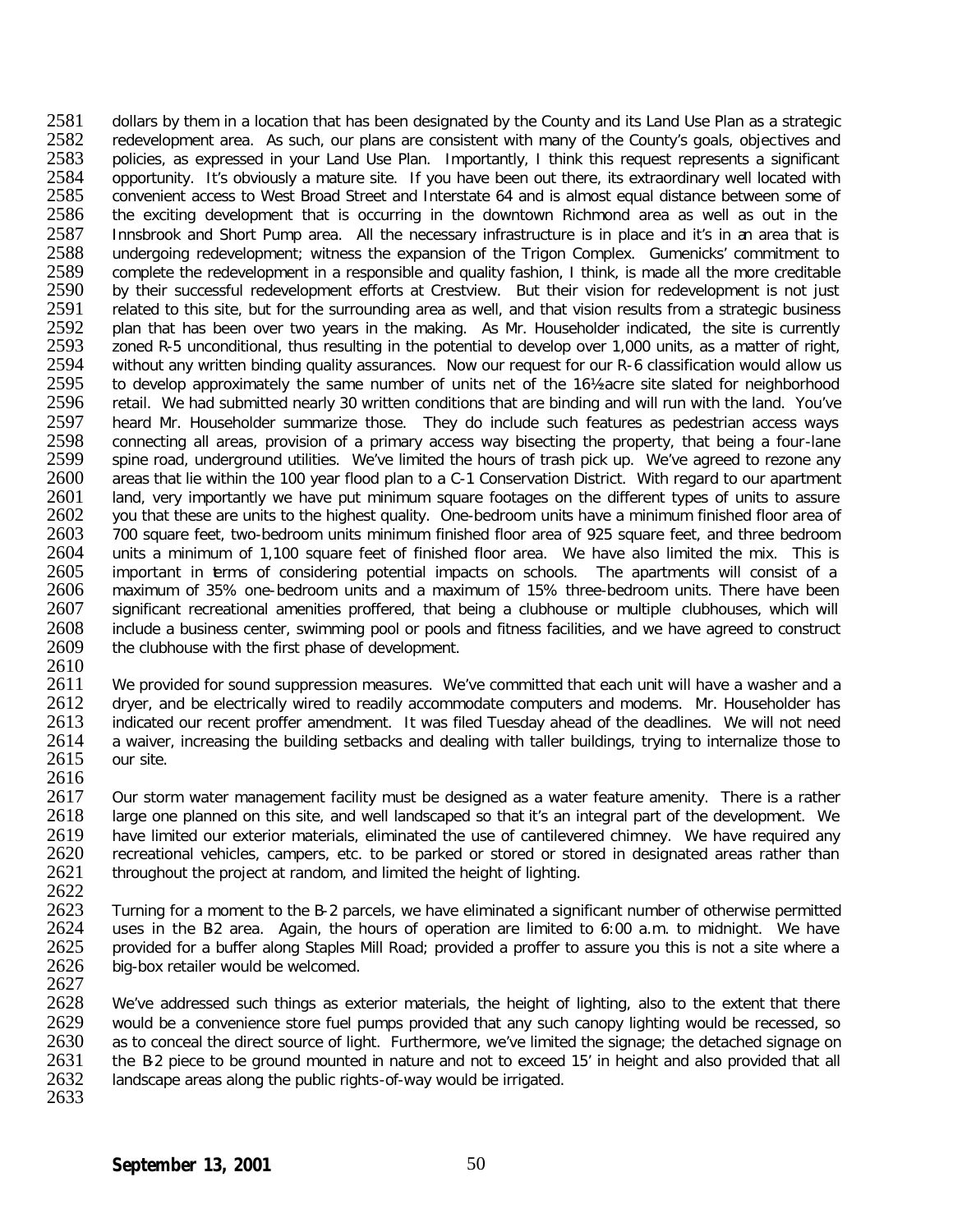2634 In summary, I would like to assure you that Gumenick Properties has spent years in both strategic and 2635 Iand planning to get to this point. Along the way they have diligently informed their residents and 2635 Iand planning to get to this point. Along the way they have diligently informed their residents and 2636 neighbors of their plans. We have also worked very hard with your professional planning staff. Mr. 2636 neighbors of their plans. We have also worked very hard with your professional planning staff, Mr.<br>2637 Vanarsdall and Mr. Glover, to develop the written quarantees that you have before you this evening. 2637 Vanarsdall and Mr. Glover, to develop the written guarantees that you have before you this evening.<br>2638 Some are taking reference that this represents a very significant investment by Gumenick Properties and 2638 Some are taking reference that this represents a very significant investment by Gumenick Properties and<br>2639 Henrico County. This redevelopment will result in significant iob opportunities and enhance revenue to 2639 Henrico County. This redevelopment will result in significant job opportunities and enhance revenue to 2640 the County in the nature of both sales and property taxes. It is estimated that upon completion, the 2640 the County in the nature of both sales and property taxes. It is estimated that upon completion, the 2641 assessed value of the property and improvements will rise from its current level of approximately nine 2641 assessed value of the property and improvements will rise from its current level of approximately nine<br>2642 million dollars to well over 60 million dollars. We believe this request represents a significantly better 2642 million dollars to well over 60 million dollars. We believe this request represents a significantly better<br>2643 alternative than the one that current exists. You've heard the saving that a rising tide lifts all boats. 2643 alternative than the one that current exists. You've heard the saying that a rising tide lifts all boats.<br>2644 That's their vision for this area, and I would respectfully request that you recommend approval of this 2644 That's their vision for this area, and I would respectfully request that you recommend approval of this 2645 case to the Board of Supervisors. And I do note there are other people who would like to speak in favor 2645 case to the Board of Supervisors. And I do note there are other people who would like to speak in favor<br>2646 of this case and I would be happy to answer any questions. of this case and I would be happy to answer any questions. 2647<br>2648 2648 Mr. Archer - Thank you, Mr. Theobald. Are there questions for Mr. Theobald from the 2649 Commission? Commission? 2650<br>2651 2651 Ms. Dwyer - Is your primary reason for requesting B2 as opposed to B1 because<br>2652 vou want the convenience store option? you want the convenience store option? 2653<br>2654 2654 Mr. Theobald - That is one reason. Also B1 has a requirement that limits the square<br>2655 footage of retail users to 5.000 square feet, and sometimes your users, your inline users, even the 2655 footage of retail users to 5,000 square feet, and sometimes your users, your inline users, even the 2656 neighborhood retail might require additional space. neighborhood retail might require additional space. 2657<br>2658 Ms. Dwyer - I thought it was 10,000. 2659<br>2660 Mr. Theobald - I thought it was 5,000 in B-1. 2661<br>2662 2662 Ms. Dwyer - No individual shops/shop found more than 10,000 square feet of floor<br>2663 area except when located within a shopping center. So you think you might something more than 10,000 2663 area except when located within a shopping center. So you think you might something more than 10,000<br>2664 square feet? square feet? 2665<br>2666 Mr. Theobald - Sure. Grocery Store. 2667<br>2668 2668 Ms. Dwyer - You could have two, the way the proffers are written you could have two<br>2669 big boxes on that property. big boxes on that property. 2670<br>2671 Mr. Theobald - I think if you look at the plans, Ms. Dwyer, if you could put the site plan 2672 back up for me, the little card plan (referring to slide), what you see is that the retail sites are actually<br>2673 divided into three sites, the largest of which is 10 acres and so it would, on ten acres of land you m 2673 divided into three sites, the largest of which is 10 acres and so it would, on ten acres of land you might<br>2674 aet somewhere between 70.000 and 80.000 square feet. Your typical big box user these days are 2674 get somewhere between 70,000 and 80,000 square feet. Your typical big box user these days are 2675 160,000 square feet. so you will not be seeing big boxes on these sites. 160,000 square feet, so you will not be seeing big boxes on these sites. 2676<br>2677 Ms. Dwyer - So what was the square footage again for that site, the maximum? 2678<br>2679 2679 Mr. Theobald - It could be just a basic rule of thumb somewhere between 7,000 to<br>2680 10.000 square feet per acre developed. This is about a 10-acre site. So, you could have. I've never 2680 10,000 square feet per acre developed. This is about a 10-acre site. So, you could have, I've never<br>2681 seen anvbody get a 10,000 square feet per acre, so its probably 80,000 square feet average could be 2681 seen anybody get a 10,000 square feet per acre, so its probably 80,000 square feet average could be<br>2682 developed on that parcel, the size of a Ukrop's is 62,000/65,000 square feet for a grocery store, but your 2682 developed on that parcel, the size of a Ukrop's is 62,000/65,000 square feet for a grocery store, but your<br>2683 big-box retailers are a minimum of 120.000 to 165.000 square feet. big-box retailers are a minimum of 120,000 to 165,000 square feet. 2684<br>2685 2685 Ms. Dwyer - So you're not going to have a Wal-Mart, but you could have an 80,000<br>2686 square foot building? square foot building?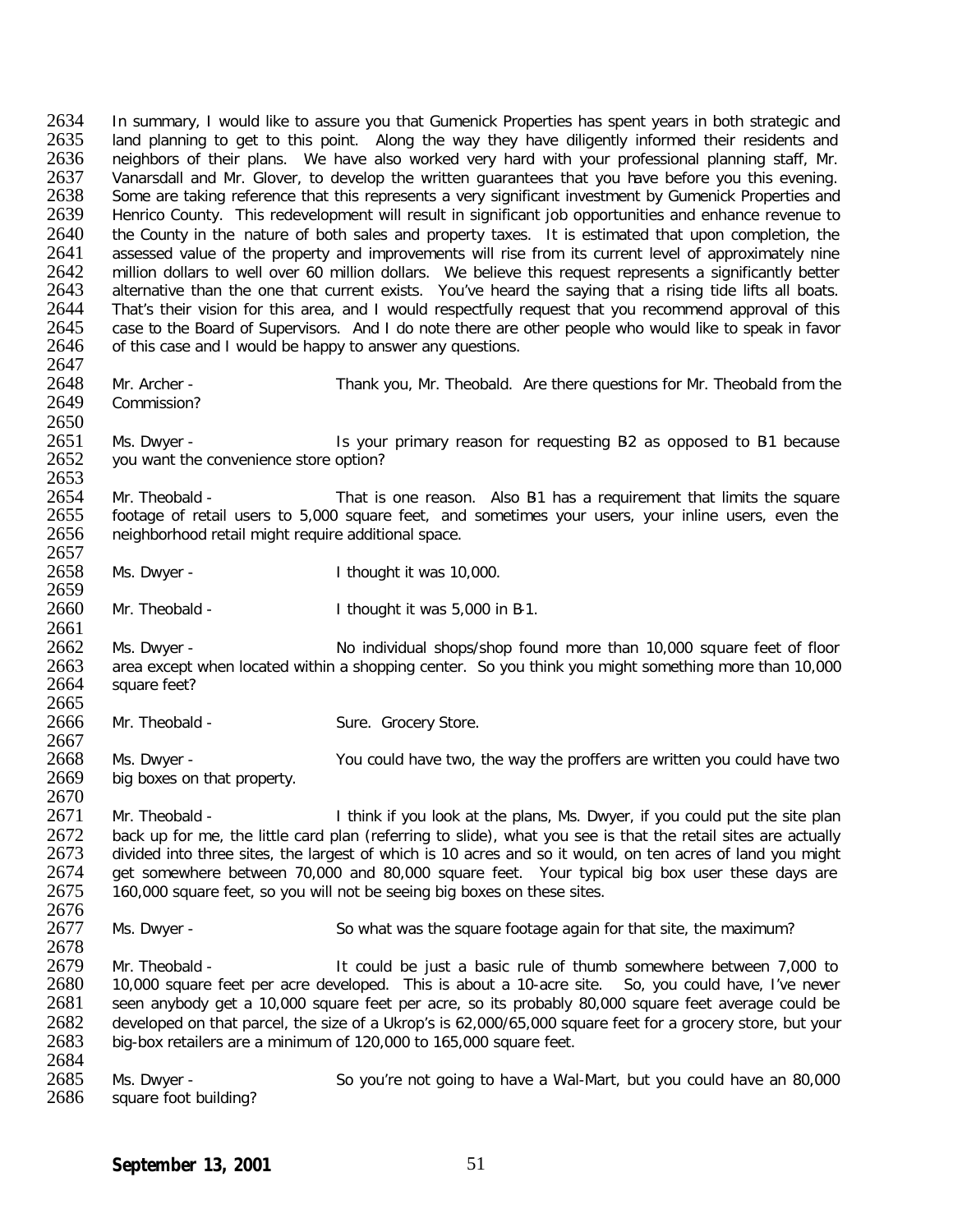2687<br>2688 Mr. Theobald - Could, sure could. 2689<br>2690 Mr. Archer - All right, any further questions from the Commission? 2691<br>2692 2692 Mr. Kaechele - Have there been any layouts over the apartment units that would 2693 indicate you know the number of units or the density? indicate you know the number of units or the density? 2694<br>2695 2695 Mr. Theobald - No, sir, Mr. Kaechele. We have not done a layout. I think that if you<br>2696 multiply the potential density over the acreage you come out with some 1.041 versus the 1.003 units that 2696 multiply the potential density over the acreage you come out with some 1,041 versus the 1,003 units that <br>2697 could be developed as a matter of right on the entirety of the property and of the current zoning. could be developed as a matter of right on the entirety of the property and of the current zoning. 2698<br>2699 Mr. Kaechele - That's 19.8 or something like that? 2700<br>2701 Mr. Theobald - Yes, sir. That's exactly right. 2702<br>2703 Ms. Dwyer - Would these be three-story buildings to achieve that density? 2704<br>2705 Mr. Theobald - There'll be a mix of two, threes and possibly four-story buildings. 2706<br>2707 2707 Ms. Dwyer - I have a question. Just for my information and what's proffered out in 2708 the list of B2 uses that are proffered out. bars for establishments whose primary purpose is the sale of 2708 the list of B-2 uses that are proffered out, bars for establishments whose primary purpose is the sale of 2709 alcohol. What are the ABC rules? Are you familiar with the ABC rules about alcohol to food ratio? alcohol. What are the ABC rules? Are you familiar with the ABC rules about alcohol to food ratio? 2710<br>2711 2711 Mr. Theobald **A** bit. I am and while I think that this language was perhaps a bit<br>2712 redundant in that regards, it was language that was important to both the commissioner and supervisor 2712 redundant in that regards, it was language that was important to both the commissioner and supervisor<br>2713 of the district to better state our intent as to the types of uses. I think that the ABC laws still require 2713 of the district to better state our intent as to the types of uses. I think that the ABC laws still require<br>2714 baying at least 50% of your revenues be comprised of food sales in order to have a license to serve 2714 having at least 50% of your revenues be comprised of food sales in order to have a license to serve<br>2715 alcohol. We thought this accurately stated what we did not wish to occur on the site, and it seemed to 2715 alcohol. We thought this accurately stated what we did not wish to occur on the site, and it seemed to 2716 work. work. 2717<br>2718 Mr. Archer - All right. Further questions for Mr. Theobald from the Commission? 2719<br>2720 Mr. Theobald - Thank you. 2721<br>2722 Mr. Archer - Thank you, sir. 2723<br>2724 Mr. Theobald - **I** believe we might have some proponents, Mr. Chairman. 2725<br>2726 Mr. Archer - Ok, how much time do we have left for that side, Mr. Secretary. 2727<br>2728 Mr. Marlles - Excluding the two minutes for rebuttal, two minutes. 2729<br>2730 Mr. Archer - Cass Corresponding the OK. All right. Mr. Theobald you can select some one. 2731<br>2732 2732 Mr. Vote - My name is Rick Vote. I live in the Britton Hills Farm neighborhood,<br>2733 which is approximately cater-countered to this proposed development, and I'm the President of the 2733 which is approximately cater-countered to this proposed development, and I'm the President of the 2734 Britton Hills Farms Civic Association there. Britton Hills Farms is a neighborhood of approximately 80 2734 Britton Hills Farms Civic Association there. Britton Hills Farms is a neighborhood of approximately 80<br>2735 bomes built in the 30's and 40's. Some of the people that live there have lived there since the homes 2735 homes built in the 30's and 40's. Some of the people that live there have lived there since the homes 2736 were built: some of the people who have lived there have actually spent. lived in Suburban Apartments a 2736 were built; some of the people who have lived there have actually spent, lived in Suburban Apartments a<br>2737 few vears after World War II. In speaking with the residents of our neighborhood. I have spoken with no 2737 few years after World War II. In speaking with the residents of our neighborhood, I have spoken with no<br>2738 one that is opposed to the development of this property. We spent some time with the Gumenick group 2738 one that is opposed to the development of this property. We spent some time with the Gumenick group 2739 of people that are developing this, and on behalf of the people of the neighborhood that I have spoken of people that are developing this, and on behalf of the people of the neighborhood that I have spoken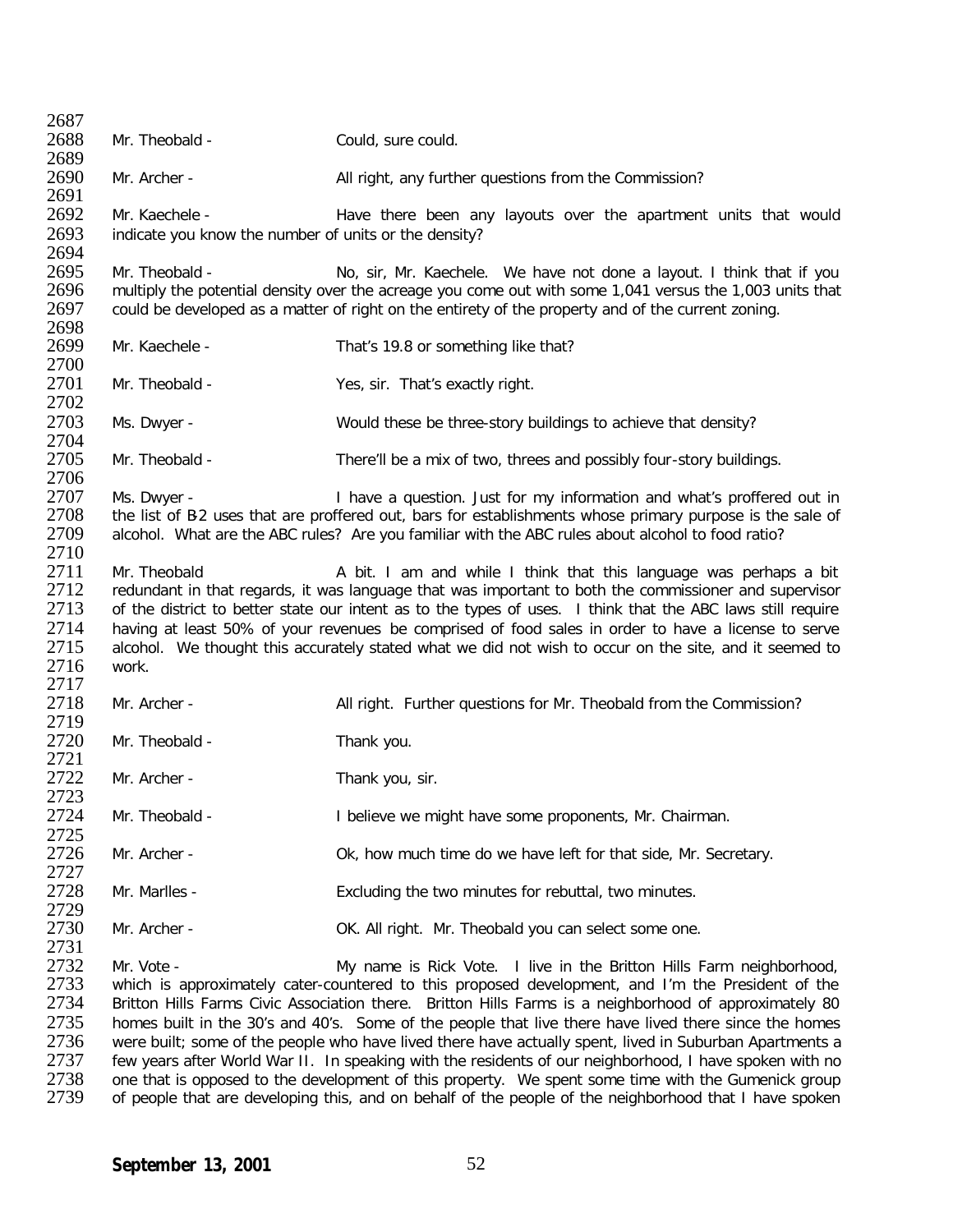2740 with, which is definitely the majority, we are very much in favor of this development. We feel that it will<br>2741 improve the quality of life of our neighborhood as well as the area around there by providing a much 2741 improve the quality of life of our neighborhood as well as the area around there by providing a much<br>2742 higher quality living space, a much more attractive living space. It will provide some very needed and 2742 higher quality living space, a much more attractive living space. It will provide some very needed and 2743 convenient services in the retail area, and we don't believe that the, some people have had questions 2743 convenient services in the retail area, and we don't believe that the, some people have had questions 2744 about traffic, and in looking at it the traffic is bad now. We don't think this is going to make it any worse. 2744 about traffic, and in looking at it the traffic is bad now. We don't think this is going to make it any worse.<br>2745 Other factors contribute to the traffic problem around that area, and also we just feel that aestheti 2745 Other factors contribute to the traffic problem around that area, and also we just feel that aesthetically it<br>2746 will be a great improvement to not only our neighborhood but all of the surrounding neighborhoods in 2746 will be a great improvement to not only our neighborhood but all of the surrounding neighborhoods in<br>2747 terms of property values, added conveniences to the stores, and the people that it will draw with Trigon 2747 terms of property values, added conveniences to the stores, and the people that it will draw with Trigon<br>2748 putting up a new office. Is that my two minutes? putting up a new office. Is that my two minutes?

2749<br>2750 Mr. Archer - Yes sir, I'm afraid it is. 2751<br>2752 Mr. Theobald - Thank you very much. 2753<br>2754 Mr. Archer - Thank you, sir. OK, is that all of the time Mr. Secretary? 2755<br>2756 Mr. Marlles - Except for the two minutes for rebuttal, yes sir. 2757<br>2758 Mr. Archer - All right, so we'll hear from the opposition. Would someone like to be first?

2759

2760<br>2761

2761 Rev. Sykes - Members of the Planning Commission, business leaders and concerned<br>2762 citizens, Lam Rev. Lisa Sykes, the United Methodist Minister, here in Richmond I'm appointed to Christ 2762 citizens, I am Rev. Lisa Sykes, the United Methodist Minister, here in Richmond I'm appointed to Christ<br>2763 Church which is located rear to Suburban Apartments. And I'm chair of Henrico Affordable Housing 2763 Church which is located near to Suburban Apartments. And I'm chair of Henrico Affordable Housing<br>2764 Partnership, which you'll refer to as HAP. As I speak we are an interfaith group including different 2764 Partnership, which you'll refer to as HAP. As I speak we are an interfaith group including different<br>2765 religions and different denominations and we also include nonprofits and individual citizens. Our goal is 2765 religions and different denominations and we also include nonprofits and individual citizens. Our goal is<br>2766 to assure low-income wage earners of quality housing in safe neighborhoods with public transportation, 2766 to assure low-income wage earners of quality housing in safe neighborhoods with public transportation,<br>2767 with good schools and other necessities, such as near by jobs and medical care. with good schools and other necessities, such as near by jobs and medical care.

2768<br>2769 2769 I am here tonight as chair of HAP to ask for a deferral on the rezoning request of JG Virginia LP, also<br>2770 known as Gumenick Properties for Suburban, Yorkshire, and Crestwood properties. We agree that these 2770 known as Gumenick Properties for Suburban, Yorkshire, and Crestwood properties. We agree that these 2771 properties need to be redeveloped; we have questions about some of the elements of the proposed plan. 2771 properties need to be redeveloped; we have questions about some of the elements of the proposed plan.<br>2772 I ask for a deferral for these following reasons. First if you look at the plans offered, there is a 37% 2772 I ask for a deferral for these following reasons. First if you look at the plans offered, there is a 37%<br>2773 increase in the residential density of the area. The proposal suggest a change from R-5 zoning, as you 2773 increase in the residential density of the area. The proposal suggest a change from R-5 zoning, as you<br>2774 know, which permits 103 apartments on 69 acres to R-6 zoning which would allow 1.041 units on a much 2774 know, which permits 103 apartments on 69 acres to R-6 zoning which would allow 1,041 units on a much<br>2775 smaller 52 acres. I see no consideration of the burden of this density change on the road and the traffic 2775 smaller 52 acres. I see no consideration of the burden of this density change on the road and the traffic<br>2776 patterns, or its effect on adjacent single-family homes. Second, the 2010 land use plan designates this 2776 patterns, or its effect on adjacent single-family homes. Second, the 2010 land use plan designates this 2777 area as retail office. This designation is obviously inconsistent with the intended redevelopment and area as retail office. This designation is obviously inconsistent with the intended redevelopment and 2778 there should be a delay to address a change in the Land Use Plan. Third, there are inconsistencies 2779 between the proposed plan and the multifamily development quidelines of Henrico County. The proffer 2779 between the proposed plan and the multifamily development guidelines of Henrico County. The proffer<br>2780 has only recently been amended to include four-story buildings, and it's possible that these would be built 2780 has only recently been amended to include four-story buildings, and it's possible that these would be built<br>2781 adiacent to single-family homes around the outer perimeter when those sorts of buildings, the higher 2781 adjacent to single-family homes around the outer perimeter when those sorts of buildings, the higher<br>2782 ones, are to be to the center of such a development. This stands in clear contradiction of a multifamily 2782 ones, are to be to the center of such a development. This stands in clear contradiction of a multifamily<br>2783 development quideline. I fear many of the current landowners and neighbors to this property are 2783 development guideline. I fear many of the current landowners and neighbors to this property are 2784 unaware of this fact. I think the height should be scrutinized and current neighbors consulted and plans 2784 unaware of this fact. I think the height should be scrutinized and current neighbors consulted and plans<br>2785 made specific about the height and the placement of the building. Fourth, there is a lack of specifics 2785 made specific about the height and the placement of the building. Fourth, there is a lack of specifics 2786 regarding new road designations and the distribution of parking spaces in accordance with the multi 2786 regarding new road designations and the distribution of parking spaces in accordance with the multi 2787 family quidelines. This is also true of the buffer zone between the new commercial corridor along Staples 2787 family guidelines. This is also true of the buffer zone between the new commercial corridor along Staples<br>2788 Mill Road and the proposed R-6 zoning, and no mention is made of providing units which are accessible 2788 Mill Road and the proposed R-6 zoning, and no mention is made of providing units which are accessible<br>2789 for the elderly and the disabled, which is, again, part of the quidelines of our county. Fifth, the report 2789 for the elderly and the disabled, which is, again, part of the guidelines of our county. Fifth, the report 2790 from the Division of Police Community Services suggest that no site plan was submitted with this case. It 2790 from the Division of Police Community Services suggest that no site plan was submitted with this case. It<br>2791 raises several concerns in regard to crime prevention through environmental design. Most at Henrico 2791 raises several concerns in regard to crime prevention through environmental design. Most at Henrico<br>2792 County out of a concern for its citizen's safety require a conceptual plan from the developer before County out of a concern for its citizen's safety require a conceptual plan from the developer before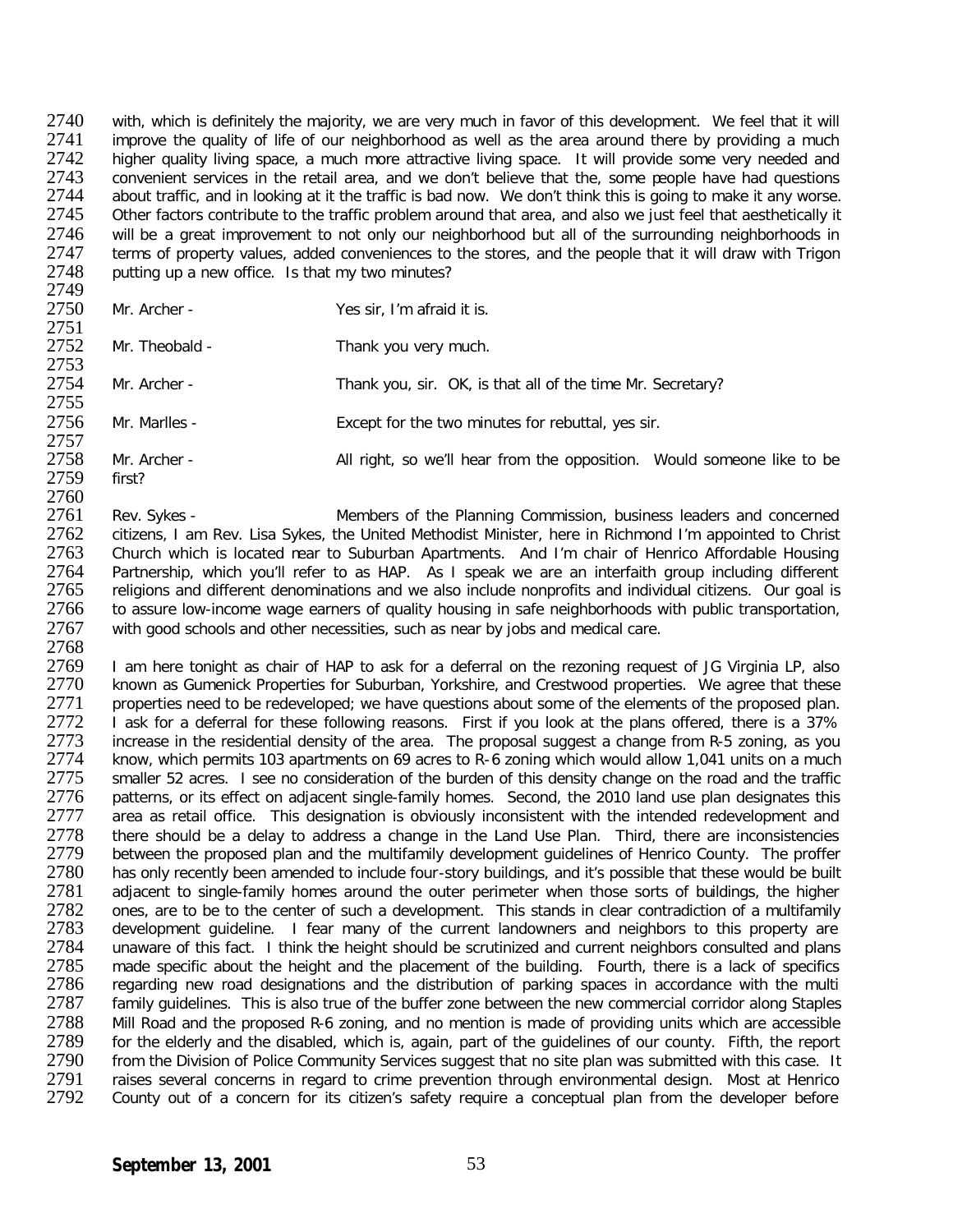2793 granting approval in order to make sure that such significant issues as these are addressed. And finally,<br>2794 from the meetings HAP has had with the residents. I can attest to the fact that they are confused to as to 2794 from the meetings HAP has had with the residents, I can attest to the fact that they are confused to as to<br>2795 what is happening. Different language groups relate different and conflicting facts about the 2795 what is happening. Different language groups relate different and conflicting facts about the 2796 redevelopment and there possible displacement. Many of the residents who are unfamiliar, perhaps, with 2796 redevelopment and there possible displacement. Many of the residents who are unfamiliar, perhaps, with 2797 our system of government are reluctant to advocate for themselves and some actually fear premature 2797 our system of government are reluctant to advocate for themselves and some actually fear premature<br>2798 eviction should they speak out publicly. So it is a real issue in wanting to make the voices of the 2798 eviction should they speak out publicly. So it is a real issue in wanting to make the voices of the 2799 residents that we're thinking of displacing heard. Adequate attempts to ascertain the concerns of these 2799 residents that we're thinking of displacing heard. Adequate attempts to ascertain the concerns of these<br>2800 residents and to insure that they clearly understand the choices and time line before them. I believe have 2800 residents and to insure that they clearly understand the choices and time line before them, I believe have<br>2801 not been made. These are law-abiding and tax-paving hard-working citizens. One of them had to go 2801 not been made. These are law-abiding and tax-paying hard-working citizens. One of them had to go 2802 home to put her children to bed tonight, but she came with me. Her name is Rosa and she brought her 2802 home to put her children to bed tonight, but she came with me. Her name is Rosa and she brought her 2803 five vear old and her three vear old. Many of the residents are not here and could not be here because 2803 five year old and her three year old. Many of the residents are not here and could not be here because<br>2804 they work more than one job. They have two or three jobs and they work in the evening. Should we 2804 they work more than one job. They have two or three jobs and they work in the evening. Should we<br>2805 endorse the displacement of 400 to 600 family units so casually without insuring they've been heard. 2805 endorse the displacement of 400 to 600 family units so casually without insuring they've been heard,<br>2806 especially understanding that there are special ethnic nuances that we want to consider with this 2806 especially understanding that there are special ethnic nuances that we want to consider with this 2807 community. As a pastor I'm here to speak for those who are unable or perhaps too fearful to come and 2807 community. As a pastor I'm here to speak for those who are unable or perhaps too fearful to come and 2808 speak for themselves. Do we not have a moral and ethical obligation to good tenants of these 2808 speak for themselves. Do we not have a moral and ethical obligation to good tenants of these<br>2809 properties, some of them have lived there for 13 years, and to current residents of this County, who seek 2809 properties, some of them have lived there for 13 years, and to current residents of this County, who seek<br>2810 to keep not only there location but also there lives intact. A significant financial institution in Henric 2810 to keep not only there location but also there lives intact. A significant financial institution in Henrico<br>2811 County is ready to make a creative and generous investment in this redevelopment to and as a result in 2811 County is ready to make a creative and generous investment in this redevelopment to and as a result in 2812 this County that would provide profit to the owners while avoiding the displacement of at least some of 2812 this County that would provide profit to the owners while avoiding the displacement of at least some of 2813 the current Suburban residents. This offer has been made known through Interfaith Housing and despite 2813 the current Suburban residents. This offer has been made known through Interfaith Housing and despite<br>2814 diligent attempts on the part of Interfaith and of HAP, the developers have been unwilling to even discuss 2814 diligent attempts on the part of Interfaith and of HAP, the developers have been unwilling to even discuss<br>2815 it or even or actually articulate it. And while they are willing to discard such an immense gift to our 2815 it or even or actually articulate it. And while they are willing to discard such an immense gift to our 2816 community and provide for exclusivity and diversity we who are a part of HAP are not content to let this community and provide for exclusivity and diversity we who are a part of HAP are not content to let this 2817 happen. And certainly some of our Bishops are in agreement with this stance. We ask only for a fair 2818 hearing with the Gumenick's and clear and complete communication to the residents who face 2818 hearing with the Gumenick's and clear and complete communication to the residents who face<br>2819 displacement. We support Henrico County's identified goal to encourage the creation of housing for the 2819 displacement. We support Henrico County's identified goal to encourage the creation of housing for the 2820 elderly and the disabled and welcome the offer of this philanthropic investor to provide childcare on site 2820 elderly and the disabled and welcome the offer of this philanthropic investor to provide childcare on site<br>2821 as well as a recreational center. I am convinced that the profits at stake here, and I know I come from a 2821 as well as a recreational center. I am convinced that the profits at stake here, and I know I come from a<br>2822 theological bias, are more than monetary and the one who will profit the most from carefully considering 2822 theological bias, are more than monetary and the one who will profit the most from carefully considering<br>2823 these concerns is Henrico County itself and all of its citizens. At this time, just so everyone can know I 2823 these concerns is Henrico County itself and all of its citizens. At this time, just so everyone can know I<br>2824 would like to ask those who support HAP's request for deferral of the Gumenick's rezoning application for 2824 would like to ask those who support HAP's request for deferral of the Gumenick's rezoning application for<br>2825 the Suburban, Crestwood and Yorkshire Apartments to please stand. Thank vou. the Suburban, Crestwood and Yorkshire Apartments to please stand. Thank you. 2826

| 2827 | Mr. Archer -                          | Thank you, Rev. Sykes. Are you done now?                                                                    |
|------|---------------------------------------|-------------------------------------------------------------------------------------------------------------|
| 2828 |                                       |                                                                                                             |
| 2829 | Rev. Sykes -                          | Yes, I am.                                                                                                  |
| 2830 |                                       |                                                                                                             |
| 2831 | Mr. Archer -                          | Are there questions from the Commission?                                                                    |
| 2832 |                                       |                                                                                                             |
| 2833 | Mr. Jernigan -                        | I've got, what is the apartment count there now?                                                            |
| 2834 |                                       |                                                                                                             |
| 2835 | Rev. Sykes -                          | We are aware that there are 600 families still on the premises. As to                                       |
| 2836 | apartment count I probably should688. |                                                                                                             |
| 2837 |                                       |                                                                                                             |
| 2838 | Mr. Jernigan -                        | Thank you.                                                                                                  |
| 2839 |                                       |                                                                                                             |
| 2840 | Ms. Dwyer -                           | Could you give us some more information, you mentioned this                                                 |
| 2841 |                                       | philanthropic investor. Have they, are they willing to offer to purchase the property and then to build it? |
| 2842 |                                       |                                                                                                             |
| 2843 | $D_{\Omega V}$ Sukes -                | There are different nossibilities there and like to if I may grant the                                      |

2843 Rev. Sykes - There are different possibilities there. I'd like to if I may grant the 2844 microphone to Pat Patterson of Interfaith Housing through whom this offer has come. He knows about it 2845 than I do. Thank you. than I do. Thank you.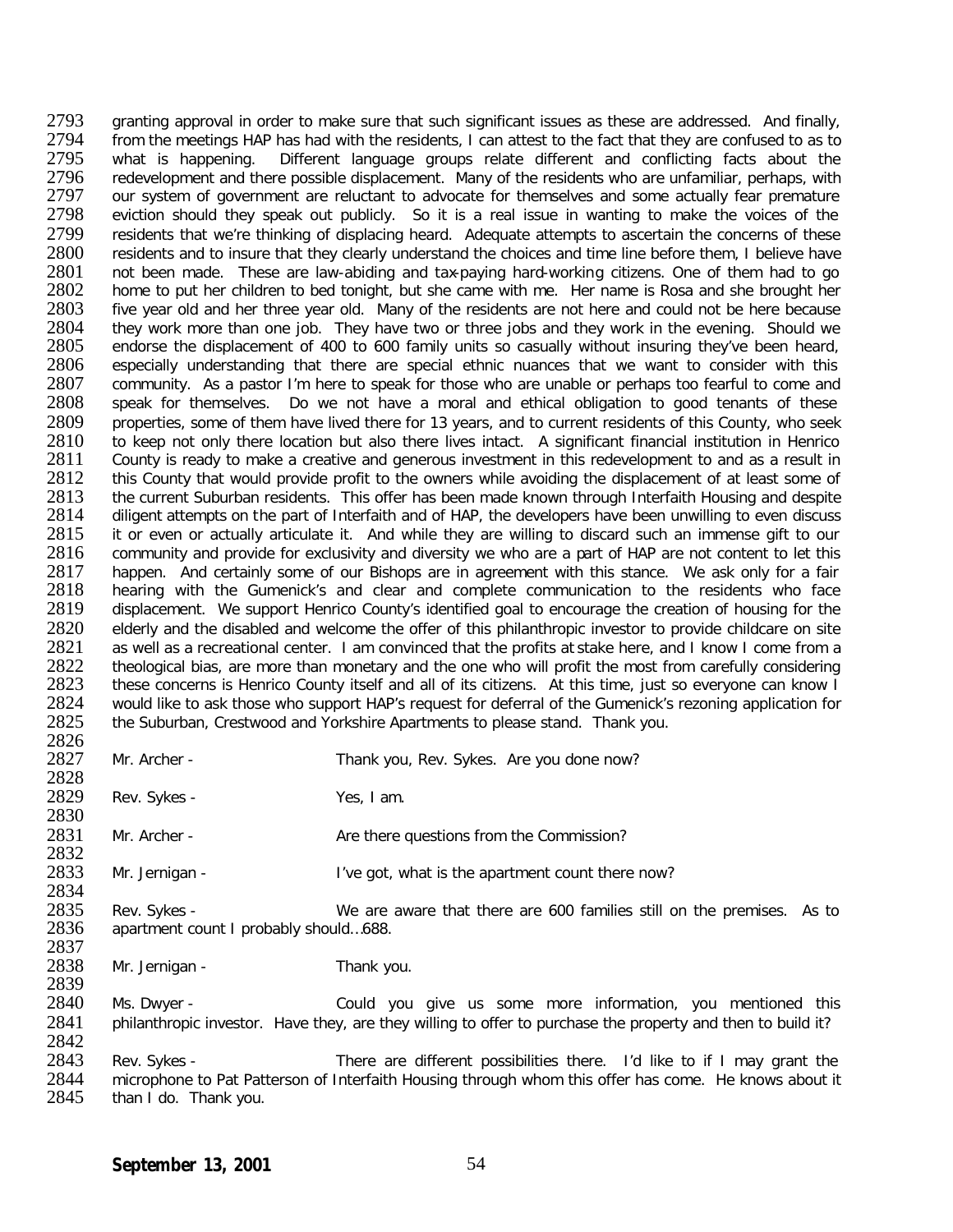2846<br>2847 Mr. Archer - Thank you. How much time do we have left, Mr. Secretary? 2848<br>2849 Mr. Marlles - Two minutes and 20 seconds 2850<br>2851 Mr. Archer - Two minutes and 20 seconds for the opposition. 2852<br>2853 2853 Mr. Patterson - My comments are very brief. I'm Pat Patterson, the Executive Director<br>2854 of Interfaith Housing Corporation, and I state simply that we've offered to work with Gumenick Properties 2854 of Interfaith Housing Corporation, and I state simply that we've offered to work with Gumenick Properties<br>2855 to minimize the permanent displacement of current low income tenants of Suburban by either purchasing 2855 to minimize the permanent displacement of current low income tenants of Suburban by either purchasing<br>2856 part or all of the area to be redeveloped in order to help stabilize as many families as possible or by 2856 part or all of the area to be redeveloped in order to help stabilize as many families as possible or by<br>2857 partnering with Gumenick's and then a private lender to provide construction or permanent financing 2857 partnering with Gumenick's and then a private lender to provide construction or permanent financing<br>2858 significantly below market rates to help make the apartments more affordable for low income families 2858 significantly below market rates to help make the apartments more affordable for low income families 2859 who reside there. The permanent the private lender has chosen to remain anonymous unless/until 2859 who reside there. The permanent the private lender has chosen to remain anonymous unless/until<br>2860 Gumenick Properties decides to talk specifics of how such a partnership might work. To these offers 2860 Gumenick Properties decides to talk specifics of how such a partnership might work. To these offers 2861 Gumenick has responded in writing that "we will not sale all or part of Suburban and we decline to meet 2861 Gumenick has responded in writing that "we will not sale all or part of Suburban and we decline to meet<br>2862 further with you as we don't share common vision for Suburban" noting that they intend to get out of the 2862 further with you as we don't share common vision for Suburban" noting that they intend to get out of the<br>2863 Low-income housing market all together. They have also erroneously inferred that our financing partner 2863 low-income housing market all together. They have also erroneously inferred that our financing partner<br>2864 is the Government and the fact is that it is not the Government. I will state that. I wish that this were 2864 is the Government and the fact is that it is not the Government. I will state that. I wish that this were<br>2865 not the case, but I think regardless of the merits of our efforts my wishing can accomplish very little 2865 not the case, but I think regardless of the merits of our efforts my wishing can accomplish very little 2866 without a sincere desire from a party that owns Suburban to come to the table. without a sincere desire from a party that owns Suburban to come to the table. 2867<br>2868 2868 Mr. Archer - So, Mr. Patterson, are you'll saying that you've not have an opportunity<br>2869 to dialog with them at all? to dialog with them at all? 2870<br>2871 2871 Mr. Patterson - We've had a meeting with Gumenick Properties, and we had 2872 correspondence between us and Gumenick, ves. correspondence between us and Gumenick, yes. 2873<br>2874 Mr. Archer - OK. 2875<br>2876 2876 Mr. Patterson - But we've had no opportunity to come together with Gumenick to talk<br>2877 Specifically about how a redevelopment might occur with a private lending partner and the indication of 2877 specifically about how a redevelopment might occur with a private lending partner and the indication of 2878 Gumenick's is that really don't want to participate in that kind of a relationship. Gumenick's is that really don't want to participate in that kind of a relationship. 2879<br>2880 2880 Mr. Vanarsdall - Mr. Patterson, I think they made it very plain to you and the others in 2881 their letters that they didn't want to. their letters that they didn't want to. 2882<br>2883 Mr. Patterson - That's correct. 2884<br>2885 2885 Mr. Vanarsdall - Have any part of this and I don't think they want to come together. I<br>2886 think, I have a copy of the letter, and it's very plain and very nicely written, very politely written out, and 2886 think, I have a copy of the letter, and it's very plain and very nicely written, very politely written out, and <br>2887 I don't think vou can expect them. It's their monev. I don't think you can expect them. It's their money. 2888<br>2889 Mr. Patterson - I don't disagree with you, sir. I notice there are many... 2890<br>2891 Mr. Vanarsdall - You live anywhere near the Suburban apartments? 2892<br>2893 Mr. Patterson - I did, I do not now. 2894<br>2895 Mr. Vanarsdall - You don't now? 2896<br>2897 Mr. Patterson - Correct. 2898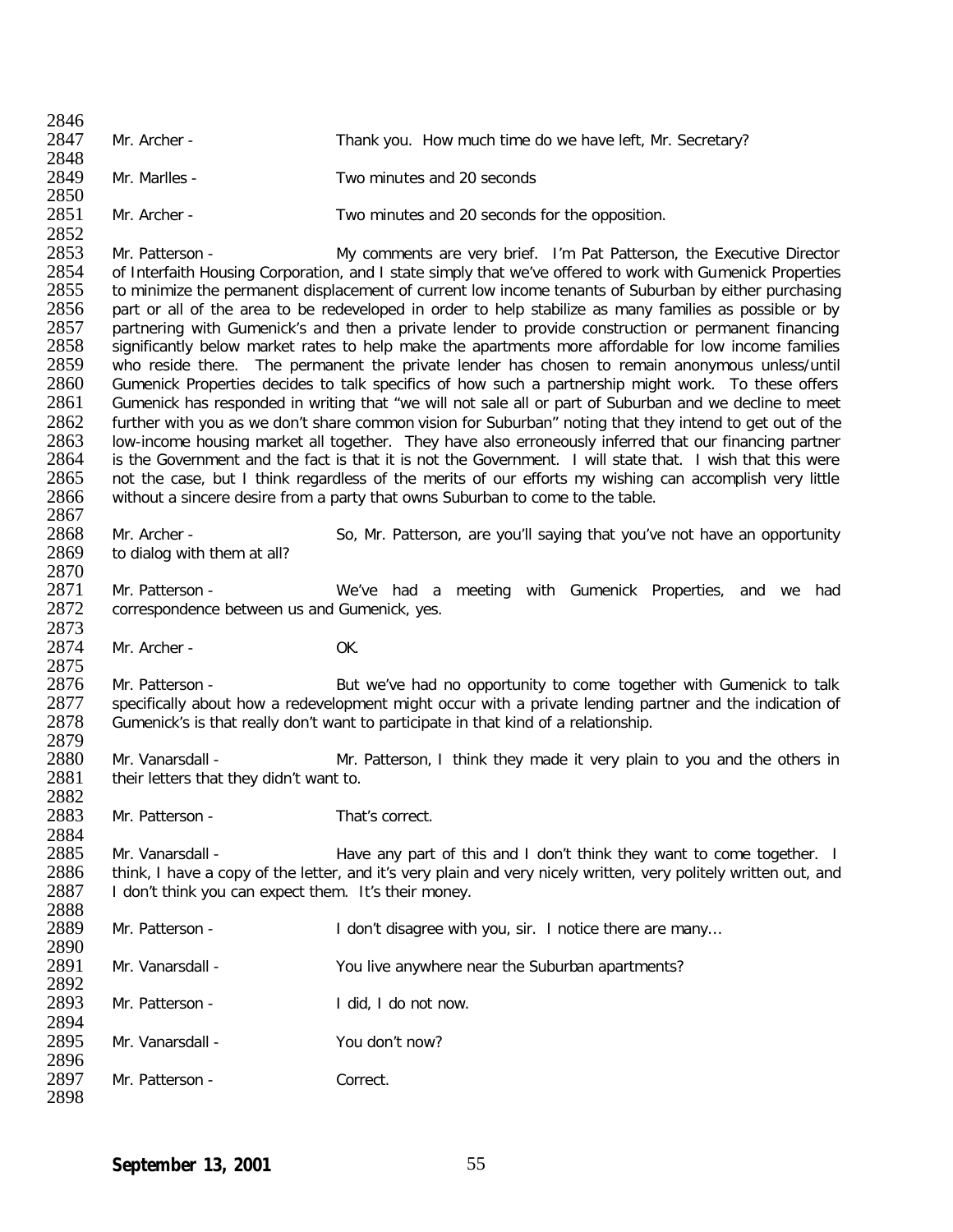| 2899<br>2900 | Mr. Vanarsdall -                               | Thank you.                                                                                                                                                                                                      |
|--------------|------------------------------------------------|-----------------------------------------------------------------------------------------------------------------------------------------------------------------------------------------------------------------|
| 2901<br>2902 | Mr. Archer -                                   | Are there any further questions for Mr. Patterson from the Commission?                                                                                                                                          |
| 2903<br>2904 | Mr. Patterson -                                | Thank you.                                                                                                                                                                                                      |
| 2905<br>2906 | Mr. Archer -                                   | Is there time enough, Mr. Secretary?                                                                                                                                                                            |
| 2907<br>2908 | Mr. Marlles -                                  | Fifty-eight seconds.                                                                                                                                                                                            |
| 2909<br>2910 | Mr. Archer -                                   | OK, we've got about a minute if someone else would like to speak.                                                                                                                                               |
| 2911         | Ms. Rose -                                     | Yes, I'm Barbara Rose, a resident of Hanover County and also Vice Chair                                                                                                                                         |
| 2912         |                                                | of HAP, Henrico Affordable Housing. Some technical things, besides the lack of consistency with your                                                                                                            |
| 2913         |                                                | multi-family guidelines that were outline by Rev. Lisa Sykes, the proffers are also ambiguous and vague.                                                                                                        |
| 2914         |                                                | They appear defective. Are they even enforceable? Examples, it proffers recreational facilities, but no                                                                                                         |
| 2915         |                                                | standards, the tiny clubhouse, postage stamp pool, what will it be? The tree proffers, conditions on                                                                                                            |
| 2916         |                                                | preservation where practical. Who decides that, they do. It's impossible to determine whether the road                                                                                                          |
| 2917         |                                                | plan will be adequate and safe. There is no plan. That is not a proffered concept plan. And I'm really                                                                                                          |
| 2918         |                                                | troubled when I look at the other presentations this evening. Unlike, for instance C-49C-01, we have no                                                                                                         |
| 2919<br>2920 |                                                | conceptual site plan. You don't know where the buildings are, but proffer 15 tells you that they're going                                                                                                       |
| 2921         |                                                | to on the, adjacent to the residential, they may have four-story buildings, when your multifamily<br>guidelines say otherwise. I think that the proffers are vague. I think its inconsistent with a multifamily |
| 2922         |                                                | guideline and I would ask that you defer this application until it can be made more complete and more                                                                                                           |
| 2923         |                                                | consistent with the guidelines, and also to allow meeting with the current residence of Suburban and                                                                                                            |
| 2924         |                                                | some of the neighboring single-family homes, which HAP will be glad to help to arrange. I thank you.                                                                                                            |
| 2925         |                                                |                                                                                                                                                                                                                 |
| 2926         | Mr. Archer -                                   | Thank you Ms. Rose. Are there questions?                                                                                                                                                                        |
| 2927         |                                                |                                                                                                                                                                                                                 |
| 2928         | Mr. Vanarsdall -                               | Ms. Rose, what would the meeting with the Suburban residents prove?                                                                                                                                             |
| 2929         | What would that accomplish?                    |                                                                                                                                                                                                                 |
| 2930         |                                                |                                                                                                                                                                                                                 |
| 2931         | Ms. Rose -                                     | Well, one thing that was mentioned relocation efforts.                                                                                                                                                          |
| 2932         |                                                |                                                                                                                                                                                                                 |
| 2933         | Mr. Vanarsdall -                               | You understand that we have nothing to do with the relocation of                                                                                                                                                |
| 2934         |                                                | anyone and they have certainly, the Gumenick's, have certainly done it in a first-class manner.                                                                                                                 |
| 2935         |                                                |                                                                                                                                                                                                                 |
| 2936         | Ms. Rose -                                     | Well                                                                                                                                                                                                            |
| 2937         |                                                |                                                                                                                                                                                                                 |
| 2938         | Mr. Vanarsdall -                               | They are going to pay for them to be moved                                                                                                                                                                      |
| 2939         |                                                |                                                                                                                                                                                                                 |
| 2940         | Ms. Rose -                                     | Mr. Vanarsdall, I would not, I'm sorry I don't agree that they have done                                                                                                                                        |
| 2941<br>2942 |                                                | it in a first class manner, but the residents are confused. They're saying we can relocate to Yorkshire,                                                                                                        |
| 2943         |                                                |                                                                                                                                                                                                                 |
| 2944         | but maybe that will be torn down in two years. |                                                                                                                                                                                                                 |
|              |                                                |                                                                                                                                                                                                                 |
|              |                                                | Wait, one other thing the residents are saying is they're being told we can't relocate to any of the                                                                                                            |
| 2945         |                                                | Gumenick's properties. Well, first we can relocate to the Gumenick property, but then we can't if we've                                                                                                         |
| 2946         |                                                | been late on our rent once or twice, even though we have lived there ten years and paid our rent on                                                                                                             |
| 2947         | time.                                          |                                                                                                                                                                                                                 |
| 2948         |                                                |                                                                                                                                                                                                                 |
| 2949<br>2950 | Mr. Vanarsdall -                               | I understand.                                                                                                                                                                                                   |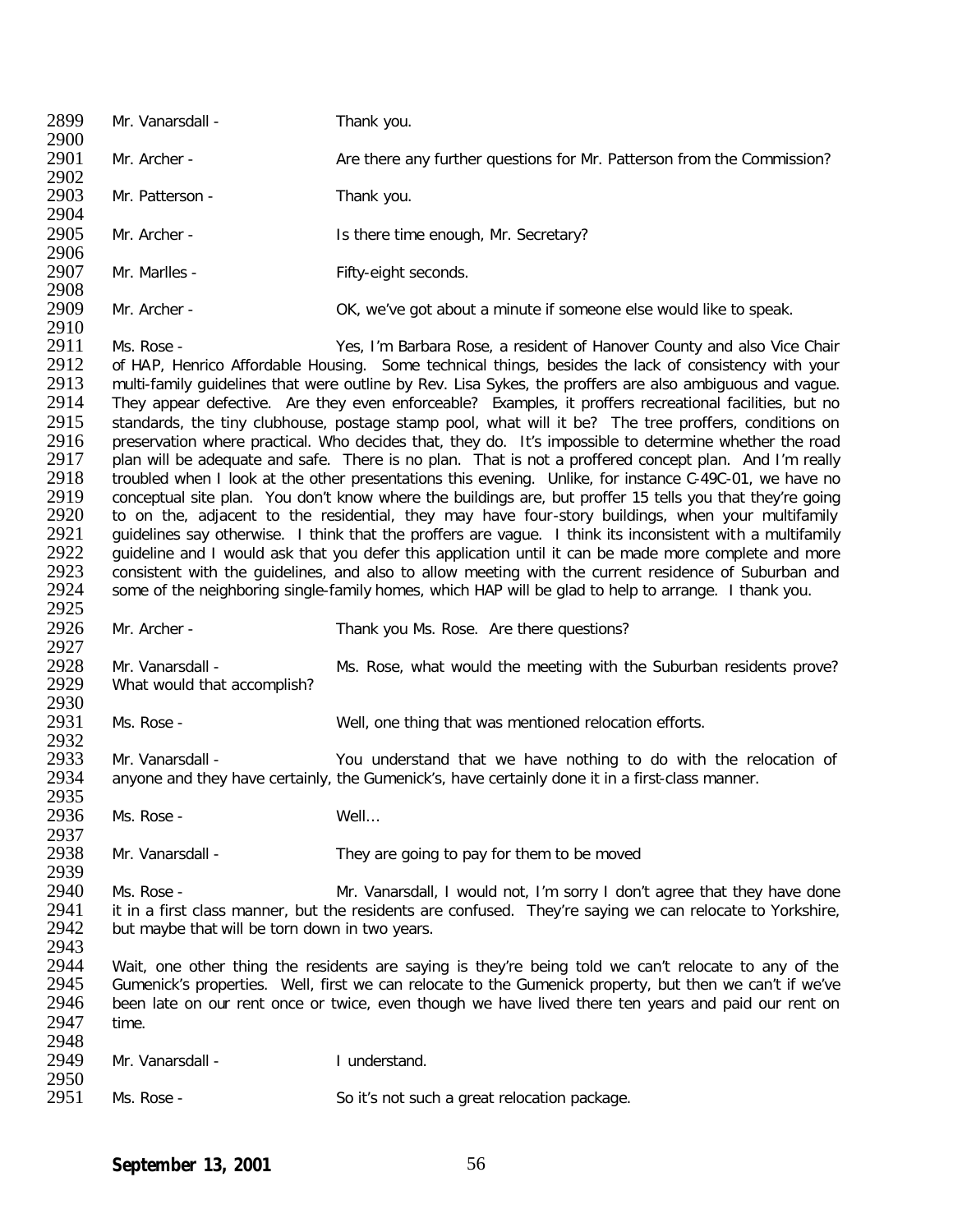2952<br>2953 2953 Mr. Vanarsdall - Ms. Rose I understand that. I accept the role that I am my brother's<br>2954 Leeper, also. I understand where you are coming from, but you have to understand where we've going. 2954 keeper, also. I understand where you are coming from, but you have to understand where we've going.<br>2955 We do not control people's products in the stores: we do not tell a private firm who is spending millions 2955 We do not control people's products in the stores; we do not tell a private firm who is spending millions<br>2956 and millions of dollars on what they have to do and that is not the role of the Planning Commission of 2956 and millions of dollars on what they have to do and that is not the role of the Planning Commission of 2957 Henrico County. Henrico County.

2958<br>2959 2959 Ms. Rose - I understand that, but it's very common that they meet with residents<br>2960 and neighbors around the community. They are going to redevelop, and I suggest they have met with 2960 and neighbors around the community. They are going to redevelop, and I suggest they have met with 2961 Britton Hills. I think, at Britton Hills request, but they have not made a due diligence effort to meet with 2961 Britton Hills, I think, at Britton Hills request, but they have not made a due diligence effort to meet with 2962 the others. the others.

2963<br>2964 2964 Mr. Vanarsdall - Britton Hills Farms asked them to come and speak to them because<br>2965 Britton Hills Farms is not inside of this compound, so to speak. And this is very much different. Britton Hills Farms is not inside of this compound, so to speak. And this is very much different.

2966<br>2967 2967 Ms. Rose - Yes, but I would say that there are also technical issues that need to be 2968 addressed in addition, and I think that the government has to assure that the guidelines are met. addressed in addition, and I think that the government has to assure that the guidelines are met.

2969<br>2970 2970 Mr. Vanarsdall - I don't need to ask you where you live, because I know you live as far 2971 from there as you can get. from there as you can get.

2972<br>2973 Ms. Rose - The Compact of I do not live that far from there.

2974<br>2975 Mr. Vanarsdall - OK, thank you.

2976<br>2977 Ms. Rose - Any other questions?

2978<br>2979 Mr. Archer - **Any other questions for Ms. Rose. Thank you.** Thank you.

2980<br>2981 Ms. Rose - Thank you.

2982<br>2983 Mr. Archer - Mr. Theobald, I believe you have some rebuttal time left, sir.

2984<br>2985 2985 Mr. Theobald - Mr. Chairman, one of the guiding principles in this redevelopment<br>2986 proposal is to do the right thing for our residents and helping their relocation. There is a significant list of 2986 proposal is to do the right thing for our residents and helping their relocation. There is a significant list of 2987 assistance provided from having a company, a designated representative to help them in vacating the 2987 assistance provided from having a company, a designated representative to help them in vacating their<br>2988 apartments and locating new ones, giving them a minimum of ninety (90) days notice before they're 2988 apartments and locating new ones, giving them a minimum of ninety (90) days notice before they're<br>2989 asked to vacate, refunding the entirety of their security deposit with accrued interest, providing some asked to vacate, refunding the entirety of their security deposit with accrued interest, providing some 2990 \$250 forwards moving expenses, waiving application fees if they want to move to other Gumenick<br>2991 properties, apartment complexes, providing \$175 to help with utility connection charges, waiving credit 2991 properties, apartment complexes, providing \$175 to help with utility connection charges, waiving credit 2992 applications at other properties, providing them with a Sunday Richmond Times Dispatch to help look for 2992 applications at other properties, providing them with a Sunday *Richmond Times Dispatch* to help look for 2993 other properties. These have all been outlined in written correspondence to the residents of these 2994 facilities. facilities.

2995<br>2996 2996 Construction of new low-income housing is a very specialized nitch involving subsidies, grants and the 2997 like, which the Gumenicks just do not feel qualified to pursue. I do want to assure you that the 2997 like, which the Gumenicks just do not feel qualified to pursue. I do want to assure you that the 2998 Gumenick properties does not disagree with the mission expressed by the affordable housing 2998 Gumenick properties does not disagree with the mission expressed by the affordable housing<br>2999 Frepresentatives. In fact, they actively support that mission through grants earmarked for the affordable representatives. In fact, they actively support that mission through grants earmarked for the affordable 3000 housing community through the community foundation. We also don't take issue with the affordable<br>3001 housing advocates for viewing this request as an opportunity to advance that mission, however, our 3001 housing advocates for viewing this request as an opportunity to advance that mission, however, our 3002 interest just do not intersect on this piece of property. Recent articles in the Times Dispatch have 3002 interest just do not intersect on this piece of property. Recent articles in the *Times Dispatch* have 3003 confirmed that Henrico County has the largest supply of affordable housing in the Metropolitan Area,<br>3004 second only to the City of Richmond. And so I would submit to you gentlemen, ladies that while the First second only to the City of Richmond. And so I would submit to you gentlemen, ladies that while the First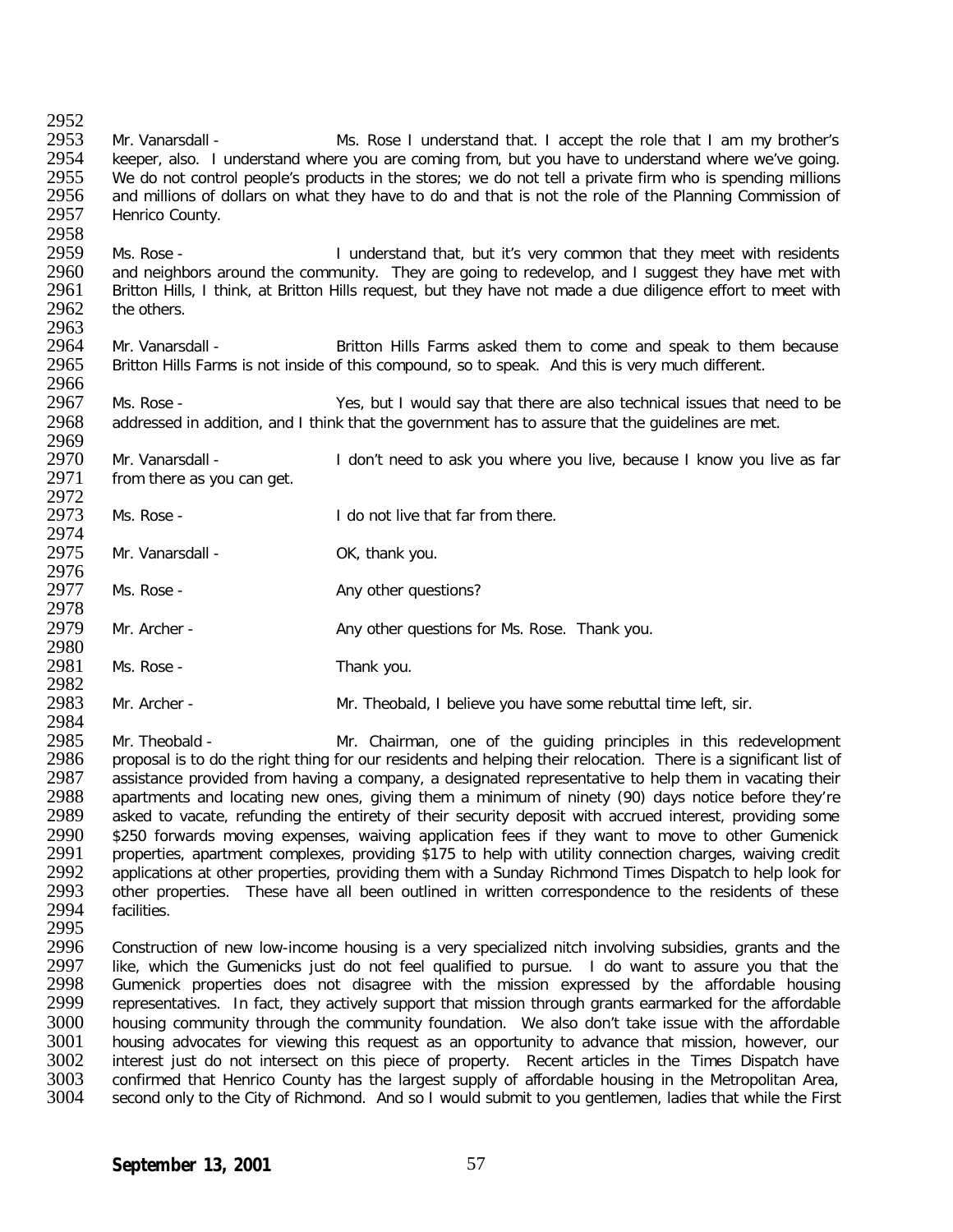3005 Amendment is alive and well and has been very ably exercised this evening, so too is the Fifth<br>3006 Amendment, protecting the property rights of owners. I would be happy to answer any additional 3006 The Amendment, protecting the property rights of owners. I would be happy to answer any additional 3007 The stood and the stood and the stood and the stood and the stood and the stood and the stood and the stood and t questions that you might have.

3008<br>3009 3009 Mr. Vanarsdall - Mr. Theobald, I would like to ask you if, I would like to ask Mr. Chasen,<br>3010 or maybe you touched on it in your presentation, but I'd like for the benefit of the Commission, I'm 3010 or maybe you touched on it in your presentation, but I'd like for the benefit of the Commission, I'm<br>3011 oetting a mixed feeling here it seems like we're trying to do something that's bad. I have never in my life 3011 getting a mixed feeling here it seems like we're trying to do something that's bad. I have never in my life<br>3012 heard of anvone being opposed to something that would be a better quality of life. Never. And I don't 3012 heard of anyone being opposed to something that would be a better quality of life. Never. And I don't 3013 want the Commission. I'm familiar with the case. I don't want the Commission being are 3013 want the Commission, I'm familiar with the case, I don't want the Commission to think that we are<br>3014 treating people badly. This has never, and I want to repeat this, this has never been a moral issue or a 3014 treating people badly. This has never, and I want to repeat this, this has never been a moral issue or a<br>3015 moral case. This is a zoning case, just as the zoning cases you saw before you tonight, as Ms. Rose 3015 moral case. This is a zoning case, just as the zoning cases you saw before you tonight, as Ms. Rose 3016 mentioned. It never was it never is, and we control certain things, but we don't control everything. We 3016 mentioned. It never was it never is, and we control certain things, but we don't control everything. We<br>3017 do defer cases and have meetings with people in the neighborhoods next door to something, behind 3017 do defer cases and have meetings with people in the neighborhoods next door to something, behind<br>3018 something. This is just unbelievable to me. I would like to Mr. Chasen, if he would like to, or you, tell 3018 something. This is just unbelievable to me. I would like to Mr. Chasen, if he would like to, or you, tell<br>3019 everybody here the organization or the way they contribute money to low housing income. everybody here the organization or the way they contribute money to low housing income.

3020<br>3021 3021 Mr. Theobald - I did just mention, Mr. Vanarsdall, that over two years ago they began<br>3022 Gifting through the community foundation, which as you know is an umbrella organization that funnels 3022 gifting through the community foundation, which as you know is an umbrella organization that funnels<br>3023 money to various charitable causes throughout the community. So this was not a donation made 30 days 3023 money to various charitable causes throughout the community. So this was not a donation made 30 days<br>3024 ago in advance of this zoning case, but represents a sincere commitment on behalf of the Gumenick's to 3024 ago in advance of this zoning case, but represents a sincere commitment on behalf of the Gumenick's to 3025 promote affordable housing. The question: Is one obligated as a matter of law to promote affordable 3025 promote affordable housing. The question: Is one obligated as a matter of law to promote affordable<br>3026 bousing on this piece of property, and as much as I think the advocates for affordable housing wish us to 3026 housing on this piece of property, and as much as I think the advocates for affordable housing wish us to<br>3027 come to the table and agree with their point of view, that is not the business that the Gumenick's are in 3027 come to the table and agree with their point of view, that is not the business that the Gumenick's are in.<br>3028 It is their property and I would suggest to you that many of their comments suggesting that the density 3028 It is their property and I would suggest to you that many of their comments suggesting that the density<br>3029 I being inappropriate, the height and everything else, would disappear very quickly had we acquiesced to 3029 being inappropriate, the height and everything else, would disappear very quickly had we acquiesced to 3030 their request to joint venture with them to provide additional low income housing. their request to joint venture with them to provide additional low income housing.

3031<br>3032 3032 Mr. Kaechele - Mr. Theobald, I presume, is there some schedule for this? A project of 3033 this magnitude takes a lot of time and certain amount of phasing and certainly a lot of notice given to 3033 this magnitude takes a lot of time and certain amount of phasing and certainly a lot of notice given to 3034 current residents. Is that right? current residents. Is that right?

3035<br>3036 3036 Mr. Theobald - Yes sir, we began this process in the spring with written notice to not 3037 only the residence of our apartment projects, but also to the surrounding neighborhoods, so that 3038 reighborhoods, so that 3038 3038 neighbors would know what was going on, and every time we deferred the case or amended the case<br>3039 those folks got, received additional notice. This is probably a five-vear proiect all in all. It's a lot of land 3039 those folks got, received additional notice. This is probably a five-year project all in all. It's a lot of land<br>3040 and the units would be demolished, you know, in phases. I think that in all candor. I think there i 3040 and the units would be demolished, you know, in phases. I think that in all candor, I think there is an 3041 interest in getting them down sooner rather than opposed to later, but they will not all come down, you 3041 interest in getting them down sooner rather than opposed to later, but they will not all come down, you<br>3042 in know, on the same day. Both the demolition and the rebuilding would be phased, likely over a five-vear know, on the same day. Both the demolition and the rebuilding would be phased, likely over a five-year 3043 period. Demolition to come much sooner, obviously.

- 3044<br>3045 3045 Mr. Archer - Mr. Theobald, someone did mention the fact that there had been no site<br>3046 plan that had been proffered. Would you explain, because you have to at some point and time, in 60 3046 plan that had been proffered. Would you explain, because you have to at some point and time, in 60<br>3047 words or less, how the POD process works so that they will know what phase it comes in? words or less, how the POD process works so that they will know what phase it comes in?
- 3048<br>3049 3049 Mr. Theobald - Yes, sir. I will. As our land planning continues and, of course, the most 3050 important part in that is knowing what your zoning is so that you can adequately develop those plans, 3051 those plans, 3051 those plans as you wish to develop a portion of the project the County ordinance requires a 3051 those plans as you wish to develop a portion of the project the County ordinance requires a plan of 3052 development be submitted showing basically final site engineering, all utilities, drainage calculations, etc. 3052 development be submitted showing basically final site engineering, all utilities, drainage calculations, etc.<br>3053 L would also point out that to the extent that buildings are requested to be three stories or four sto 3053 I would also point out that to the extent that buildings are requested to be three stories or four stories in<br>3054 beight they will required a special exception to be approved by you at the time of plan of development 3054 height they will required a special exception to be approved by you at the time of plan of development.<br>3055 At that point you will know with precession the orientation of the buildings to surrounding properties, the 3055 At that point you will know with precession the orientation of the buildings to surrounding properties, the<br>3056 appearance of the elevation of the buildings. Those are submitted to the Planning staff, they are 3056 appearance of the elevation of the buildings. Those are submitted to the Planning staff, they are 3057 reviewed, a report is prepared, the plan of development then comes back to this body for review and reviewed, a report is prepared, the plan of development then comes back to this body for review and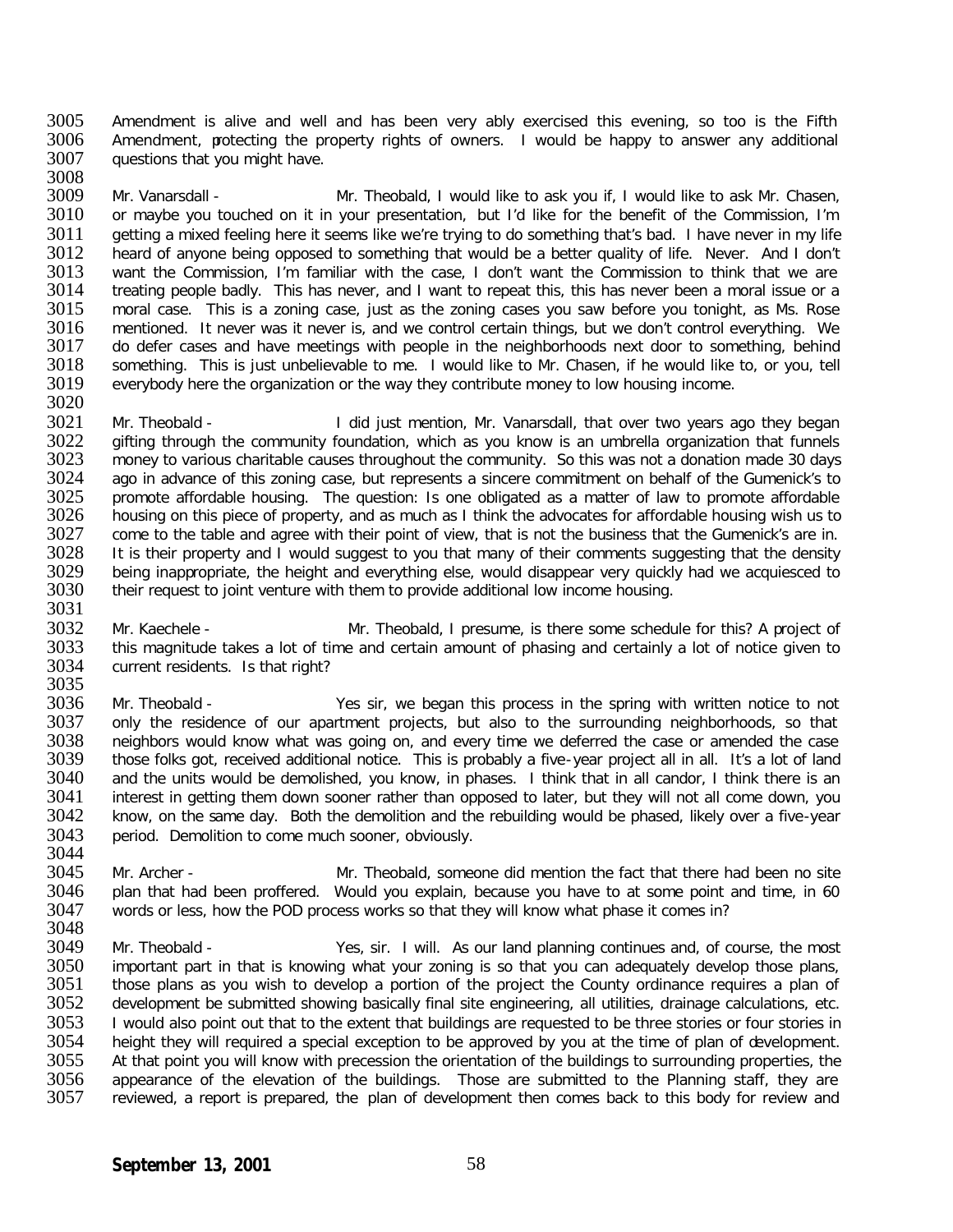3058 approval or denial with comment based upon the written policies of Henrico County pertaining to plans of <br>3059 development. development.

3060<br>3061 3061 Mr. Archer - Thank you sir. I didn't mean to put you through all of that, but I just 3062 wanted to make sure everybody understood what that process was and to understand that we do have 3062 wanted to make sure everybody understood what that process was and to understand that we do have<br>3063 some control over how the property is developed once the zoning, if it is approved, is approved. Thank 3063 some control over how the property is developed once the zoning, if it is approved, is approved. Thank 3064 vou. Mr. Theobald. vou, Mr. Theobald.

3065<br>3066 3066 Mr. Vanarsdall - And I believe we discussed the fact that, first of all, I don't think there<br>3067 will be any four stories or maybe but there may be three stories, and we discussed the fact, and I talked 3067 will be any four stories or maybe but there may be three stories, and we discussed the fact, and I talked<br>3068 to vou on it or the staff has talked to vou or Mr. Householder that the three-story buildings would be 3068 to you on it or the staff has talked to you or Mr. Householder that the three-story buildings would be 3069 inside the ream. It would not be up against the single family dwelling there. inside the ream. It would not be up against the single family dwelling there.

3070<br>3071 3071 Mr. Theobald - Mr. Vanarsdall, what we clarified on Tuesday through our proffer<br>3072 submission was that to the extent we had any portion of the building adiacent to single-family residential 3072 submission was that to the extent we had any portion of the building adjacent to single-family residential<br>3073 that was three stories would have to be set back a minimum of sixty feet, and that to the extent that 3073 that was three stories would have to be set back a minimum of sixty feet, and that to the extent that 3074 there were any four-story buildings they would have to be setback a minimum of 100 feet, thereby trying 3074 there were any four-story buildings they would have to be setback a minimum of 100 feet, thereby trying<br>3075 to internalize any height. You may have buildings that are, what I'll call a two three split that could be 3075 to internalize any height. You may have buildings that are, what I'll call a two three split that could be<br>3076 adiacent to the properties with somewhat reduced setbacks, but the idea would be to place the height on 3076 adjacent to the properties with somewhat reduced setbacks, but the idea would be to place the height on 3077 internal orientation rather than at the perimeters. internal orientation rather than at the perimeters.

3078<br>3079 3079 Ms. Dwyer - Mr. Theobald I'm a little, I mean I understand the desire for an 3080 improvement in the quality of the multifamily homes that would be placed here, but you know as some 3080 improvement in the quality of the multifamily homes that would be placed here, but you know as some 3081 people observed, its typical for us to receive in a case like this although its not required to POD, its typical 3081 people observed, its typical for us to receive in a case like this although its not required to POD, its typical<br>3082 for us to receive a site plan so that we do have an idea of what the internal traffic patterns will 3082 for us to receive a site plan so that we do have an idea of what the internal traffic patterns will be. We'll 3083 see how the business will back up against the residential and what kind of space we have allotted there<br>3084 and we also typically see elevations that show us what the retail businesses will look like as well as what 3084 and we also typically see elevations that show us what the retail businesses will look like as well as what<br>3085 the apartments would look like, and we don't have those in this case, so this case does seem a little sh 3085 the apartments would look like, and we don't have those in this case, so this case does seem a little short<br>3086 on quality details. on quality details.

3087<br>3088 3088 Mr. Theobald - Well I would disagree with that characterization of lacking in quality<br>3089 details. I think that you, as a matter of right, have an unrestricted R-5 parcel on which you can develop 3089 details. I think that you, as a matter of right, have an unrestricted R-5 parcel on which you can develop<br>3090 1.003 units without stopping here. 1,003 units without stopping here.

3091<br>3092 Ms. Dwyer - The Munderstand that.

3093<br>3094 3094 Mr. Theobald - Other than going straight to POD. So as the traffic we have shown and<br>3095 committed to provide this fine road connecting Staples Mill out to Crestwood, we have also shown the 3095 committed to provide this fine road connecting Staples Mill out to Crestwood, we have also shown the 3096 crientation of uses in a sense that we do have obviously a large BMP facility here (referring to slide), an 3096 orientation of uses in a sense that we do have, obviously, a large BMP facility here (referring to slide), an<br>3097 existing shopping center along here (referring to slide), we know we have single-family residential to 3097 existing shopping center along here (referring to slide), we know we have single-family residential to deal<br>3098 with here (referring to slide), and we're up against potential B2 zoning there (referring to slide). So 3098 with here (referring to slide), and we're up against potential B2 zoning there (referring to slide). So we<br>3099 have just not developed a site plan. There's not one lurking back in my office that I can mysteriously 3099 have just not developed a site plan. There's not one lurking back in my office that I can mysteriously<br>3100 produce. We have not gotten down to that level of detail on a proiect of this magnitude. We'll begin 3100 produce. We have not gotten down to that level of detail on a project of this magnitude. We'll begin<br>3101 working on that once we know exactly what our zoning is and the conditions accepted by the Planning 3101 working on that once we know exactly what our zoning is and the conditions accepted by the Planning<br>3102 Commission and hopefully the Board of Supervisors. Commission and hopefully the Board of Supervisors.

3103<br>3104

3104 Ms. Dwyer - So you have no idea either of what the buildings will look like, you have 3105 no plans? no plans?

3106<br>3107 3107 Mr. Theobald - No ma'am, but at these square footage minimum and with these<br>3108 proffers, they are designed to be Class A quality units. The materials are designed to be attractive. It 3108 proffers, they are designed to be Class A quality units. The materials are designed to be attractive. It<br>3109 sets in a great location, and I believe that you will be able to look at these units when they're built and 3109 sets in a great location, and I believe that you will be able to look at these units when they're built and 3110 be satisfied that they would meet your expectations. be satisfied that they would meet your expectations.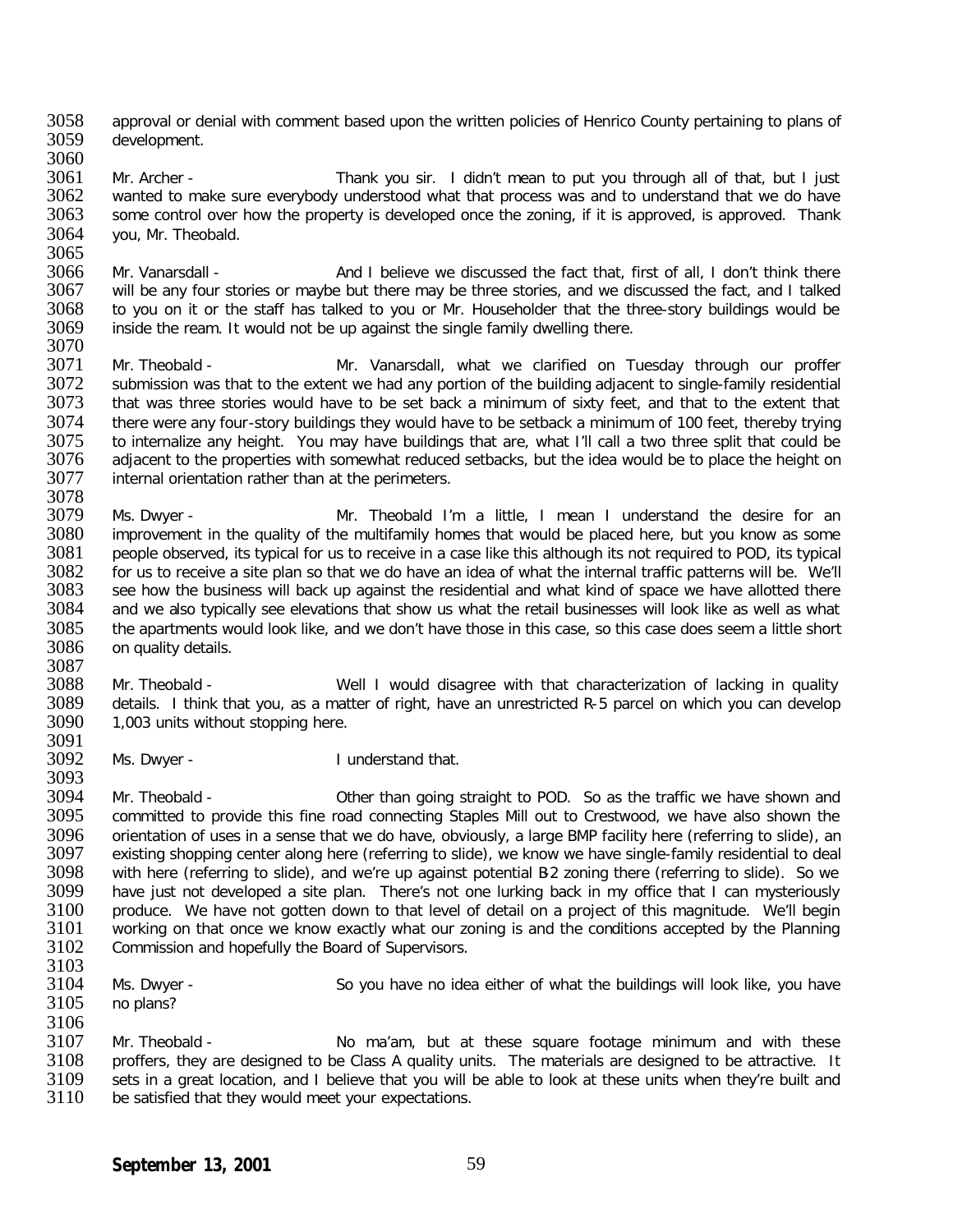3111<br>3112 Ms. Dwyer - **Do we know what the number of units proposed will be?** 3113<br>3114 3114 Mr. Theobald - No, I can only tell you that they could be as many as 1,041 based on<br>3115 iust the raw density calculations. But whether there would be fewer or substantially fewer I honestly 3115 just the raw density calculations. But whether there would be fewer or substantially fewer I honestly 3116 cannot tell vou. cannot tell you. 3117<br>3118 Ms. Dwyer - Are there any plans to buy this church property that does... 3119<br>3120 3120 Mr. Theobald - I have tried on many occasions and will continue to do so, but they seem 3121 to be happy where they are. to be happy where they are. 3122<br>3123 Mr. Archer - All right. Any further questions for Mr. Theobald? All right, thank you 3124 sir. 3125<br>3126 Mr. Theobald - Thank You. 3127<br>3128 3128 Mr. Kaechele - Mr. Chairman before we vote, before the Commission votes, I will not 3129 vote, but I do understand that our concerns with this project but the overall, we all have to be aware that<br>3130 the County is encouraging redevelopment and particularly of our older communities throughout the 3130 the County is encouraging redevelopment and particularly of our older communities throughout the 3131 County. We had a meeting prior to this meeting tonight on redevelopment of some of our older 3131 County. We had a meeting prior to this meeting tonight on redevelopment of some of our older 3132 communities and commercial areas, as well, and I think anybody, the same questions and concerns were 3132 communities and commercial areas, as well, and I think anybody, the same questions and concerns were<br>3133 raised about Crestview, but anybody that visits Crestview now as opposed to five vears ago would see 3133 Fraised about Crestview, but anybody that visits Crestview now as opposed to five years ago would see<br>3134 Than comment on vast improvement. And it's still a vital neighborhood and contributes to the Crestview and comment on vast improvement. And it's still a vital neighborhood and contributes to the Crestview 3135 Elementary School where we have many multicultural, multinational students speaking many foreign<br>3136 Ianguages, and so the community still serves some of the same residents, and so that's the dilemma and 3136 languages, and so the community still serves some of the same residents, and so that's the dilemma and 3137 that also is the objective of Henrico County to help redevelop older communities. And so we have to face 3137 that also is the objective of Henrico County to help redevelop older communities. And so we have to face<br>3138 these conflicts as a part of that objective. these conflicts as a part of that objective. 3139<br>3140 Mr. Archer - Thank you Mr. Kaechele. 3141<br>3142 Mr. Vanarsdall - Thank you for explaining that Mr. Kaechele. 3143<br>3144 Mr. Archer - All right, Mr. Vanarsdall. 3145<br>3146 3146 Mr. Vanarsdall - I would start off by saying that this is similar to two cases we had a 3147 while ago. And I want to say that and its been said, its been written, its been in the newspaper, it's well<br>3148 Nhown and I want to say it again. Henrico County has more affordable housing than anyone in the known and I want to say it again. Henrico County has more affordable housing than anyone in the 3149 Metropolitan Area. Henrico County has more affordable, probably low-income houses than anybody else<br>3150 in the area. The Brookland District that this is in has a lot of affordable housing: we've never turned our 3150 in the area. The Brookland District that this is in has a lot of affordable housing; we've never turned our<br>3151 is back on it. Some of you people who spoke don't live in the Brookland District, they don't live near 3151 back on it. Some of you people who spoke don't live in the Brookland District, they don't live near<br>3152 Suburban and Suburban is almost in shambles now. When I was called to meet with Wayne Chasen and 3152 Suburban and Suburban is almost in shambles now. When I was called to meet with Wayne Chasen and 3153 Jeff Gumenick and the others. I was very pleased to hear that they were going to start on that. And as I 3153 Jeff Gumenick and the others, I was very pleased to hear that they were going to start on that. And as I<br>3154 said, we're not trying to put anybody out on the cold. It is not our job: it is our job to look at the zoni 3154 said, we're not trying to put anybody out on the cold. It is not our job; it is our job to look at the zoning<br>3155 and I want to compliment the Gumenick Corporation for wanting to make, to build a better mouth trap. 3155 and I want to compliment the Gumenick Corporation for wanting to make, to build a better mouth trap.<br>3156 They are going to spend a lot of money on it, and it's going to be a very much an improvement in 3156 They are going to spend a lot of money on it, and it's going to be a very much an improvement in 3157 everyway. As we speak, it is zoned R-5, they can put back exactly what's there now with no retail, no 3157 everyway. As we speak, it is zoned R-5, they can put back exactly what's there now with no retail, no<br>3158 nothing, and it will be just newer lumber, mortar and brick. We do not have the right nor would we want 3158 nothing, and it will be just newer lumber, mortar and brick. We do not have the right nor would we want 3159 the right to tell a private firm what to do with their money. And we do not have the right to turn down a 3159 the right to tell a private firm what to do with their money. And we do not have the right to turn down a<br>3160 case because of a moral issue or because we think it is not right. I understand where you are coming 3160 case because of a moral issue or because we think it is not right. I understand where you are coming 3161 from and I appreciate you coming and expressing your point. I don't know of anything else to say on 3161 from and I appreciate you coming and expressing your opinion. I don't know of anything else to say on 3162 it other than it will certainly be an improvement and I think Mr. Kaechele said it all when he talked about 3162 it other than it will certainly be an improvement and I think Mr. Kaechele said it all when he talked about 3163 the redevelopment of older communities. So, do I need to waive the time limits on these proffers? the redevelopment of older communities. So, do I need to waive the time limits on these proffers?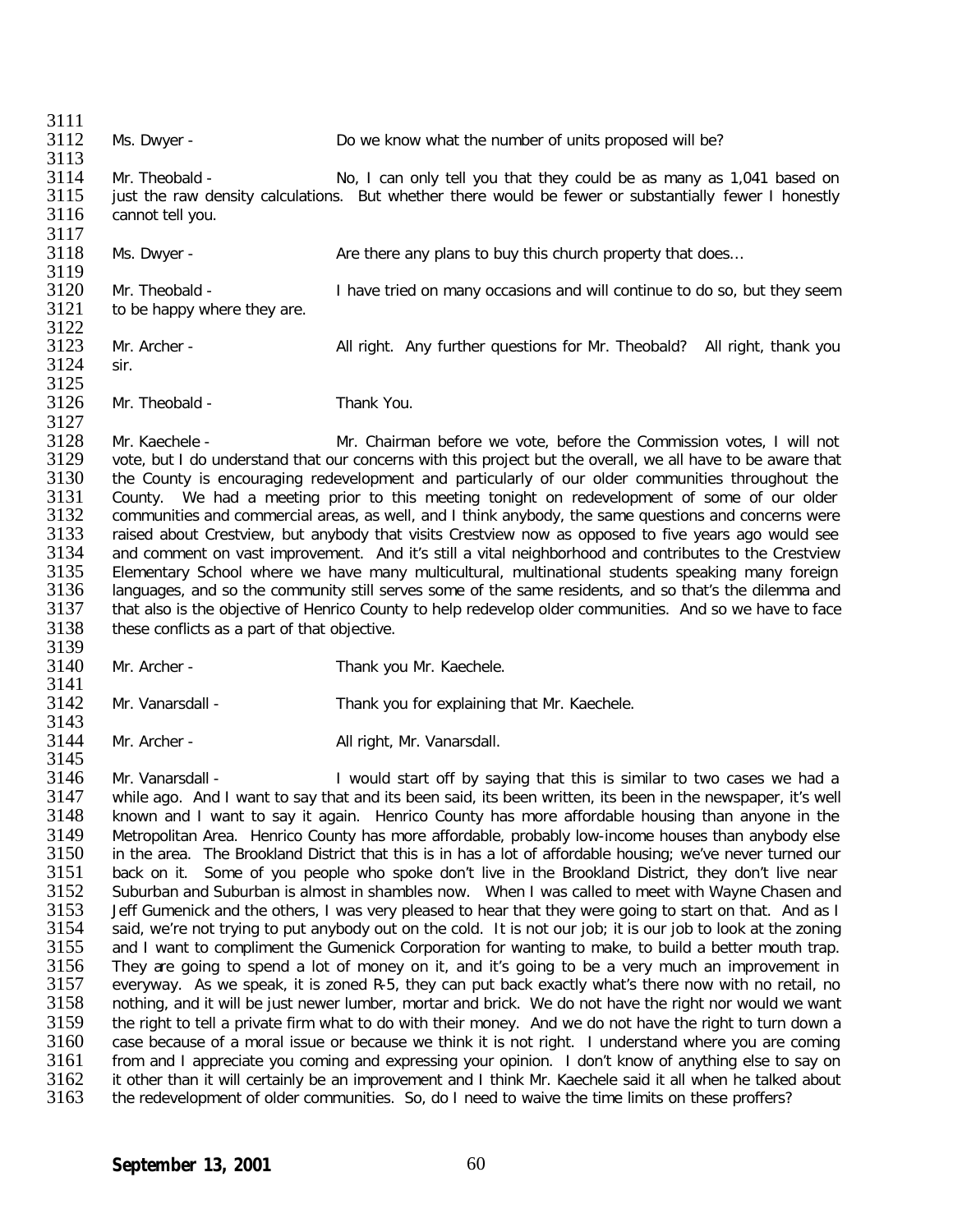| 3164         |                                              |                                                                                                                                                                               |
|--------------|----------------------------------------------|-------------------------------------------------------------------------------------------------------------------------------------------------------------------------------|
| 3165         | Mr. Archer -                                 | I don't think we do Mr. Vanarsdall.                                                                                                                                           |
| 3166<br>3167 | Mr. Vanarsdall -                             | I move that C-39C-01 be recommended to the Board of Supervisors for                                                                                                           |
| 3168         | approval.                                    |                                                                                                                                                                               |
| 3169         |                                              |                                                                                                                                                                               |
| 3170         | Mr. Jernigan -                               | Second.                                                                                                                                                                       |
| 3171         |                                              |                                                                                                                                                                               |
| 3172         | Mr. Archer -                                 | Motion by Mr. Vanarsdall and seconded by Mr. Jernigan. All in favor of                                                                                                        |
| 3173         |                                              | the motion say aye. All opposed say no. The motion passes. The vote was 4-1. Mr. Kaechele abstained.                                                                          |
| 3174         |                                              |                                                                                                                                                                               |
| 3175         | The vote was as follows:                     |                                                                                                                                                                               |
| 3176         |                                              |                                                                                                                                                                               |
| 3177         | Mr. Vanarsdall                               | Aye                                                                                                                                                                           |
| 3178<br>3179 | Mr. Taylor                                   | Aye                                                                                                                                                                           |
| 3180         | Mr. Jernigan<br>Mr. Archer                   | Aye                                                                                                                                                                           |
| 3181         | Ms. Dwyer                                    | Aye<br>No                                                                                                                                                                     |
| 3182         |                                              |                                                                                                                                                                               |
| 3183         | Mr. Vanarsdall -                             | Thank you. Do you want to tell them when it will come before the                                                                                                              |
| 3184         | Board?                                       |                                                                                                                                                                               |
| 3185         |                                              |                                                                                                                                                                               |
| 3186         | Mr. Archer -                                 | October 9 <sup>th</sup> is when the Board will hear this case.                                                                                                                |
| 3187         |                                              |                                                                                                                                                                               |
| 3188         |                                              | REASON: Acting on a motion by Mr. Vanarsdall, seconded by Mr. Archer, the Planning Commission voted                                                                           |
| 3189         |                                              | 4-1 (one abstention) to recommend that the Board of Supervisors <b>grant</b> the request because the                                                                          |
| 3190         |                                              | proffered conditions assure a level of quality not otherwise possible and it would provide an appropriate                                                                     |
| 3191         | type of redevelopment.                       |                                                                                                                                                                               |
| 3192         |                                              |                                                                                                                                                                               |
| 3193         | Deferred from the August 9, 2001 Meeting     |                                                                                                                                                                               |
| 3194<br>3195 | C-11C-01                                     | James W. Theobald for Daniel Corporation: Request to conditionally<br>rezone from R2 One Family Residence District, O2C Office District (Conditional), O/SC Office/Service    |
| 3196         |                                              | District (Conditional), and PMD Planned Industrial District to O-3C Office District (Conditional), Parcels 53-                                                                |
| 3197         |                                              | A-69, 71, 74B, 75-79, 81-84, and 87, containing 59.48 acres, located on the north line of Parham Road at                                                                      |
| 3198         |                                              | St. Charles Road and on the east line of Scott Road approximately 450 feet south of Level Green Lane                                                                          |
| 3199         |                                              | (private.). An office park is proposed. The use will be controlled by zoning ordinance regulations and                                                                        |
| 3200         |                                              | proffered conditions. The Land Use Plan recommends Suburban Residential 1, 1.0 to 2.4 units net                                                                               |
| 3201         | density per acre, Office and Office/Service. |                                                                                                                                                                               |
| 3202         |                                              |                                                                                                                                                                               |
| 3203         | Mr. Marlles -                                | Mr. Mark Bittner will present the case.                                                                                                                                       |
| 3204         |                                              |                                                                                                                                                                               |
| 3205         | Mr. Archer -                                 | Is there anyone here in opposition to C-11C-01?<br>No<br>All right.                                                                                                           |
| 3206         | opposition. Mr. Bittner.                     |                                                                                                                                                                               |
| 3207<br>3208 | Mr. Bittner -                                |                                                                                                                                                                               |
| 3209         |                                              | Thank you, Mr. Archer. Part of this site is designated a prime economic<br>development site in the 2010 Land Use Plan. The site to the north of this property is also a prime |
| 3210         |                                              | economic development site. If this rezoning site is developed as proposed, it would serve as the front                                                                        |
| 3211         |                                              | door to the development of the properties to the north. The Land Use Plan stresses the importance of                                                                          |
| 3212         |                                              | these prime economic sites for business development and retention in Henrico County. The Land Use                                                                             |
| 3213         |                                              | Plan states that these prime sites should be preserved and prevented from use by other types of                                                                               |
| 3214         | development.                                 |                                                                                                                                                                               |
| 3215         |                                              |                                                                                                                                                                               |
|              |                                              |                                                                                                                                                                               |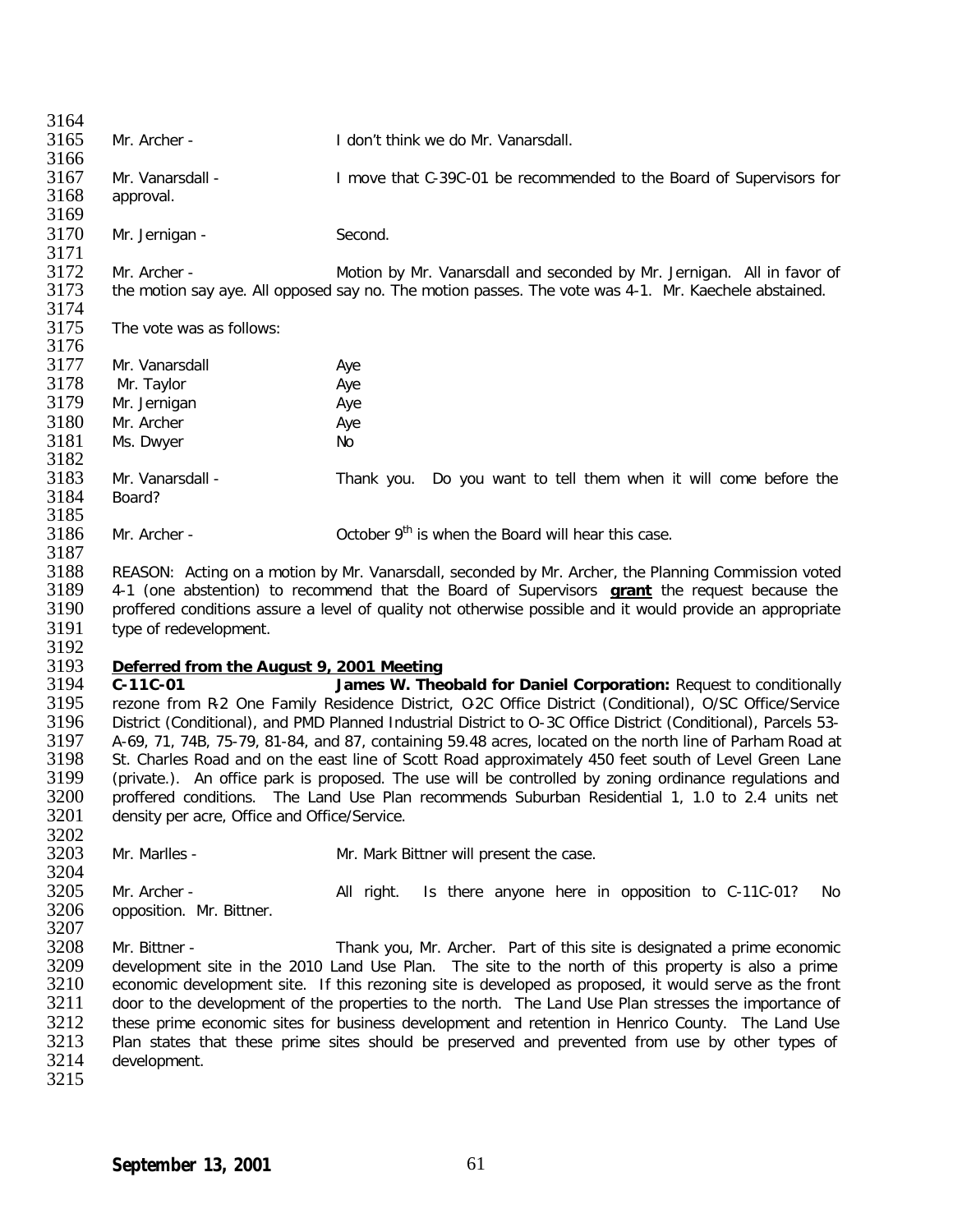3216 Revised proffers have been submitted by the applicant, which address most of the issues outlined in the 3217 staff report. The new proffers include the following: a 125' buffer along Parham Road has been 3217 staff report. The new proffers include the following: a 125' buffer along Parham Road has been<br>3218 provided. This is an increase from the previously proffered 75' buffer. This larger buffer is consistent 3218 provided. This is an increase from the previously proffered 75' buffer. This larger buffer is consistent<br>3219 with buffers established with Park Central and the Windsor Business Park, which are nearby 3219 with buffers established with Park Central and the Windsor Business Park, which are nearby<br>3220 developments. The applicant has also proffered that development of the property shall not preclude the 3220 developments. The applicant has also proffered that development of the property shall not preclude the 3221 possible extension of the main access road as a four-lane road to also serve parcels to the north. This 3221 possible extension of the main access road as a four-lane road to also serve parcels to the north. This<br>3222 main access road would come off Parham Road across from St. Charles Street. The applicant has 3222 main access road would come off Parham Road across from St. Charles Street. The applicant has<br>3223 discussed the possibility of providing a four-land boulevard-type entrance with a landscaped median and 3223 discussed the possibility of providing a four-land boulevard-type entrance with a landscaped median and<br>3224 we have a picture illustrating that potential (referring to slide). The applicant further plans on extending 3224 we have a picture illustrating that potential (referring to slide). The applicant further plans on extending<br>3225 the four lanes to a certain point, and then perhaps narrowing the main access road to two lanes. They 3225 the four lanes to a certain point, and then perhaps narrowing the main access road to two lanes. They<br>3226 plan on preserving enough right-of-way to ultimately widen the entire main access road to serve potential 3226 plan on preserving enough right-of-way to ultimately widen the entire main access road to serve potential<br>3227 future development to the north. The proffer also states that any green belts, buffers, or building 3227 future development to the north. The proffer also states that any green belts, buffers, or building<br>3228 setbacks shall be measured from the preserved four-lane right-of-way and not the initial two-lane 3228 setbacks shall be measured from the preserved four-lane right-of-way and not the initial two-lane 3229 roadway. roadway.

3230<br>3231

3231 The applicant has also prohibited construction traffic from directly accessing the property from Scott Road<br>3232 along its western border. A 50' landscape buffer, which could include berms, has also been proffered 3232 along its western border. A 50' landscape buffer, which could include berms, has also been proffered 3233 along Scott Road. There is still one outstanding issue that staff feels the applicant should consider 3233 along Scott Road. There is still one outstanding issue that staff feels the applicant should consider<br>3234 addressing. Staff had recommended that the applicant consider prohibiting hotels or motels without 3234 addressing. Staff had recommended that the applicant consider prohibiting hotels or motels without 3235 conference facilities on this site, 3235 conference facilities on this property. Staff would not object to a hotel or conference facility on this site,<br>3236 however, hotels or motels catering mainly to interstate traffic should be discouraged. The applicant 3236 however, hotels or motels catering mainly to interstate traffic should be discouraged. The applicant 3237 wants to preserve the possibility of developing high quality stand-alone hotels similar to those in 3237 wants to preserve the possibility of developing high quality stand-alone hotels similar to those in 3238 Innsbrook. He is not seeking to cater mainly to interstate traffic. To achieve this, staff and the applicant 3238 Innsbrook. He is not seeking to cater mainly to interstate traffic. To achieve this, staff and the applicant 3239 have discussed a possible timing proffer that would require office development prior to any hotel 3239 have discussed a possible timing proffer that would require office development prior to any hotel 3240 development. The intent would be to set a high quality standard that would attract high quality hotels. 3240 development. The intent would be to set a high quality standard that would attract high quality hotels.<br>3241 No proffer addressing this matter has been submitted, however. Staff would prefer that this issue be 3241 No proffer addressing this matter has been submitted, however. Staff would prefer that this issue be<br>3242 addressed before the Planning Commission makes a recommendation on this case. addressed before the Planning Commission makes a recommendation on this case.

3243<br>3244 3244 In summary, the amended O-3 request is more compatible with the 2010 Land Use Plan and with nearby<br>3245 Gevelopment, and it is a significant improvement over the previous version, which included O-2, M-1 and 3245 development, and it is a significant improvement over the previous version, which included O-2, M-1 and 3246 R-5 zoning. If the applicant could address the office and hotel timing issue, staff could recommend 3246 R-5 zoning. If the applicant could address the office and hotel timing issue, staff could recommend 3247 approval of this application. I'd would happy to answer any questions you may have. approval of this application. I'd would happy to answer any questions you may have.

3248<br>3249 3249 Mr. Archer - Thank you, Mr. Bittner. Are there questions from the Commission<br>3250 members for Mr. Bittner? Mr. Bittner, in looking at the cover letter that came with the second amended 3250 members for Mr. Bittner? Mr. Bittner, in looking at the cover letter that came with the second amended<br>3251 and restated proffers, it mentions clarification of the main road access to be potentially four lanes. How 3251 and restated proffers, it mentions clarification of the main road access to be potentially four lanes. How<br>3252 do vou interpret that word potential? do you interpret that word potential? 3253

3254 Mr. Bittner - We would interrupt it as meaning enough right-of-way would have to be 3255 preserved or not developed to allow four lanes of pavement to be built. preserved or not developed to allow four lanes of pavement to be built.

3256<br>3257 Mr. Archer - Case Communication Communication Communication Communication Communication Communication Communication Communication Communication Communication Communication Communication Communication Communication Communic

3258<br>3259 3259 Mr. Bittner - And I would also like to point out that the time limit would need to be 3260 waived to accept these proffers. waived to accept these proffers.

3261<br>3262 3262 Mr. Archer - OK. All right. Are there any other questions from the Commission? All 3263 right. Need to hear from the applicant. Mr. Theobald. right. Need to hear from the applicant, Mr. Theobald.

3264<br>3265 3265 Mr. Theobald - Mr. Chairman, ladies and gentlemen, my name is Jim Theobald and I'm 3266 here on behalf of Metropolitan Life Insurance Company and Daniel Corporation. This is a request to 3267 rezone some 60 acres of land from R-2, O-2C Office Service Conditional and PMD to O-3 with substantial 3267 rezone some 60 acres of land from R-2, O-2C Office Service Conditional and PMD to O-3 with substantial<br>3268 proffered conditions for a Class A office park. You may recall that when this case was originally filed by proffered conditions for a Class A office park. You may recall that when this case was originally filed by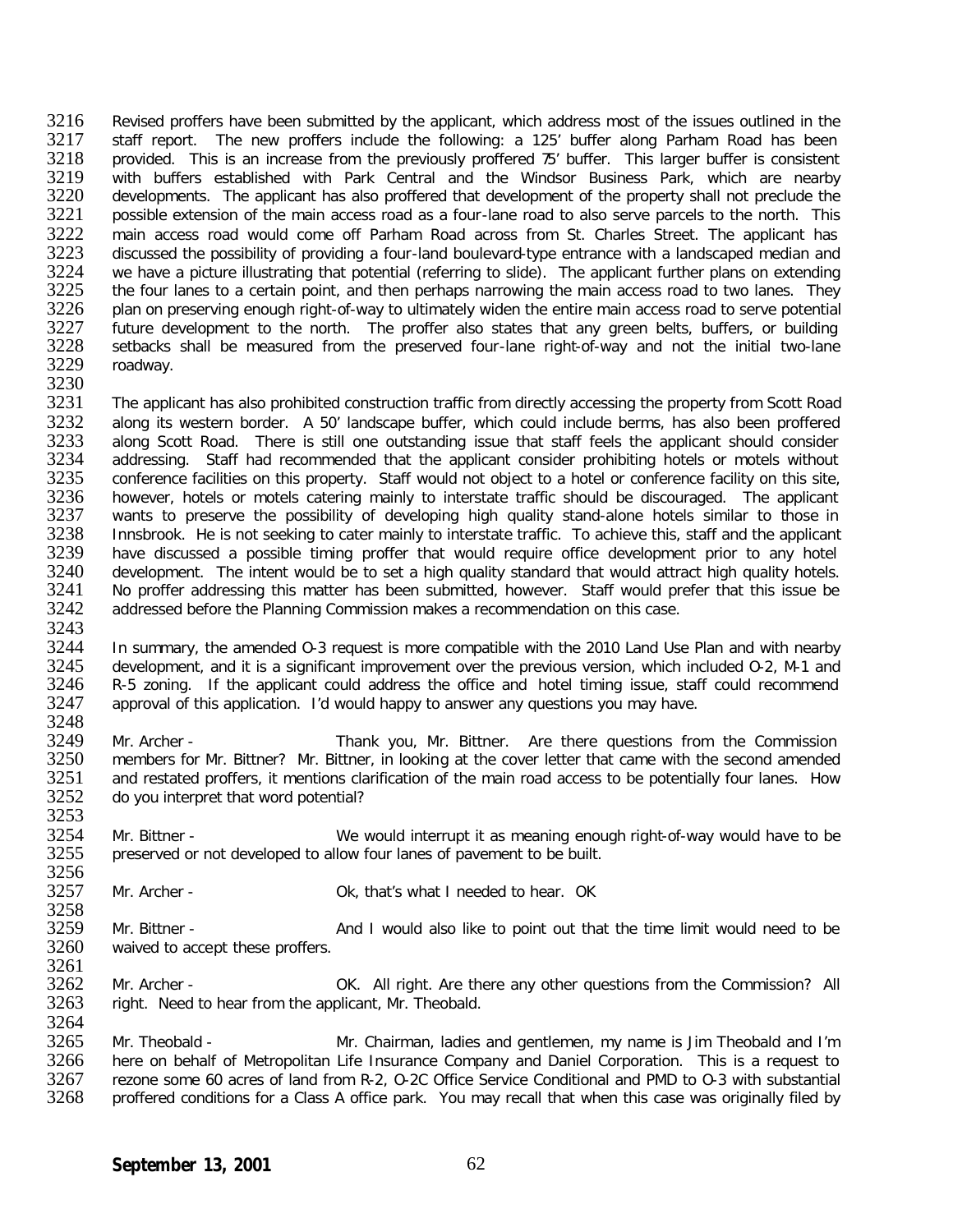3269 Daniel Corporation, a request was to zone a portion, a significant portion of the property, for multi family<br>3270 Use, also 0-2 and M-1 uses. After experiencing significant opposition from neighbors, other groups and 3270 use, also O-2 and M-1 uses. After experiencing significant opposition from neighbors, other groups and 3271 ultimately from staff, we substantially have modified our request. My meetings with Mr. Hinson and 3271 ultimately from staff, we substantially have modified our request. My meetings with Mr. Hinson and 3272 others suggested that this site was very a important prime economic development location and as such it 3272 others suggested that this site was very a important prime economic development location and as such it<br>3273 should be developed in an O-3 fashion similar to Innsbrook, and of primary importance was to do so in a 3273 should be developed in an O-3 fashion similar to Innsbrook, and of primary importance was to do so in a<br>3274 vay that would not prejudice the opportunity to similarly develop the properties to the rear shown on 3274 way that would not prejudice the opportunity to similarly develop the properties to the rear shown on<br>3275 here (referring to slide). It's a little hard to see, but Cobb Farms and Scott Property and other properties 3275 here (referring to slide). It's a little hard to see, but Cobb Farms and Scott Property and other properties<br>3276 up north, which as you know Capital One, had some interest in acquiring before deciding to go to 3276 up north, which as you know Capital One, had some interest in acquiring before deciding to go to 3277 Goochland. So we took that message to heart. We filed a straight O-3 case; we provided proffered 3277 Goochland. So we took that message to heart. We filed a straight 0-3 case; we provided proffered<br>3278 conditions that we believe accomplish the goals and objectives that were provided to me, not only by 3278 conditions that we believe accomplish the goals and objectives that were provided to me, not only by 3279 staff but by the County Manager's office. Those proffers you have seen. I think perhaps the most 3279 staff but by the County Manager's office. Those proffers you have seen. I think perhaps the most 3280 important being the main access road proffer, which was amended vet again this afternoon in order to 3280 important being the main access road proffer, which was amended yet again this afternoon in order to 3281 provide additional clarity to the property owners to the north as well as clarify a point as to how one 3281 provide additional clarity to the property owners to the north as well as clarify a point as to how one 3282 would measure green belts and setbacks, as requested by Mr. Bittner. would measure green belts and setbacks, as requested by Mr. Bittner.

3283<br>3284 3284 This is clearly an area that would be four lanes in terms of the amount of property reserved. It is 3285 designed to also serve parcels to the north. We have agreed as to sort an area within which we might 3285 designed to also serve parcels to the north. We have agreed as to sort an area within which we might 3286 intersect those, so that the road doesn't go to far to the right or the left. The land that we are reserving. 3286 intersect those, so that the road doesn't go to far to the right or the left. The land that we are reserving,<br>3287 we only need to develop probably, an initial four-lane entrance with the boulevard narrowing to two la 3287 we only need to develop probably, an initial four-lane entrance with the boulevard narrowing to two lanes<br>3288 and then extending that road to a certain point. That property is being basically reserved for purchase at 3288 and then extending that road to a certain point. That property is being basically reserved for purchase at <br>3289 the same price that the land for the office land would be selling for. At the time that either the count 3289 the same price that the land for the office land would be selling for. At the time that either the county<br>3290 had an economically development prospect or the property owners to the north had plans to develop. 3290 had an economically development prospect or the property owners to the north had plans to develop,<br>3291 and we've agreed to show the potential alignment with each different POD. With regard to the hotel 3291 and we've agreed to show the potential alignment with each different POD. With regard to the hotel 3292 issue, I think that, you know we've been asked to look beyond our 60 acres in developing our proffer. 3292 issue, I think that, you know we've been asked to look beyond our 60 acres in developing our proffer.<br>3293 We've been asked to look at the larger area and. I think this is where the hotel issue mavbe doesn't quite 3293 We've been asked to look at the larger area and, I think this is where the hotel issue maybe doesn't quite<br>3294 cut it in a sense that we would like the opportunity to develop a hotel. We're not comfortable with being 3294 cut it in a sense that we would like the opportunity to develop a hotel. We're not comfortable with being<br>3295 restricted as to timing. Its not as though it's a 60 acre parcel that has not been developed with nothing restricted as to timing. Its not as though it's a 60 acre parcel that has not been developed with nothing 3296 around it so that you might end up with only a hotel. It is the potential to accommodate the million plus<br>3297 square feet of existing office space on both sides of this parcel that is already there to serve those off 3297 square feet of existing office space on both sides of this parcel that is already there to serve those office<br>3298 dwellers and visitors just like Innsbrook has been well served by the hotels there. I would like to po 3298 dwellers and visitors just like Innsbrook has been well served by the hotels there. I would like to point<br>3299 out to you too that in the zoning that exists for those adjacent properties, most of it is a combination o 3299 out to you too that in the zoning that exists for those adjacent properties, most of it is a combination of 3300 Office Service. M-1, etc. that hotels were not prohibited in those developments and so presuming they 3300 Office Service, M-1, etc. that hotels were not prohibited in those developments and so presuming they<br>3301 have the 50 acres required and still have room left could have also constructed one. So, I don't think this 3301 have the 50 acres required and still have room left could have also constructed one. So, I don't think this<br>3302 should be a big deal in the overall contacts of where we were, what we've done, what we've done to 3302 should be a big deal in the overall contacts of where we were, what we've done, what we've done to 3303 accommodate adiacent development and adhere to vour desires. I mean we've given up the ability to 3303 accommodate adjacent development and adhere to your desires. I mean we've given up the ability to 3304 zone this piece M-1 or Office Service, not withstanding that the surrounding zoning is all of that. This is a 3304 zone this piece M-1 or Office Service, not withstanding that the surrounding zoning is all of that. This is a<br>3305 substantially less intense zoning category that exists anywhere on that category. I would ask you to n 3305 substantially less intense zoning category that exists anywhere on that category. I would ask you to not<br>3306 tie us into a timing proffer, but let the market work and if a hotel, we do not have a hotel user by the tie us into a timing proffer, but let the market work and if a hotel, we do not have a hotel user by the 3307 way, but should a hotel be developed either simultaneously or before our first building goes up, it'll be<br>3308 there to help serve the million square feet of office that's already there. And with that I'd be happy to 3308 there to help serve the million square feet of office that's already there. And with that I'd be happy to 3309 answer any questions. answer any questions.

- 3310<br>3311 3311 Mr. Archer - Theobald, I'd first like to say that we had really come a<br>3312 tremendously long way since this case was first initiated and you are to be commended for that. I 3312 tremendously long way since this case was first initiated and you are to be commended for that. I<br>3313 appreciate that. appreciate that.
- 3314<br>3315
- Mr. Theobald Thank you. 3316

3317 Mr. Archer - On the other hand, the issue that is before us tonight seems to have,<br>3318 has all come down to just one item, and that being the timing issue for the hotel. It may not be a 3318 has all come down to just one item, and that being the timing issue for the hotel. It may not be a<br>3319 burning issue for you, but obviously it's a burning issue for staff, and you know. I think you make a good 3319 burning issue for you, but obviously it's a burning issue for staff, and you know. I think you make a good<br>3320 argument in saving that the amount of office space that has already been developed lends itself to the argument in saying that the amount of office space that has already been developed lends itself to the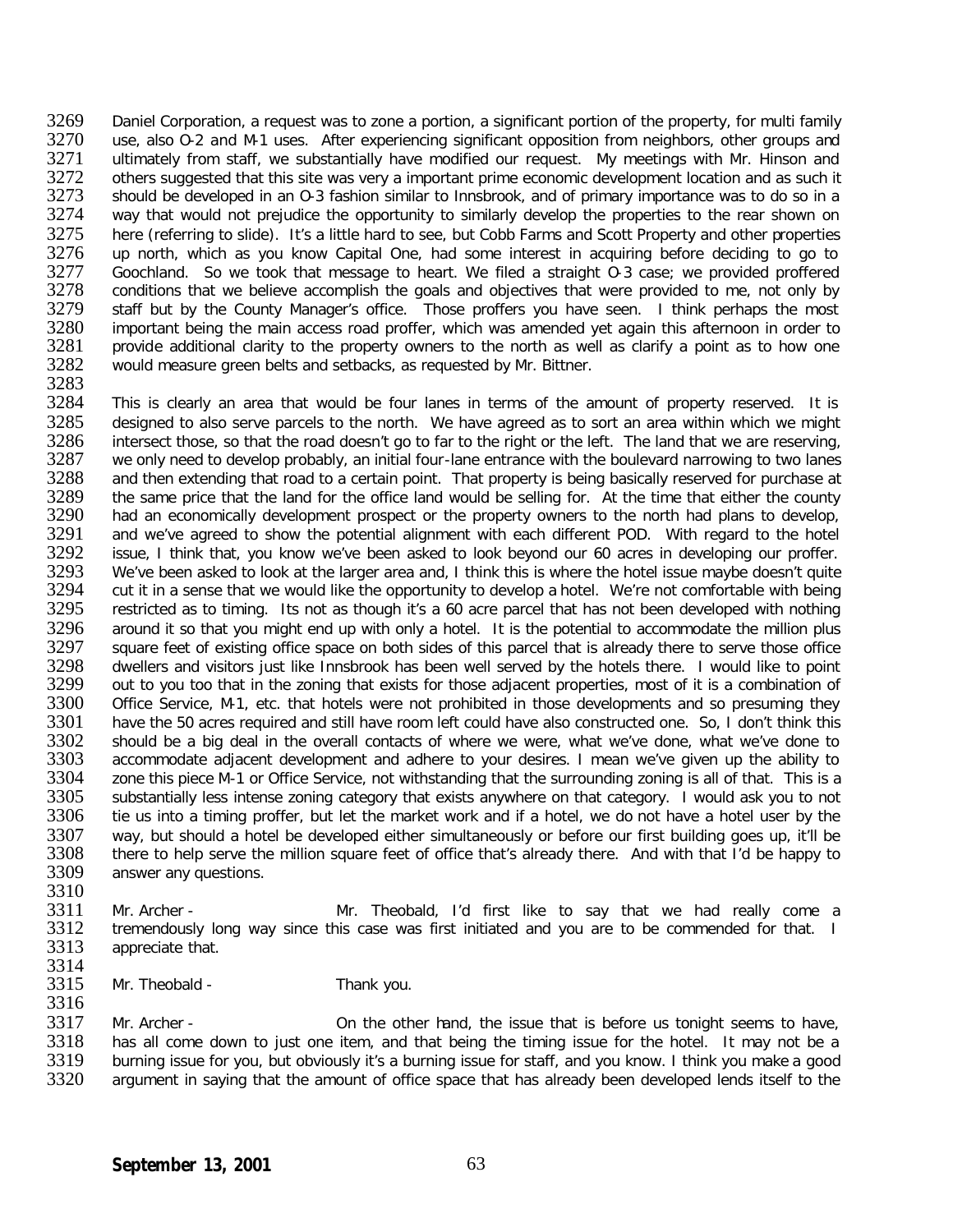3321 fact that the hotel may be used based on the close proximity. And I'm sure you've presented this issue<br>3322 to staff before tonight. Have you not? to staff before tonight. Have you not?

3323<br>3324

Mr. Theobald - **I** did this afternoon.

3325<br>3326 Mr. Archer - OK. Did you impress them very much?

3327<br>3328 3328 Mr. Theobald - I don't want to bet a word with you, but I thought I made a little 3329 progress with Mr. Silber, but I just don't think you can deny the power of this location. For some 3329 progress with Mr. Silber, but I just don't think you can deny the power of this location. For some 3330 reasons, the County wants to look at this as a great economic development site being at the crux of 3330 reasons, the County wants to look at this as a great economic development site being at the crux of 3331 Interstate 295 and 64, and then in other ways, you want to put on blinders and only want to look at it as 3331 Interstate 295 and 64, and then in other ways, you want to put on blinders and only want to look at it as<br>3332 a 60-acre site in isolation of pristine vegetation unrelated to what's going on around it. We have 3332 a 60-acre site in isolation of pristine vegetation unrelated to what's going on around it. We have 3333 substantially changed our zoning. We have 3333 substantially changed our zoning. We have 3333 substantially changed our zoning. We have provided for the ability for the County to achieve its dream<br>3334 and develop and having the properties to the north developed consistently, and I don't think its too much 3334 and develop and having the properties to the north developed consistently, and I don't think its too much<br>3335 to ask to suggest that you not tie us down with the timing. There can only be one hotel on this site. You 3335 to ask to suggest that you not tie us down with the timing. There can only be one hotel on this site. You<br>3336 can only have one per 50 acres. OK, so there's only going to be one, and believe me its not going to be a 3336 can only have one per 50 acres. OK, so there's only going to be one, and believe me its not going to be a<br>3337 Super 8 Motel directed to Interstate traffic to the jeopardy of this very valuable economic development Super 8 Motel directed to Interstate traffic to the jeopardy of this very valuable economic development 3338 site.

3339<br>3340 3340 Mr. Archer - But you are saying that as of right now you don't have any takers for a<br>3341 hotel? hotel?

3342<br>3343

Mr. Theobald - Absolutely not.

3344<br>3345 3345 Mr. Archer - What kind of assurance could you give us that of what the quality of the<br>3346 hotel would be? I mean, I hear you saying its not going to be a Super 8 and I understand you mean that 3346 hotel would be? I mean, I hear you saying its not going to be a Super 8 and I understand you mean that 3347 I'm sure I'm sure

3348<br>3349 Mr. Theobald - Yes, and I don't think we can put that in a proffer either.

3350<br>3351 Mr. Archer - The Muslim Herber - I know. I wouldn't.

3352<br>3353 3353 Mr. Theobald - And to be honest, Mr. Archer, if you look at Innsbrook, you have a mix<br>3354 of extended stay, a mix of limited service. One of the most popular facilities out there and nicest is the 3354 of extended stay, a mix of limited service. One of the most popular facilities out there and nicest is the<br>3355 Hampton Inn in the front of Innsbrook. It's always full and that's a limited service hotel. They don't. 3355 Hampton Inn in the front of Innsbrook. It's always full and that's a limited service hotel. They don't, 3356 they've got a small meeting room, they don't serve meals other than breakfast for the business traveler 3356 they've got a small meeting room, they don't serve meals other than breakfast for the business traveler<br>3357 and those properties are just full, and I really thinks it's a situation where you have to have confidence i 3357 and those properties are just full, and I really thinks it's a situation where you have to have confidence in<br>3358 the market that said that the land is to expensive for anybody to put anything inferior there and thei the market that said that the land is to expensive for anybody to put anything inferior there and their 3359 investment, Metropolitan Life Insurance Company, their investment in this property and their desire to<br>3360 sell all of it, not just two acres of it for a hotel is going to be driven and tightly controlled, so that yo 3360 sell all of it, not just two acres of it for a hotel is going to be driven and tightly controlled, so that you<br>3361 don't get a bad result there at the expense of the rest of the property. I mean I think the market wo 3361 don't get a bad result there at the expense of the rest of the property. I mean I think the market works<br>3362 here. I think all the factors suggest that this can be accomplished without tving the hands of the 3362 here. I think all the factors suggest that this can be accomplished without tying the hands of the 3363 developer. developer.

3364<br>3365 3365 Mr. Archer - And I understand that, and I'm really not all that interested in trying to And I understand that, and I'm really not all that interested in trying to 3366 compare this with Innsbrook, to be honest with yo 3366 compare this with Innsbrook, to be honest with you. But, as I said, it is an issue with staff and I guess<br>3367 their concern is probably the same as mine would be since we're allocating the property to office use that 3367 their concern is probably the same as mine would be since we're allocating the property to office use that<br>3368 the first thing that could possibly be built there would be a hotel, and the rest of it may set for a whi 3368 the first thing that could possibly be built there would be a hotel, and the rest of it may set for a while.<br>3369 We just don't know. We just don't know.

| 3370 |                |                                       |
|------|----------------|---------------------------------------|
| 3371 | Mr. Theobald - | And what if it did?                   |
| 3372 |                |                                       |
| 3373 | Mr. Archer -   | And it could be the other way around. |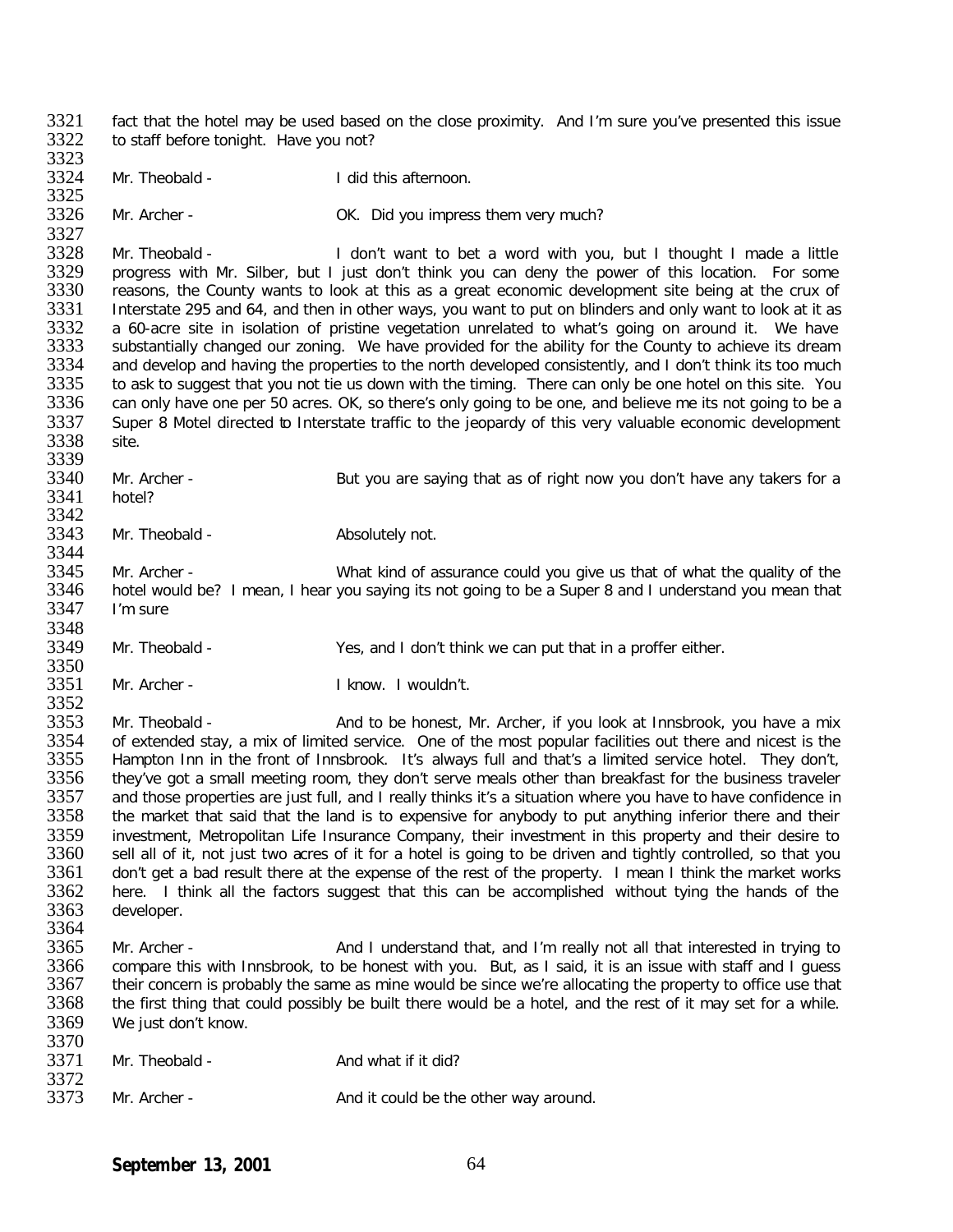3374<br>3375 Mr. Theobald - Well, what if it did? 3376<br>3377 Mr. Archer - Well, what if it did? That's staff.. 3378<br>3379 3379 Mr. Theobald - Who would be staying there? What's wrong with that, though? I mean<br>3380 sometimes you've got to ask staff, what's really wrong with that? What's wrong with that result? If 3380 sometimes you've got to ask staff, what's really wrong with that? What's wrong with that result? If 3381 there's a million square feet of office space next door and you want to build a hotel there, why in the 3381 there's a million square feet of office space next door and you want to build a hotel there, why in the 3382 world at Parham Road and 95 shouldn't you be able to do that? world at Parham Road and 95 shouldn't you be able to do that? 3383<br>3384

3384 Mr. Archer - Well, I guess if you look at it from the concept, we've already got a<br>3385 million square feet of office space, and there are hotels that are not that far from where we're located. 3385 million square feet of office space, and there are hotels that are not that far from where we're located.<br>3386 Those people obviously have something that they can do right now, and I'm looking at this from 3386 Those people obviously have something that they can do right now, and I'm looking at this from<br>3387 standpoint of assuming that your office space would be the maior users of this hotel. standpoint of assuming that your office space would be the major users of this hotel.

- 3388<br>3389
	- Mr. Theobald Well, why not there?

3390<br>3391 3391 Mr. Archer - I'm just trying to talk our way through this and try to help you along 3392 with the prudence of the staff. with the prudence of the staff.

3393<br>3394 3394 Mr. Theobald - Well, I know. I just don't know the position is just that staff has put 3395 forth is well taken. I don't think it's based on anything that merits imposing those kinds of restraints on a 3395 forth is well taken. I don't think it's based on anything that merits imposing those kinds of restraints on a<br>3396 developer. I think this will all happen in due course. I think that the economic interest of one of th 3396 developer. I think this will all happen in due course. I think that the economic interest of one of the<br>3397 largest property owners probably in the world. Metropolitan Life Insurance Company, will dictate the level 3397 largest property owners probably in the world, Metropolitan Life Insurance Company, will dictate the level<br>3398 of quality there. You've got the Bank of America occupying the old Best Products Headquarters facility as 3398 of quality there. You've got the Bank of America occupying the old Best Products Headquarters facility as<br>3399 well as all the office buildings. They would like nothing more to have a nice up-scaled hotel for their 3399 well as all the office buildings. They would like nothing more to have a nice up-scaled hotel for their<br>3400 business travelers. I don't know why with the potential result of a hotel there first should send shivers up 3400 business travelers. I don't know why with the potential result of a hotel there first should send shivers up<br>3401 anybody's spine. I mean. I honestly don't understand it. anybody's spine. I mean, I honestly don't understand it.

3402<br>3403 3403 Mr. Archer - OK, well I'll tell you what. First of all, does anybody else on the 3404 Commission have any comment or question to ask about that particular issue? That does seem to be the 3404 Commission have any comment or question to ask about that particular issue? That does seem to be the 3405 one issue. I don't view it as one that is a deal breaker or maker one way or the other, but it is of 3405 one issue. I don't view it as one that is a deal breaker or maker one way or the other, but it is of 3406 concern and quite naturally with the 3406 concern and quite naturally would be a concern when it comes to the Board, and quite naturally with the<br>3407 anotes that I've taken tonight. I will discuss this in great detail with Mr. Thornton and I'll be fair enoug 3407 notes that I've taken tonight, I will discuss this in great detail with Mr. Thornton and I'll be fair enough to<br>3408 let him hear vour side of the argument as well as mine, and, of course, vou'll have the opportunity 3408 let him hear your side of the argument as well as mine, and, of course, you'll have the opportunity to 3409 spresent it at that point and time. present it at that point and time.

3410<br>3411 Mr. Theobald - And I will entertain additional discussions with my client as to whether or 3412 not there's a way to provide some quality assurances not related to timing.

3413<br>3414 3414 Mr. Archer - You know, I think it would be tremendously helpful it you can do that.<br>3415 So I'm prepared to move on this, but I just wanted to make sure you did understand that one caveat. So I'm prepared to move on this, but I just wanted to make sure you did understand that one caveat.

3416<br>3417 Mr. Theobald - I do appreciate it.

3418<br>3419 Mr. Archer - Before we do go forward on this.

3420<br>3421 Mr. Theobald - Yes sir, I do.

3422<br>3423 3423 Mr. Archer - OK, and I do intend to make it known. I just want to be honest with you 3424 on that, sir. All right. Any other questions? No comments? OK, I guess the first thing we have to do I'll<br>3425 now to waive the time limits on the proffers. now to waive the time limits on the proffers. 3426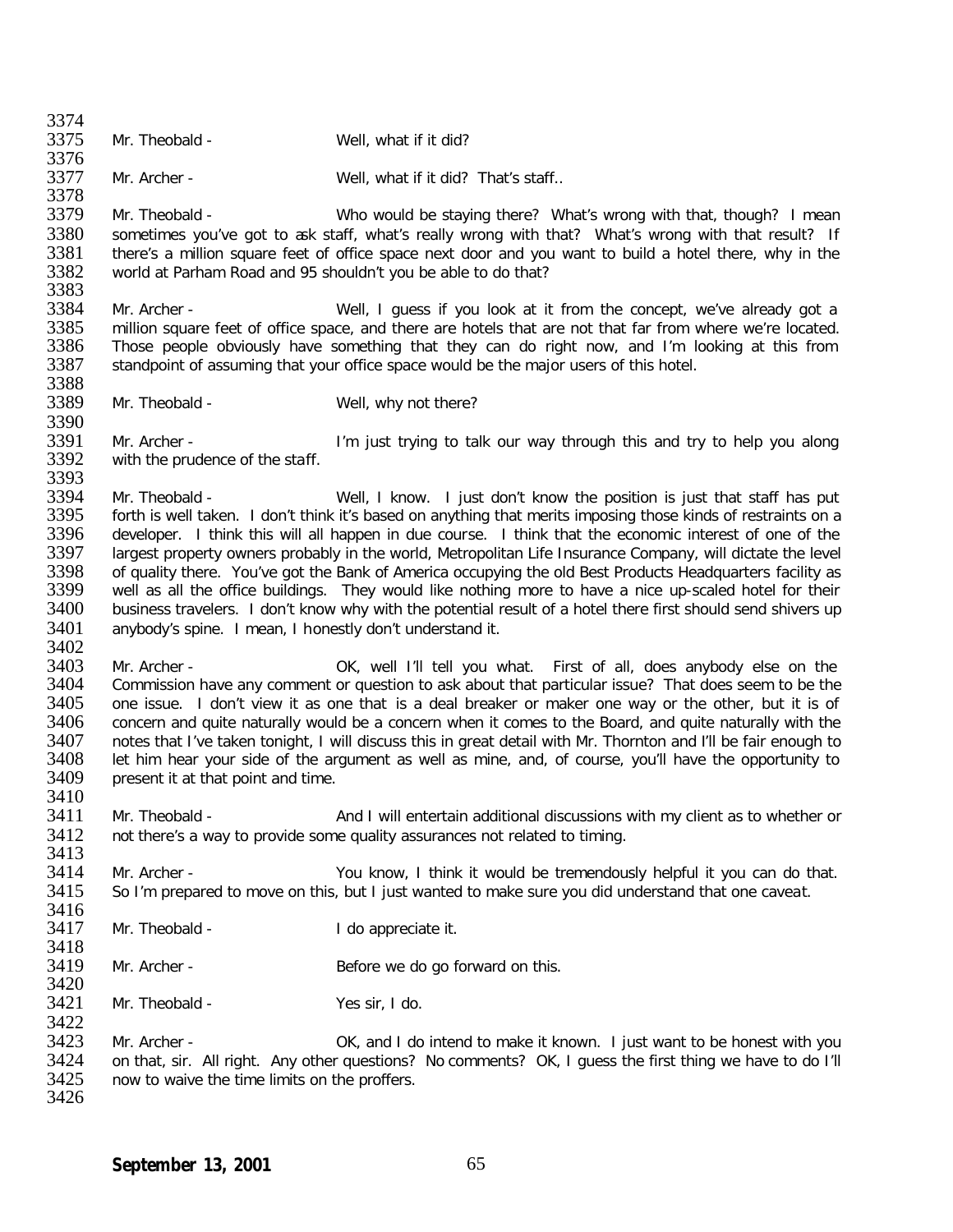3427 Mr. Vanarsdall - Second.

3428<br>3429 3429 Mr. Archer - Motion by Archer and seconded by Mr. Vanarsdall. All in favor of the 3430 motion say aye. Those opposed say no. The ayes have it. The motion passes. The vote was 5-0. Mr. 3431 Kaechele abstained. Kaechele abstained.

3432<br>3433 3433 Mr. Archer - As for C-11C-01, again I'd like to compliment the applicant for how far<br>3434 along they've come with this case. They've been a little bit more contentious then most of you know 3434 along they've come with this case. They've been a little bit more contentious then most of you know 3435 about. But I will move for approval of C-11C-01 to be recommended to the Board. about. But I will move for approval of C-11C-01 to be recommended to the Board.

- 3436<br>3437 Mr. Taylor - Second.
- 3438<br>3439 3439 Mr. Archer - Motion by Archer and seconded by Mr. Taylor. All in favor of the motion<br>3440 Sav ave. Those opposed sav no. The aves have it. The motion passes. The vote was 5-0. Mr. Kaechele 3440 say aye. Those opposed say no. The ayes have it. The motion passes. The vote was 5-0. Mr. Kaechele 3441 abstained. abstained.
- 3442<br>3443 3443 REASON: Acting on a motion by Mr. Archer, seconded by Mr. Taylor, the Planning Commission voted 5-0<br>3444 (one abstention) to recommend that the Board of Supervisors **grant** the request because it continues a 3444 (one abstention) to recommend that the Board of Supervisors **grant** the request because it continues a 3445 form of zoning consistent with the area and the proffered conditions assure a level of quality consistent 3446 with existing developments in the area. with existing developments in the area.
- 3447<br>3448 3448 **C-54C-01 Andy Condlin for Gregory A. Windsor:** Request to conditionally 3449 rezone from A-1 Agricultural District to R-3C One Family Residence District (Conditional), Parcels 41-A-8 and 20A and part of Parcel 31-A-77, containing 11.879 acres, located on the west line of Woodman Road 3451 approximately 1,900 feet north of Blackburn Road and approximately 1,100 feet south of North Run<br>3452 Creek. Single family residential is proposed. The R-3 District allows a minimum lot size of 11.000 square 3452 Creek. Single family residential is proposed. The R-3 District allows a minimum lot size of 11,000 square<br>3453 feet. The Land Use Plan recommends Suburban Residential 2, 2,4 to 3,4 units net density per acre. feet. The Land Use Plan recommends Suburban Residential 2, 2.4 to 3.4 units net density per acre.
- 3454<br>3455 Mr. Marlles - The staff report will be given by Mr. Tom Coleman. 3456<br>3457 3457 Mr. Archer - The Is there anyone here in opposition to this case? Thank goodness. Mr.<br>3458 Coleman. Coleman. 3459<br>3460
- 3460 Mr. Coleman Cok, new proffers were submitted which require waiving the time limit of 3461 accepting proffers. accepting proffers. 3462<br>3463
- Mr. Archer Don't they all? 3464

3465 Mr. Coleman - They are being distributed to you now. The applicant is requesting to 3466 conditionally rezone an 11.879 acre piece of property from A-1 to R-3C to develop a single-family<br>3467 residential subdivision. The revised proffers include a conceptual plan. Indale Road or Road A on the 3467 residential subdivision. The revised proffers include a conceptual plan. Indale Road or Road A on the 3468 conceptual plan is a minor collector on the County's Maior Thoroughfare Plan and is incorporated into the 3468 conceptual plan is a minor collector on the County's Major Thoroughfare Plan and is incorporated into the 3469 proposed lot layout as a stub road terminating at the adjacent parcel to the west. It would also provide<br>3470 access for the potential development of the vacant parcel to the north. Woodman Road is a minor 3470 access for the potential development of the vacant parcel to the north. Woodman Road is a minor 3471 arterial on the Maior Thoroughfare Plan. The applicant has proffered a 25' planting strip easement and 3471 arterial on the Major Thoroughfare Plan. The applicant has proffered a 25' planting strip easement and 3472 30' building setback from Woodman Road. The applicant has 3472 30' building setback from Woodman Road, for the lots abutting Woodman Road. The applicant has<br>3473 committed to submitting a landscape plan for Planning Commission approval at the time of conditional 3473 committed to submitting a landscape plan for Planning Commission approval at the time of conditional 3474 subdivision approval. A conditional subdivision approval at the time of conditional subdivision approval. A conditional subdivision application for Woodman Trace Subdivision has been filed 3475 on the parcels to the south. The parcels to the north and west are undeveloped and the County's Central<br>3476 Maintenance Complex lies across Woodman Road to the east. The applicant has also proffered minimum 3476 Maintenance Complex lies across Woodman Road to the east. The applicant has also proffered minimum<br>3477 Finish floor areas of 1100 square feet for a one-story drawing. 1200 square feet for a one and one-half 3477 finish floor areas of 1100 square feet for a one-story drawing, 1200 square feet for a one and one-half<br>3478 story or Cape Cod style dwelling and 1400 square feet for two-story dwellings, in addition to proffers 3478 story or Cape Cod style dwelling and 1400 square feet for two-story dwellings, in addition to proffers<br>3479 addressing foundation treatments, density limitations, dormer requirements for one and one-half story addressing foundation treatments, density limitations, dormer requirements for one and one-half story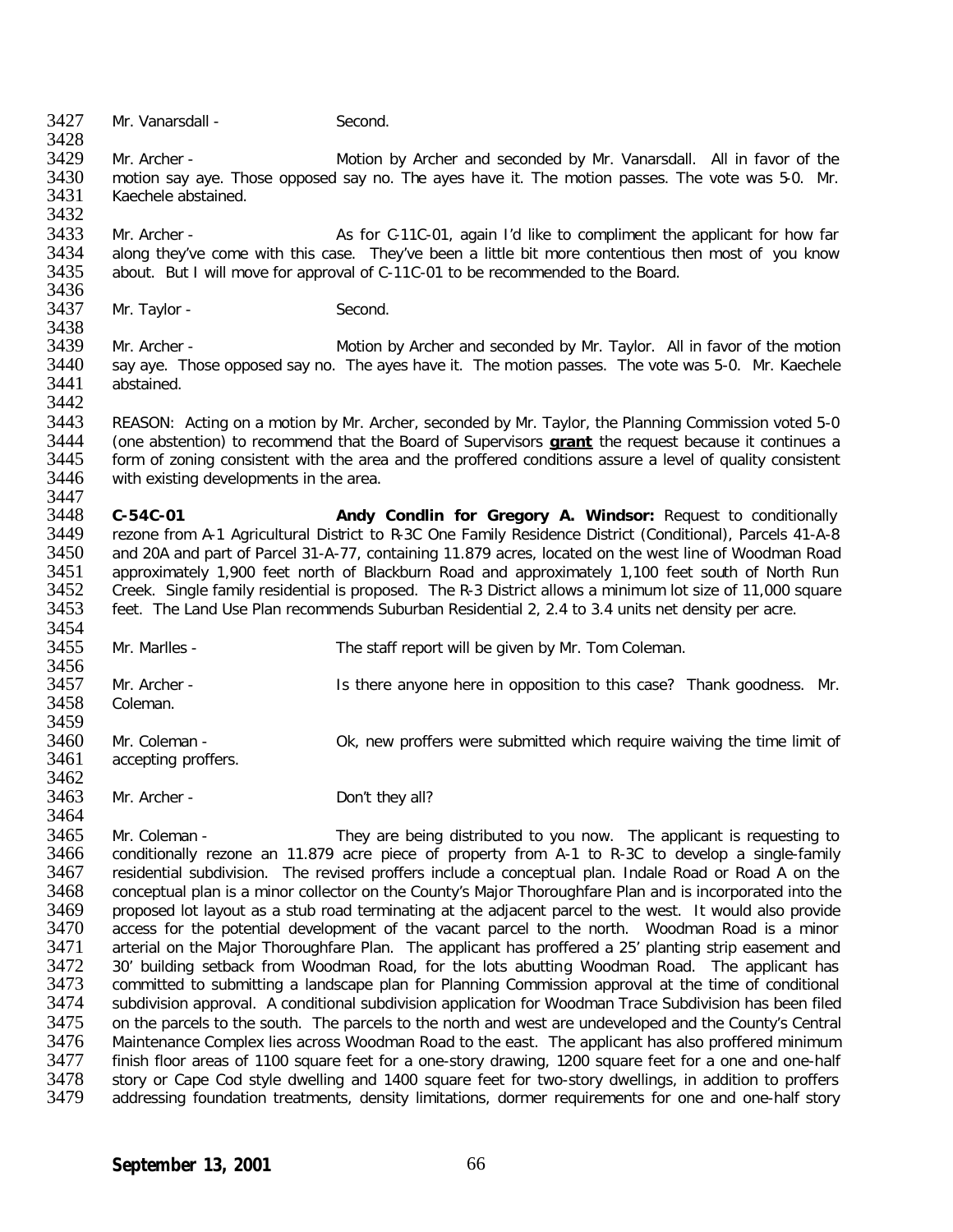3480 dwellings, requirements for the planting strip easements and other development details. Residential 3481 development for this site is appropriate. The request of zoning change is compatible with the 3481 development for this site is appropriate. The request of zoning change is compatible with the 3482 surrounding area and consistent with 2010 Land Use Plan. And the applicant has submitted proffers that 3482 surrounding area and consistent with 2010 Land Use Plan. And the applicant has submitted proffers that 3483 address concerns identified in the staff report. Staff recommends approval of this request. I'd be happy 3483 address concerns identified in the staff report. Staff recommends approval of this request. I'd be happy <br>3484 to answer any questions. to answer any questions. 3485<br>3486 3486 Mr. Archer - Mr. Coleman, are we totally satisfied now with the right-of-way that 3487 would lead from, you know what I'm talking about, what we need to get to Woodman Road? would lead from, you know what I'm talking about, what we need to get to Woodman Road? 3488<br>3489 Mr. Coleman - Yes, concerning Woodman Road, yes. 3490<br>3491 Mr. Archer - The State of From Indale to Woodman? 3492<br>3493 Mr. Coleman - Yes. 3494<br>3495 Mr. Archer - OK. 3496<br>3497 3497 Mr. Coleman - Per staff's request, he put some requirements for landscaping strip in 3498 there and increased the setback off of Woodman Road. there and increased the setback off of Woodman Road. 3499<br>3500 3500 Mr. Archer - COK. All right, does the Commission have any questions concerning this 3501 case? case? 3502<br>3503 3503 Mr. Vanarsdall - Yes, I have one question. We're trying to figure out who signed that. It 3504 I looks like hieroglyphics. looks like hieroglyphics. 3505<br>3506 3506 Mr. Archer - Are there any more questions about the case. Mr. Condlin, I don't have 3507 any questions for you unless you want to own up to signing these proffers. any questions for you unless you want to own up to signing these proffers. 3508<br>3509 3509 Mr. Condlin - I will say for the record every other attorney in the city of Richmond that 3510 does zoning work had an opportunity to speak tonight at length, and I would like to take my opportunity 3510 does zoning work had an opportunity to speak tonight at length, and I would like to take my opportunity<br>3511 tonight now. I don't represent Mr. Glyphic. I'm sorry I don't know Hieroglyphics. tonight now. I don't represent Mr. Glyphic. I'm sorry I don't know Hieroglyphics. 3512<br>3513 Mr. Archer - We really appreciate that. 3514<br>3515 Mr. Condlin - **Other than that I'll answer any questions you might have** 3516<br>3517 Mr. Archer - The State of Lean defer this till next month if you want. 3518<br>3519 3519 Mr. Condlin - No, no I'll be fine, anything you want, I'll be happy to answer any<br>3520 questions. questions. 3521<br>3522 Mr. Archer - I don't have any. Does the Commission have questions for Mr. Condlin?<br>3523 OK, well the only question that I have is that I will again ask that we try to get our proffers in on time so 3523 OK, well the only question that I have is that I will again ask that we try to get our proffers in on time so<br>3524 we don't have to waive the time limit so much. we don't have to waive the time limit so much. 3525<br>3526 Ms. Dwyer - This would have been a good expedited case. 3527 3528 Mr. Archer - It would have been. And I appreciate your working and making these<br>3529 proffers compatible with what staff would like. With that I move for approval. proffers compatible with what staff would like. With that I move for approval. 3530<br>3531 3531 Mr. Coleman - Excuse me, we do have to waive the time limits on this, I just received 3532 them vesterday. them yesterday.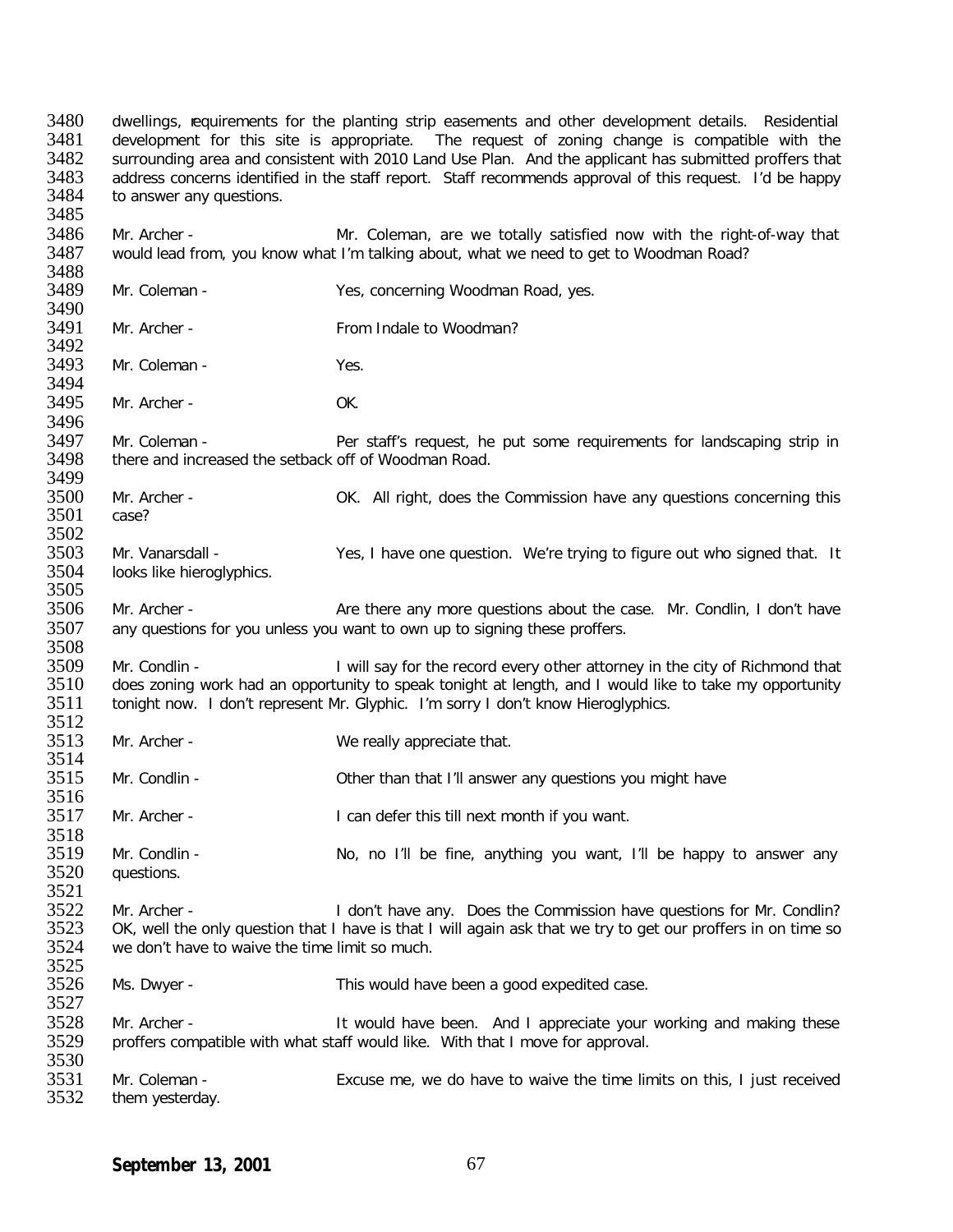3533<br>3534 3534 Mr. Archer - I was getting ready to move for approval, or I should say for waiver of 3535 time limits on the proffers. time limits on the proffers. 3536<br>3537 Mr. Vanarsdall - Second. 3538<br>3539 3539 Mr. Archer - Motion by Archer, seconded by Mr. Vanarsdall. All in favor say aye. All opposed say no. The motion passes. The vote was 5-0. Mr. Kaechele abstained. 3541<br>3542 3542 Mr. Archer - I also move to recommend approval of C-54C-01. 3543<br>3544 Mr. Vanarsdall - Second. 3545<br>3546 3546 Mr. Archer - Motioned by Archer and second by Mr. Vanarsdall. All in favor of the 3547 motion say aye. All those opposed say no. The ayes have it. The motion carries. The vote was 5-0. Mr. 3548 Kaechele abstained. Kaechele abstained. 3549<br>3550 3550 REASON: Acting on a motion by Mr. Archer, seconded by Mr. Vanarsdall, the Planning Commission voted<br>3551 5-0 (one abstention) to recommend that the Board of Supervisors **grant** the request because it reflects 3551 5-0 (one abstention) to recommend that the Board of Supervisors **grant** the request because it reflects the Land Use Plan and future use and zoning of the area. 3553<br>3554 AMENDMENT TO THE MAJOR THOROUGHFARE PLAN OF THE COMPREHENSIVE PLAN: MTP-3555 **2-01.**  3556 Proposed Deletion of Concept Road 47-1 between West Broad Street and Three Chopt Road. 3557<br>3558 Mr. Marlles - Mr. Bittner has a very short presentation for us. 3559 3560 Mr. Bittner - I can say nothing if you prefer that. 3561<br>3562 Mr. Archer - Are you finished, Mr. Bittner? 3563<br>3564 Mr. Bittner - Yes. 3565<br>3566 Mr. Archer - Any questions. Go ahead sir. 3567<br>3568 3568 Mr. Bittner Thank you Mr. Archer. This proposed amendment would delete Concept<br>3569 Road of 47-1 in its entirety between West Broad Street and Three Chopt Road. Concept Road 47-1 runs 3569 Road of 47-1 in its entirety between West Broad Street and Three Chopt Road. Concept Road 47-1 runs between West Broad Street at its intersection with Brookriver Drive south to Three Chopt Road at its 3571 intersection with Barrington Hill Drive. It was planned to provide more direct access to West Broad<br>3572 Street and Interstate 64 from areas south of Three Chopt Road, as well as property between West Broad 3572 Street and Interstate 64 from areas south of Three Chopt Road, as well as property between West Broad<br>3573 Street and Three Chopt Road. Elimination of 47-1 is proposed because the West Broad Street/I-64 Land 3573 Street and Three Chopt Road. Elimination of 47-1 is proposed because the West Broad Street/I-64 Land<br>3574 Use Study was recently conducted on the property that would be served by it. And you are probably 3574 Use Study was recently conducted on the property that would be served by it. And you are probably 3575 familiar with this graphic here (referring to slide): this is what was ultimately approved by the Board of 3575 familiar with this graphic here (referring to slide); this is what was ultimately approved by the Board of<br>3576 Supervisors with Concept Road 47-1 superimposed on top of it. You'll probably recall that one of the 3576 Supervisors with Concept Road 47-1 superimposed on top of it. You'll probably recall that one of the 3577 recommendations of the Land Use Study was to have no direct access between West Broad Street and 3577 Fecommendations of the Land Use Study was to have no direct access between West Broad Street and 3578 Froes Chopt Road. The removal of Concept Road 47-1 from the MTP would be consistent with the 3578 Three Chopt Road. The removal of Concept Road 47-1 from the MTP would be consistent with the<br>3579 recommendations approved by the Board of Supervisors relating to the West Broad Street/I-64 Land Use 3579 recommendations approved by the Board of Supervisors relating to the West Broad Street/I-64 Land Use<br>3580 Study. The Department of Public Works also has no obiection to this proposal. Therefore, staff 3580 Study. The Department of Public Works also has no objection to this proposal. Therefore, staff<br>3581 recommends approval of this amendment and I would be happy to answer any questions you may have. recommends approval of this amendment and I would be happy to answer any questions you may have. 3582<br>3583 Mr. Archer - All right. Any questions for Mr. Bittner? 3584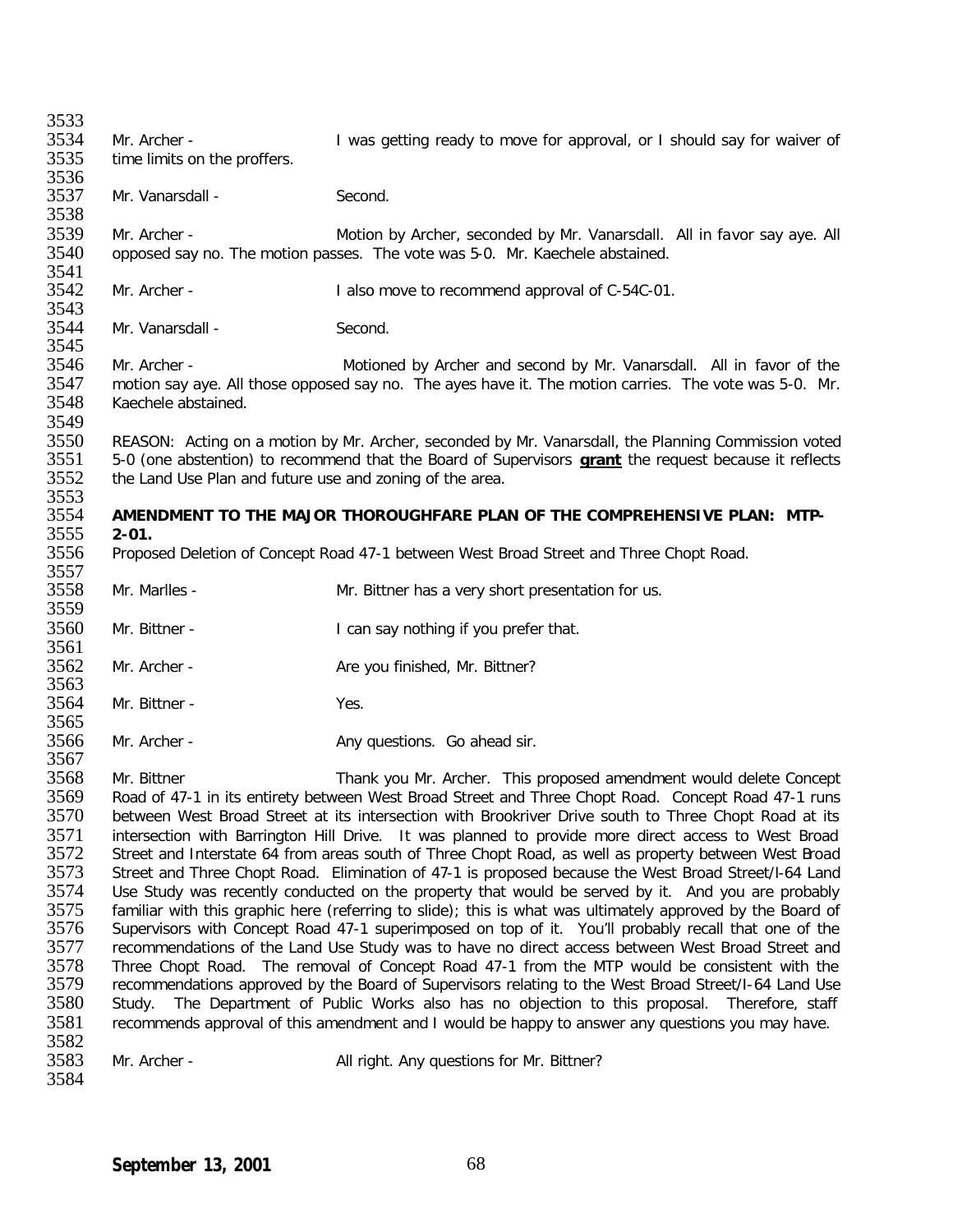| 3585<br>3586<br>3587 | Ms. Dwyer -<br>the access road?                                                                        | I just was trying to think of the conversation that we had about the hotel<br>conference center and would there be access between the hotel and conference center and Broad and/or |  |
|----------------------|--------------------------------------------------------------------------------------------------------|------------------------------------------------------------------------------------------------------------------------------------------------------------------------------------|--|
| 3588                 |                                                                                                        |                                                                                                                                                                                    |  |
| 3589<br>3590<br>3591 | Mr. Bittner -                                                                                          | Yes, the intent would be from the access road running sort of through<br>the middle of the property north to Broad Street. There would be driveways, roadways                      |  |
| 3592<br>3593         | Ms. Dwyer -                                                                                            | So how would we keep cut through traffic from using that?                                                                                                                          |  |
| 3594<br>3595         | Mr. Bittner -                                                                                          | For the Pocahontas Middle School and Retirement Residential II areas,<br>this plan would recommend no access from those to the access road or to the north.                        |  |
| 3596<br>3597<br>3598 | Ms. Dwyer -                                                                                            | That's right, I think.                                                                                                                                                             |  |
| 3599<br>3600         | Mr. Taylor -                                                                                           | But it really would be no way one could go from West Broad Street south<br>or north to Three Chopt Road the way we have approved the project.                                      |  |
| 3601<br>3602<br>3603 | Ms. Dwyer -<br>John Rolfe?                                                                             | Well, couldn't you come from Broad to the hotel to the access road to                                                                                                              |  |
| 3604<br>3605<br>3606 | Mr. Bittner -                                                                                          | Yes, you could.                                                                                                                                                                    |  |
|                      |                                                                                                        |                                                                                                                                                                                    |  |
| 3607                 | Mr. Taylor -                                                                                           | You could, but it would be difficult because you'd have to go through the                                                                                                          |  |
| 3608                 |                                                                                                        | hotel over the access road down John Rolfe and all the way back. This was kind of, actually hidden,                                                                                |  |
| 3609                 | when we did the study. I didn't realize this existed or we would have moved to delete it again because |                                                                                                                                                                                    |  |
| 3610                 |                                                                                                        | on a downside this road leads right into Barrington Hill Drive, which is an active subdivision, and it would                                                                       |  |
| 3611                 |                                                                                                        | be a cross connection from West Broad Street to a subdivision. So I move that the Major Thoroughfare                                                                               |  |
| 3612<br>3613         | Plan be amended and MTP-2-01 deleted.                                                                  |                                                                                                                                                                                    |  |
| 3614                 | Mr. Vanarsdall -                                                                                       | Second.                                                                                                                                                                            |  |
| 3615                 |                                                                                                        |                                                                                                                                                                                    |  |
| 3616                 | Mr. Archer -                                                                                           | Motion by Mr. Taylor and seconded by Mr. Vanarsdall. All in favor of the                                                                                                           |  |
| 3617                 |                                                                                                        | motion say aye. All opposed say no. The ayes have it. The motion is granted. The vote was 5-0. Mr.                                                                                 |  |
| 3618                 | Kaechele abstained.                                                                                    |                                                                                                                                                                                    |  |
| 3619                 |                                                                                                        |                                                                                                                                                                                    |  |
| 3620                 |                                                                                                        | An Ordinance To Add Section 24-29.1 Entitled "Provisional uses permitted" to the Code of the County of                                                                             |  |
| 3621                 |                                                                                                        | Henrico and to Amend and Reordain Section 24-36.1 Entitled "Provisional uses permitted," To Allow B1                                                                               |  |
| 3622                 | Uses in Multi-Family Structures In the R-5 and R-6 Districts.                                          |                                                                                                                                                                                    |  |
| 3623                 |                                                                                                        |                                                                                                                                                                                    |  |
| 3624                 |                                                                                                        | An Ordinance to add new Sections 24-50.2:1 Entitled "Provisional uses permitted," 24-50.6:1 Entitled                                                                               |  |
| 3625                 |                                                                                                        | "Provisional uses permitted," and 24-50.11:1 Entitled "Provisional uses permitted," and To Amend and                                                                               |  |
| 3626                 |                                                                                                        | Reordain 24-55 Entitled "Provisional uses permitted," 24-58.2 Entitled "Provisional uses permitted," 24-                                                                           |  |
| 3627                 |                                                                                                        | 62.2 Entitled "Provisional uses permitted," In Order to Add Requirements for Accessory Dwellings in                                                                                |  |
| 3628                 | Office and Business Districts.                                                                         |                                                                                                                                                                                    |  |
| 3629                 |                                                                                                        |                                                                                                                                                                                    |  |
| 3630<br>3631         | Mr. Archer -                                                                                           | You have an ordinance I believe.                                                                                                                                                   |  |
| 3632<br>3633         | Mr. Householder -                                                                                      | Yes, we have.                                                                                                                                                                      |  |
| 3634<br>3635         | Mr. Marlles -                                                                                          | Several.                                                                                                                                                                           |  |
| 3636<br>3637         | Mr. Householder -                                                                                      | Yes, sir.                                                                                                                                                                          |  |
|                      |                                                                                                        |                                                                                                                                                                                    |  |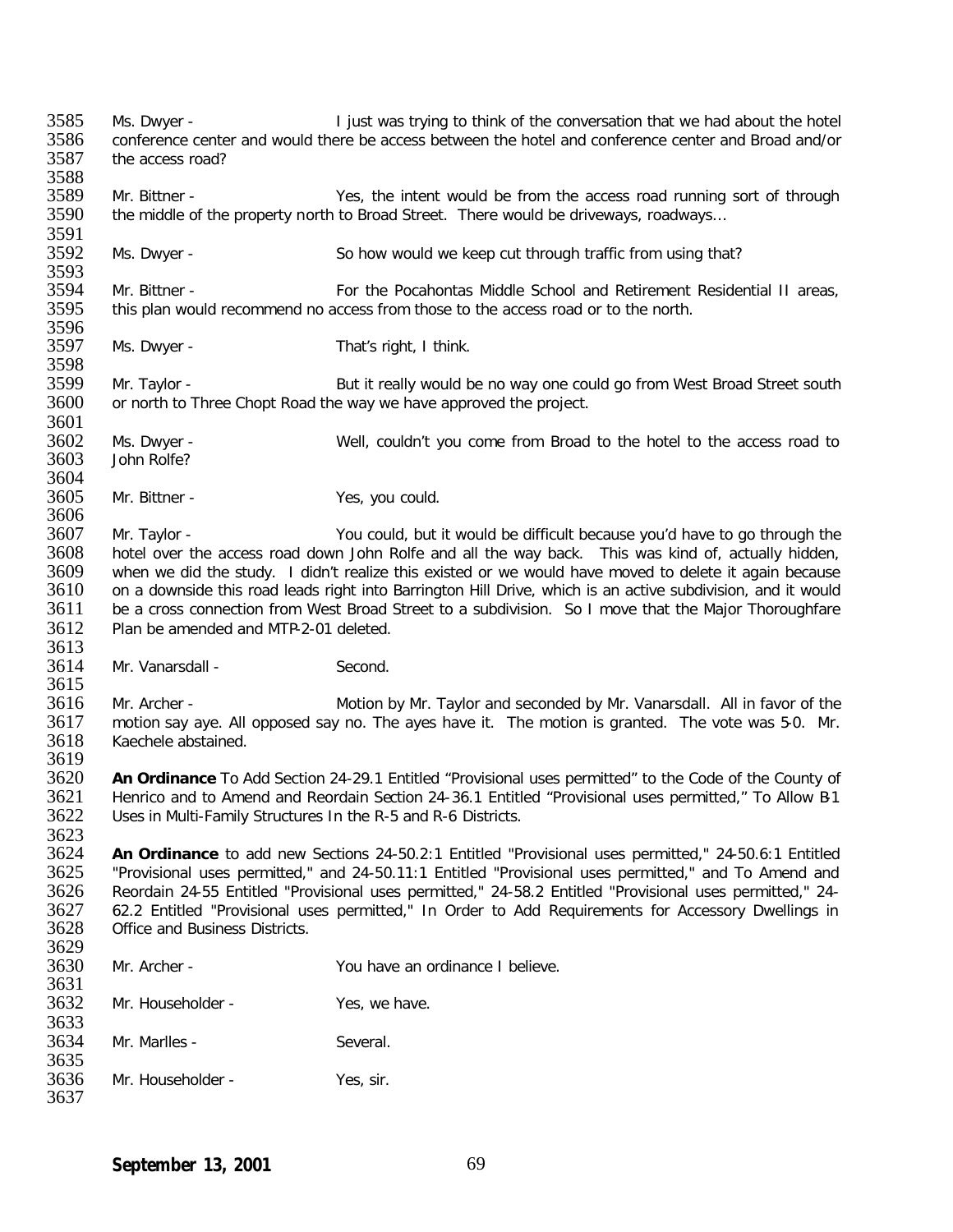- 3638 Mr. Archer Two ordinances.
- 

3639<br>3640 Mr. Marlles - The State of Mr. Chairman these next two items we talked a little about the county's 3641 comprehensive revitalization strategy. These are actually two of the ordinance amendments that were 3642 recommended as part of that strategy. So again, we're kind of moving ahead with implementation of 3642 recommended as part of that strategy. So again, we're kind of moving ahead with implementation of 3643 that strategy. that strategy.

- 3644<br>3645
- Mr. Archer OK, Mr. Householder.

3646<br>3647 Mr. Householder - Thes. As you remember we did discuss these ordinances at the July 31<sup>st</sup> 3648 work session and as John just pointed out part of the revitalization strategy two of four ordinance 3648 work session and as John just pointed out part of the revitalization strategy two of four ordinance<br>3649 amendments that were originally presented at the joint work session with the Board. These ordinances 3649 amendments that were originally presented at the joint work session with the Board. These ordinances<br>3650 are intended to encourage redevelopment and provide flexibility in use and design of sites. The two 3650 are intended to encourage redevelopment and provide flexibility in use and design of sites. The two 3651 cordinances are the multi-family mixed-use ordinance and business 3651 ordinances are the multi-family mixed-use ordinance and the accessory dwellings in office and business<br>3652 districts ordinance. These were also reviewed by the Board a second time on the 24<sup>th</sup> of July and at that 3652 districts ordinance. These were also reviewed by the Board a second time on the 24<sup>th</sup> of July and at that 3653 time the Board asked the Planning Commission to begin initiation of these amendments. time the Board asked the Planning Commission to begin initiation of these amendments.

3654<br>3655 3655 The first ordinance is the multi-family mixed-use ordinance. This would allow flexibility in our multi-<br>3656 Family districts being the R-5 and R-6 districts. Office and retail uses would be permitted on the bottom 3656 family districts being the R-5 and R-6 districts. Office and retail uses would be permitted on the bottom<br>3657 two floors of multi-family structures. The intent is to encourage this in our redevelopment areas, but it 3657 two floors of multi-family structures. The intent is to encourage this in our redevelopment areas, but it<br>3658 would not be restricted to only redevelopment sites. The concept is to encourage taller multi-family 3658 would not be restricted to only redevelopment sites. The concept is to encourage taller multi-family 3659 structures that allow non-residential uses as a part of the site. structures that allow non-residential uses as a part of the site.

3660<br>3661 Specific requirements of the ordinance, I will try and quickly run through them. It would be a provisional 3662 use permit process. There would be no minimum acreage other than what is normally required for R-5<br>3663 and R-6. The buildings in order to use this would have to exceed two stories and they would allow these 3663 and R-6. The buildings in order to use this would have to exceed two stories and they would allow these<br>3664 Fretail or office uses in the first or second story. Retail and office usage would be limited to 35% of the retail or office uses in the first or second story. Retail and office usage would be limited to 35% of the 3665 building floor area; setbacks would be the same as R-5 and R-6. Parking would be, if there is a<br>3666 combination of uses where there was shared parking, you could be up to a 50% reduction in the 3666 combination of uses where there was shared parking, you could be up to a 50% reduction in the<br>3667 business or office use in the building. The multi-family use would remain the same as far as parking 3667 business or office use in the building. The multi-family use would remain the same as far as parking<br>3668 requirements and signs would be limited to not exceed 15% square feet per tenant. A quick exhibit, this 3668 requirements and signs would be limited to not exceed 15% square feet per tenant. A quick exhibit, this 3669 kind of just conceptually shows what we are talking about (referring to slide) with the apartments on 3670 upper stories and retail or office below. Again 35% of the floor area would be retail or office. upper stories and retail or office below. Again 35% of the floor area would be retail or office.

3671<br>3672 3672 The next ordinance, I'll quickly go over also, is the accessory dwellings in office and business districts<br>3673 Twhich is kind of the inverse of the other ordinance. This intent is to allow residential units above 3673 which is kind of the inverse of the other ordinance. This intent is to allow residential units above<br>3674 commercial properties. This would mean that property zoned for business or office, typically in our 3674 commercial properties. This would mean that property zoned for business or office, typically in our 3675 maturing commercial corridor such as what we heard earlier in Sandston or Highland Springs or Lakeside. maturing commercial corridor such as what we heard earlier in Sandston or Highland Springs or Lakeside, 3676 floors above these uses are usually underutilized and this could provide another source of revenue for 3677 these for these structures and would also bring people back to some of these places and we think it could 3677 these for these structures and would also bring people back to some of these places and we think it could 3678 bring new vitality to commercial areas. bring new vitality to commercial areas.

3679<br>3680

3680 The local business market would be enhanced because residents would live above the shop and may<br>3681 Thave more continuous usage in some of these areas. Specifically, this ordinance would also be a 3681 have more continuous usage in some of these areas. Specifically, this ordinance would also be a<br>3682 provisional use permit requirement, as would the other. It would allow up to four dwelling units on the 3682 provisional use permit requirement, as would the other. It would allow up to four dwelling units on the<br>3683 floors or floor above these retail or office space and these units would have to have at least 500 square 3683 floors or floor above these retail or office space and these units would have to have at least 500 square<br>3684 feet in size. Access to the units in the ordinance it says should have separate outside entrances or a 3684 feet in size. Access to the units in the ordinance it says should have separate outside entrances or a 3685 common entrance shared with the business and additional parking would be required for each unit. common entrance shared with the business and additional parking would be required for each unit, 3686 although staff thinks it could be reduced to allow if shared parking was allowed. Another illustration<br>3687 shows what we are taking about (referring to slide). Again, four units of 500 square foot minimum in 3687 shows what we are taking about (referring to slide). Again, four units of 500 square foot minimum in 3688 size. Another example we have, this is kind of a unique example but it could be used as far as a 3688 size. Another example we have, this is kind of a unique example but it could be used as far as a 3689 redevelopment process (referring to slide), as you see its before pictures of an existing service station. 3689 Fedevelopment process (referring to slide), as you see its before pictures of an existing service station,<br>3690 Fthis was somewhere in Georgia or South Carolina where we got these photos off the internet. It was this was somewhere in Georgia or South Carolina where we got these photos off the internet. It was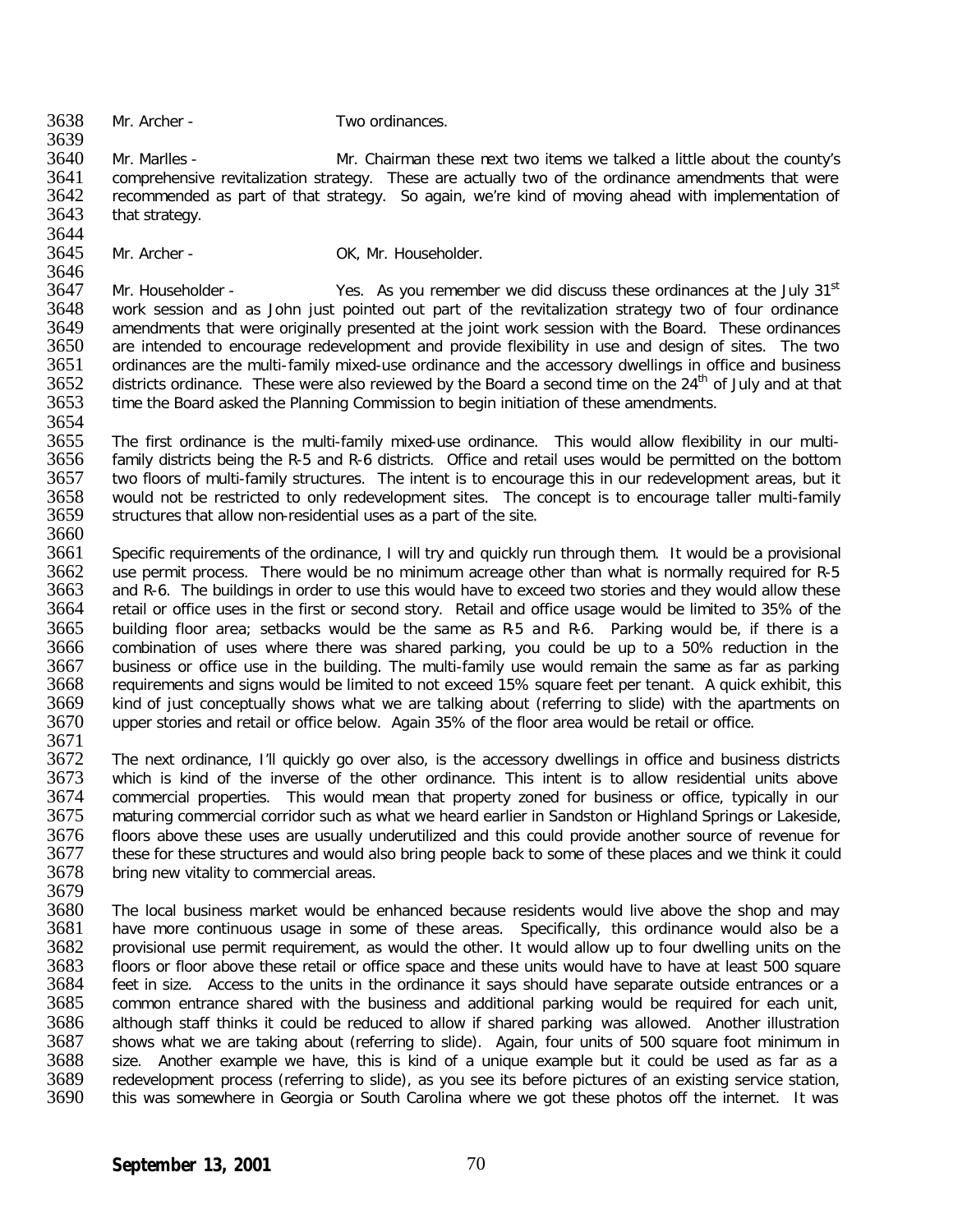3691 removed and replaced with a retail facility with residential space upstairs and its very attractive and it<br>3692 could encourage this type of redevelopment in the county. could encourage this type of redevelopment in the county. 3693<br>3694 Mr. Archer - Amazing transformation. 3695<br>3696 3696 Mr. Householder - That will conclude my presentation on the two ordinance amendments<br>3697 that are proposed. And staff would recommend to the Commission approval of these, recommending 3697 that are proposed. And staff would recommend to the Commission approval of these, recommending 3698 vour approval of the ordinances to the Board. your approval of the ordinances to the Board. 3699<br>3700 Mr. Archer - All right. 3701<br>3702 Mr. Householder - Any questions? 3703<br>3704 3704 Mr. Archer - Any questions from the Commission for Mr. Householder. Mr. 3705 Householder. Mr. 3705 Householder. When there was a part that said that this would fit in a R-5 or R-6 with a PUP. Is that 3705 Householder, when there was a part that said that this would fit in a R-5 or R-6 with a PUP. Is that 3706 correct? correct? 3707<br>3708 Mr. Householder - Yes, for the multi-family mixed used ordinance. 3709<br>3710 3710 Mr. Archer - Now does that mean R-5, or R-6 with PUP or both with the PUP? 3711<br>3712 3712 Mr. Householder - Both with the PUP. We had to amend each section of the Code to add 3713 that section. that section. 3714<br>3715 3715 Mr. Archer - OK. 3716<br>3717 Mr. Householder - To allow provisional use for these uses. 3718<br>3719 Mr. Archer - All right, any other questions? Comments? 3720<br>3721 Mr. Jernigan - I have a comment. 3722<br>3723 Mr. Archer - Go ahead. 3724<br>3725 Mr. Jernigan - Do you want to hear it? 3726<br>3727 Mr. Archer - Sure, why not? 3728 Mr. Jernigan - I spoke with Mr. Marlles about this before where its showing that this will<br>3730 be great for the Sandston/Highland Springs area. I see problems with building codes on existing buildings 3730 be great for the Sandston/Highland Springs area, I see problems with building codes on existing buildings<br>3731 now going in and adding a second story to apartments. It's not going to fall into Code. I think this is a 3731 now going in and adding a second story to apartments. It's not going to fall into Code. I think this is a<br>3732 areat idea and I'm all for it, but I don't know that's its going to, on a single level building that's in 3732 great idea and I'm all for it, but I don't know that's its going to, on a single level building that's in<br>3733 Highland Springs or Sandston now you are not going to be able to go up and put something up top 3733 Highland Springs or Sandston now you are not going to be able to go up and put something up top 3734 because its not going to fall into Code. because its not going to fall into Code. 3735<br>3736 3736 Mr. Householder - I would agree. I think the intention is for, I think there are a few<br>3737 buildings in the county that have another story that have the potential to be utilized and we are also 3737 buildings in the county that have another story that have the potential to be utilized and we are also<br>3738 doing this for redevelopment purposes so... doing this for redevelopment purposes so... 3739<br>3740 Mr. Jernigan - Redevelopment is great. 3741<br>3742 3742 Mr. Householder - Encouraging that if someone did maybe tear a building down, this would<br>3743 be an option. And the provisional use permit aspect allows us to judge that on a case-by-case basis. be an option. And the provisional use permit aspect allows us to judge that on a case-by-case basis.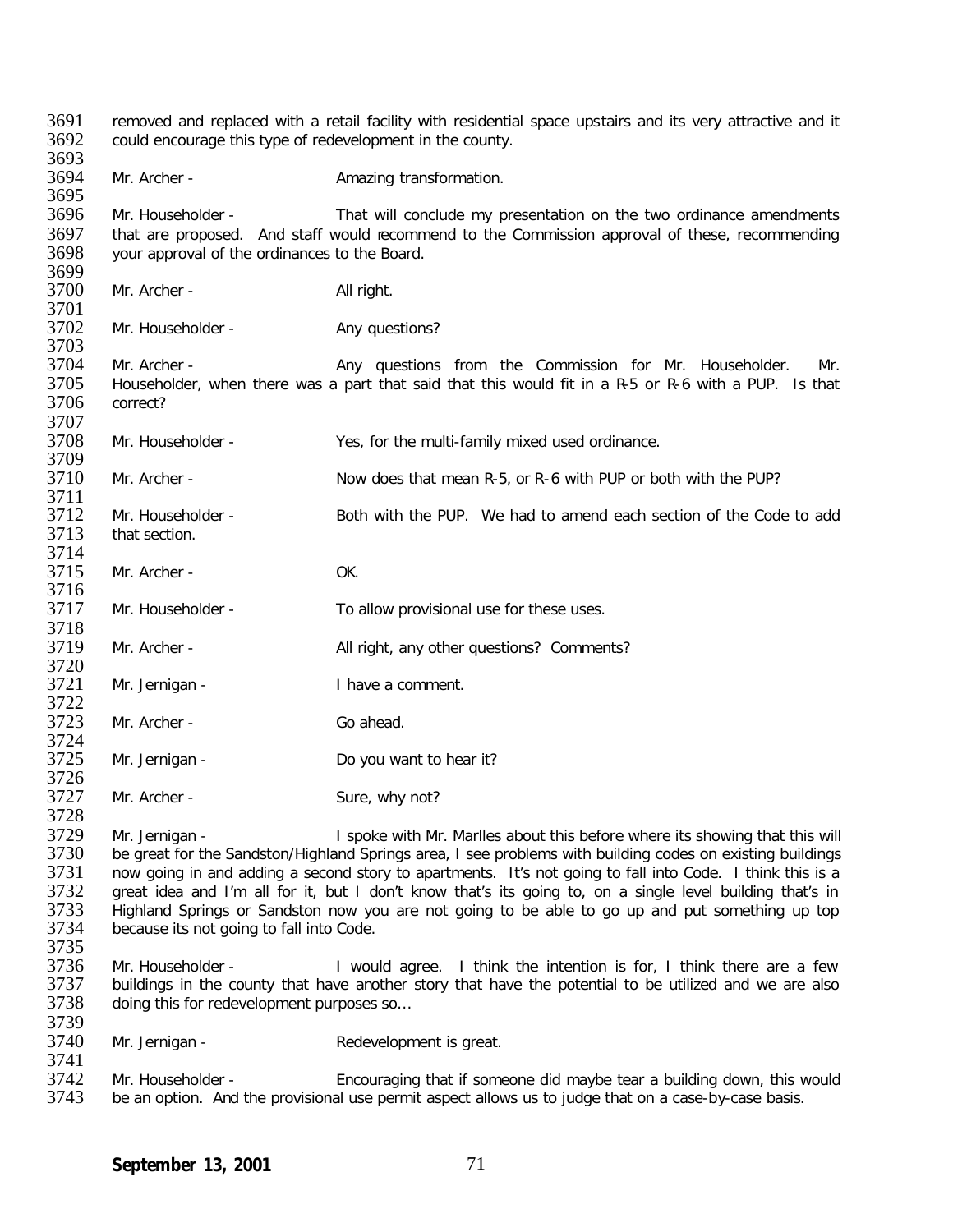3744<br>3745 3745 Mr. Taylor - **And whether, if there were a case-by-case basis with regards to the** 3746 Code, we could probably use today's methods and today's materials to stiffen the structure to the point 3746 Code, we could probably use today's methods and today's materials to stiffen the structure to the point 3747 that it really could provide something old, you know some multiple use where you had the two usages 3747 that it really could provide something old, you know some multiple use where you had the two usages<br>3748 and it is compatible within the building. But I think the economics would really weigh against it, not only 3748 and it is compatible within the building. But I think the economics would really weigh against it, not only<br>3749 in some case where you really had a great demand for that kind of use would it become economically 3749 in some case where you really had a great demand for that kind of use would it become economically 3750 feasible. So in that regards I think it becomes almost self-policing. feasible. So in that regards I think it becomes almost self-policing. 3751<br>3752 3752 Mr. Jernigan - Same Right. What I'm saying if you have a single level building now that Androich Childing now that in the syntax of the Same and add four. 3753 requires 8" block, but if it were two level, it requires 12" block. Nobody is going to go in and add four,<br>3754 vou know, and its not going to pass code with 8. you know, and its not going to pass code with 8. 3755<br>3756 3756 Mr. Archer - Then we couldn't do it. 3757<br>3758 3758 Mr. Householder - I think in this example the before and after you can tell this gas station<br>3759 obviously probably could not have supported an extension (referring to slide). obviously probably could not have supported an extension (referring to slide). 3760<br>3761 Mr. Jernigan - That required a bulldozer. 3762<br>3763 Mr. Householder - Yes. 3764<br>3765 3765 Mr. Taylor - But again, if the economics are right, and you want to do that, you could<br>3766 stiffen the skeleton with steel. stiffen the skeleton with steel. 3767<br>3768 3768 Mr. Jernigan - Well, I thought about that. But I don't think from the cost effectiveness<br>3769 of this point of view it would be cost effective unless somebody felt, for that particular purpose, the 3769 of this point of view it would be cost effective unless somebody felt, for that particular purpose, the 3770 building is historic and they pick what they want to do they could go ahead and do it. building is historic and they pick what they want to do they could go ahead and do it. 3771<br>3772 3772 Mr. Jernigan - Yes, you would have to. I had thought of that, you could come around 3773 the outside of the building with steel and that would work. the outside of the building with steel and that would work. 3774<br>3775 Mr. Archer - Think that is the... 3776<br>3777 Mr. Jernigan - Like I say I'm not sure cost would be right. 3778<br>3779 3779 Mr. Householder - Yes, and a place like Sandston today, the market probably would not<br>3780 support a complete steel enforced you know, putting that kind of money into that type of structure as 3780 support a complete steel enforced you know, putting that kind of money into that type of structure as 3781 Sandston is today. But in the future who knows? Sandston is today. But in the future who knows? 3782<br>3783 Mr. Jernigan - You're busting the City. 3784<br>3785 3785 Mr. Archer - All right, any further comments or questions. All right, what is the 3786 pledge of the Commission? pledge of the Commission? 3787<br>3788 Mr. Taylor - The State Mr. Chairman that we adjourn. 3789<br>3790 Mr. Marlles - The Sou can't do that. 3791<br>3792 Mr. Archer - Wait a minute. 3793<br>3794 Ms. Dwyer - The State of I move that we approve the two ordinances as proposed. 3795<br>3796 Mr. Jernigan - Thank you, Elizabeth.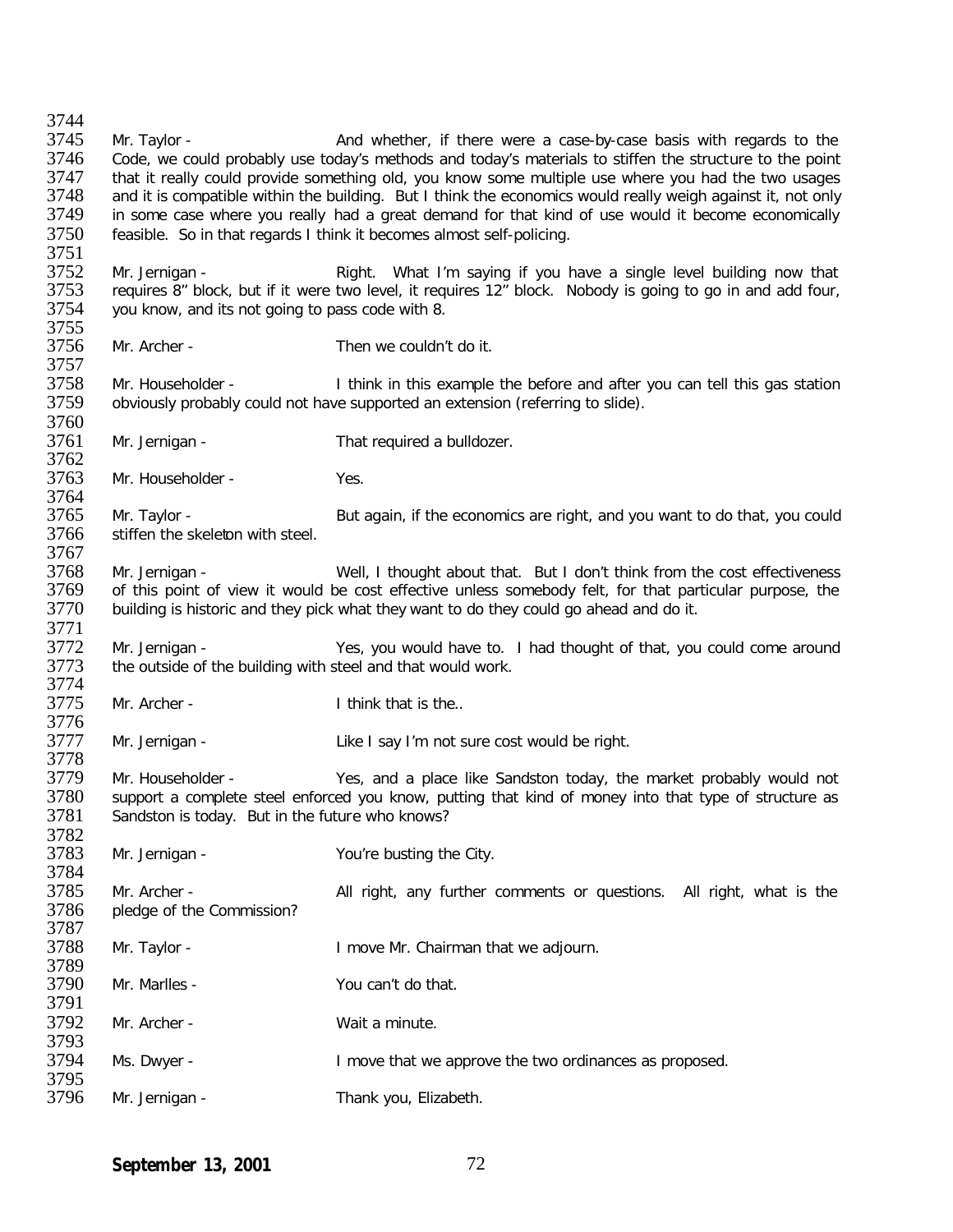3797<br>3798 Mr. Taylor - Second. 3799<br>3800 3800 Mr. Archer - We have a motion by Ms. Dwyer, seconded by Mr. Taylor to approve the 3801 ordinances. All in favor of the motion sav ave. All opposed say no. The motion passes. The vote was 5-3801 ordinances. All in favor of the motion say aye. All opposed say no. The motion passes. The vote was 5-<br>3802 0. Mr. Kaechele abstained. 0. Mr. Kaechele abstained. 3803<br>3804 Mr. Archer - Do we need one for each one, Mr. Secretary? 3805<br>3806 Mr. Marlles - We should yes. 3807<br>3808 Mr. Archer - That was the first one. 3809<br>3810 Ms. Dwyer I move that we approve it as presented. 3811<br>3812 Mr. Taylor Second. 3813<br>3814 3814 Mr. Archer - OK, motioned by Ms. Dwyer, seconded by Mr. Taylor. All in favor of that 3815 motion say ave. All opposed say no. The motion passes. The vote was 5-0. Mr. Kaechele abstained. motion say aye. All opposed say no. The motion passes. The vote was 5-0. Mr. Kaechele abstained. 3816<br>3817 3817 **DISCUSSION ITEM:** Set work session for Comprehensive Plan Amendment (Environmental Element) (September 26, 2001). 3819<br>3820 3820 Mr. Marlles - Wait a second, at the bottom of the page there is a discussion item we 3821 have to set a work session for a comp plan amendment to our environmental element. Just in the way of 3822<br>3822 background when our original land use plan was reviewed by the Chesapeake Bay Local Assistance Board 3822 background when our original land use plan was reviewed by the Chesapeake Bay Local Assistance Board<br>3823 They found it was determined to be consistent but they did have two recommendations that essentially 3823 They found it was determined to be consistent but they did have two recommendations that essentially 3824 have to be incorporated into the Land Use Plan by March 31, 2002. It requires amendments to the 3824 have to be incorporated into the Land Use Plan by March 31, 2002. It requires amendments to the 3825 environmental element. We're asking you to set a work session on September 26<sup>th</sup> so we can brief you 3825 environmental element. We're asking you to set a work session on September 26<sup>th</sup> so we can brief you<br>3826 son those proposals, the proposed amendments to the environmental element. Mr. Chairman, is that 3826 on those proposals, the proposed amendments to the environmental element. Mr. Chairman, is that 3827 aoing to be after the POD meeting? going to be after the POD meeting? 3828<br>3829 Mr. Archer - I'm sorry. 3830<br>3831 Mr. Taylor - Is that going to be after the POD Meeting? 3832<br>3833 Mr. Archer -  $Yes$ , it would be if we set it for September 26<sup>th</sup>. 3834 3835 Ms. Dwyer - Isn't that going to be a busy meeting? 3836<br>3837 Mr. Archer - The Sout will be, but we'll get rid of it. 3838<br>3839 Mr. Taylor - So we'll probably have to work right through lunch. 3840<br>3841 Mr. Marlles - We'll look at the timing. We may be able to provide lunch. 3842<br>3843 Mr. Archer - That's what I was hoping you would say. 3844<br>3845 Ms. Dwyer - **Do we have other work session items that day?** 3846<br>3847 Mr. Marlles - Conthat day, I don't think we do, do we Randy? 3848<br>3849 Mr. Archer - Yeah, I think we do have something.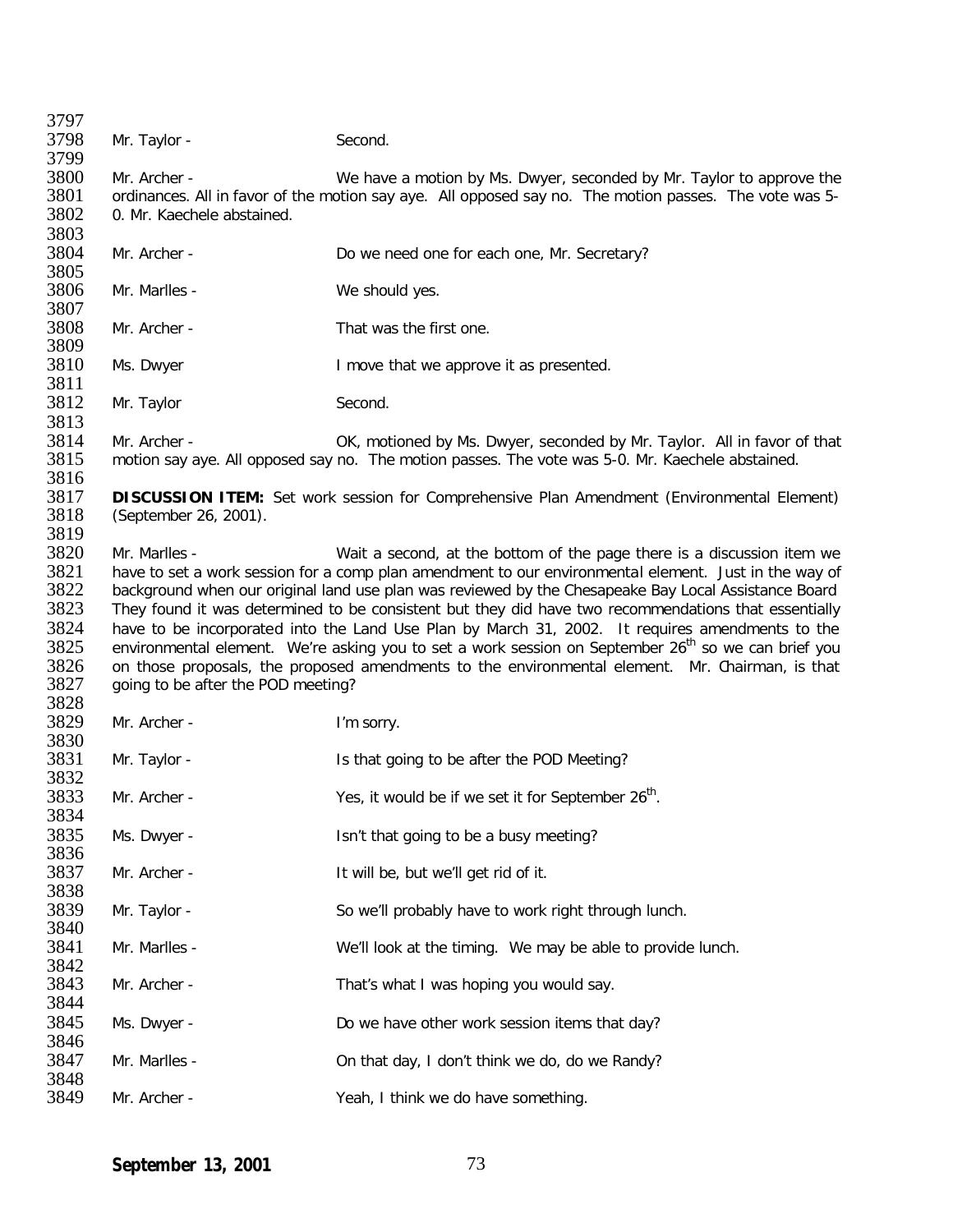| 3850         |                                               |                                                                                                                     |
|--------------|-----------------------------------------------|---------------------------------------------------------------------------------------------------------------------|
| 3851         | Mr. Jernigan -                                | What was your question?                                                                                             |
| 3852         |                                               |                                                                                                                     |
| 3853         | Mr. Marlles -                                 | We have several other items. What else do we have on that agenda?                                                   |
| 3854         |                                               |                                                                                                                     |
| 3855         | Mr. Householder -                             | We have the residential setback ordinance amendments                                                                |
| 3856         |                                               |                                                                                                                     |
| 3857         | Mr. Archer -                                  | What big a hurry are to do this?                                                                                    |
| 3858<br>3859 | Mr. Marlles -                                 |                                                                                                                     |
| 3860         |                                               | I think we are in a hurry on this one. We've got to get it done by March.                                           |
| 3861         | Ms. Dwyer -                                   | All right, we'll do it then.                                                                                        |
| 3862         |                                               |                                                                                                                     |
| 3863         | Mr. Archer -                                  | Why don't we just go ahead and do it and get it over with. OK. You                                                  |
| 3864         | want to make a motion to set this.            |                                                                                                                     |
| 3865         |                                               |                                                                                                                     |
| 3866         | Ms. Dwyer                                     | I move that we have a work session for the Comp Plan Amendment                                                      |
| 3867         | Environmental Element for September 26, 2001. |                                                                                                                     |
| 3868         |                                               |                                                                                                                     |
| 3869         | Mr. Archer -                                  | Motioned by Ms. Dwyer and seconded by Mr. Jernigan. All in favor of                                                 |
| 3870         |                                               | the motion say aye. Those opposed say no. It will be on September 26 <sup>th</sup> .                                |
| 3871         |                                               |                                                                                                                     |
| 3872         | Mr. Marlles -                                 | One last item.                                                                                                      |
| 3873<br>3874 |                                               |                                                                                                                     |
| 3875         | Mr. Archer -                                  | One last item, gentlemen.                                                                                           |
| 3876         | Mr. Marlles -                                 | Dave, you want to explain this resolution.                                                                          |
| 3877         |                                               |                                                                                                                     |
| 3878         | Mr. Archer -                                  | All right, what is the next item sir?                                                                               |
| 3879         |                                               |                                                                                                                     |
| 3880         | Mr. Marlles -                                 | This is a resolution to initiate a zoning ordinance amendment to establish                                          |
| 3881         |                                               | new zoning district maps. We're switching over from our paper maps to digital base maps using our GIS               |
| 3882         | System.                                       |                                                                                                                     |
| 3883         |                                               |                                                                                                                     |
| 3884         | Ms. Dwyer -                                   | Will we not have any paper maps to look at until they come in?                                                      |
| 3885         |                                               |                                                                                                                     |
| 3886         | Mr. Marlles -                                 | You can make copies of those paper maps                                                                             |
| 3887<br>3888 |                                               |                                                                                                                     |
| 3889         | Ms. Dwyer -                                   | But you have to, you just look it up on the computer and then                                                       |
| 3890         | Mr. Marlles -                                 | That's where we're heading.                                                                                         |
| 3891         |                                               |                                                                                                                     |
| 3892         | Ms. Dwyer -                                   | Can we access that from home?                                                                                       |
| 3893         |                                               |                                                                                                                     |
| 3894         | Mr. Marlles -                                 | You certainly from a technically standpoint should be. I don't know if we                                           |
| 3895         |                                               | are going to have it on the, do you know Dave if we are actually have it?                                           |
| 3896         |                                               |                                                                                                                     |
| 3897         | Mr. O'Kelly -                                 | No, I don't John, but Jim Uzel, our GIS Manager, is the project manager                                             |
| 3898         |                                               | for this project and there will be a demonstration, Mr. Chairman, at the time of public hearing which we            |
| 3899         |                                               | are suggesting by the adoption of the resolution will be October 11 <sup>th</sup> . Mr. Uzel will give the Planning |
| 3900         |                                               | Commission a demonstration of the new mapping and all the features of that.                                         |
| 3901         |                                               |                                                                                                                     |
| 3902         | Mr. Archer -                                  | We've already got this thing                                                                                        |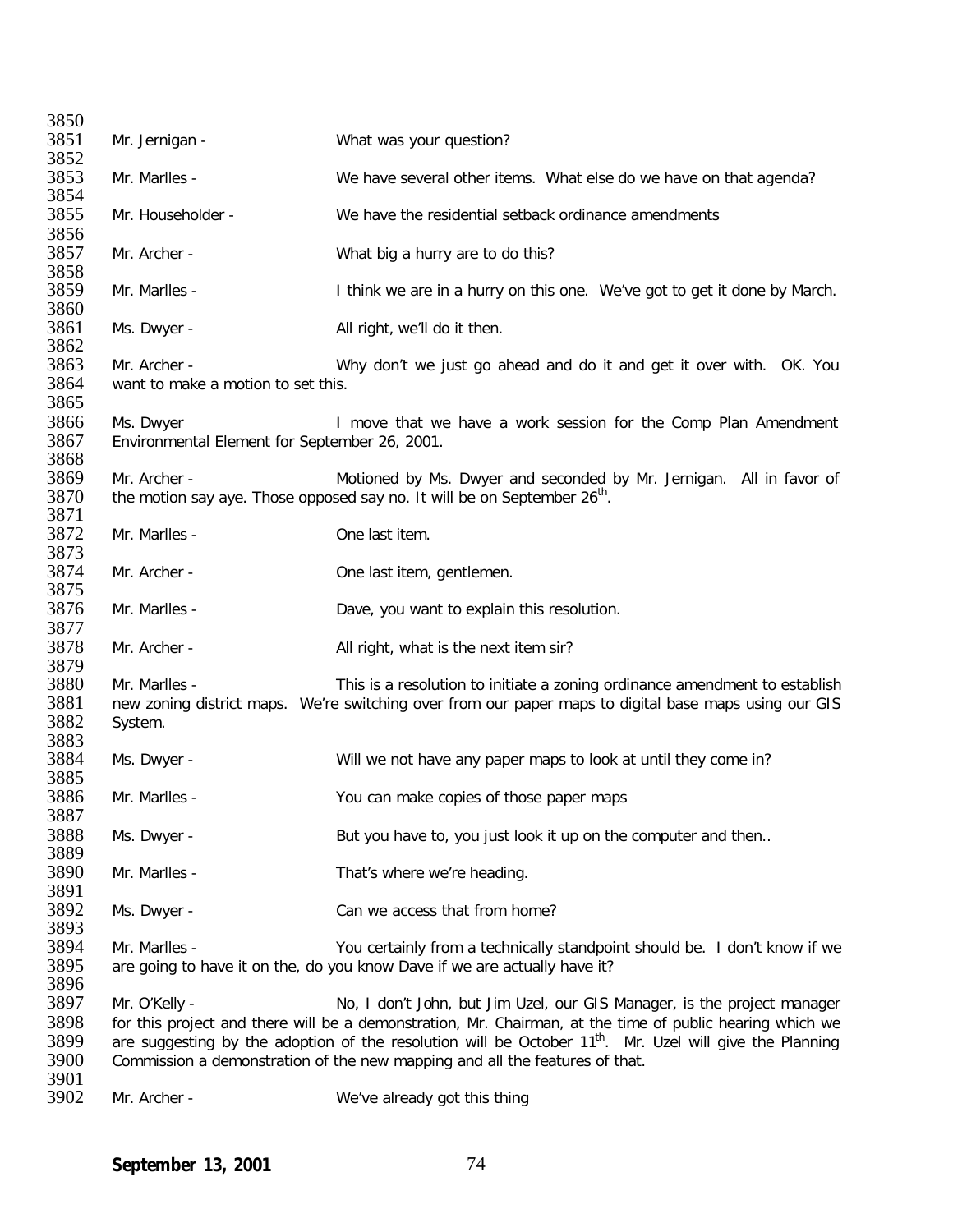3903<br>3904 3904 Mr. O'Kelly - So this paper tonight just merely introduces the process and establishes 3905 a public hearing on October  $11^{\text{th}}$ . a public hearing on October 11<sup>th</sup>. 3906<br>3907 Mr. Taylor - All right, then a motion is in order? 3908<br>3909 Ms. Dwyer - Yes. 3910<br>3911 Mr. Archer - The State of I would say so, Mr. Chairman. 3912<br>3913 3913 Mr. Taylor - I'll move approval of the resolution to initiate its rezoning ordinance<br>3914 amendment to adopt a new digital maps. amendment to adopt a new digital maps. 3915<br>3916 Mr. Jernigan - Second. 3917<br>3918 3918 Mr. Archer - Same Motion by Mr. Taylor seconded by Mr. Jernigan. All in favor say aye. All 3919 opposed say no. The aves have it. The motion passes. The vote was 5-0. Mr. Kaechele abstained. opposed say no. The ayes have it. The motion passes. The vote was 5-0. Mr. Kaechele abstained. 3920<br>3921 Mr. O'Kelly - I would mention, also, Mr. Chairman the nature of your September 26<sup>th</sup> 3922 POD meeting is a very heavy agenda. Currently there are 44 cases proposed on that agenda with two 3922 POD meeting is a very heavy agenda. Currently there are 44 cases proposed on that agenda with two 3923 verk sessions and a public hearing. We split the agenda to three different times. The first portion will 3923 work sessions and a public hearing. We split the agenda to three different times. The first portion will <br>3924 begin at 9:00. We have a 10:00 portion, and we have the work session item scheduled for 11:00. begin at 9:00. We have a 10:00 portion, and we have the work session item scheduled for 11:00. 3925<br>3926 3926 Mr. Archer - What ever it takes. This is a good Commission; we'll handle it. 3927<br>3928 Ms. Dwyer - Are there going to be a lot of expedited cases Dave? 3929<br>3930 3930 Mr. O'Kelly - There will be some expedited cases. There are also some somewhat 3931 controversial cases as well. controversial cases as well. 3932<br>3933 3933 Mr. Archer - Get them all out in one day. Are there minutes to approve Mr.<br>3934 Secretary? Secretary? 3935<br>3936 Mr. Marlles - Yes, sir. 3937<br>3938 Mr. Archer - All right. Will someone make a motion to approve the minutes? 3939<br>3940 Mr. Archer -  $\mu$  June 14<sup>th</sup> and July 12<sup>th</sup> and we also have August 9<sup>th</sup>. 3941<br>3942 Mr. Taylor - The Muslim Cover that we approve the minutes. 3943<br>3944 Ms. Dwyer - Second. 3945<br>3946 Mr. Archer - Which one? 3947<br>3948 Ms. Dwyer - All of them. 3949<br>3950 Mr. Archer - Can we do that? Can we approve all of them? 3951<br>3952 Mr. Marlles - Sure. 3953<br>3954 3954 Mr. Archer - We just did. The minutes are approved. Motioned by Mr. Taylor and 3955 seconded by Ms. Dwyer. seconded by Ms. Dwyer.